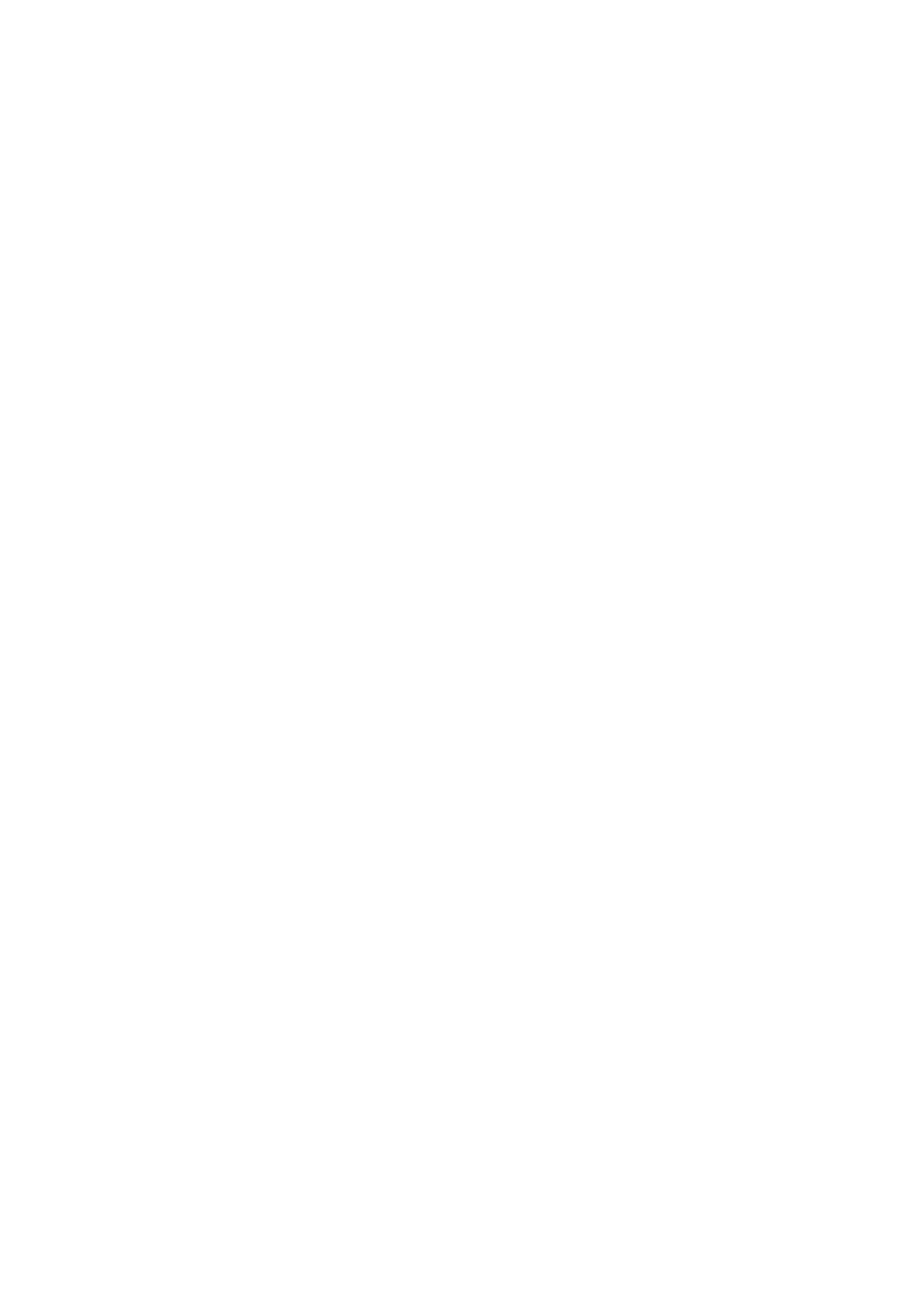# **Contents**

| Introduction<br>1.                                   | $\overline{4}$ |
|------------------------------------------------------|----------------|
| Chapter 1. Dynamical systems and their dilations     | 1              |
| Preliminaries<br>1.                                  |                |
| 2.<br>Stinespring Dilations for the cp map           | $\overline{2}$ |
| 3.<br>Nagy-Foias Dilations Theory                    | 8              |
| Dilations Theory for Dynamical Systems<br>4.         | 10             |
| 5.<br>Spatial Morphism                               | 17             |
| Chapter 2. Towards the reversible dilations          | 23             |
| Multiplicative dilation<br>1.                        | 23             |
| 2.<br>Ergodic property of the dilation               | 38             |
| Chapter 3. $C^*$ -Hilbert module and dilations       | 47             |
| Definitions and notations<br>$\mathbb{1}$ .          | 47             |
| Dilations constructed by using Hilbert modules<br>2. | 49             |
| 3.<br>Ergodic property                               | 51             |
| Appendix A. Algebraic formalism in ergodic theory    | 54             |
| Appendix. Bibliography                               | 56             |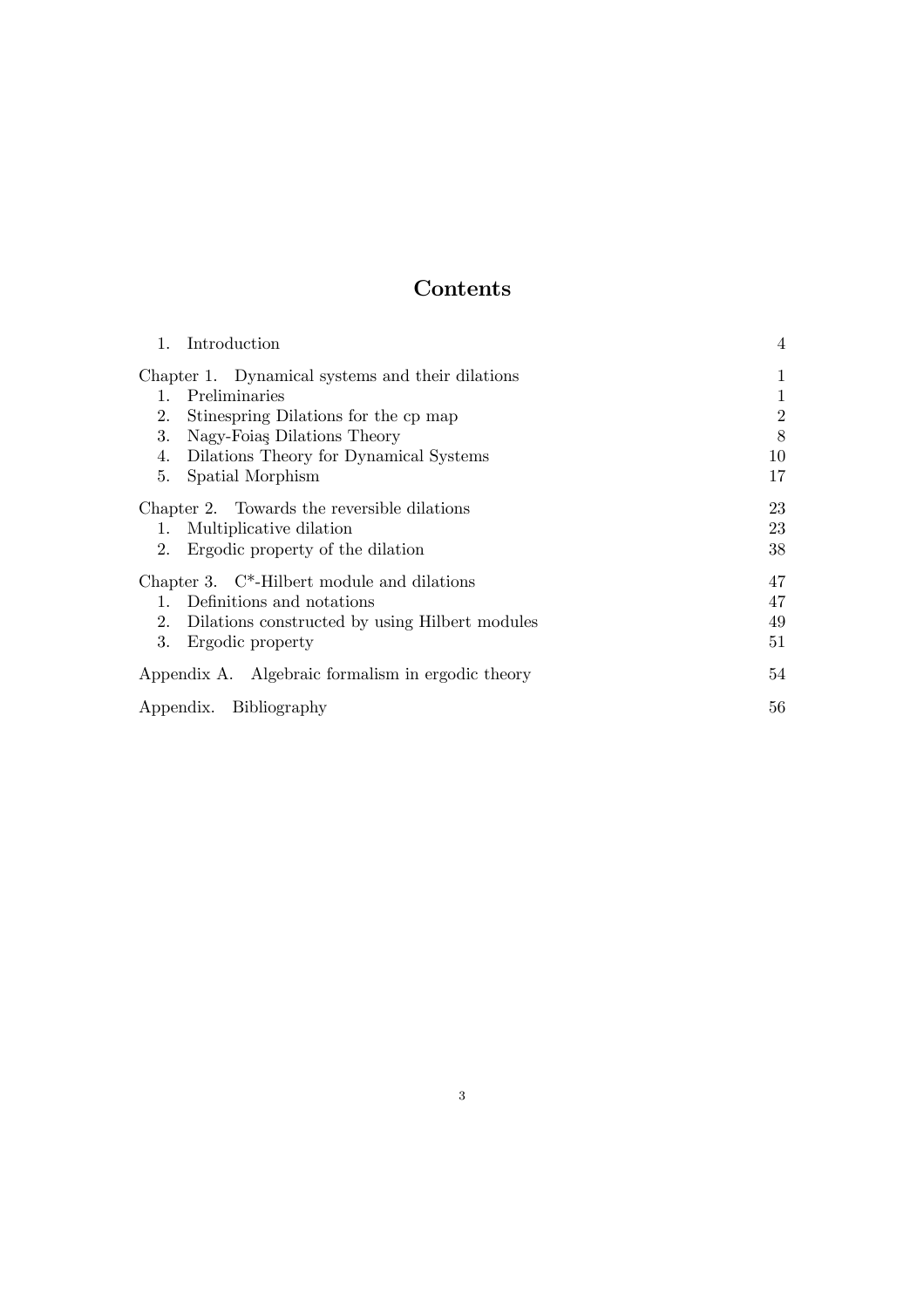#### 1. INTRODUCTION 4

#### 1. Introduction

In the operator framework of quantum mechanics we define a dynamical system by the triple  $(\mathfrak{A}, \Phi, \varphi)$ , where  $\mathfrak{A}$  is a C<sup>∗</sup>-algebra,  $\Phi$  is an unital completely positive map and  $\varphi$  is a state on  $\mathfrak A$ . In particular, if this map  $\Phi$  is a \*-automorphism,  $(\mathfrak A, \Phi, \varphi)$  is said be a conservative dynamical system.

The dilation problem for dynamical system  $(\mathfrak{A}, \Phi, \varphi)$  is related with question wheter it is possible to interpret an irrevesible evolution of a physical system as the projection of a unitary reversible evolution of a larger system  $\left( \widehat{\mathfrak{A}}, \widehat{\Phi}, \widehat{\varphi} \right)$  [9].

In [26] we find a good description of what we intend for dilation of a dynamical system: The idea of dilation is to understand the dynamics  $\Phi$  of  $\mathfrak A$  as projection from the dynamics  $\widehat{\Phi}$  of  $\widehat{\mathfrak{A}}$ . In statistical physic the algebras  $\mathfrak A$  and  $\widehat{\mathfrak A}$  may be considered as algebras of quantum mechanical observable so that  $\mathfrak A$  models the description of a small system embedded into a big one modelled by  $\mathfrak{A}$ . In the classical example  $\mathfrak{A}$  is the algebra of random variables describing a brownian particle moving on a liquid in thermal equilibrium and  $\widehat{\mathfrak{A}}$  is the algebra of random variables describing both the molecules of the liquid and particle.

Many authors in the last years have studied the dilatative problem, we cite the pioneer works of Arveson [1], Evans and Lewis [7], [8], and Vincent-Smith [31]. In absence of an invariant faithful state, Arveson, Evans and Lewis have verified that the dilations have been constructed for every completely positive map defined on  $W^*$ -algebra, while Vincent-Smith using a particular definition of dilation, shows that every W∗-dynamical system admits a reversible dilation. In our work we will assume the concept of dilation given by Kümmerer and Maassen in  $[12]$  and  $[13]$ . It is our opinion that this definition is that that describes better the physical processes.

The statement of the problem is the following:

Given a dynamical system  $(\mathfrak{A}, \Phi, \varphi)$ , to construct a conservative dynamical system  $(\widehat{\mathfrak{A}}, \widehat{\Phi}, \widehat{\varphi})$  containing it in the following sense. there is an injective linear \*-multiplicative map  $i: \mathfrak{A} \to \widehat{\mathfrak{A}}$  and a projection  $\mathcal E$  of norm one of  $\widehat{\mathfrak{A}}$  onto  $i(\mathfrak{A})$  such that the diagram



commutes for each  $n \in \mathbb{N}$ .

The  $(\widehat{\mathfrak{A}}, \widehat{\Phi}, \widehat{\varphi}, i, \mathcal{E})$  is said to be a reversible dilation of the dynamical system  $(\mathfrak{A}, \Phi, \varphi)$ , furthermore an dilation is unital if the injective map  $i: \mathfrak{A} \to \widehat{\mathfrak{A}}$  is unital.

Kummer in [12] estabilishes that the existence of a reversible dilation depends on the existence of adjoint map in this sense:

A completely positive map  $\Phi^+ : \mathfrak{A} \to \mathfrak{A}$  is a  $\varphi$ -adjoint of the completely positive map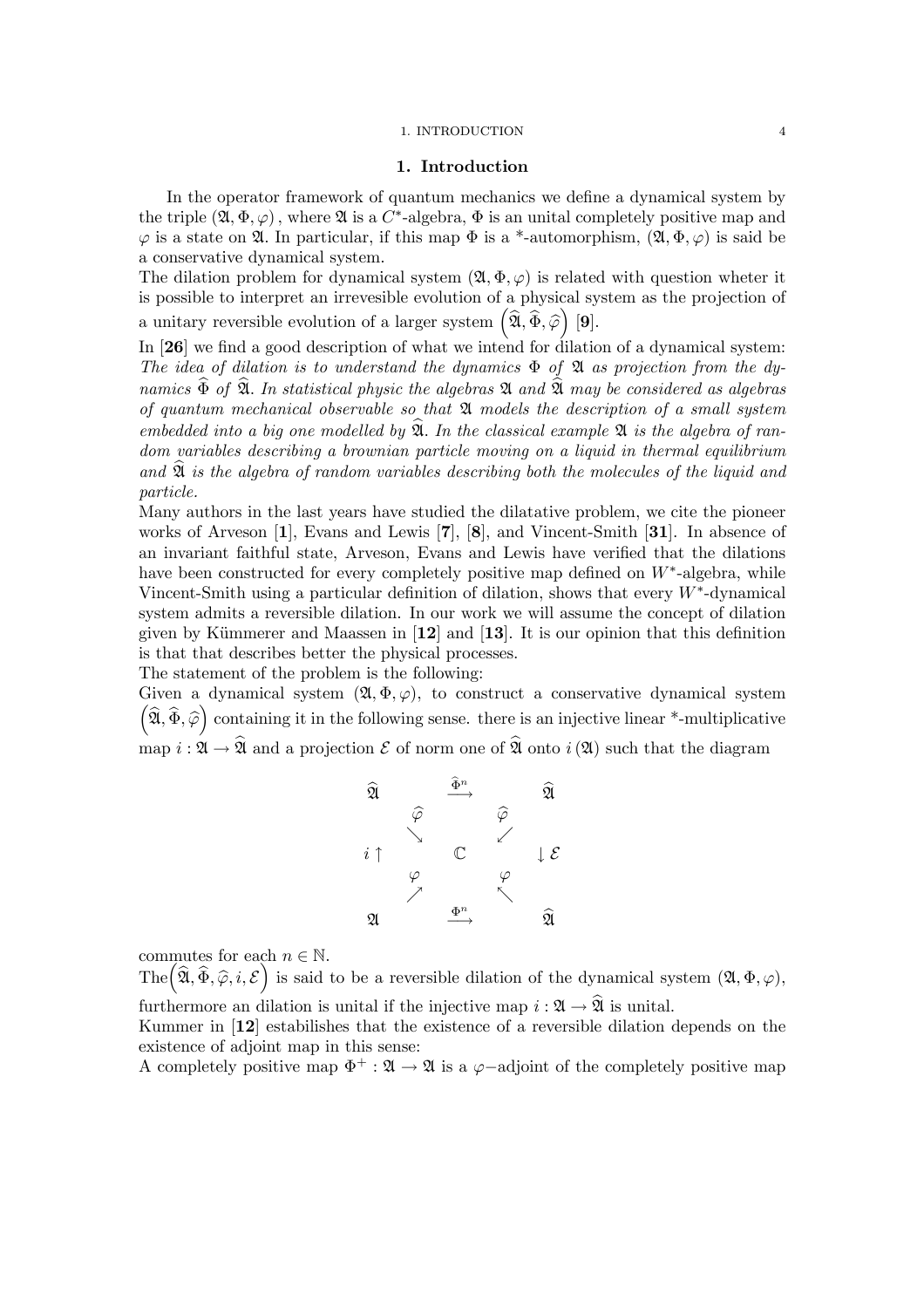#### 1. INTRODUCTION 5

 $\Phi$  if for each a, b belongs to  $\mathfrak A$  we obtain that  $\varphi(b(\Phi(a))) = \varphi(\Phi^+(b) a)$ . The principal purpose of our work is to establish under which condition is possible to costruct a reversible dilation that keeps the ergodic and weakly mixing properties of the original dynamical system. An found difficulty has been that to determine the existence of the expectation conditioned as described in the preceding scheme (In fact generally, the exisistence of a conditional expectation between  $C^*$ -algebras is fairly exceptional <sup>1</sup>.) and the presence of an invariant state subsequently complicates the matters. This thesis is organized as follow.

In chapter 1 we introduce some preliminaries concept and we show the following generalization of the theorem of Stinespring:

Gives an unital completely positive map  $\Phi : \mathfrak{A} \to \mathfrak{A}$  on C<sup>\*</sup>-algebra with unit  $\mathfrak{A}$ , there is a representation  $(H, \pi)$  of  $\mathfrak A$  and an isometry V on the Hilbert space H such that  $\pi(\Phi(a)) = \mathbf{V}\pi(a)\mathbf{V}^*$  for each element a belong to  $\mathfrak{A}$ . Subsequently we have used results contained in the paper  $[20]$  to show that all W<sup>\*</sup>-dynamical systems for which the dinamic  $\Phi$  is a \*-homomorphism with  $\varphi$ -adjoint, admit an unital reversible dilation.

In chapter 2 using the generalized Stinespring theorem and Nagy-Foias dilation theory for the linear contraction on Hilbert space, we proof that every dynamical system  $(\mathfrak{A}, \Phi, \varphi)$ has a multiplicative dilations  $\left( \widehat{\mathfrak{A}}, \widehat{\Phi}, \widehat{\varphi}, i, \mathcal{E} \right)$ , that is a dilation in which the dynamic

 $\widehat{\Phi} : \widehat{\mathfrak{A}} \to \widehat{\mathfrak{A}}$  is not a \*-automorphism of algebras, but an injective \*-homomorphism. This dilation keeps ergodic and weakly mixing properties of the original dynamic system. We also recover a results on the existence of dilation for  $W^*$ -dynamical systems determined by Muhly-Solel their paper [16]. We make to notice that our proof differs for the method and the approach to that of the two preceding authors. For the methodologies applied by the authors, and relative results, the reader can see the further jobs [15] and [17].

In chapter 3 we apply Hilbert module methods to show the existence of a particular dilations  $(\widehat{\mathfrak{M}}, \widehat{\Phi}, \widehat{\varphi}, i, \mathcal{E})$  of W<sup>\*</sup>-dynamical system  $(\mathfrak{M}, \Phi, \varphi)$  where the dynamic  $\widehat{\Phi}$  is a completely positive map such that  $\mathfrak{M}$  is included in the multiplicative domains  $\mathcal{D}(\widehat{\Phi})$ of  $\widehat{\Phi}$ . Also  $(\widehat{\mathfrak{M}}, \widehat{\Phi}, \widehat{\varphi}, i, \mathcal{E})$  keeps the ergodic and mixing properties of the C\*-dynamical system  $(\mathfrak{M}, \Phi, \varphi)$ .

<sup>1</sup>For the existence of expectation conditioned the reader can see Takesaki [29] .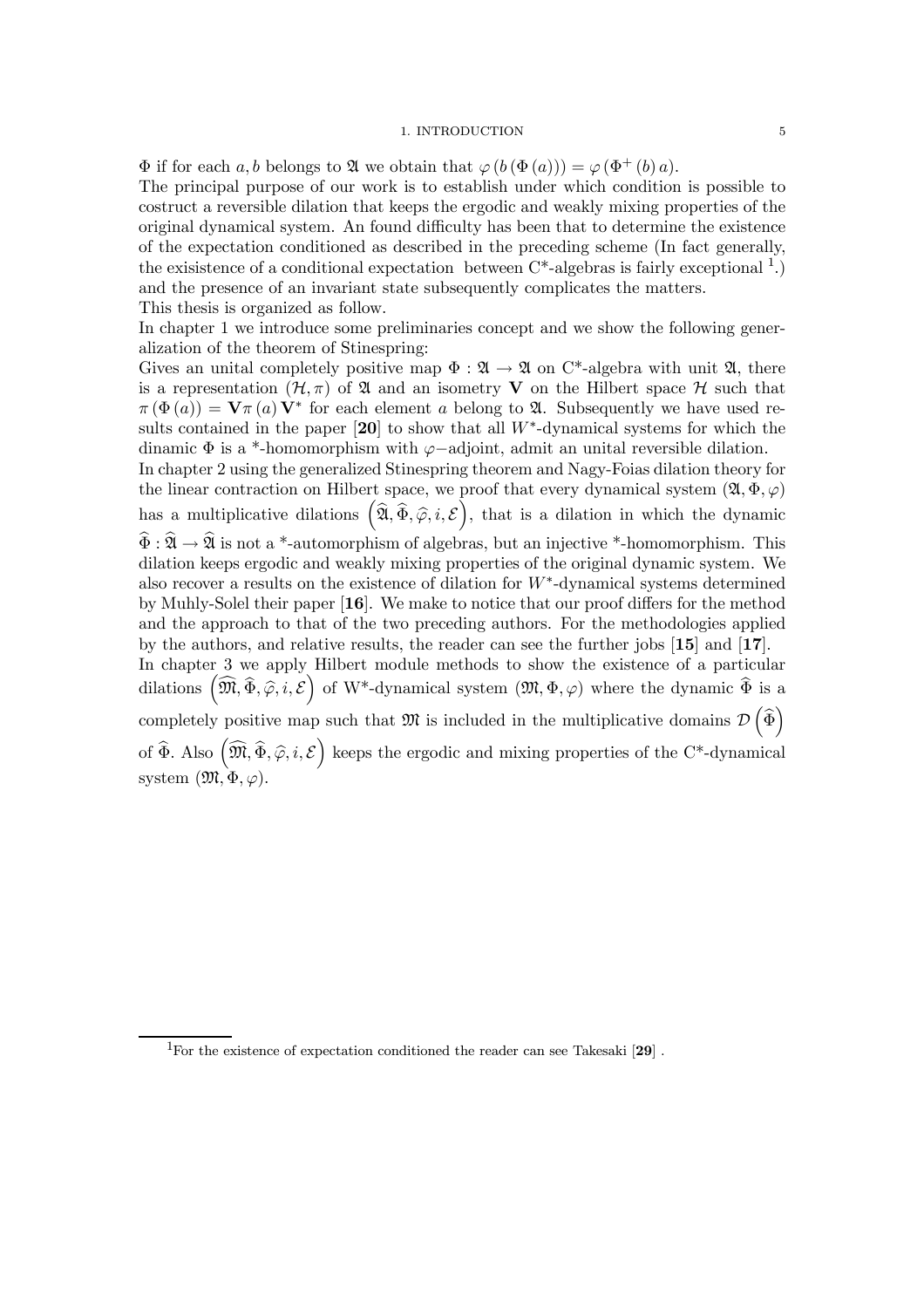### CHAPTER 1

# Dynamical systems and their dilations

In this chapter using the results of Niculescu, Ströh and Zsido contained in their paper [20], we have show that a dynamical system with dynamics described by a homomorphism that admits adjoint as defined by Kummerer in [12], can be dilated to a minimal reversible dynamical system. Moreover this reversible system take the ergodic property of the original dynamical system. Fundamental ingredient of the proof is the the theory of the dilation of Nagy-Foias for the linear contractions on the Hilbert space

#### 1. Preliminaries

In this first section, we shortly introduce some results on the completely positive maps1. For further details on the subject, the reader can see the Paulsen's books cited in the bibliography.

A self-adjoint subspace S of a  $C^*$ -algebra  $\mathfrak A$  that contains the unit of  $\mathfrak A$  is called operator system of  $\mathfrak{A}$ , while a linear map  $\Phi : \mathcal{S} \to \mathfrak{B}$  between the operator system  $\mathcal{S}$  and the  $C^*$ -algebra  $\mathfrak B$  is positive if it maps positive elements of  $\mathcal S$  in positive elements of  $\mathfrak B$ .

The set of all  $n \times n$  matrices, with entries from S, is denoted with  $\mathbb{M}_n(S)$ . We define a new linear map  $\Phi_n : \mathbb{M}_n(\mathcal{S}) \to \mathbb{M}_n(\mathfrak{A})$  thus defined:

$$
\Phi_n\left(|x_{i,j}|_{i,j}\right) = |\Phi(x_{i,j})|_{i,j}, \qquad x_{i,j} \in \mathcal{S}, \ i, j = 1, 2...n.
$$

The linear map  $\Phi$  is said be *n*-positive if the linear map  $\Phi_n$  is positive and we call  $\Phi$ completely positive if  $\Phi$  is *n*-positive for all  $n \in \mathbb{N}$ .

We observe that if  $\mathfrak A$  and  $\mathfrak B$  are C<sup>\*</sup>-algebra, a linear map  $\Phi : \mathfrak A \to \mathfrak B$  is cp-map if and only if

$$
\sum_{i,j} b_i^* \Phi\left(a_i^* a_j\right) b_j \ge 0
$$

for each  $a_1, a_2, ... a_n \in \mathfrak{A}$  and  $b_1, b_2... b_n \in \mathfrak{B}$ .

PROPOSITION 1.1. If  $\Phi : \mathcal{S} \to \mathfrak{B}$  is a cp-map, then

$$
\left\Vert \Phi\right\Vert =\left\Vert \Phi\left(\mathbf{1}\right)\right\Vert
$$

PROOF. See [22] proposition 3.5.  $\Box$ 

If  $\Phi : \mathfrak{A} \to \mathfrak{B}$  is an unital cp map between C\*-algebras, we have that  $\Phi$  has norm 1. A fundamental result in the theory of the cp-maps is given by the extension theorem of Arveson [1]:

PROPOSITION 1.2. Let S be an operator system of the  $C^*$ -algebra  $\mathfrak{A}$ , and  $\Phi : \mathcal{S} \to$  $\mathcal{B}(\mathcal{H})$  a cp-map. Then there is a cp-map,  $\Phi_{ar} : \mathfrak{A} \to \mathcal{B}(\mathcal{H})$ , extending  $\Phi$ .

<sup>1</sup>Briefly cp-map.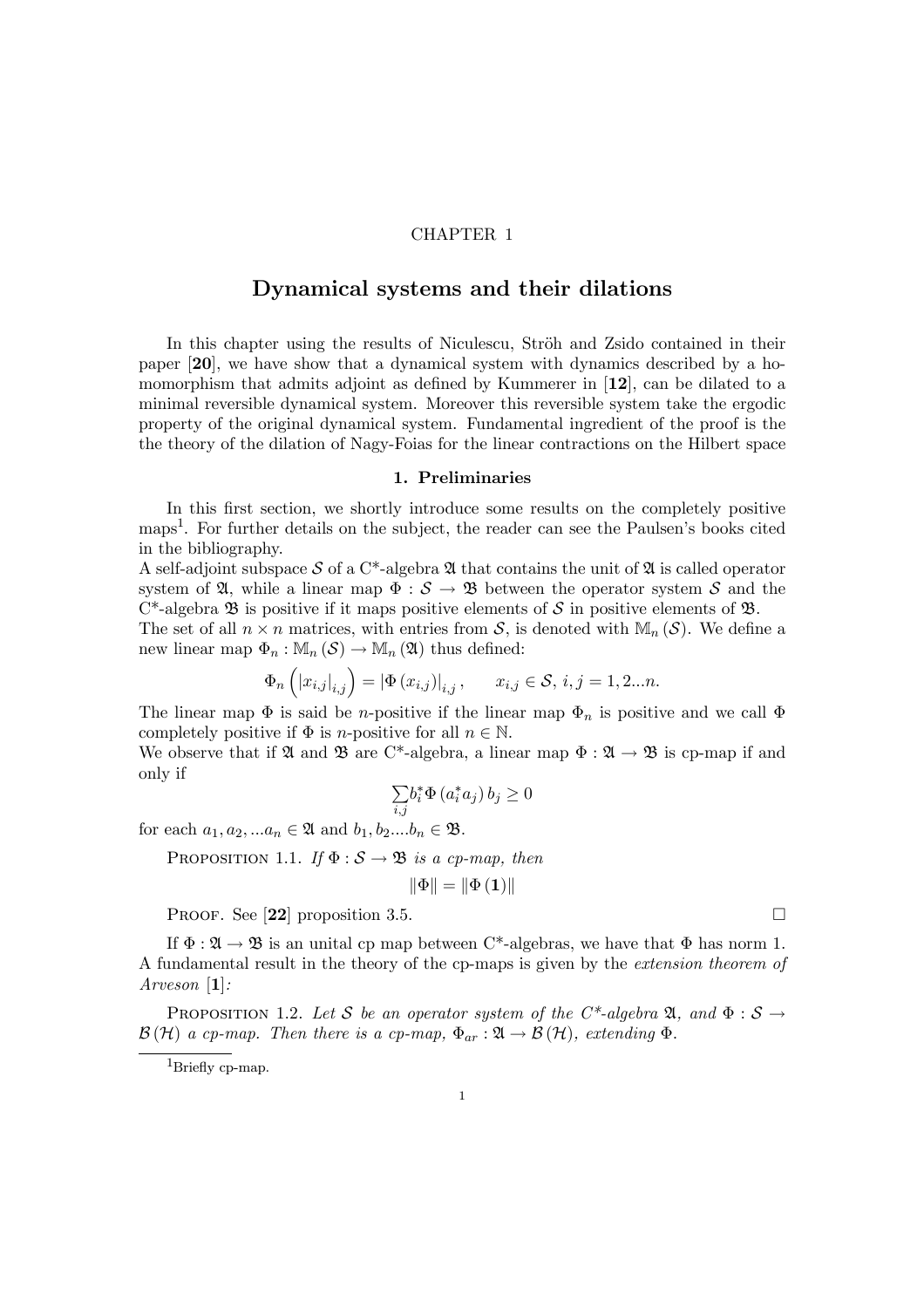PROOF. See [22] proposition 6.5.  $\Box$ 

Let us recall the fundamental definition of conditional expectation.

Let  $\mathfrak B$  be a Banach algebra (in generally without unit) and let  $\mathfrak A$  be a subalgebra of Banach of  $\mathfrak{B}$ . We recal that a projection  $\mathcal P$  is a continuous linear map from  $\mathfrak{B}$  onto A satisfying  $\mathcal{P}(a) = a$  for each  $a \in \mathfrak{A}$ , while a quasi-conditional expectation Q is a projection from **B** onto **Q** satisfying  $Q(xby) = xQ(b)y$  for each  $x, y \in \mathfrak{A}$ , and  $b \in \mathfrak{B}$ . An conditional expectation is a quasi-conditional expectation of norm 1. In the case that  $\mathfrak A$  and  $\mathfrak B$  are C<sup>\*</sup>-algebras there is the following result of the 1957 of

PROPOSITION 1.3. The linear map  $\mathcal{E}: \mathfrak{B} \to \mathfrak{A}$  is a conditional expectation if and only if is a projection of norm 1.

PROOF. See [2], proposition 6.10.  $\Box$ 

Tomiyama:

We observe that every conditional expectation is a cp-map. In fact for each  $a_1, a_2, ... a_n \in \mathfrak{A}$  and  $b_1, b_2... b_n \in \mathfrak{B}$ , we obtain:

$$
\sum_{i,j} a_i^* \mathcal{E} \left( b_i^* b_j \right) a_j = \mathcal{E} \left( \sum_{i,j} a_i^* b_i^* b_j a_j \right) \ge 0.
$$

The multiplicative domains of the cp map  $\Phi : \mathfrak{A} \to \mathfrak{B}$  is the set

$$
\mathcal{D}(\Phi) = \left\{ a \in \mathfrak{A} : \Phi(a^*) \Phi(a) = \Phi(a^*a) \text{ and } \Phi(a) \Phi(a^*) = \Phi(aa^*) \right\},\tag{1}
$$

furthermore we have the following relation  $(cfr.[22])$ :

 $a \in \mathcal{D}(\Phi)$  if and only if  $\Phi(a) \Phi(b) = \Phi(ab)$ ,  $\Phi(b) \Phi(a) = \Phi(ba)$  for all  $b \in \mathfrak{A}$ .

### 2. Stinespring Dilations for the cp map

We examine a concrete C<sup>\*</sup>-algebra  $\mathfrak{A}$  of  $\mathcal{B}(\mathcal{H})$  with unit and an unital cp-map  $\Phi : \mathfrak{A} \to \mathfrak{A}$ . By the Stinespring theorem for the cp-map  $\Phi$ , we can deduce a triple  $(V_{\Phi}, \sigma_{\Phi}, \mathcal{L}_{\Phi})$  constituted by a Hilbert space  $\mathcal{L}_{\Phi}$ , of the reprensentation  $\sigma_{\Phi}: \mathfrak{A} \to \mathcal{B}(\mathcal{L}_{\Phi})$ and a linear contraction  $\mathbf{V}_\Phi : \mathcal{H} \to \mathcal{L}_\Phi$  such that

$$
\Phi(a) = \mathbf{V}_{\Phi}^* \sigma_{\Phi}(a) \mathbf{V}_{\Phi}, \qquad a \in \mathfrak{A}.
$$
 (2)

We recall to the reader<sup>2</sup> that the Hilbert space  $\mathcal{L}_{\Phi}$  is the quotient space of  $\mathfrak{A} \otimes_{\Phi} \mathcal{H}$  by the equivalence relation given by the linear space  $\{a \otimes_{\Phi} \Psi : ||a \otimes \Psi|| = 0\}$ , where

$$
\langle a_1 \otimes_{\Phi} \Psi_1; a_2 \otimes_{\Phi} \Psi_2 \rangle_{\mathcal{L}_{\Phi}} = \langle \Psi_1; \Phi \left( a_1^* a_2 \right) \Psi_2 \rangle_{\mathcal{H}}
$$

and  $\sigma_{\Phi}(a) x \otimes_{\Phi} \Psi = ax \otimes_{\Phi} \Psi$ , for each  $x \otimes_{\Phi} \Psi \in \mathcal{L}_{\Phi}$  with  $\mathbf{V}_{\Phi} \Psi = 1 \otimes_{\Phi} \Psi$  for each  $\Psi \in \mathcal{H}$ . Since  $\Phi$  is unital map the linear operator  $V_{\Phi}$  is an isometry whit adjoint  $V_{\Phi}^*$  defined by

$$
\mathbf{V}_{\Phi}^* a \otimes_{\Phi} \Psi = \Phi(a) \Psi,
$$

for each  $a \in \mathfrak{A}$  and  $\Psi \in \mathcal{H}$ .

 ${}^{2}$ For further details cfr.[22] and [23].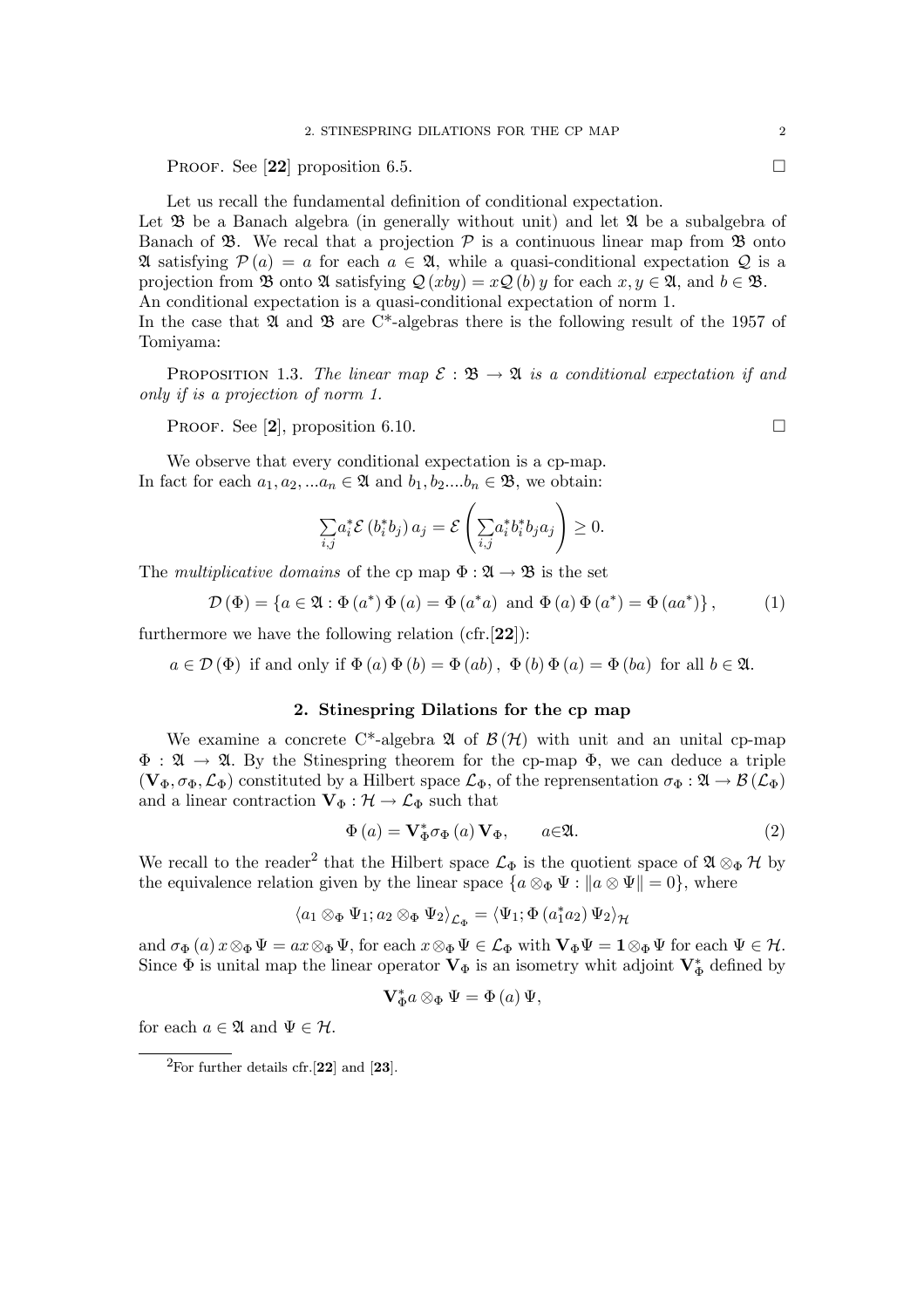PROPOSITION 1.4. The unital cp-map  $\Phi$  is a multiplicative if and only if  $V_{\Phi}$  is an unitary.

Moreover for each  $x \in \mathcal{D}(\Phi)$  we have

$$
\sigma_{\Phi}\left(x\right)\mathbf{V}_{\Phi}\mathbf{V}_{\Phi}^{*}=\mathbf{V}_{\Phi}\mathbf{V}_{\Phi}^{*}\sigma_{\Phi}\left(x\right)=\sigma_{\Phi}\left(x\right).
$$

PROOF. For each  $\Psi \in \mathcal{H}$  we obtain the follow implication:

$$
a \otimes_{\Phi} \Psi = \mathbf{1} \otimes_{\Phi} \Phi (a) \Psi \iff \Phi (a^* a) = \Phi (a^*) \Phi (a) ,
$$

since

$$
\|a\otimes_{\Phi}\Psi-1\otimes_{\Phi}\Psi(a)\Psi\|=\langle\Psi,\Phi(a^*a)\Psi\rangle-\langle\Psi,\Phi(a^*)\Phi(a)\Psi\rangle.
$$

Furthermore, for each  $a \in \mathfrak{A}$  and  $\Psi \in \mathcal{H}$  we have  $\mathbf{V}_{\Phi} \mathbf{V}_{\Phi}^* a \otimes_{\Phi} \Psi = \mathbf{1} \otimes_{\Phi} \Phi(a) \Psi$ .

Let  $\Phi : \mathfrak{A} \to \mathfrak{B}$  an unital cp map between C<sup>\*</sup>-algebra  $\mathfrak{A}$  and  $\mathfrak{B}$ , for each  $a \in \mathfrak{A}$  we have:

$$
\Phi\left(a^{*}a\right)=\mathbf{V}_{\Phi}^{*}\sigma_{\Phi}\left(a^{*}\right)\sigma_{\Phi}\left(a^{*}\right)\mathbf{V}_{\Phi}\geq\mathbf{V}_{\Phi}^{*}\sigma_{\Phi}\left(a^{*}\right)\mathbf{V}_{\Phi}\mathbf{V}_{\Phi}^{*}\sigma_{\Phi}\left(a^{*}\right)\mathbf{V}_{\Phi}=\Phi\left(a^{*}\right)\Phi\left(a\right),
$$

this shows that the Kadison inequality:

$$
\Phi\left(a^*\right)\Phi\left(a\right) \leq \Phi\left(a^*a\right) \tag{3}
$$

is satisfied.

We now need a simple lemma:

LEMMA 1.1. Let  $\mathfrak{M}_i \subset B(\mathcal{H}_i)$  with  $i = 1, 2$ , are von Neumann algebra and the linear positive map  $\Phi : \mathfrak{M}_1 \to \mathfrak{M}_2$  is wo– continuous, then is w<sup>\*</sup>-continuous.

**PROOF.** Let  $\{x_{\alpha}\}\$ an increasing net in  $\mathfrak{M}^+_1$  with least upper bound x, we have that  $x_{\alpha}$  converges  $\sigma$ –continuous to x, it follow that  $x_{\alpha}$  converges wo-continuous to x and since for hypothesis  $\Phi(x_\alpha) \leq \Phi(x)$  in  $\mathfrak{M}_2^+$  and  $\Phi(x_\alpha) \to \Phi(x)$  in wo-continuous, we have  $\Phi(x) = \text{lub}\,\Phi(x_\alpha)$ , then  $\Phi$  is w<sup>\*</sup>-continuous.

A simple consequence of the lemma is the following proposition:

PROPOSITION 1.5. If  $\mathfrak{M} \subset B(\mathcal{H})$  is a von Neumann algebra and  $\Phi : \mathfrak{M} \to \mathfrak{M}$  is normal cp map, then the Stinespring representation  $\sigma_{\Phi}: \mathfrak{M} \to \mathcal{B}(\mathcal{L}_{\Phi})$  is normal.

**PROOF.** Let  $\{x_{\alpha}\}\$ an increasing net in  $\mathfrak{M}^+$  with least upper bound x, for each  $a \otimes_{\Phi}$  $\Psi \in \mathcal{L}_{\Phi}$  we obtain:

 $\langle a \otimes_{\Phi} \Psi; \sigma_{\Phi} (x_{\alpha}) a \otimes_{\Phi} \Psi \rangle = \langle \Psi; \Phi (ax_{\alpha}a) \Psi \rangle \rightarrow \langle \Psi; \Phi (axa) \Psi \rangle$  and  $\langle \Psi ; \Phi \left( axa \right) \Psi \rangle = \langle a \otimes_{\Phi} \Psi ; \sigma_{\Phi} \left( x \right) a \otimes_{\Phi} \Psi \rangle.$ Therefore  $\sigma_{\Phi} (x_{\alpha}) \to \sigma_{\Phi} (x)$  in wo-topology.

The Stinespring theorem admit the following extension:

THEOREM 1.1. Let  $\mathfrak A$  be a  $C^*$ -algebra with unit and  $\Phi : \mathfrak A \to \mathfrak A$  an unital cp-map, then there exists a faithful representation  $(\pi_{\infty}, \mathcal{H}_{\infty})$  of  $\mathfrak A$  and an isometry  $V_{\infty}$  on Hilbert Space  $\mathcal{H}_{\infty}$  such that:

$$
\mathbf{V}_{\infty}^* \pi_{\infty}(a) \mathbf{V}_{\infty} = \pi_{\infty}(\Phi(a)) \qquad a \in \mathfrak{A}, \tag{4}
$$

where

$$
\sigma_0 = id, \quad \Phi_n = \sigma_n \circ \Phi
$$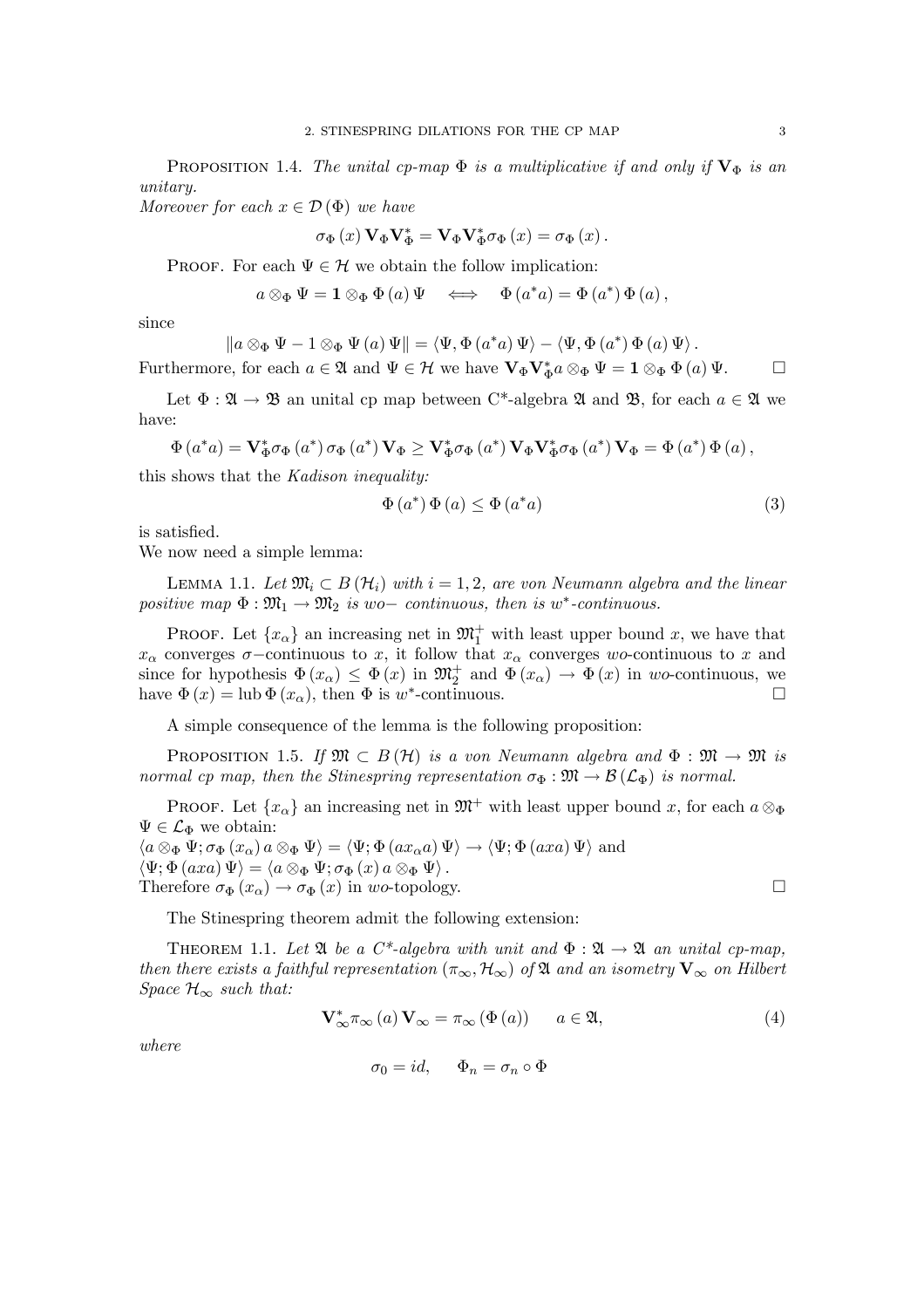and  $(\mathbf{V}_n, \sigma_{n+1}, \mathcal{H}_{n+1})$  is the Stinespring dilation of  $\Phi_n$  for every  $n \geq 0$ ,

$$
\mathcal{H}_{\infty} = \bigoplus_{j=0}^{\infty} \mathcal{H}_{j}, \qquad \mathcal{H}_{j} = \mathfrak{A} \otimes_{\Phi_{j-1}} \mathcal{H}_{j-1}, \quad \text{for } j \geq 1 \text{ and } \mathcal{H}_{0} = \mathcal{H}; \tag{5}
$$

and

$$
\mathbf{V}_{\infty}(\Psi_0, \Psi_1, \Psi_2, \ldots) = (0, \mathbf{V}_0 \Psi_0, \ \mathbf{V}_1 \Psi_1, \ldots)
$$

for each  $(\Psi_0, \Psi_1, \Psi_2, ...) \in \mathcal{H}_{\infty}$ .

Furthermore the map  $\Phi$  is a homomorphism if and only if  $\mathbf{V}_{\infty} \mathbf{V}_{\infty}^* \in \pi_{\infty}(\mathfrak{A})'$ .

PROOF. By the Stinespring theorem there is triple  $(V_0, \sigma_1, \mathcal{H}_1)$  such that for each  $a \in \mathfrak{A}$  we have  $\Phi(a) = \mathbf{V}_0^* \sigma_1(a) \mathbf{V}_0$ . The application  $a \in \mathfrak{A} \to \sigma_1(\Phi(a)) \in \mathcal{B}(\mathcal{H}_1)$ is composition of cp-maps therefore also it is cp map. Set  $\Phi_1(a) = \sigma_1(\Phi(a))$ . By appling the Stinespring theorem to  $\Phi_1$ , we have a new triple  $(V_1, \sigma_2, \mathcal{H}_2)$  such that  $\Phi_1(a) = \mathbf{V}_1^* \sigma_2(a) \mathbf{V}_1$ . By induction for  $n \geq 1$  define  $\Phi_n(a) = \sigma_n(\Phi(a))$  we have a triple  $(\mathbf{V}_n, \sigma_{n+1}, \mathcal{H}_{n+1})$  such that  $\mathbf{V}_n : \mathcal{H}_n \to \mathcal{H}_{n+1}$  and  $\Phi_n(a) = \mathbf{V}_n^* \sigma_{n+1}(a) \mathbf{V}_n$ .

We get the Hilbert space  $\mathcal{H}_{\infty}$  defined in 5 and the injective reppresentation of the C<sup>\*</sup>algebra  $\mathfrak A$  on  $\mathcal H_{\infty}$ :

$$
\pi_{\infty}(a) = \bigoplus_{n \ge 0} \sigma_n(a) \tag{6}
$$

with  $\sigma_0(a) = a$ , for each  $a \in \mathfrak{A}$ .

Let  $V_{\infty}: \mathcal{H}_{\infty} \to \mathcal{H}_{\infty}$  be the isometry defined by

$$
\mathbf{V}_{\infty} \ (\Psi_0, \Psi_1 \dots \Psi_n \dots) = (0, \mathbf{V}_0 \Psi_0, \mathbf{V}_1 \Psi_1 \dots \mathbf{V}_n \Psi_n \dots), \qquad \Psi_i \in \mathcal{H}_i. \tag{7}
$$

The adjoint operator of  $V_{\infty}$  is

$$
\mathbf{V}_{\infty}^{*} \ (\Psi_{0}, \Psi_{1} \dots \Psi_{n} \dots) = (\mathbf{V}_{0}^{*} \Psi_{1}, \mathbf{V}_{1}^{*} \Psi_{2} \dots \mathbf{V}_{n-1}^{*} \Psi_{n} \dots), \qquad \Psi_{i} \in \mathcal{H}_{i}, \tag{8}
$$

therefore

$$
\mathbf{V}_{\infty}^{*}\pi_{\infty}(a)\,\mathbf{V}_{\infty}\bigoplus_{n\geq 0}\Psi_{n}=\bigoplus_{n\geq 0}\mathbf{V}_{n}^{*}\sigma_{n+1}(a)\,\mathbf{V}_{n}\Psi_{n}=\bigoplus_{n\geq 0}\Phi_{n}(a)\,\Psi_{n}=\bigoplus_{n\geq 0}\sigma_{n}\left(\Phi\left(a\right)\right)\Psi_{n}=\pi_{\infty}\left(\Phi\left(a\right)\right)\bigoplus_{n\geq 0}\Psi_{n}.
$$

We notice that let  $\mathbf{E}_n = \mathbf{V}_n \mathbf{V}_n^*$  be the orthogonal projection of  $\mathcal{B}(\mathcal{H}_{n-1})$ , we have:

$$
\mathbf{E}(\Psi_0, \Psi_1...\Psi_n..) = (0, \mathbf{E}_0\Psi_1, \mathbf{E}_1\Psi_2, ... \mathbf{E}_n\Psi_{n+1}...).
$$

Let  $\Phi$  be a multiplicative map then for each  $(\Psi_0, \Psi_1...\Psi_n,...) \in \mathcal{H}_{\infty}$  we get:

$$
\mathbf{V}_{\infty}\mathbf{V}_{\infty}^*\left(\Psi_0,\Psi_1...\Psi_n\right) = \left(0,\Psi_1,\Psi_2,...\Psi_{n+1}...\right),\tag{9}
$$

then

$$
\mathbf{V}_{\infty}\mathbf{V}_{\infty}^*\pi_{\infty}(a) = \pi_{\infty}(a)\,\mathbf{V}_{\infty}\mathbf{V}_{\infty}^*,
$$

while for the vice-versa for each  $a, b \in \mathfrak{A}$  we obtain:

$$
\pi_{\infty}(\Phi(a)) \pi_{\infty}(\Phi(b)) = \mathbf{V}^*_{\infty} \pi_{\infty}(a) \mathbf{V}_{\infty} \mathbf{V}^*_{\infty} \pi_{\infty}(b) \mathbf{V}_{\infty} = \mathbf{V}^*_{\infty} \pi_{\infty}(a) \pi_{\infty}(b) \mathbf{V}_{\infty} =
$$
  
=  $\mathbf{V}^*_{\infty} \pi_{\infty}(ab) \mathbf{V}_{\infty} = \pi_{\infty}(\Phi(ab)).$ 

¤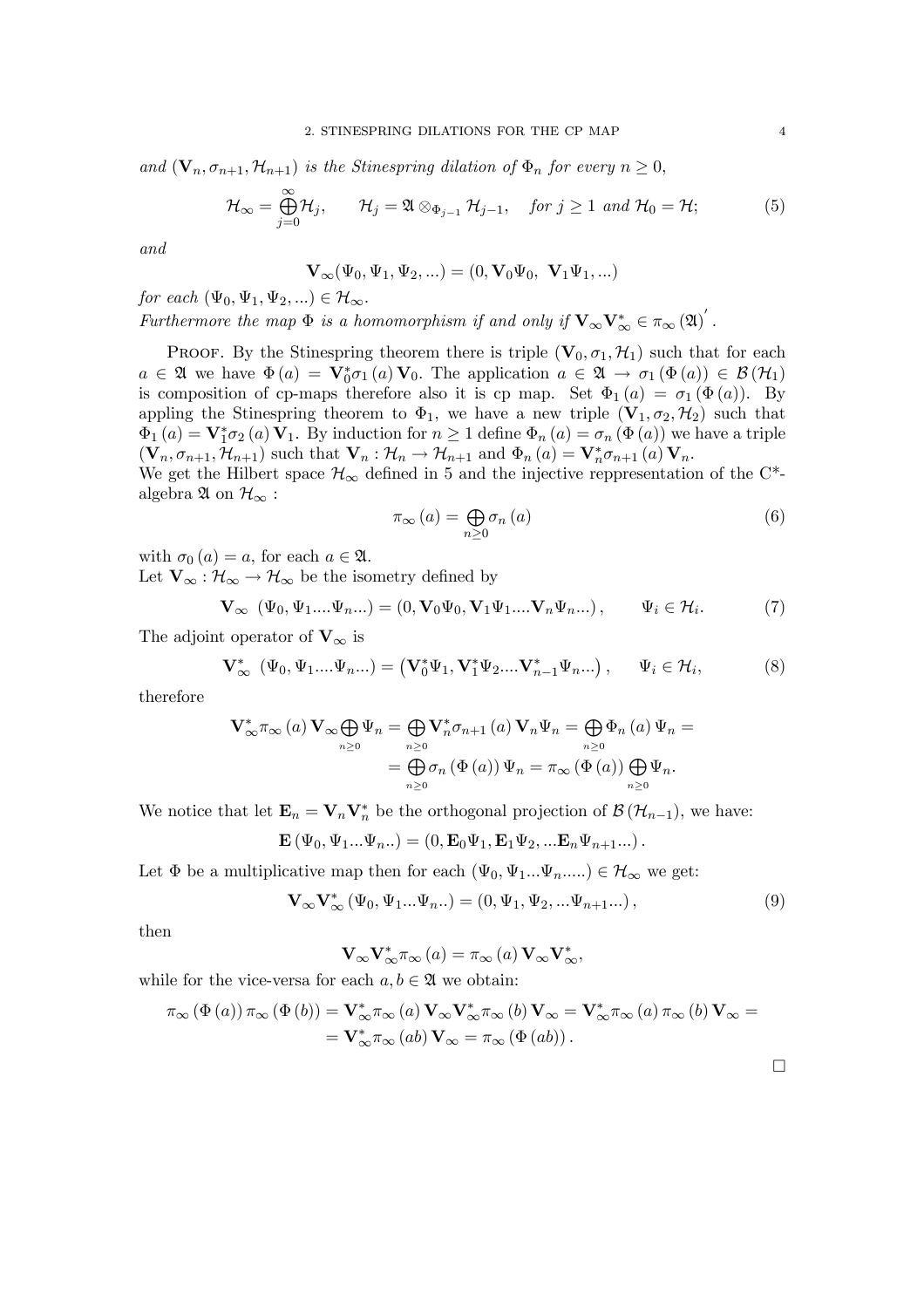REMARK 1.1. Let  $\mathfrak M$  be a von Neumann algebra and  $\Phi$  is normal, then the representation  $(\pi_{\infty}, \mathcal{H}_{\infty})$  of M on  $\mathcal{H}_{\infty}$  is normal, since the Stinespring representations  $(V_n, \sigma_{n+1}, \mathcal{H}_{n+1})$  of the cp-maps  $\Phi_n = \mathfrak{M} \to \mathcal{B}(\mathcal{H}_n)$ , are normal representations.

We observe that 
$$
\mathbf{V}_{\infty} \notin \pi_{\infty}(\mathfrak{A})
$$
 and  $\mathbf{V}_{\infty} \mathbf{V}_{\infty}^* \notin \pi_{\infty}(\mathfrak{A})$ .

Indeed if x is an element  $x \in \mathfrak{A}$  such that  $\pi_{\infty}(x) = \mathbf{V}_{\infty}$ , we have for definition that for every  $(\Psi_0, \Psi_1, ... \Psi_n ...) \in \mathcal{H}_{\infty}$ 

$$
(x\Psi_0, \sigma_1(x)\Psi_1, \ldots, \sigma_n(x)\Psi_n \ldots) = (0, \mathbf{V}_0 \Psi_0, \mathbf{V}_1 \Psi_1, \ldots, \mathbf{V}_n \Psi_n \ldots),
$$

therefore  $x = 0$ .

If exists  $a \in \mathfrak{A}$  such that  $\mathbf{V}_{\infty} \mathbf{V}_{\infty}^* = \pi_{\infty}(a)$  then for each  $(\Psi_0, \Psi_1...\Psi_n...) \in \mathcal{H}_{\infty}$  we have  $\pi_{\infty}(a) \left(\Psi_0, \Psi_1, \ldots \Psi_n \ldots\right) = \left(0, \mathbf{V}_0 \mathbf{V}_0^* \Psi_0, \mathbf{V}_1 \mathbf{V}_1^* \Psi_1, \ldots \mathbf{V}_n \mathbf{V}_n^* \Psi_n \ldots\right)$ 

it follows that  $a = 0$ .

REMARK 1.2. If x belong to multiplicative domains  $\mathcal{D}(\Phi)$  we have

$$
\pi_{\infty}(x) \mathbf{V}_{\infty} \mathbf{V}_{\infty}^* = \mathbf{V}_{\infty} \mathbf{V}_{\infty}^* \pi_{\infty}(x) = \pi_{\infty}(x).
$$

Moreover let  $\mathbf{F} = \mathbf{I} - \mathbf{V}_{\infty} \mathbf{V}_{\infty}^*$ , we have  $\mathbf{F} \pi_{\infty}(\mathfrak{A}) \mathbf{V} = 0$  if and only if the cp map  $\Phi$  is multplicative. In fact for each  $a, b \in \mathfrak{A}$  we get

$$
(\mathbf{F}\pi_{\infty}(a)\,\mathbf{V})^*\,\mathbf{F}\pi_{\infty}(b)\,\mathbf{V}=\pi_{\infty}\left(\Phi\left(ab\right)-\Phi\left(a\right)\Phi\left(b\right)\right).
$$

We study some simple property of the linear contraction  $V^*_{\infty}$ .

PROPOSITION 1.6. The linear contraction  $V_{\infty}$  satisfies the relation

 $\ker (I - \mathbf{V}_{\infty}) = \ker (I - \mathbf{V}_{\infty}^{*}) = 0.$ 

Moreover for each  $\Psi \in \mathcal{H}_{\infty}$ , we have

$$
\lim_{n \to \infty} \frac{1}{n+1} \sum_{k=0}^{n} \mathbf{V}_{\infty}^{k} \Psi = \lim_{n \to \infty} \frac{1}{n+1} \sum_{k=0}^{n} \mathbf{V}_{\infty}^{k^*} \Psi = 0,
$$

with

$$
\lim_{n\to\infty}\left\langle\Psi,\mathbf{V}_{\infty}^k\Psi\right\rangle=0.
$$

Moreover for each  $A \in \mathcal{B}(\mathcal{H}_{\infty})$  we obtain:

$$
\lim_{n\to\infty}\mathbf{V}^k_{\infty}A^*A\mathbf{V}^{k^*}_{\infty}\Psi=0.
$$

PROOF. Let  $(\Psi_0, \Psi_1, ... \Psi_n...) \in \mathcal{H}_{\infty}$  with  $\mathbf{V}_{\infty}(\Psi_0, \Psi_1, ... \Psi_n...) = (\Psi_0, \Psi_1, ... \Psi_n...)$ . For definition

$$
(0, V_0\Psi_0, V_1\Psi_1, V_n\Psi_n...)=(\Psi_0, \Psi_1, ... \Psi_n...)
$$

it follow that  $(\Psi_0, \Psi_1, ... \Psi_n...) = (0, 0, ...0...)$ . It is well known that the relation ker  $(I - V_{\infty}) = \ker (I - V_{\infty}^*)$  is always true for linear contraction on the Hilbert spaces<sup>3</sup>.

The relation  $\lim_{n\to\infty} \frac{1}{n+1}$  $\frac{1}{n+1}\sum_{n=1}^{n}$  $_{k=0}$  $\mathbf{V}_{\infty}^{k} \Psi = 0$  follow by the mean ergodic theory of von Neumann. For the second relation we get:

 $\mathbf{V}^k_\infty\mathbf{V}^{k^*}_\infty\Psi=\left(0,,0......0,\mathbf{J}_{k-1,0}\mathbf{J}^*_{k-1,0}\Psi_k,\mathbf{J}_{k,1}\mathbf{J}^*_{k,1}\Psi_{k+1},\mathbf{J}_{k+1,2}\mathbf{J}^*_{k+1,2}\Psi_{k+2}...\right)$ 

 ${}^{3}$ See [19] proposition 1.3.1.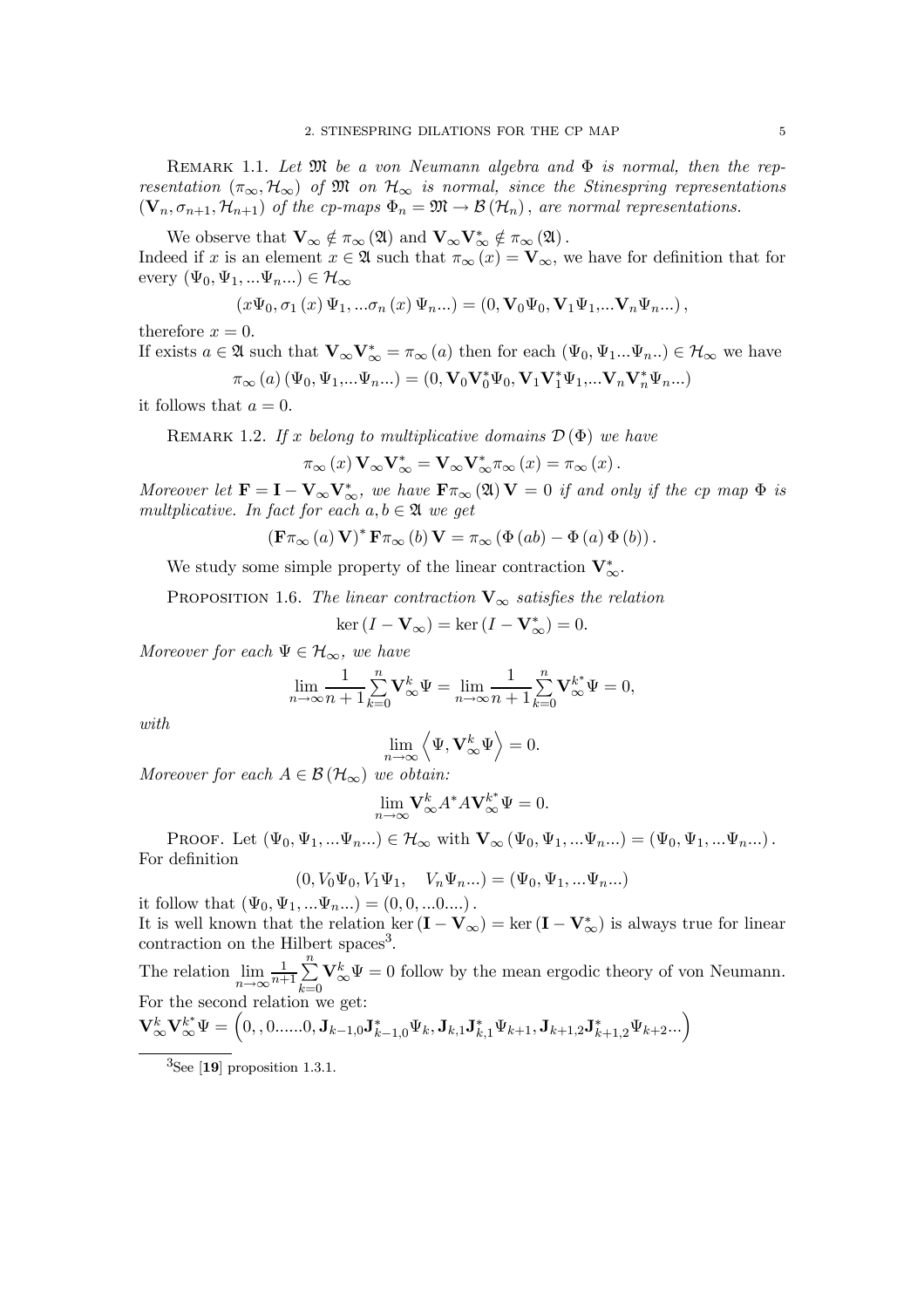where for each  $h, k \in N$  with  $h > k$  we set:  $\mathbf{J}_{k,h} = V_h V_{h+1} \circ \circ \circ V_k.$  $\left\|\mathbf{V}_{\infty}^{k}\mathbf{V}_{\infty}^{k^*}\Psi\right\|^2=\sum_{k=1}^n$  $\alpha = k$  $\left\Vert \mathbf{J}_{k-1+\alpha,k-\alpha}\mathbf{J}_{k-1+\alpha,k-\alpha}^{*}\Psi_{\alpha}\right\Vert$  $\leq \sum_{\alpha=k}^n \|\Psi_{\alpha}\|^2$ since  $\|\mathbf{J}_{k-1+\alpha,k-\alpha}\mathbf{J}^*_{k-1+\alpha,k-\alpha}\|$  $\Big\| \leq 1$ Then  $\lim_{n\to\infty}$  $\sum_{n=1}^{\infty}$  $\sum_{\alpha=k}^{N} \|\Psi_{\alpha}\|^2 = 0$  it follow that  $\lim_{n \to \infty} \|\mathbf{V}_{\infty}^k \mathbf{V}_{\infty}^{k^*} \Psi\| = 0.$ Furthermore we get:  $\left\langle \Psi , {\bf V}^k_\infty A^* A {\bf V}^{k^*}_{\infty} \Psi \right\rangle \leq \|A\|^2 \left\langle \Psi , {\bf V}^k_\infty {\bf V}^{k^*}_{\infty} \Psi \right\rangle.$ Since  $\frac{1}{n+1}\sum_{n=1}^{n}$  $_{k=0}$  $\langle \Psi, \mathbf{V}^k_{\infty} \Psi \rangle \to 0$  we have  $D - \lim_{n \to \infty} \langle \Psi, \mathbf{V}^k_{\infty} \Psi \rangle = 0^4$  but we get  $\left|\left\langle \Psi ,\mathbf{V}_{\infty}^{k}\Psi \right\rangle \right|=\sum_{\alpha=k}^{n}\left|\left\langle \Psi_{\alpha},\mathbf{J}_{k-1+\alpha,k-\alpha}\Psi_{\alpha}\right\rangle \right|\leq\sum_{\alpha=k}^{n}\left\|\Psi_{\alpha}\right\|^{2}$ then  $\lim_{n\to\infty} \langle \Psi, \mathbf{V}_\infty^k \Psi \rangle$  $= 0.$ 

Proposition 1.1 leads to the following definition:

DEFINITION 1.1. Let  $\Phi : \mathfrak{A} \to \mathfrak{A}$  be a cp-map, a triple  $(\pi, \mathcal{H}, \mathbf{V})$  costitued by a faithful representation  $\pi : \mathfrak{A} \to \mathfrak{B}(\mathcal{H})$  on the Hilbert space  $\mathcal{H}$  and by a linear isometry **V**, such that for each  $a \in \mathfrak{A}$  we get:

∗∗∗

$$
\pi \left( \Phi \left( a \right) \right) = \mathbf{V}^* \pi \left( a \right) \mathbf{V} \tag{10}
$$

is a isometric covariant representation of the cp map Φ.

For our purposes it will be necessary to find an isometric covariant representation of appropriate dimensions, this is possible for the following theorem:

PROPOSITION 1.7. Let  $\Phi : \mathfrak{A} \to \mathfrak{A}$  be cp-map with isometric representation  $(\pi, \mathcal{H}, \mathbf{V})$ , if  $\Phi$  isn't an automorphism, for each cardinal number c there exist an isometric covariant representation  $(\pi_{\mathfrak{c}}, \mathcal{H}_{\mathfrak{c}}, \mathbf{V}_{\mathfrak{c}})$  with the following property:

Representation  $\pi_{\infty}$  is an equivalent subrepresentation of  $\pi_{\mathfrak{c}}$  with dim  $\mathcal{H}_{\mathfrak{c}} \geq \dim(\mathcal{H})$  and  $\dim \ker \left( \mathbf V_{\mathfrak c}^* \right) \ge {\mathfrak c};$ 

Moreover there is a cp map  $\mathcal{E}_o : \mathcal{B}(\mathcal{H}_c) \to \mathcal{B}(\mathcal{H})$  such that for each  $a \in \mathfrak{A}, T \in \mathcal{B}(\mathcal{H}_c)$ we have

 $\mathcal{E}_{\alpha}(\pi_{\mathfrak{c}}(a)T) = \pi(a)\,\mathcal{E}_{\alpha}(T)\,,$ 

with

$$
\mathcal{E}_o \left( \mathbf{V}_c^* T \mathbf{V}_c \right) = \mathbf{V}^* \mathcal{E}_o \left( T \right) \mathbf{V};\tag{11}
$$

**PROOF.** Let c be a cardinal number and  $\mathcal{L}$  a Hilbert space with dim  $(\mathcal{L}) = c$ , since  $\Phi$  isn't automorphism we have dim (ker  $V^*$ )  $\geq 1$ , then there is a vector  $\xi_{\natural} \in \text{ker } V^*$  of one norm.

We set with  $H_c$  the Hilbert space  $H_c = H \overline{\otimes} \mathcal{L}$  and with  $V_c$  the linear isometry

$$
\mathbf{V}_c=\mathbf{V}\otimes \mathbf{I}_{\mathcal{L}}.
$$

 ${}^4$ Cfr. appendix.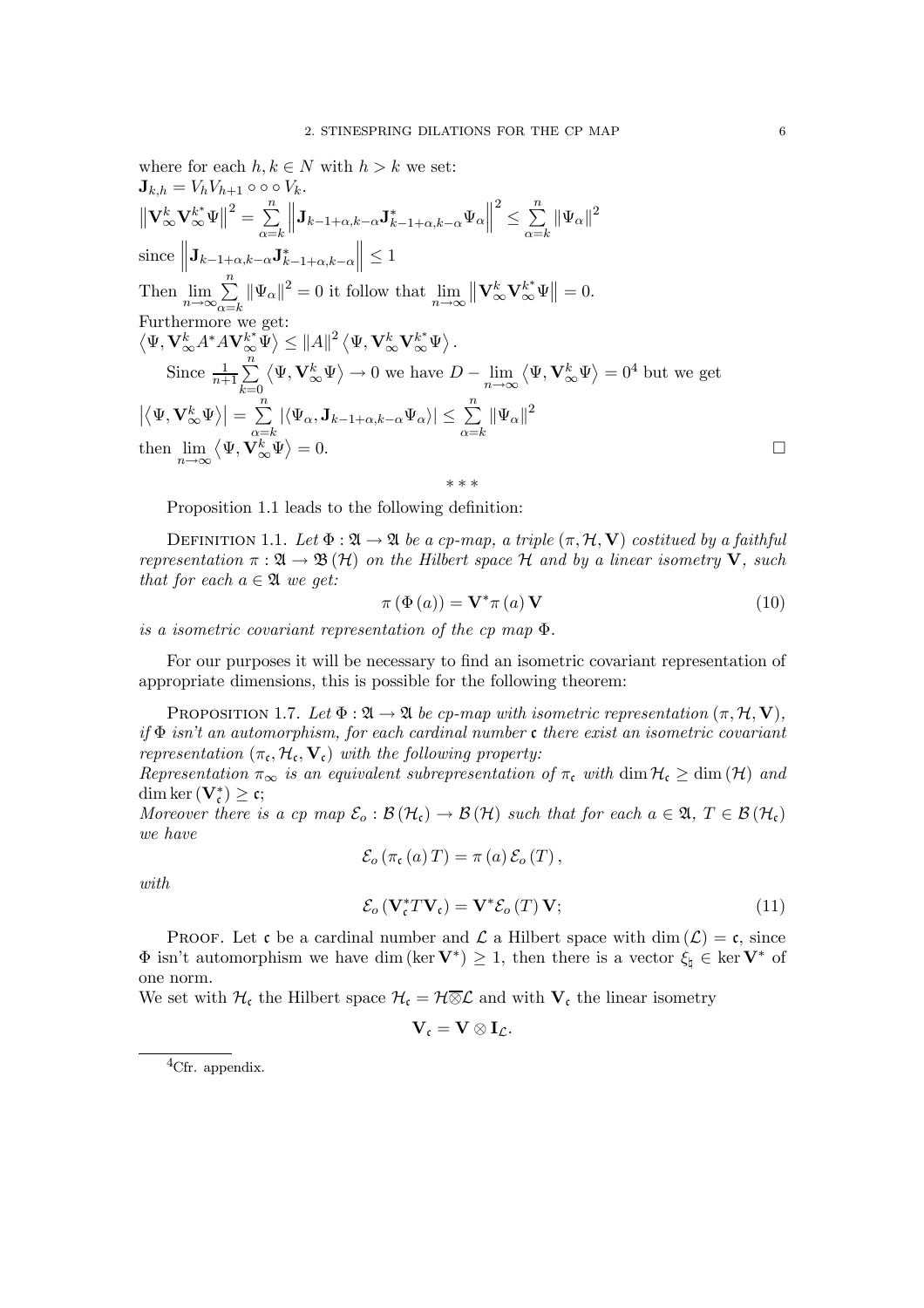Let  ${e_i}_{i \in \mathcal{J}}$  be a orthonormal base of the Hilbert space  $\mathcal{L}$ , we have  $card(\mathcal{J}) = c$  and

$$
\xi_{\natural} \otimes e_j \in \ker \mathbf{V}_{\mathfrak{c}}^* \qquad j \in \mathcal{J}.
$$

Since for each  $j \in \mathcal{J}$  we obtain:

$$
\mathbf{V}_{\mathfrak{c}}^*\left(\xi_{\natural}\otimes e_j\right)=\left(\mathbf{V}^*\otimes \mathbf{I}_{\mathcal{L}}\right)\left(\xi_{\natural}\otimes e_j\right)=\mathbf{V}^*\xi_{\natural}\otimes e_j=\mathbf{0}\otimes e_j=0,
$$

it follow that dim  $(\ker V_c^*) \geq c$ .

The faithfull \*-representation  $\pi_{\mathfrak{c}} : \mathfrak{A} \to \mathcal{B}(\mathcal{H}_{\mathfrak{c}})$  defined by

$$
\pi_{\mathfrak{c}}(a) = \pi(a) \otimes \mathbf{I}_{\mathcal{L}}, \qquad a \in \mathfrak{A}
$$

satisfies the relation 10.

In fact for each  $a \in \mathfrak{A}$  we obtain:

$$
\mathbf{V}_{\mathfrak{c}}^*\pi_{\mathfrak{c}}(a) \mathbf{V}_{\mathfrak{c}} = (\mathbf{V}^* \otimes \mathbf{I}_{\mathcal{L}}) (\pi(a) \otimes \mathbf{I}_{\mathcal{L}}) (\mathbf{V} \otimes \mathbf{I}_{\mathcal{L}}) = \mathbf{V}^* \pi(a) \mathbf{V} \otimes \mathbf{I}_{\mathcal{L}} =
$$
  
=  $\pi(\Phi(a)) \otimes \mathbf{I}_{\mathcal{L}} = \pi_{\mathfrak{c}}(\Phi(a)).$ 

Let  $l_o \in \mathcal{L}$  vector of one norm and  $\Pi_{l_o} : \mathcal{H}_{c} \to \mathcal{H}$  the linear isometry

$$
\Pi_{l_o} h = h \otimes l_o, \quad h \in \mathcal{H},
$$

with adjoint

$$
\Pi_{l_o}^* h \otimes l = \langle l, l_o \rangle h, \quad h \in \mathcal{H}, \ l \in \mathcal{L}.
$$

The cp map  $\mathcal{E}_o : \mathcal{B}(\mathcal{H}_c) \to \mathcal{B}(\mathcal{H})$  so defined:

$$
\mathcal{E}_o(T) = \Pi_{l_o}^* T \Pi_{l_o}, \quad T \in \mathcal{B}(\mathcal{H}_c)
$$
\n(12)

for each  $a \in \mathfrak{A}, T \in \mathcal{B}(\mathcal{H}_{c})$  enjoys of the following property:

$$
\mathcal{E}_{o}(\pi_{\mathfrak{c}}(a)T)=\pi(a)\,\mathcal{E}_{o}(T).
$$

In fact for each  $h_1, h_2 \in \mathcal{H}_{\infty}$  we obtain  $\langle h_2, \mathcal{E}_o(\pi_{\mathfrak{c}}(a) T) h_1 \rangle = \langle \pi_{\mathfrak{c}}(a^*) \Pi_{l_o} h_2, T \Pi_{l_o} h_1 \rangle = \langle \pi(a^*) h_2 \otimes l_o, T \Pi_{l_o} h_1 \rangle =$  $=\langle \pi (a^*) h_2, \Pi_{l_o} T \Pi_{l_o} h_1 \rangle = \langle \pi (a^*) h_2, \mathcal{E}_o (T) h_1 \rangle = \langle h_2, \pi (a) \mathcal{E}_o (T) h_1 \rangle.$ We now verify the relation 11. For each  $h_1, h_2 \in \mathcal{H}$  we have:  $\langle h_2, \mathcal{E}_o \left( \mathbf{V_c^*} T \mathbf{V_c} \right) h_1 \rangle = \langle \mathbf{V_c} \Pi_{l_o} h_2, T \mathbf{V_c} \Pi_{l_o} h_1 \rangle = \langle \mathbf{V} h_2 \otimes l_o, T \mathbf{V} h_1 \otimes l_o \rangle =$  $\mathbf{W} = \langle \Pi_{l_o} \mathbf{V} h_2, T \Pi_{l_o} \mathbf{V} h_1 \rangle = \big\langle \mathbf{V} h_2, \Pi_{l_o}^* T \Pi_{l_o} \mathbf{V} h_1 \big\rangle = \big\langle \mathbf{V} h_2, \mathcal{E}_o\left(T\right) \mathbf{V} h_1 \big\rangle = 0$  $= \langle h_2, \mathbf{V}^* \mathcal{E}_o(T) \, \mathbf{V} h_1 \rangle$ .

LEMMA 1.2. Let  $\mathfrak A$  be an unit C\*-algebra and  $\theta_o : \mathfrak A \to \mathfrak B(\mathcal{H}_o)$  representation of  $\mathfrak A$ , then for every infinite cardinal number  $\mathfrak{c} \geq \dim(\mathcal{H}_o)$  there is a representation  $\theta : \mathfrak{A} \to$  $\mathfrak{B}(\mathcal{H})$  such that

$$
\theta\left(a\right) = \bigoplus_{j \in J} \theta_o\left(a\right)
$$

with

$$
\mathcal{H=}\bigoplus_{j\in J}\mathcal{H}_o
$$

and card $(J) = \mathfrak{c}$ .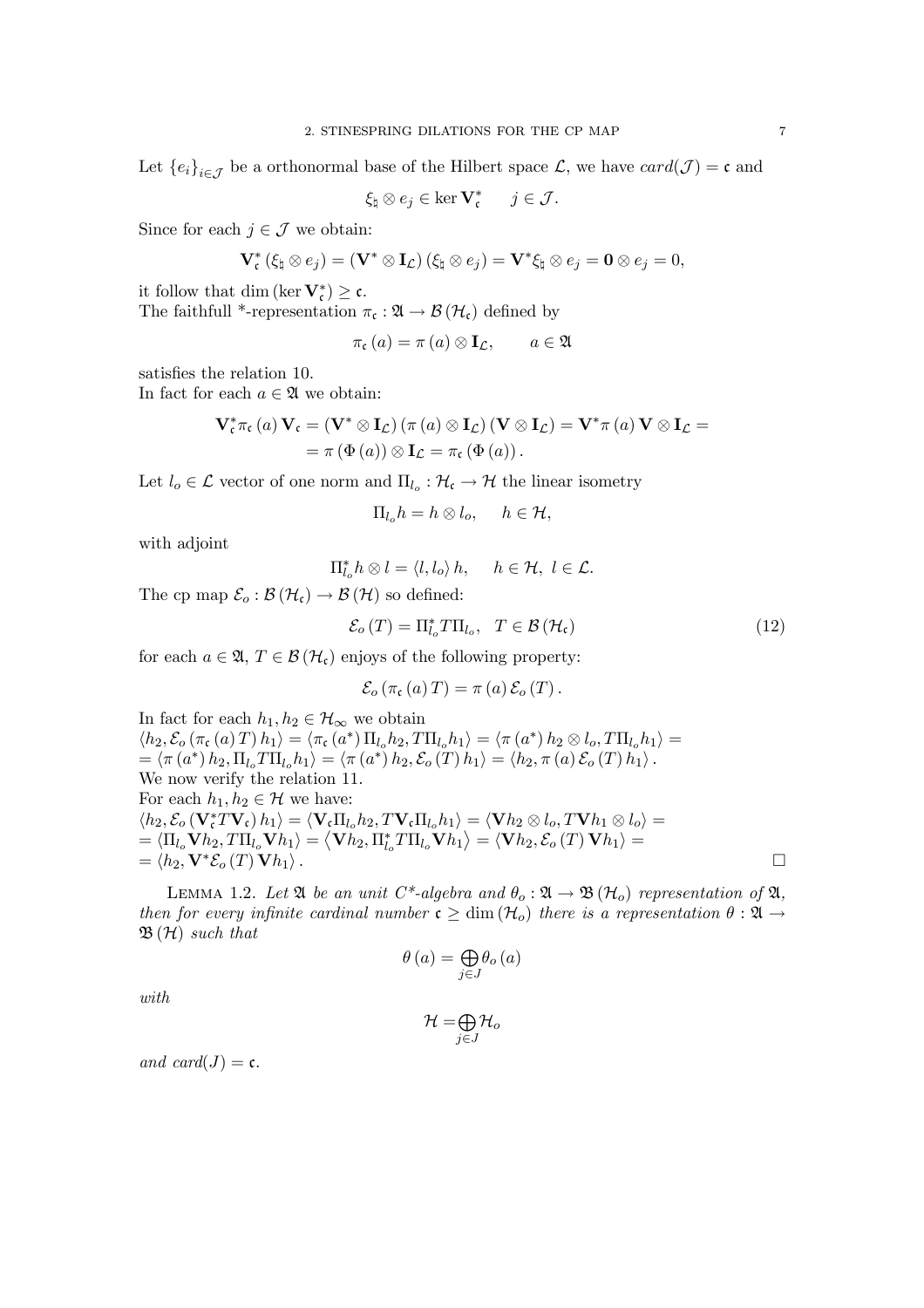**PROOF.** Let H be an any Hilbert space with dim  $(\mathcal{H}) = \mathfrak{c}$  with  $\{e_i\}_{i \in I}$  and  $\{f_j\}_{j \in J}$ orthonormal bases of  $\mathcal{H}_o$  and of  $\mathcal L$  respectively. For definition we have that  $card\{J\} = \mathfrak c$ while  $card\{I\} = dim(\mathcal{H}_o)$ .

The cardinal number  $\mathfrak c$  isn't finte then for the notes rules of the cardinal arithmetic it results that  $card\{I \times J\} = card\{J\}$ . Then we can write that

$$
J=\cup\{I\times j:j\in J\}=\cup\{I_j:j\in J\}
$$

with  $card(I_i) = dim(\mathcal{H}_o)$ .

In fact for every  $j \in J$  the norm closure of the span  $\{f_k : k \in I_j\}$  is isomorphic to the Hilbert space  $\mathcal{H}_o$ .

We get

$$
\mathcal{H} = \bigoplus_{j \in J} \overline{span\{f_k : k \in I_j\}} = \bigoplus_{j \in J} \mathcal{H}_o,
$$

and for each  $a \in \mathfrak{A}, \Psi_i \in \mathcal{H}_o$  we define

$$
\theta(a) \bigoplus_{j \in J} \Psi_j = \bigoplus_{j \in J} \theta_o(a) \Psi_j.
$$

¤

We now have a further generalization of the theorem 1.1:

COROLLARY 1.1. Let  $\Phi : \mathfrak{A} \to \mathfrak{A}$  be a cp-map. if  $\Phi$  isn't an automorphism, there exists an isometric covariant representation  $(\pi, \mathcal{H}, \mathbf{V})$  and a representation  $\theta : \mathfrak{A} \to$  $\mathfrak{B}\left(\text{ker}\left(\mathbf{V}^*\right)\right)$  such that

$$
\theta(a) = \bigoplus_{j \in J} \pi_{\infty}(a), \qquad a \in \mathfrak{A},
$$

where J is a set of cardinalty

$$
dim(\mathcal{H}) \geq card(J) \geq dim(\mathcal{H}_{\infty}),
$$

and  $\mathcal{H}_{\infty}$  is the Hilbert space 5.

**PROOF.** Let c be the infinite cardinal number with  $c \geq \dim \mathcal{H}_{\infty}$ , for the proposition 1.7 there is an isometric covariant representation  $(\pi_{c}, \mathcal{H}_{c}, \mathbf{V}_{c})$  subequivalent to  $\pi_{\infty}$  with dim (ker  $V_c$ ) ≥ c. Then for the preceding lemma there is a \*-representation  $\theta = \bigoplus_{i \in I} \pi_{\infty}$  $j \in J$ with  $card(J) = dim(ker V_c)$ .

# 3. Nagy-Foia¸s Dilations Theory

Let **T** and **S** be operators on the Hilbert spaces  $\mathcal{H}$  and  $\mathcal{K}$  respectively. We call **S** a dilation of T if H is a subspace of K and the following condition is satisfied for each  $n \in \mathbb{N}$ :

$$
\mathbf{T}^n \Psi = \mathbf{P}_{\mathcal{H}} \mathbf{S}^n \Psi, \qquad \Psi \in \mathcal{H},
$$

where  $P_{\mathcal{H}}$  denotes the orthogonal projection from K onto  $\mathcal{H}$ . Given a contraction operator **T** on the Hilbert space  $H$ , the defect operator  $D_T$  is defined by

$$
\mathbf{D_T} = \sqrt[2]{\mathbf{I} - \mathbf{T}^* \mathbf{T}}.
$$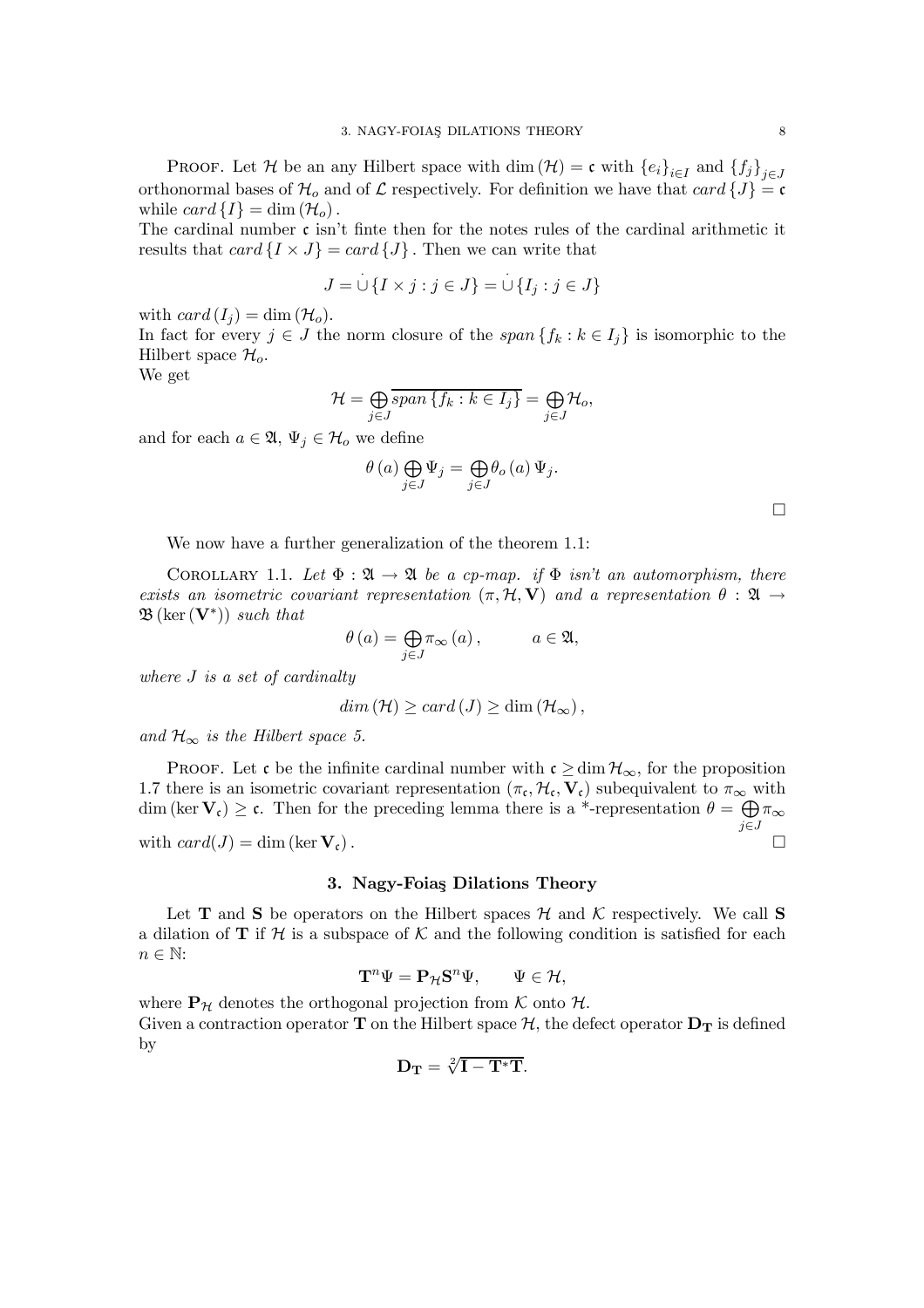Moreover we define the following operator  $\widehat{T}$  on the Hilbert space  $\mathcal{K} = \mathcal{H} \oplus l^2 \left( \overline{D_T \mathcal{H}} \right)^5$ :

$$
\widehat{\mathbf{T}} = \begin{vmatrix} \mathbf{T} & \mathbf{0} \\ \mathbf{C}_{\mathbf{T}} & \mathbf{W} \end{vmatrix},
$$
\n(13)

where the operators  $\mathbf{W} : l^2 \left( \overline{\mathbf{D_T H}} \right) \to l^2 \left( \overline{\mathbf{D_T H}} \right)$  and  $\mathbf{C_T} : \mathcal{H} \to l^2 \left( \overline{\mathbf{D_T H}} \right)$  are so defined:

$$
\mathbf{W}\left(\xi_0,\xi_1...\xi_n...\right) = \left(0,\xi_0,\xi_1...\xi_n...\right), \qquad \xi \in l^2\left(\overline{\mathbf{D_T H}}\right)
$$

and

$$
\mathbf{C}_{\mathbf{T}}h = (\mathbf{D}_{\mathbf{T}}h, 0, \dots 0 \dots), \quad h \in \mathcal{H},
$$

 $\mathbf{D_T}$  is the defect operator of **T**. Moreover for each  $(\xi_0, \xi_1, \dots, \xi_n, \dots) \in l^2(\overline{\mathbf{D_T H}})$  we have:

$$
\mathbf{C}_{\mathbf{T}}^{*}\left(\xi_{0},\xi_{1},...\xi_{n}...\right)=\mathbf{D}_{\mathbf{T}}\xi_{0},
$$

and

$$
\mathbf{C}^*_{\mathbf{T}}\mathbf{C}_{\mathbf{T}}=\mathbf{I}-\mathbf{T}^*\mathbf{T}.
$$

We observe that for each  $\xi \in l^2 \left( \overline{\mathbf{D}_{\mathbf{T}}\mathcal{H}} \right)$ :

$$
\mathbf{W}^{\ast}\left( \xi_{0},\xi_{1}...\xi_{n}.\right) =\left( \xi_{1}...\xi_{n}.\right),
$$

and

$$
\mathbf{D}_{\mathbf{W}^*}\left(\xi_0, \xi_1...\xi_n...\right) = \left(\xi_0, 0, 0, ....0...\right)
$$

where  $\mathbf{D}_{\mathbf{W}^*}$  is the defect operator of the contraction  $\mathbf{W}^*$ , therefore  $\mathbf{D}_{\mathbf{W}^*}$  is the orthogonal projection of the space  $\overline{\mathbf{D_T H}}$ . Obviously  $\hat{\mathbf{T}}$  is a dilation of **T** and a simple calculation shows that  $\hat{\mathbf{T}}$  is an isometric, therefore  $\hat{\mathbf{T}}$  is an isometric dilation of **T**. An isometric dilation  $\hat{\mathbf{T}}$  on K of **T** is minimal if H is cyclic for **T**; that is

$$
\mathcal{K}=\bigvee_{n\in\mathbb{N}}\widehat{\mathbf{T}}^n\mathcal{H},
$$

moreover it is shown that the 13 is the only, up to unitary equivalences, minimal dilation of T.

The dilations  $(\hat{\mathbf{T}}_1, \mathcal{K}_1)$  and  $(\hat{\mathbf{T}}_2, \mathcal{K}_2)$  of **T** are equivalent if exists an unitary operator  $\mathbf{U} : \mathcal{K}_1 \to \mathcal{K}_2$  such that  $\mathbf{U} \mathbf{\hat{T}}_1 = \mathbf{\hat{T}}_2 \mathbf{U}$  and  $\mathbf{U}_{|\mathcal{H}} = id$ . We recall the following proposition:

PROPOSITION 1.8. Every contraction operator  $T$  on the Hilbert space  $H$  has a unitary dilation  $\hat{\mathbf{T}}$  on a Hilbert space K such that (minimal property)

$$
\mathcal{K}=\bigvee_{n\in\mathbb{Z}}\widehat{\mathbf{T}}^n\mathcal{H}.
$$

The operator  $\hat{\mathbf{T}}$  is then determined by  $\mathbf{T}$  uniquely (up to unitary equivalences).

PROOF. See [18] theorem 1.1.  $\Box$ 

 ${}^{5}$ For further details cfr. [18] and [19]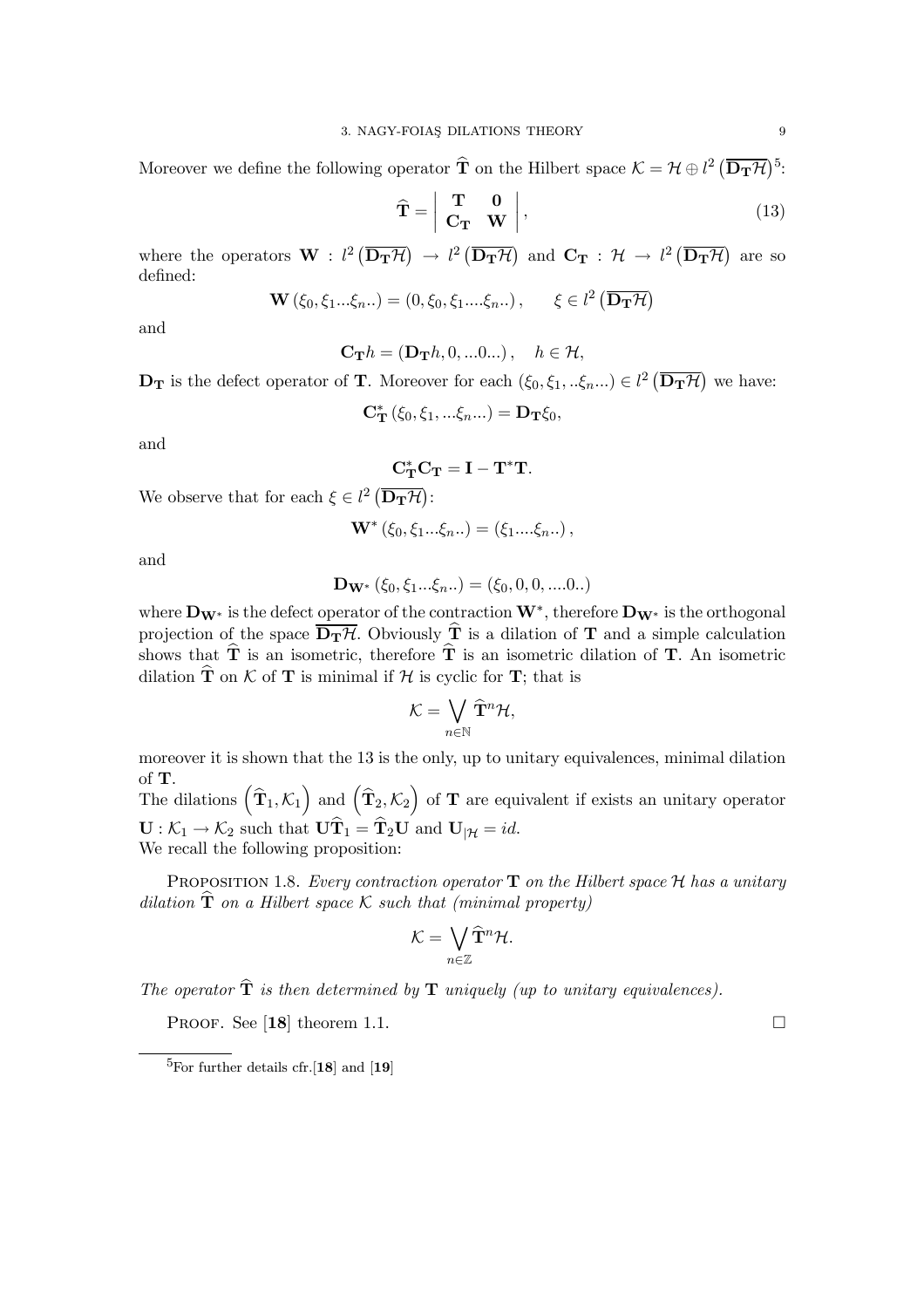### 4. Dilations Theory for Dynamical Systems

We define a  $C^*$ -dynamical systems a couple  $(\mathfrak{A}, \Phi)$  constituted by an unital  $C^*$ algebra  $\mathfrak A$  and an unital cp-map  $\Phi : \mathfrak A \to \mathfrak A$ .

A state  $\varphi$  on  $\mathfrak A$  is say be  $\Phi$ -invariant if for each  $a \in \mathfrak A$  we have

$$
\varphi(\Phi(a)) = \varphi(a). \tag{14}
$$

The C<sup>∗</sup>-dynamical systems with invariant state  $\varphi$  is a triple  $(\mathfrak{A}, \Phi, \varphi)$  where  $\varphi$  is a Φ−invariant state on A.

A  $W^*$ –dynamical systems is a couple  $(\mathfrak{M}, \Phi)$  constituted by a von Neumann Algebra  $\mathfrak{M}$  and an unital normal cp-map  $\Phi : \mathfrak{M} \to \mathfrak{M}$ .

The W<sup>∗</sup>-dynamical systems with invariant state  $\varphi$  is a triple  $(\mathfrak{M}, \Phi, \varphi)$  where  $\varphi$  is a faithful normal Φ−invariant state on M.

A  $C^*$ −dynamical systems  $(\mathfrak{A}, \Phi)$  is say be *multiplicative* if  $\Phi$  is a homomorphism, while is say be *invertible* if the cp-map  $\Phi$  is invertible. We have a *reversible C<sup>∗</sup>*-dynamical systems  $(\mathfrak{A}, \Phi)$  if  $\Phi$  is an automorphism of  $C^*$ −algebras.

REMARK 1.3. We observe that from the Kadison inequality 3, for every  $a \in \mathfrak{A}$  we have:

$$
\varphi(\Phi(a^*)\Phi(a)) \leq \varphi(a^*a).
$$

Let  $(\mathfrak{A}, \Phi, \varphi)$  be a C<sup>\*</sup>-dynamical systems with invariant state  $\varphi$  and  $(\mathcal{H}_{\varphi}, \pi_{\varphi}, \Omega_{\varphi})$  its GNS. We define for each  $a \in \mathfrak{A}$ , the following operator of  $\mathcal{B}(\mathcal{H}_{\varphi})$ :

$$
\mathbf{U}_{\varphi}\pi_{\varphi}(a)\,\Omega_{\varphi}=\pi_{\varphi}\left(\Phi\left(a\right)\right)\Omega_{\varphi}.\tag{15}
$$

For definition, for each  $a \in \mathfrak{A}$  we have

$$
\|\pi_{\varphi}(\Phi(a))\Omega_{\varphi}\|^{2} = \varphi(\Phi(a^{*})\Phi(a)) \leq \varphi(a^{*}a) = \|\pi_{\varphi}(a)\Omega_{\varphi}\|^{2}.
$$

Then  $\mathbf{U}_{\varphi} : \mathcal{H}_{\varphi} \to \mathcal{H}_{\varphi}$  is linear contraction of Hilbert spaces.

EXAMPLE 1 (Commutative case). Let  $(\mathfrak{M}, \varphi, \Phi)$  be a abelian W<sup>\*</sup>- dynamical system, as well known, the commutative algebra  $\mathfrak{M}$  can be represented in the form  $L^{\infty}(X)$  for some classic probability space  $(X, \Sigma, \mu)$  where  $\varphi(f) = \int f d\mu$  for each  $f \in L^{\infty}(X)$ . The GNS of  $\varphi$  is costitued by  $(L^2(X), \pi_{\varphi}, \Omega_{\varphi})$  whit  $\pi_{\varphi}(f) \Psi = f \cdot \Psi$  for each  $f \in L^{\infty}(X)$ and  $\Psi \in L^2(X)$ . Moreover for the linear contraction  $\mathbf{U}_{\varphi}$  we get  $\mathbf{U}_{\varphi}\Psi = \Phi(f) \cdot \Psi$  for each  $f \in L^{\infty}(X)$  and  $\Psi \in L^2(X)$ .

We have the following result for the ergodic theory:

PROPOSITION 1.9. Let  $(\mathfrak{A}, \Phi, \varphi)$  be a dynamical system and  $(\mathcal{H}_{\varphi}, \pi_{\varphi}, \Omega_{\varphi})$  the GNS of the state  $\varphi$ . There exists a unique linear contraction  $\mathbf{U}_{\Phi}$  on the  $\mathcal{H}_{\varphi}$  where the relation 15 holds and denoting the orthogonal projection on the linear space ker  $(I - U_{\varphi}) =$  $\ker (\mathbf{I} - \mathbf{U}_{\varphi}^*)$  by  $\mathbf{P}_{\varphi}$ , we have

$$
\mathbf{U}_{\varphi}\mathbf{P}_{\varphi} = \mathbf{P}_{\varphi}\mathbf{U}_{\varphi} = \mathbf{P}_{\varphi} \quad and \quad \frac{1}{n+1} \sum_{k=0}^{n} \mathbf{U}_{\varphi}^{k} \to \mathbf{P}_{\varphi} \quad in \; so \text{-topology.} \tag{16}
$$

If the application  $\Phi$  is homomorphism, then  $U_{\varphi}$  is an isometry on  $\mathcal{H}_{\varphi}$  such that

$$
\mathbf{U}_{\varphi}\mathbf{U}_{\varphi}^{*} \in \pi_{\varphi}\left(\Phi\left(\mathfrak{A}\right)\right)' \subset \mathcal{B}\left(\mathcal{H}_{\varphi}\right) \tag{17}
$$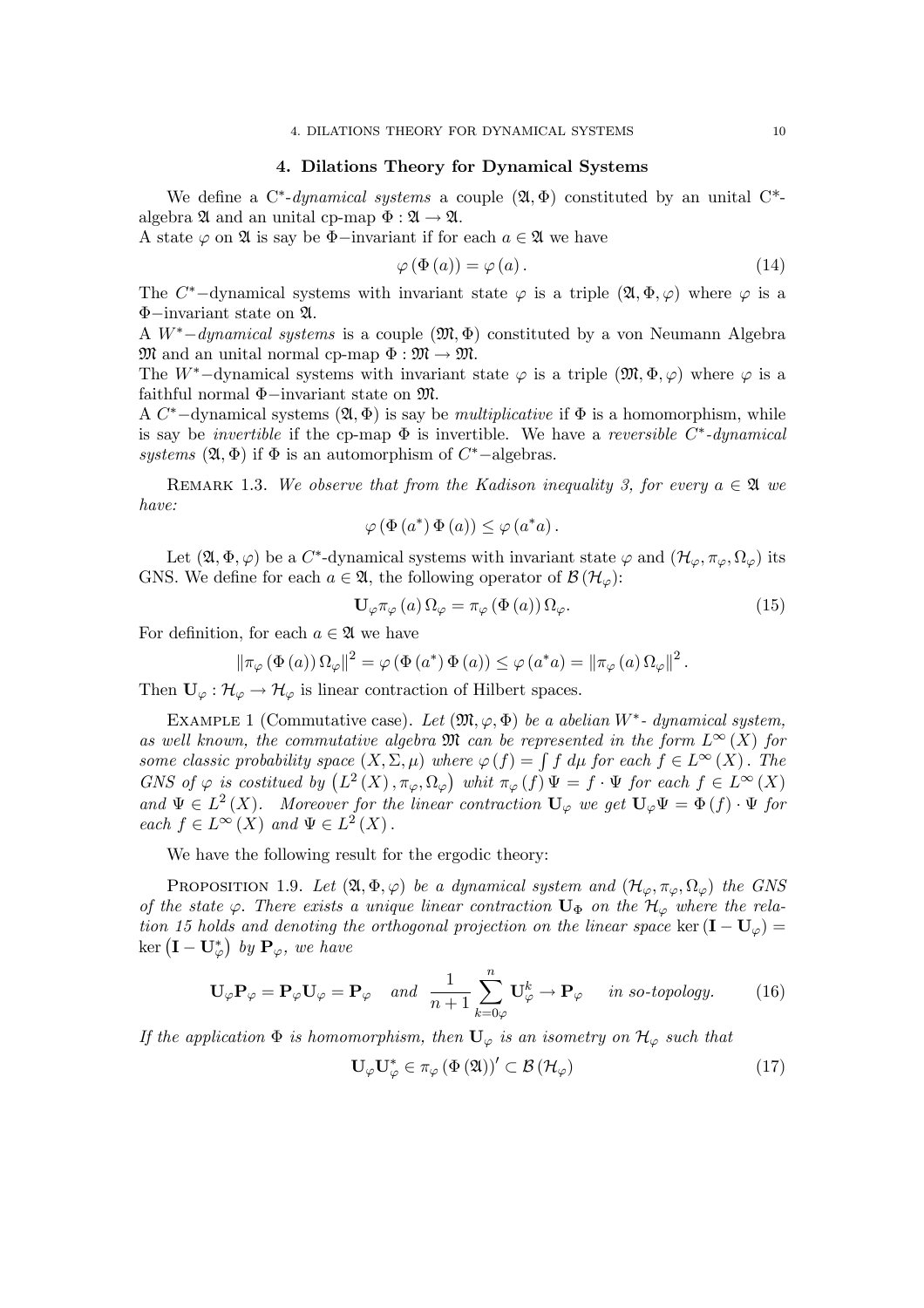and

$$
\mathbf{U}_{\varphi}\pi_{\varphi}(a) = \pi_{\varphi}\left(\Phi\left(a\right)\right)\mathbf{U}_{\varphi}, \qquad a \in \mathfrak{A}.\tag{18}
$$

PROOF. See [20] lemma 2.1.  $\Box$ 

4.1. Dilations for Dynamical Systems. We now give the fundamental definition of dilation of a dynamical system.

DEFINITION 1.2. Let  $(\mathfrak{A}, \Phi, \varphi)$  be a  $C^*$ -dynamical system. The 5-tuple  $\left(\widehat{\mathfrak{A}}, \widehat{\Phi}, \widehat{\varphi}, i, \mathcal{E}\right)$ composed by a  $C^*$ -dynamical system  $\left(\widehat{\mathfrak{A}}, \widehat{\Phi}, \widehat{\varphi}\right)$  and  $cp$ -maps  $\mathcal{E} : \widehat{\mathfrak{A}} \to \mathfrak{A}, i : \mathfrak{A} \to \widehat{\mathfrak{A}}, i$ say be a dilation of  $(\mathfrak{A}, \Phi, \varphi)$  if for each  $a \in \mathfrak{A}$  and  $n \in \mathbb{N}$  we have

$$
\mathcal{E}\left(\widehat{\Phi}^{n}\left(i\left(a\right)\right)\right)=\Phi^{n}\left(\left(a\right)\right),
$$

and for each  $x \in \widehat{\mathfrak{A}}$ 

$$
\widehat{\varphi}\left(x\right) = \varphi\left(\mathcal{E}\left(x\right)\right).
$$

Two dilations  $\left( \widehat{\mathfrak{A}}_1, \widehat{\Phi}_1, \widehat{\varphi}_1, i_1, \mathcal{E}_1 \right)$  and  $\left( \widehat{\mathfrak{A}}_2, \widehat{\Phi}_2, \widehat{\varphi}_2, i_2, \mathcal{E}_2 \right)$  of the  $C^*$ -dynamical system  $(\mathfrak{A}, \Phi, \varphi)$  are *equivalent* if exists an automorphism  $\Lambda : \widehat{\mathfrak{A}}_1 \to \widehat{\mathfrak{A}}_2$  such that

$$
\Lambda \circ \widehat{\Phi}_1 = \widehat{\Phi}_2 \circ \Lambda, \quad \widehat{\varphi}_2 = \widehat{\varphi}_1 \circ \Lambda \text{ and } \mathcal{E}_2 \circ \Lambda = \mathcal{E}_1, \quad \Lambda \circ i_1 = i_2. \tag{19}
$$

The dilation  $(\widehat{\mathfrak{A}}, \widehat{\Phi}, \widehat{\varphi}, i, \mathcal{E})$  of the C\*-dynamical system  $(\mathfrak{A}, \varphi, \Phi)$ , is say be a reversible [multiplicative] dilation if  $\left( \widehat{\mathfrak{A}}, \widehat{\Phi}, \widehat{\varphi} \right)$  is a reversible [multiplicative] C\*-dynamical system.

The dilation  $(\widehat{\mathfrak{A}}, \widehat{\Phi}, \widehat{\varphi}, i, \mathcal{E})$  of the C<sup>\*</sup>-dynamical system  $(\mathfrak{A}, \varphi, \Phi)$ , is say be a *unital* dilation if the cp-map i is unital, i.e.  $i(\mathbf{1}_{\mathfrak{A}}) = \mathbf{1}_{\widehat{\mathfrak{A}}}$ .

REMARK 1.4. Let  $(\widehat{\mathfrak{A}}, \widehat{\Phi}, \widehat{\varphi}, i, \mathcal{E})$  be a reversible dilation of  $(\mathfrak{A}, \varphi, \Phi)$ , for definition we have that  $\mathcal{E} \circ i = id_{\mathfrak{A}}$  where i is injective map while  $\mathcal{E}$  is surjective map.

We have a first proposition that affirms that the map  $\mathcal E$  is a conditional expectation.

PROPOSITION 1.10. Let  $\left(\widehat{\mathfrak{A}}, \widehat{\Phi}, \widehat{\varphi}, i, \mathcal{E}\right)$  be a reversible dilation of  $(\mathfrak{A}, \varphi, \Phi)$ , for each  $a, b \in \mathfrak{A}, x \in \widehat{\mathfrak{A}}$  we have:

$$
\mathcal{E}\left(i\left(a\right)x i\left(b\right)\right) = a\mathcal{E}\left(x\right)b.
$$

**PROOF.** For each  $a \in \mathfrak{A}$  we obtain

$$
\mathcal{E}\left(i\left(a^*\right)i\left(a\right)\right)=a^*a,
$$

since  $a^*a = \mathcal{E}(i(a^*a)) \geq \mathcal{E}(i(a^*)i(a)) \geq \mathcal{E}(i(a^*)) \mathcal{E}(i(a)) = a^*a$ . Then for each  $a \in \mathfrak{A}$ , the element  $i(a)$  is in the multiplicative domains of  $\mathcal{E}$ , it follow by the relation 1 that  $\mathcal{E}(i(a)X) = \mathcal{E}(i(a))\mathcal{E}(X)$  and  $\mathcal{E}(Xi(a)) = \mathcal{E}(X)\mathcal{E}(i(a))$  for each  $X \in \widehat{\mathfrak{A}}$  $\mathcal{E}(i(a) X) = \mathcal{E}(i(a)) \mathcal{E}(X)$  and  $\mathcal{E}(Xi(a)) = \mathcal{E}(X) \mathcal{E}(i(a))$  for each  $X \in \mathfrak{A}$ .

We observe that if  $(\widehat{\mathfrak{A}}, \widehat{\Phi}, \widehat{\varphi}, i, \mathcal{E})$  be a reversible dilation of  $(\mathfrak{A}, \varphi, \Phi)$  we have  $\mathcal{E}(i(a_1)i(a_2)\cdots i(a_n)) = a_1a_2\cdots a_n$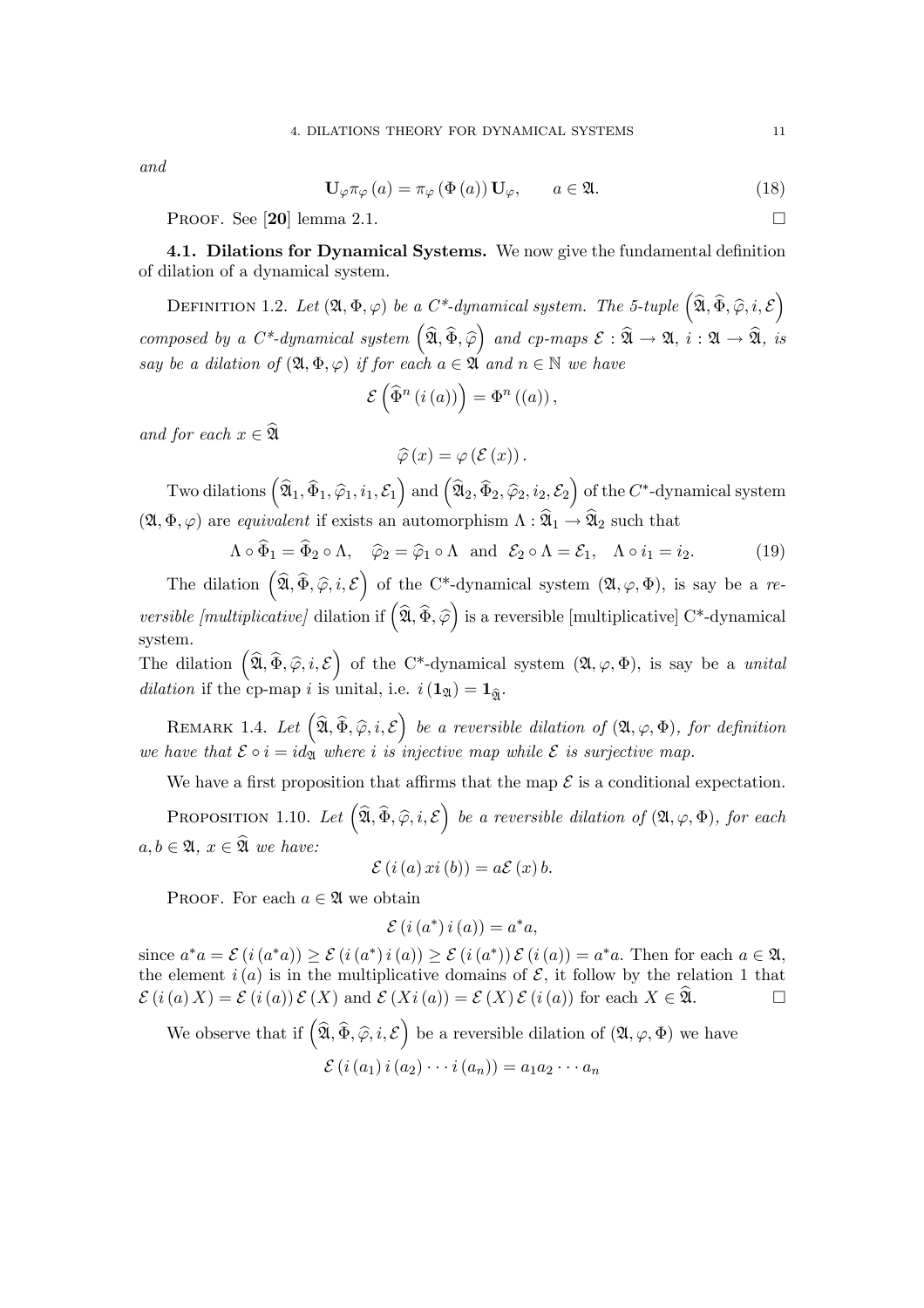for each  $a_1, a_2, ... a_n \in \mathfrak{A}$ , since

$$
\mathcal{E}(i(a_1) i(a_2) \cdots i(a_n)) = a_1 \mathcal{E}(i(a_2) \cdots i(a_n)).
$$

Then

$$
\mathcal{E}((i(a) i(b) - i(ab))^{*} (i(a) i(b) - i(ab))) = 0
$$

and

$$
\hat{\varphi}((i(a) i(b) - i(ab))^{*}(i(a) i(b) - i(ab))) = 0.
$$

From this last relation we have the following remark:

REMARK 1.5. Let  $\left(\widehat{\mathfrak{M}}, \widehat{\varphi}, \widehat{\Phi}, i, \mathcal{E}\right)$  be a reversible dilation of the W\*-dynamical system  $(\mathfrak{M}, \Phi, \varphi)$ , then the map i is multiplicative (but is not necessarily unital) and i∘ $\mathcal{E}: \widehat{\mathfrak{M}} \to$  $\widetilde{\mathfrak{M}}$  is (unique) conditional expectation on von Neumann algebra i $(\mathfrak{M})''^6$ .

We have now an important definition:

DEFINITION 1.3. The reversible dilation  $\left( \widehat{\mathfrak{A}}, \widehat{\Phi}, \widehat{\varphi}, i, \mathcal{E} \right)$  of the  $C^*$ -dynamical system  $(\mathfrak{A}, \Phi, \varphi)$  is to said be minimal if

$$
\widehat{\mathfrak{A}} = C^* \left( \bigcup_{k \in \mathbb{Z}} \widehat{\Phi}^k \left( i \left( \mathfrak{A} \right) \right) \right)
$$

while is to said be Markov if

$$
\widehat{\mathfrak{A}} = C^* \left( \bigcup_{k \in \mathbb{N}} \widehat{\Phi}^k \left( i \left( \mathfrak{A} \right) \right) \right).
$$

We study now the relation between the representations GNS of the C\*-dynamical system  $(\mathfrak{A}, \Phi, \varphi)$  and one its possible dilation  $\left( \widehat{\mathfrak{A}}, \widehat{\Phi}, \widehat{\varphi}, i, \mathcal{E} \right)$ . Let  $\mathbf{Z}: \mathcal{H}_{\varphi} \to \mathcal{H}_{\widehat{\varphi}}$  be the linear operator thus defined:

$$
\mathbf{Z}\pi_{\varphi}\left(a\right)\Omega_{\varphi}=\pi_{\widehat{\varphi}}\left(i\left(a\right)\right)\Omega_{\widehat{\varphi}},\quad a\in\mathfrak{A}\tag{20}
$$

The operator is an isometry since

$$
\|\mathbf{Z}\,\pi_{\varphi}(a)\,\Omega_{\varphi}\|^{2}=\widehat{\varphi}(i\,(a^{*})\,i\,(a))=\widehat{\varphi}(i\,(a^{*}a))=\varphi(a^{*}A)=\|\pi_{\varphi}(a)\,\Omega_{\varphi}\|^{2}.
$$

Moreover for each  $x \in \mathfrak{A}$  we have:

$$
\left\langle \mathbf{Z}^*\pi_{\widehat{\varphi}}\left(x\right)\Omega_{\widehat{\varphi}}\pi_{\varphi}\left(a\right)\Omega_{\varphi}\right\rangle = \widehat{\varphi}\left(x^*\right)(a)\right) = \varphi\left(\mathcal{E}\left(x^*\right)a\right) = \left\langle \pi_{\varphi}\left(\mathcal{E}\left(x\right)\right)\Omega_{\widehat{\varphi}},\pi_{\varphi}\left(a\right)\Omega_{\varphi}\right\rangle.
$$
  
then

Th

$$
\mathbf{Z}^* \pi_{\widehat{\varphi}}(x) \,\Omega_{\widehat{\varphi}} = \pi_{\varphi} \left( \mathcal{E}(x) \right) \Omega_{\varphi},\tag{21}
$$

and a simple calculation shows that for each  $a \in \mathfrak{A}$  and  $x \in \widehat{\mathfrak{A}}$  we obtain:

$$
\mathbf{Z}\pi_{\varphi}\left(a\right) = \pi_{\widehat{\varphi}}\left(i\left(a\right)\right)\mathbf{Z} \tag{22}
$$

and

$$
\mathbf{Z}^* \pi_{\widehat{\varphi}}(x) \mathbf{Z} = \pi_{\varphi}(\mathcal{E}(x)). \tag{23}
$$

 ${}^{6}$ Cfr.[22] Proposition 3.5.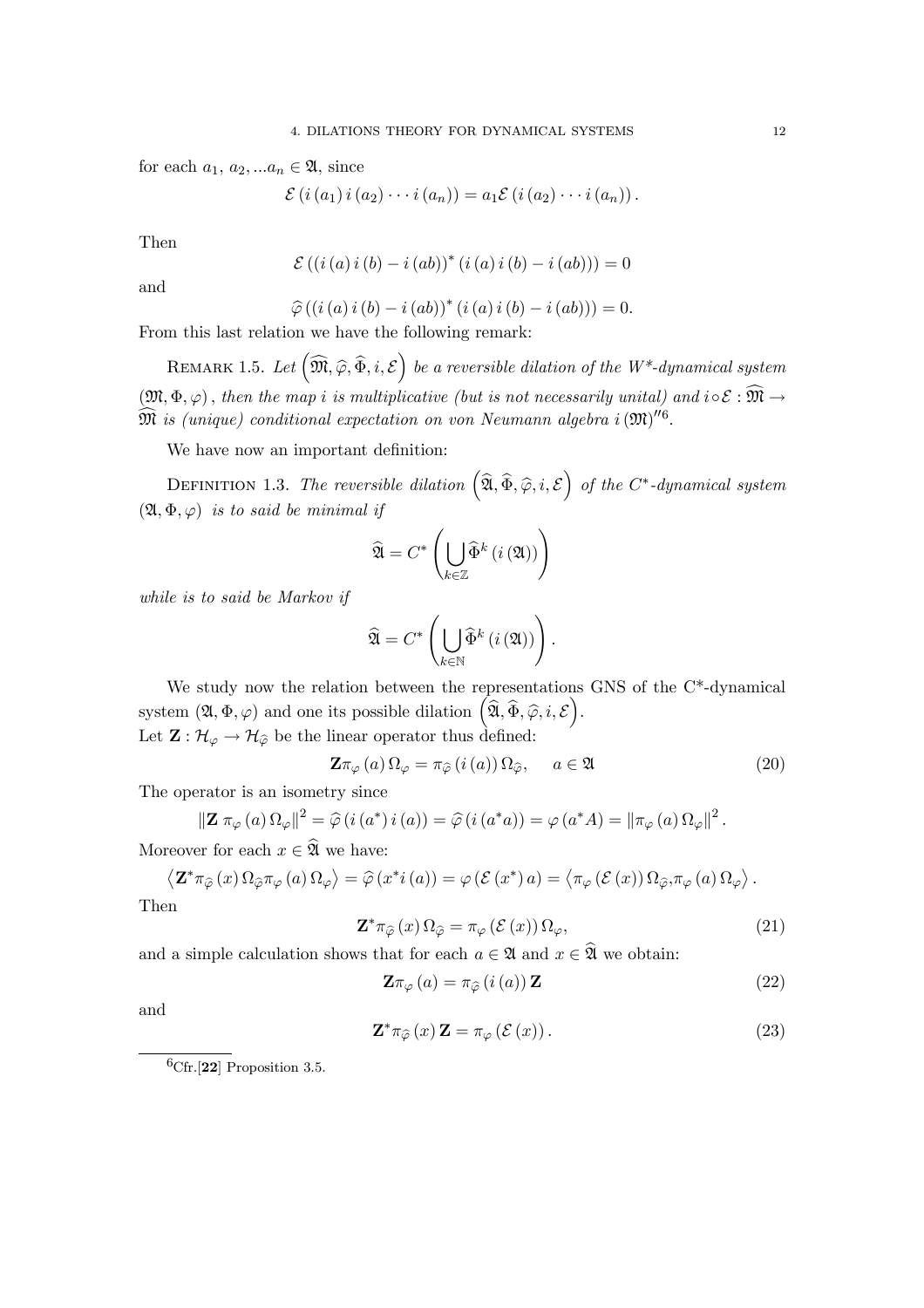We notice that the operator  $\mathbf{Q} = \mathbf{Z}\mathbf{Z}^*$  is the ortogonal projection on the Hilbert space generated by the vectors  $\{\pi_{\widehat{\varphi}}(i(a))\Omega_{\widehat{\varphi}} : a \in \mathfrak{A}\}\$  with

$$
\mathbf{Q}\pi_{\widehat{\varphi}}\left(x\right)\Omega_{\widehat{\varphi}}=\pi_{\widehat{\varphi}}\left(i\left(\mathcal{E}\left(x\right)\right)\right)\Omega_{\widehat{\varphi}},\qquad x\in\widehat{\mathfrak{A}}.\tag{24}
$$

For all  $n \in \mathbb{N}$  we have

$$
\mathbf{U}_{\varphi}^{n} = \mathbf{Z}^{*} \mathbf{U}_{\varphi}^{n} \mathbf{Z},\tag{25}
$$

since for each  $a \in \mathfrak{A}$ :  $\mathbf{Z}^*\mathbf{U}^n_p\mathbf{Z}\pi_\varphi\left(a\right)\Omega_\varphi=\mathbf{Z}^*\pi_{\widehat{\varphi}}\left(\widehat{\Phi}^n\left(i\left(a\right)\right)\right)\Omega_{\widehat{\varphi}}=\pi_{\widehat{\varphi}}\left(\widehat{\Phi}^n\left(i\left(a\right)\right)\right)\Omega_\varphi.$ E  $\left( \widehat{\Phi}^{n}\left( i\left( a\right) \right) \right) \Omega_{\widehat{\varphi}}=$  $=\pi_{\widehat{\varphi}}\left(\Phi^{n}\left(a\right)\right)\Omega_{\varphi}=\mathbf{U}^{n}_{\varphi}\pi_{\varphi}\left(a\right)\Omega_{\varphi}.$ 

We study now the relation between the orthogonal projections  $P_{\varphi} = [\ker (I - U_{\varphi})]$  and  $\mathbf{P}_{\widehat{\varphi}} = \left[ \ker \left( \mathbf{I} - \mathbf{U}_{\widehat{\varphi}} \right) \right].$ 

From the relation 25 for each  $N \in \mathbb{N}$  we have the relation

$$
\frac{1}{N+1}{\sum_{k=0}^{N}}\mathbf{U}_{\varphi}^{k}=\mathbf{Z}^{*}\left(\frac{1}{N+1}\sum_{k=0}^{N}\mathbf{U}_{\widehat{\varphi}}^{k}\right)\mathbf{Z}
$$

it follow that

$$
\mathbf{P}_{\varphi} = \mathbf{Z}^* \mathbf{P}_{\widehat{\varphi}} \mathbf{Z}.
$$
 (26)

**PROPOSITION** 1.11. Let  $\left(\widehat{\mathfrak{A}}, \widehat{\Phi}, \widehat{\varphi}, i, \mathcal{E}\right)$  be a dilation of the C<sup>\*</sup>-dynamical system  $(\mathfrak{A}, \varphi, \Phi)$  the unitary operator  $\mathbf{U}_{\widehat{\varphi}}$  is a dilation of the contraction  $\mathbf{Z}\mathbf{U}_{\varphi}\mathbf{Z}^*$ . Moreover to equivalent dilations of the  $C^*$ -dynamical system corresponds equivalent dilations of the linear contraction  $U_{\varphi}$ .

PROOF. We observe that for each  $a \in \mathfrak{A}$  and  $n \in \mathbb{N}$  we have:  $(\mathbf{Z}\mathbf{U}_{\varphi}\mathbf{Z}^{*})^{n} \pi_{\widehat{\varphi}}(a) \Omega_{\widehat{\varphi}} = \mathbf{Q}\mathbf{U}_{\widehat{\varphi}}^{n} \mathbf{Z}\pi_{\widehat{\varphi}}(a) \Omega_{\widehat{\varphi}} = \mathbf{Q}\pi_{\widehat{\varphi}}\left(\widehat{\Phi}^{n}\left(i\left(a\right)\right)\right) \Omega_{\widehat{\varphi}} =$  $=\pi_{\widehat{\varphi}}\left(i\left(\Phi^{n}\left(a\right)\right)\right)\Omega_{\widehat{\varphi}}=\mathbf{Z}\mathbf{U}^{n}_{\varphi}\pi_{\widehat{\varphi}}\left(a\right)\Omega_{\widehat{\varphi}}=\left(\mathbf{Z}\mathbf{U}_{\varphi}\mathbf{Z}^{*}\right)^{n}\mathbf{Z}\pi_{\widehat{\varphi}}\left(a\right)\Omega_{\widehat{\varphi}},$ consequently for each  $\Psi \in \mathcal{H}_{\varphi}$  we have

$$
\mathbf{Q}\mathbf{U}_{\widehat{\varphi}}^n\mathbf{Z}h\mathbf{=}\left(\mathbf{Z}\mathbf{U}_{\boldsymbol{\Phi}}\mathbf{Z}^*\right)^n\Psi.
$$

Let  $(\widehat{\mathfrak{A}}_1, \widehat{\Phi}_1, \widehat{\varphi}_1, i_1, \mathcal{E}_1)$  and  $(\widehat{\mathfrak{A}}_2, \widehat{\Phi}_2, \widehat{\varphi}_2, i_2, \mathcal{E}_2)$  are two equivalent dilations of the C<sup>\*</sup>dynamical system  $(\mathfrak{A}, \Phi, \varphi)$  with automorphism  $\Lambda : \widehat{\mathfrak{A}}_1 \to \widehat{\mathfrak{A}}_2$  defined in 19. We set for each  $a \in \mathfrak{A}$ 

$$
\Lambda_{\natural}\pi_{\widehat{\varphi}_{1}}\left(a\right)\Omega_{\widehat{\varphi}_{1}}=\pi_{\widehat{\varphi}_{2}}\left(\Lambda\left(a\right)\right)\Omega_{\widehat{\varphi}_{2}},
$$

we have an unitary operator  $\Lambda_{\natural}: \mathcal{H}_{\widehat{\varphi}_1} \to \mathcal{H}_{\widehat{\varphi}_2}$  such that

$$
\Lambda_{\natural}\circ \mathbf{U}_{\widehat{\varphi}_1}=\mathbf{U}_{\widehat{\varphi}_2}\circ \Lambda_{\natural}.
$$

We have the following remark:

REMARK 1.6. If  $\left(\widehat{\mathfrak{A}}, \widehat{\Phi}, \widehat{\varphi}\right)$  is a minimal dilation, in general, it is not said that the operator  $\mathbf{U}_{\widehat{\varphi}}$  is minimal unitary dilation of  $\mathbf{U}_{\varphi}$ .

In fact the Hilbert space 
$$
\mathcal{H}_{\widehat{\varphi}}
$$
 is the norm closed linear space generate by the set of elements

$$
\left\{ \mathbf{U}_{\hat{\varphi}}^{n_1} \pi_{\hat{\varphi}} \left( i \left( a_1 \right) \right) \cdots \mathbf{U}_{\hat{\varphi}}^{n_k} \pi_{\hat{\varphi}} \left( i \left( a_k \right) \right) \Omega_{\hat{\varphi}} : a_i \in \mathfrak{A}, \quad n_i \in \mathbb{N} \right\}
$$

 $\Box$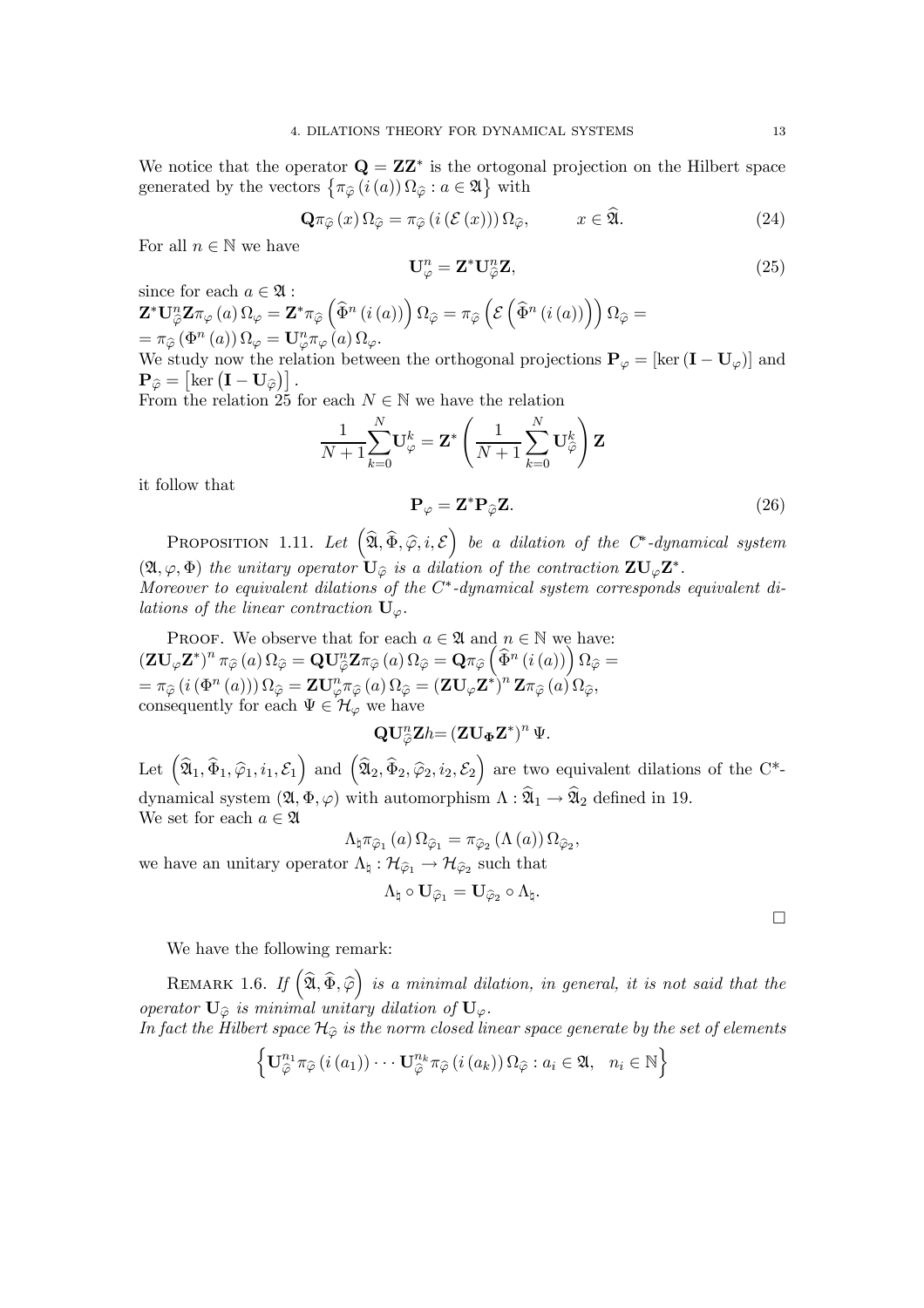while the space  $\bigvee_{n\in\mathbb{N}}\mathbf{U}_{\widehat{\varphi}}^n\mathbf{Z}\mathcal{H}_{\varphi}$  is generate by the set of elements

$$
\left\{ \mathbf{U}_{\widehat{\varphi}}^n \pi_{\widehat{\varphi}} \left( i\left( a\right) \right) \Omega_{\widehat{\varphi}} : a \in \mathfrak{A}, \quad n \in \mathbb{Z} \right\}.
$$

We see now an example of as the Nagy dilation for the contraction on the Hilbert space is applied to the dilation theory of dynamical systems.

EXAMPLE 2. Let  $\mathcal H$  be a Hilbert space and  $\mathbf V$  an isometry on  $\mathcal H$ , we get the unital  $cp$ -map  $\Phi : \mathcal{B}(\mathcal{H}) \to \mathcal{B}(\mathcal{H})$ 

$$
\Phi\left(\mathbf{A}\right) = \mathbf{V}^* \mathbf{A} \mathbf{V}, \qquad \mathbf{A} \in \mathcal{B}\left(\mathcal{H}\right),
$$

and  $\varphi$  is a  $\Phi$ -invariant state of  $\mathcal{B}(\mathcal{H})$ . In this way we get the C<sup>\*</sup>-dynamic system  $(\mathcal{B}(\mathcal{H}), \Phi, \varphi).$ 

Let  $(\mathcal{K}, \widehat{\mathbf{V}})$  be the Nagy dilation of the isometry  $\mathbf{V}^{*}$ :

$$
\widehat{\mathbf{V}}\mathbf{=}\left|\begin{array}{cc} \mathbf{V}^* & \mathbf{0}\\ \mathbf{C} & \mathbf{W} \end{array}\right|,
$$

and Hilbert space  $\mathcal{K} = \mathcal{H} \oplus l^2(\mathcal{I})$ . We have an auntomorphims  $\Phi : \mathcal{B} (\mathcal{K}) \to \mathcal{B} (\mathcal{K})$ 

$$
\widehat{\Phi}\left(\mathbf{X}\right) = \widehat{\mathbf{V}}\mathbf{X}\widehat{\mathbf{V}}^*, \qquad \mathbf{X} \in \mathcal{B}\left(\mathcal{H}\right),
$$

such that for each  $\mathbf{A} \in \mathcal{B}(\mathcal{H})$  we have:

$$
\mathbf{J}^*\widehat{\Phi}^n\left(\mathbf{J}\mathbf{A}\mathbf{J}^*\right)\mathbf{J}=\Phi\left(\mathbf{A}\right).
$$

The C<sup>\*</sup>-dynamical systems  $(\mathcal{B}(\mathcal{K}), \widehat{\Phi}, \widehat{\varphi})$  with

$$
\widehat{\varphi}\left(\mathbf{X}\right) = \varphi\left(\mathbf{J}^*\mathbf{X}\mathbf{J}\right), \qquad \mathbf{X} \in \mathcal{B}\left(\mathcal{K}\right)
$$

is a reversible dilation of  $(\mathcal{B}(\mathcal{H}), \Phi, \varphi)$ , since

$$
\begin{array}{ccc} \mathcal{B}\left(\mathcal{K}\right) & \stackrel{\widehat{\Phi}^n}{\longrightarrow} & \mathcal{B}\left(\mathcal{K}\right) \\ i\uparrow & & \downarrow \mathcal{E} \\ \mathcal{B}\left(\mathcal{H}\right) & \stackrel{\Phi^n}{\longrightarrow} & \mathcal{B}\left(\mathcal{H}\right) \end{array}
$$

is a commutative diagram, where:

the application  $\mathcal{E}: \mathcal{B}(\mathcal{K}) \to \mathcal{B}(\mathcal{H})$  is the unital cp-map

$$
\mathcal{E}\left(\mathbf{X}\right)=\mathbf{J}^{\ast }\mathbf{XJ},\quad \ \ \mathbf{X\in }\mathcal{B}\left(\mathcal{K}\right)
$$

while  $i : \mathcal{B}(\mathcal{H}) \to \mathcal{B}(\mathcal{K})$  is the \*-multiplicative map (non unital)

$$
i(\mathbf{A}) = \mathbf{J} \mathbf{A} \mathbf{J}^*, \quad \mathbf{X} \in \mathcal{B}(\mathcal{K}).
$$

We observe that  $\widehat{\varphi}$  is a  $\widehat{\Phi}-invariant$  state, since

 $\widehat{\varphi}\left(\widehat{\Phi}\left(\mathbf{X}\right)\right)=\varphi\left(\mathbf{J}^*\widehat{\Phi}\left(\mathbf{X}\right)\mathbf{J}\right)=\varphi\left(\mathbf{J}^*\widehat{\mathbf{V}}\mathbf{X}\widehat{\mathbf{V}}^*\mathbf{J}\right)=\varphi\left(\mathbf{V}^*\mathbf{J}^*\mathbf{X}\mathbf{J}\mathbf{V}\right)=\varphi\left(\mathbf{J}^*\mathbf{X}\mathbf{J}\right)=\widehat{\varphi}\left(\mathbf{X}\right)$ for all  $\mathbf{X} \in \mathcal{B}(\mathcal{K})$ .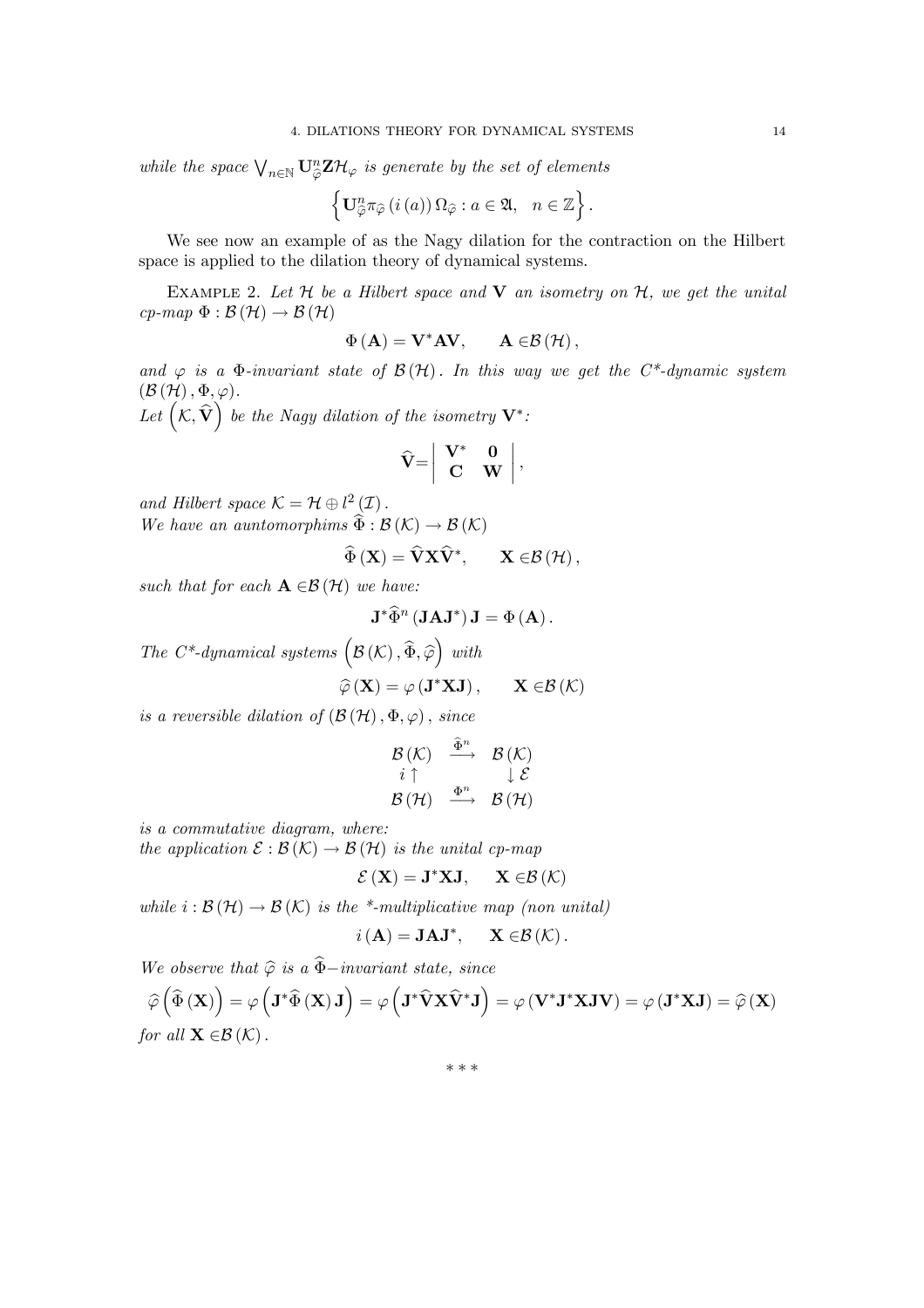We now study the problem list that we have with the dilations of composition. Let  $(\mathfrak{A}, \Phi, \varphi)$  be a C<sup>\*</sup>-dynamical system and  $(\mathfrak{A}_{o}, \Phi_{o}, \varphi_{o}, \mathcal{E}_{o}, i_{o})$  a its Markov multiplicative dilation.

If the C<sup>\*</sup>-dynamical system  $(\mathfrak{A}_{o}, \Phi_{o}, \varphi_{o})$  admits a minimal reversible dilation  $(\mathfrak{A}_{\times}, \Phi_{\times}, \varphi_{\times}, \mathcal{E}_{\times}, i_{\times})$ , we have the follow diagram:

$$
\begin{array}{cccc}\n\mathfrak{A}_{\times} & \xrightarrow{\Phi_{oo}^n} & \mathfrak{A}_{\times} & \\
i_{\times} \uparrow & & \downarrow \mathcal{E}_{\times} & \\
\mathfrak{A}_{o} & \xrightarrow{\Phi_{o}^n} & \mathfrak{A}_{o} & \\
i_{o} \uparrow & & \downarrow \mathcal{E}_{o} & \\
\mathfrak{A} & \xrightarrow{\Phi_{o}^n} & \mathfrak{A} & \\
\end{array}\n\qquad\n\begin{array}{cccc}\n\mathfrak{A}_{o} = C^* \left( \bigcup_{k \in \mathbb{N}} \Phi_{o}^{k} (i_{o}(\mathfrak{A})) \right), & & \varphi_{o} = \varphi \circ \mathcal{E}_{o} \\
\left( \bigcup_{k \in \mathbb{Z}} \Phi_{\times}^{k} (i_{\times}(\mathfrak{A})) \right), & & \varphi_{\times} = \varphi_{o} \circ \mathcal{E}_{\times}\n\end{array}
$$

Then the 5-tuple  $(\mathfrak{A}_{\times},\widehat{\varphi},\Phi_{\times},\mathcal{E},i)$  with  $\mathcal{E}=\mathcal{E}_{o}\circ\mathcal{E}_{\times}$  and  $i=i_{\times}\circ i_{o}$  with  $\widehat{\varphi}=\widehat{\varphi}\circ\mathcal{E}_{\times}$ is a reversible dilation of the C<sup>\*</sup>-dynamical system  $(\mathfrak{A}, \Phi, \varphi)$ , but in generally it is not minimal.

We observe that if  $\varphi$  is faithful state on  $\mathfrak A$  then  $\varphi_o$  is faithful state on  $\mathfrak A$  if and only if  $\mathcal E_o$ is a faithful cp-map.

4.2. The  $\varphi$ −Adjoint of morphism. Let  $(\mathfrak{A}, \Phi, \varphi)$  be C<sup>\*</sup>-algebra dynamical system, a cp map  $\Phi^+ : \mathfrak{A} \to \mathfrak{A}$  is said to be  $\varphi$ -adjoint of  $\Phi$ , if for each  $a \in a$  we have

$$
\varphi(\Phi(a) b) = \varphi(a\Phi^+(b)).
$$

We observe that  $(\Phi^+)^+ = \Phi$ .

Moreover every reversible C<sup>\*</sup>-dynamical system admits a  $\varphi$ -adjoint where  $\Phi^+ = \Phi^{-1}$ . If  $\Phi$  admits a  $\varphi$ -adjoint, for each  $a \in \mathfrak{A}$  we have

$$
\mathbf{U}_{\varphi}^*\pi_{\varphi}\left(a\right)\Omega_{\varphi}=\pi_{\varphi}\left(\Phi^+\left(a\right)\right)\Omega_{\varphi},
$$

since for each  $a, b \in \mathfrak{A}$ , we get:

$$
\left\langle \mathbf{U}_{\varphi}^{*}\pi_{\varphi}\left(b\right)\Omega_{\varphi},\pi_{\varphi}\left(a\right)\Omega_{\varphi}\right\rangle =\varphi\left(b^{*}\Phi\left(a\right)\right)=\varphi\left(\Phi^{+}\left(b^{*}\right)a\right)=\left\langle \pi_{\varphi}\left(\Phi^{+}\left(b\right)\right)\Omega,\pi_{\varphi}\left(a\right)\Omega_{\varphi}\right\rangle .
$$

We introduce a necessary condition for the existence of a reversible dilation  $(\text{cfr.12})$ proposition 2.1.8).

PROPOSITION 1.12. Let  $(\mathfrak{A}, \Phi, \varphi)$  be a  $C^*$ -dynamical system with a reversible dilation  $\left(\widehat{\mathfrak{A}},\widehat{\Phi},\widehat{\varphi},\mathcal{E},i\right)$ . Then  $\Phi$  has a  $\varphi-adjoint \Phi^+$  and  $\left(\widehat{\mathfrak{A}},\widehat{\Phi}^{-1},\widehat{\varphi},\mathcal{E},i\right)$  is a dilation of the  $C^*$ -dynamical system  $(\mathfrak{A}, \Phi^+, \varphi)$ .

PROOF. For  $a, b \in \mathfrak{A}$  and  $n \in \mathbb{N}$  we have:

$$
\varphi(a\Phi^n(b)) = \varphi\left(a\mathcal{E}\left(\widehat{\Phi}^n(i(b))\right)\right) = \varphi\left(\mathcal{E}\left(a\widehat{\Phi}^n(i(b))\right)\right) = \widehat{\varphi}\left(i(a)\widehat{\Phi}^n(i(b))\right) =
$$

$$
= \widehat{\varphi}\left(\widehat{\Phi}^{-n}(i(a))i(b)\right) = \varphi\left(\mathcal{E}\left(\widehat{\Phi}^{-n}(i(a))\right)b\right).
$$

Then the  $\varphi$ −adjoint of  $\Phi$  results to be  $\Phi^+ = \mathcal{E} \circ \widehat{\Phi}^{-1} \circ i$ .

REMARK 1.7. Let  $(\mathfrak{A}, \Phi, \varphi)$  be a  $C^*$ -dynamical system with a  $\varphi$ -adjont  $\Phi^+$ . If  $\Phi^+$  is a multiplivative map we have

$$
\mathbf{U}_{\varphi}\mathbf{U}_{\varphi}^*=I.
$$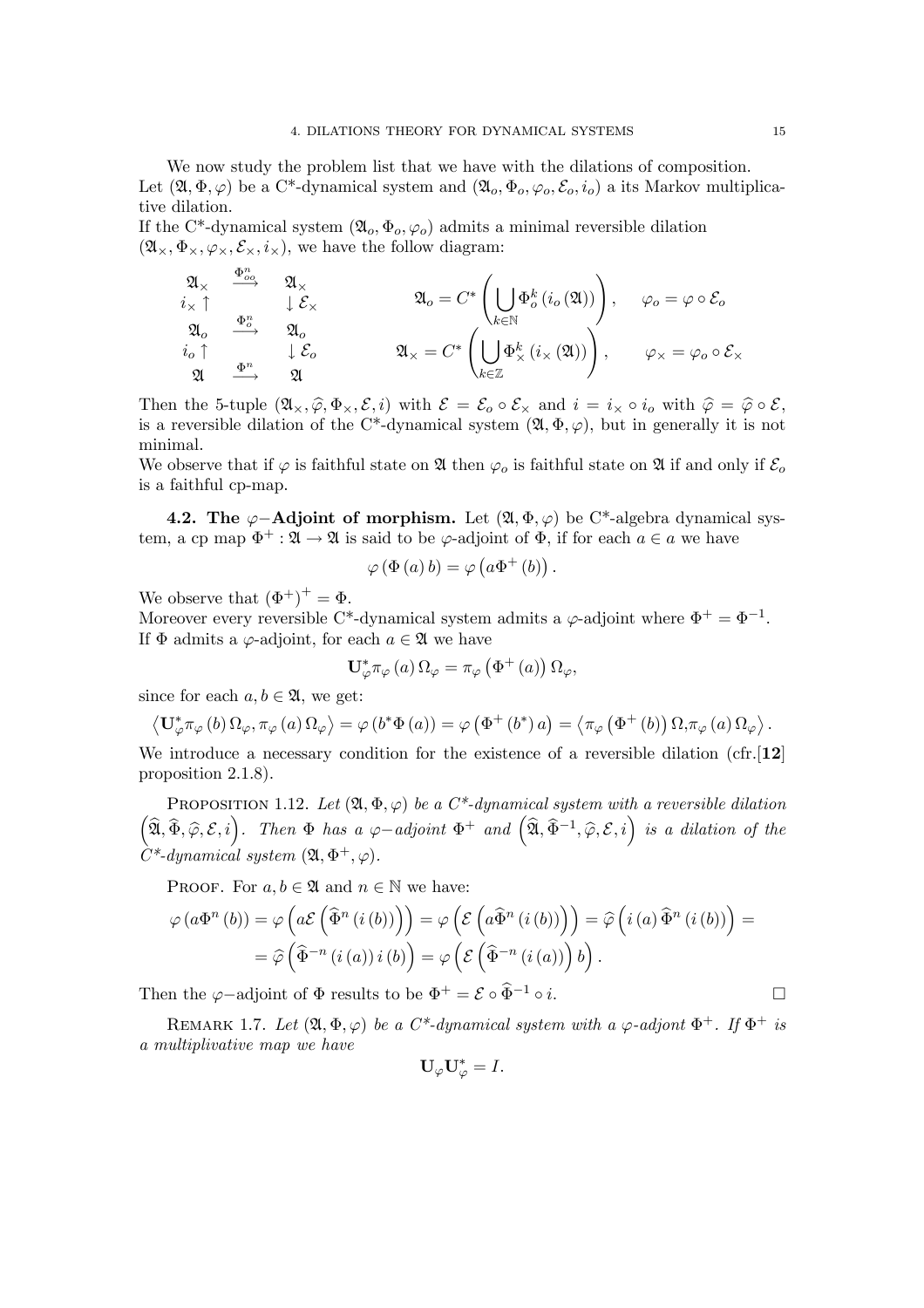Furthermore, if  $\varphi$  is a faithful state we have

$$
\Phi\left(\Phi^+(a)\right) = a
$$

for each  $a \in \mathfrak{A}$ .

We have now the follow proposition:

PROPOSITION 1.13. Let  $(\mathfrak{A}, \Phi, \varphi)$  be a  $C^*$ -dynamical system with a  $\varphi$ -adjont  $\Phi^+$ , we have

1-

$$
\mathbf{U}_{\varphi}^*\pi_{\varphi}(a)\,\mathbf{U}_{\varphi}=\pi_{\varphi}\left(\Phi^+(a)\right)
$$

if and only if for each  $a, b, c \in \mathfrak{A}$ :

$$
\varphi\left(b\Phi^{+}\left(a\right)c\right) = \varphi\left(\Phi\left(b\right)a\Phi\left(c\right)\right). \tag{27}
$$

2-

$$
\mathbf{U}_{\varphi}\pi_{\varphi}\left(a\right)\mathbf{U}_{\varphi}^{*}=\pi_{\varphi}\left(\Phi\left(a\right)\right)
$$

if and only if for each  $a, b, c \in \mathfrak{A}$ :

$$
\varphi(b\Phi(a)c) = \varphi(\Phi^+(b)a\Phi^+(c))\tag{28}
$$

PROOF. We have:

$$
\langle \pi_{\varphi} (b^*) \Omega_{\varphi}, \pi_{\varphi} (\Phi^+ (a)) \pi_{\varphi} (c) \Omega_{\varphi} \rangle = \varphi (b\Phi^+ (a) c) = \varphi (\Phi (b) a\Phi (c)) =
$$
\n
$$
= \langle \mathbf{U}_{\varphi} \pi_{\varphi} (b^*) \Omega_{\varphi}, \pi_{\varphi} ((a)) \mathbf{U}_{\varphi} \pi_{\varphi} (c) \Omega_{\varphi} \rangle = \langle \pi_{\varphi} (a^*) \Omega_{\varphi}, \mathbf{U}_{\varphi}^* \pi_{\varphi} ((a)) \mathbf{U}_{\varphi} \pi_{\varphi} (c) \Omega_{\varphi} \rangle,
$$
\nwhile for the second relation we obtain:\n
$$
\langle \pi_{\varphi} (b^*) \Omega_{\varphi}, \mathbf{U}_{\varphi} \pi_{\varphi} (a) \mathbf{U}_{\varphi}^* \pi_{\varphi} (c) \Omega_{\varphi} \rangle = \langle \pi_{\varphi} (\Phi^+ (b^*)) \Omega_{\varphi}, \pi_{\varphi} (a) \pi_{\varphi} (\Phi^+ (c)) \Omega_{\varphi} \rangle =
$$
\n
$$
= \varphi (\Phi^+ (b^*) a\Phi^+ (c)) = \varphi (b^* \Phi (a) c) = \langle \pi_{\varphi} (b) \Omega_{\varphi}, \pi_{\varphi} (\Phi (a)) \pi_{\varphi} (c) \Omega_{\varphi} \rangle.
$$

4.3. The  $(\varphi, n)$ -multiplicative maps. Let  $\varphi$  be a state on a C<sup>\*</sup>-algebra  $\mathfrak A$  and  $\Phi : \mathfrak{A} \to \mathfrak{A}$  Cp- map, if there is a  $n \in \mathbb{N}$  such that for each  $a_1, a_2... a_n \in \mathfrak{A}$  we get

$$
\varphi\left(\prod_{j=0}^{n} \Phi\left(a_{j}\right)\right) = \varphi\left(\Phi\left(\prod_{j=0}^{n} a_{j}\right)\right),\tag{29}
$$

then the  $\Phi$  is said to be  $(\varphi, n)$ -multiplicative.

The next proposition characterizes the  $(\varphi, 2)$ -multiplicative maps:

REMARK 1.8. Let  $\varphi$  be a faithful state on a C<sup>\*</sup>-algebra  $\mathfrak{A}$ , every  $(\varphi, 2)$ -multiplicative map  $\Phi : \mathfrak{A} \to \mathfrak{A}$  is a \*-homomorphism.

PROOF. Cfr.  $[6]$  lemma III-2  $\square$ 

A simple consequence of the definition is given by the following proposition:

PROPOSITION 1.14. Let  $(\mathfrak{A}, \varphi, \Phi)$  a  $C^*$ -dynamical system, then the dynamic  $\Phi$  is  $(\varphi, 2)$ -multiplicative if and only if  $\mathbf{U}_{\varphi}$  is isometric.

PROOF. For definition for each  $a, b \in \mathfrak{A}$  we have:  $\langle \mathbf{U}_{\Phi} \pi_{\varphi} (b) \Omega_{\varphi}, \mathbf{U}_{\Phi} \pi_{\varphi} (a) \Omega_{\varphi} \rangle = \langle \pi_{\varphi} (\Phi (b)) \Omega_{\varphi}, \pi_{\varphi} (\Phi (a)) \Omega_{\varphi} \rangle =$  $=\varphi\left(\Phi\left(b^{*}\right)\Phi\left(a\right)\right)=\varphi\left(\Phi\left(b^{*}a\right)\right)=\varphi\left(b^{*}a\right)=\varphi\left(b^{*}a\right)=\varphi\left(b^{*}a\right)$  $=\langle \pi_{\varphi}(b) \,\Omega_{\varphi}, \pi_{\varphi}(a) \,\Omega_{\varphi} \rangle$ .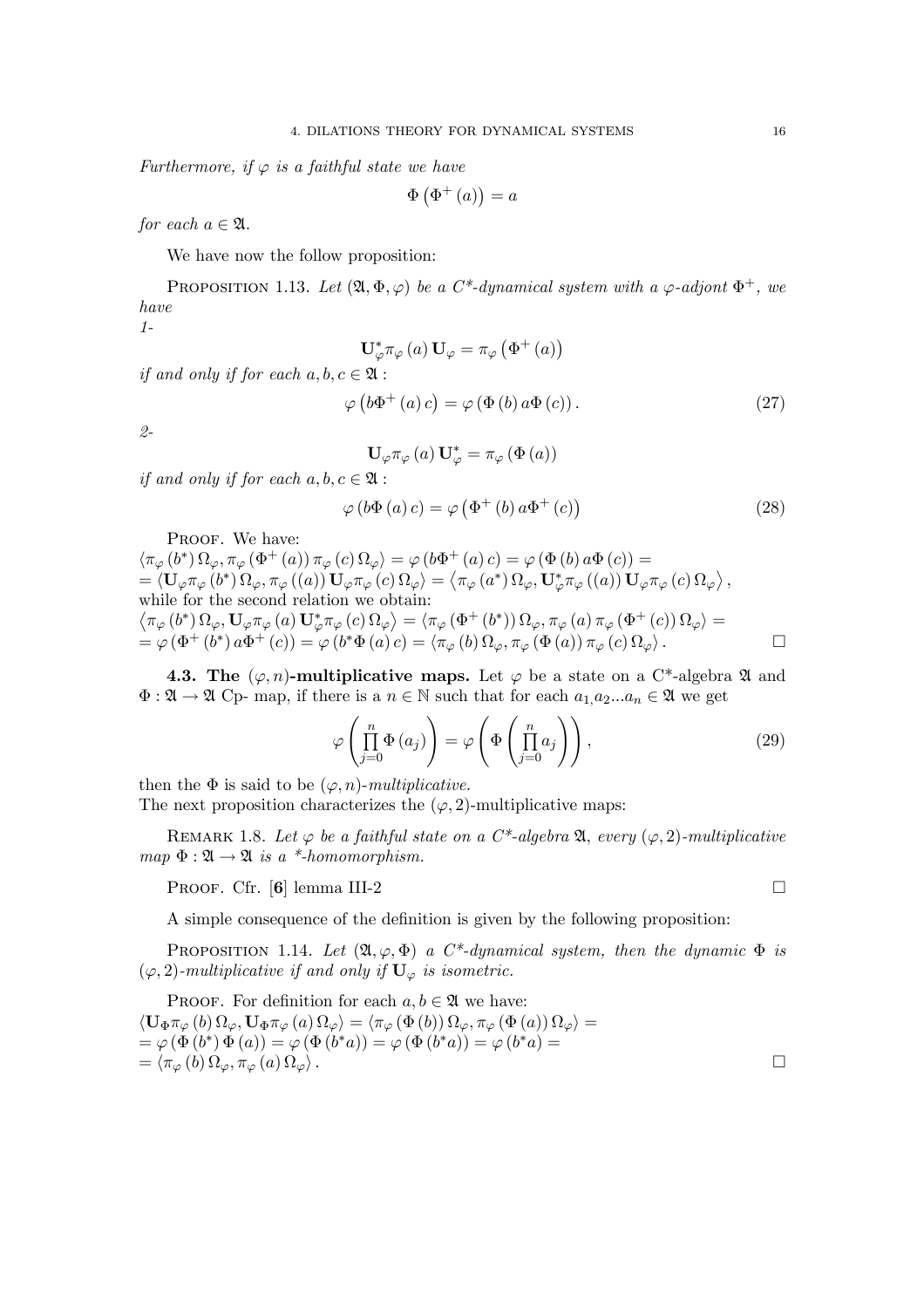#### 5. Spatial Morphism

Let  $(\mathfrak{A}, \Phi, \varphi)$  be a C<sup>\*</sup>-dynamical system and  $(\mathcal{H}_{\varphi}, \pi_{\varphi}, \Omega_{\varphi})$  the GNS of the state  $\varphi$ . We set with  $\mathfrak{M} = \pi_{\varphi}(\mathfrak{A})''$  the von Neumann subalgebra of  $\mathcal{B}(\mathcal{H}_{\varphi})$  and  $\omega$  the defined state on M as

$$
\omega\left(X\right) = \left\langle \Omega_{\varphi}, X\Omega_{\varphi} \right\rangle, \qquad X \in \mathfrak{M}.
$$

We say that the cp map  $\Phi$  is *spatial*<sup> $7$ </sup> if there exists an unique normal, unital cp map  $\Phi_{\sharp}: \mathfrak{M} \to \mathfrak{M}$  such that for each  $a \in \mathfrak{A}$ , we obtain:

$$
\Phi_{\sharp}(\pi_{\varphi}(a)) = \pi_{\varphi}(\Phi(a)).
$$

We have a W<sup>\*</sup>-dynamical system  $(\mathfrak{M}, \Phi_{\sharp}, \omega)$  since  $\omega$  is  $\Phi_{\sharp}$ -invariant. C<sup>\*</sup>-dynamical system  $(\mathfrak{A}, \Phi, \varphi)$  is said to be a *separating* if  $\Omega_{\varphi}$  is cyclic for  $\pi_{\varphi}(\mathfrak{A})'$ .

PROPOSITION 1.15. Let  $(\mathfrak{A}, \Phi, \varphi)$  be a separating C\*-dynamical system. Then  $\Phi$  is spatial morphism, and for each  $X \in \mathfrak{M}$  we have:

$$
\Phi_{\sharp}(X)\,\Omega_{\varphi} = \mathbf{U}_{\varphi}X\Omega_{\varphi}.
$$

If  $\Phi$  is omomorphism the  $\Phi_{\sharp}$  is an automorphism of von Neumann algebra.

**PROOF.** It's a trivial consequence of the proposition 3.1 of [20].  $\Box$ 

An important characterization for the dilations of  $W^*$ –dynamical systems is given by the following proposition:

PROPOSITION 1.16. Let  $(\mathfrak{A}, \Phi, \varphi)$  be a separating  $C^*$ −dynamical systems, the following conditions are equivalent:

•  $\Phi$  commutes with the automorphism modular group  $\sigma_t^{\varphi}$  of  $(\mathfrak{M}_{\varphi}, \varphi)$ :

$$
\sigma_t^{\varphi} \left( \Phi_{\sharp} \left( \pi_{\varphi} \left( a \right) \right) \right) = \Phi_{\sharp} \left( \sigma_t^{\varphi} \left( \pi_{\varphi} \left( a \right) \right) \right), \quad t \in \mathbb{R}, \quad a \in \mathfrak{A};
$$

- $\mathbf{U}_{\varphi}\Delta^{it} = \Delta^{it}\mathbf{U}_{\varphi}$  for all  $t \in \mathbb{R}$ , where  $\Delta$  is the modular operator of  $\varphi$ ;
- $U_{\varphi}$  commutes with modular coniugation  $J_{\varphi}$  of  $\varphi$ ;
- There exists an unique  $cp$ -map  $\Phi^+ : \mathfrak{M}_{\varphi} \to \mathfrak{M}_{\varphi}$  such that for each  $a \in \mathfrak{M}$  we have

$$
\pi_{\varphi}\left(\Phi^{+}\left(a\right)\right)\Omega_{\varphi}=\mathbf{U}_{\varphi}^{*}\pi_{\varphi}\left(a\right)\Omega_{\varphi}.
$$

**PROOF.** It's a consequence of the proposition 3.3 of [20].  $\Box$ 

We obtain a necessary condition for the existence of dilations of  $W^*$ -dynamical systems (see  $[12]$  and  $[14]$ ):

REMARK 1.9. The morphism  $\Phi$  commutes with the automorphism modular group  $\sigma_t^{\varphi}$ of  $(\mathfrak{M}, \varphi)$  if and only if the  $\Phi$  admit  $\varphi$ -adjoint.

$$
***
$$

Let  $(\mathbf{V}, \mathcal{H})$  be isometry on the Hilbert space  $\mathcal{H}$ , we set with  $(\widehat{\mathbf{V}}, \widehat{\mathcal{H}})$  the minimal unitary dilation of  $(V, H)$  and  $\mathbf{Z} : H \to \widehat{H}$  isometry operator such that

$$
ZV=VZ.
$$

 ${}^{7}Cfr.$  [3] par.4.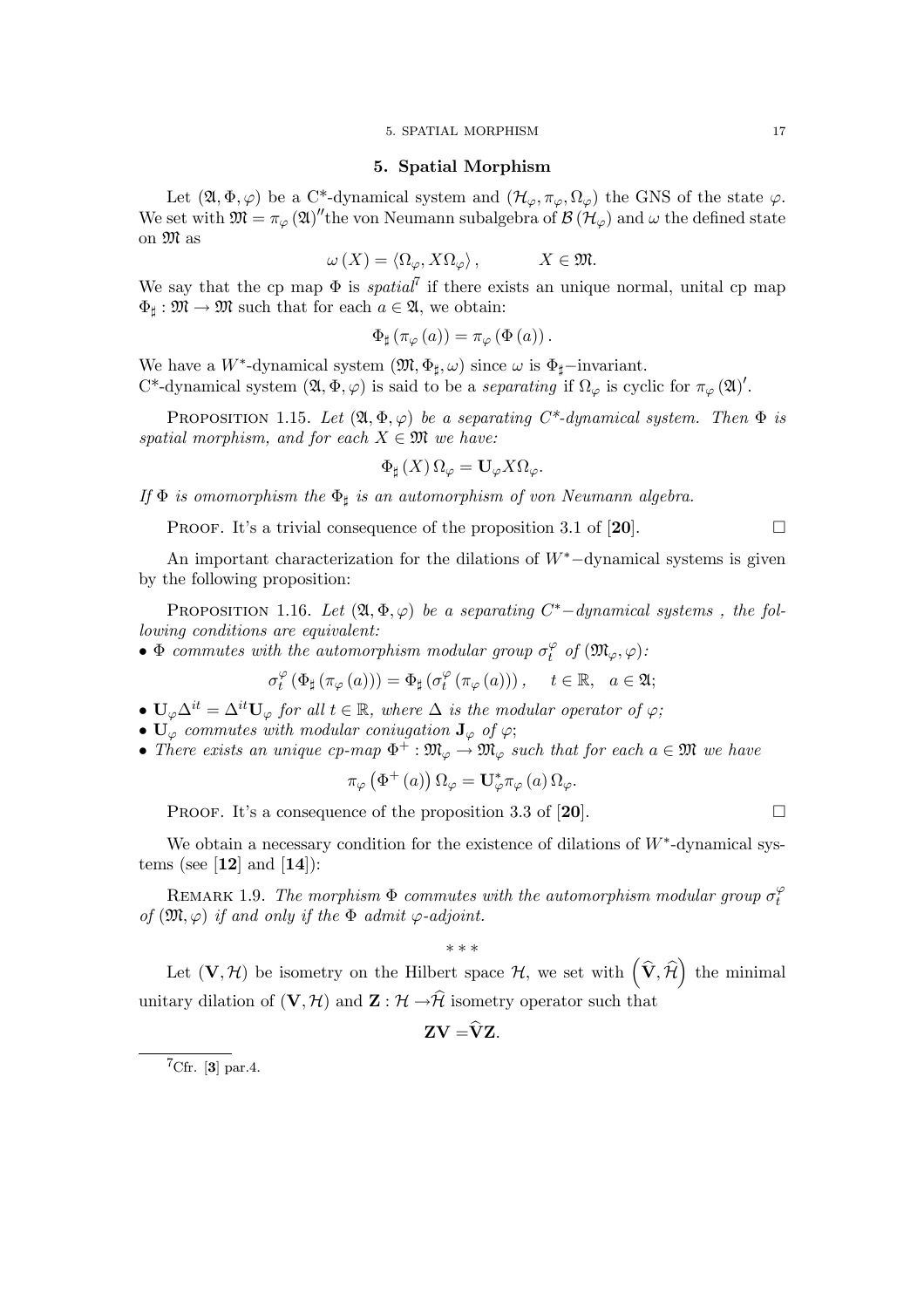- $\blacktriangleright$   $\sup\left\{\left\|\mathbf{T}_{j}\right\|:j\in\mathbb{N}\right\}\leq\infty$
- $\blacktriangleright$   $\mathbf{VT}_0 = \mathbf{T}_1\mathbf{V}$
- $\blacktriangleright$   $VV^*T_j = T_jVV^*$   $j \geq 1$

For every net  $\mathbf{t} = {\mathbf{T}_j}_{j \in \mathbb{N}}$  belong to  $\mathfrak{F}$  we define

$$
\mathbf{S}_{n}\left(\mathbf{t}\right)=\mathbf{Z}\mathbf{T}_{0}\mathbf{Z}^{*}+\sum\limits_{j=1}^{n}\widehat{\mathbf{V}}^{-j}\mathbf{Z}\mathbf{T}_{j}\mathbf{F}\mathbf{Z}^{*}\widehat{\mathbf{V}}^{j}
$$

where  $\mathbf{F} = \mathbf{I} - \mathbf{V}\mathbf{V}^*$  is orthogonal projection on the space ker  $(\mathbf{V}^*)$ . We have another fundamental proposition:

PROPOSITION 1.17. For every element  $\mathbf{t} = {\mathbf{T}_j}_{j \in \mathbb{N}}$  belong to  $\mathfrak{F}$ , the net  ${\mathbf{S}_n(\mathbf{t})}_{n \in \mathbb{N}}$ converges respect to the strong operator topology and

$$
\mathbf{S}\left(\mathbf{t}\right)=So-\lim_{n\rightarrow\infty}\overset{n}{\underset{j=2}{\sum}}\left[\widehat{\mathbf{V}}^{-\left(j-1\right)}\mathbf{Z}\left(\mathbf{T}_{j-1}-\mathbf{V}^{*}\mathbf{T}_{j}\mathbf{V}\right)\mathbf{Z}^{*}\widehat{\mathbf{V}}^{\left(j-1\right)}+\widehat{\mathbf{V}}^{-n}\mathbf{Z}\mathbf{T}_{n}\mathbf{Z}^{*}\widehat{\mathbf{V}}^{n}\right]
$$

Moreover for each  $\mathbf{t} = {\mathbf{T}_j}_{j \in \mathbb{N}}$  and  $\mathbf{r} = {\mathbf{R}_j}_{j \in \mathbb{N}}$  belongs to  $\mathfrak{F}$  we have

$$
\mathbf{S}\left(\mathbf{t}\right)\mathbf{S}\left(\mathbf{r}\right)=\mathbf{S}\left(\mathbf{t}\cdot\mathbf{r}\right)
$$

where  $\mathbf{t} \cdot \mathbf{r} = {\{T_j \circ R_j\}}_{i \in \mathbb{N}}$ .

PROOF. Cfr  $[20]$  section 6.

A simple consequence of the preceding proposition is the following theorem, it is a first important result in the dilation theory of the dynamic systems:

PROPOSITION 1.18. Let  $(\mathfrak{A}, \Phi, \varphi)$  be a multiplicative  $C^*$ -dynamical system, we set with  $\left(\widehat{\mathbf{U}}_{\varphi},\widehat{\mathcal{H}}_{\varphi},\mathbf{Z}_{\varphi}\right)$  the minimal unitary dilation of the linear isometry  $\mathbf{U}_{\varphi}$  defined in 15:

$$
\mathbf{U}_{\varphi} \pi_{\varphi}(a) \Omega_{\varphi} = \pi_{\varphi} \left( \Phi(a) \right) \Omega_{\varphi}.
$$

Let  $\mathbf{Z}_{\varphi} : \mathcal{H}_{\varphi} \to \widehat{\mathcal{H}}_{\varphi}$  be the linear isometry satisfying  $\mathbf{Z}_{\varphi} \mathbf{U}_{\varphi} = \widehat{\mathbf{U}}_{\varphi} \mathbf{Z}_{\varphi}$ . Then exist a representation  $\hat{\pi} : \mathfrak{A} \to \mathcal{B}$  $\mu_\varphi$  $\Big)$  such that for each  $a \in \mathfrak{A}$  we have

$$
\widehat{\pi}\left(a\right)\mathbf{Z}_{\varphi}=\mathbf{Z}_{\varphi}\pi_{\varphi}\left(a\right)
$$
\n(30)

and

$$
\widehat{\pi}(\Phi(a)) = \widehat{\mathbf{U}}_{\varphi}\widehat{\pi}(a)\widehat{\mathbf{U}}_{\varphi}^*,\tag{31}
$$

with

$$
\widehat{\pi}(a) = \mathbf{Z}_{\varphi}\pi_{\varphi}(a)\mathbf{Z}_{\varphi}^* + \sum_{k=1}^{\infty} \widehat{\mathbf{U}}_{\varphi}^{-k}\mathbf{Z}_{\varphi}\pi_{\varphi}\left(\Phi^k\left(a\right)\right)\mathbf{F}\mathbf{Z}_{\varphi}^*\widehat{\mathbf{U}}_{\varphi}^k = \tag{32}
$$

$$
= So - \lim_{n \to \infty} \left[ \widehat{\mathbf{U}}_{\varphi}^{-n} \mathbf{Z}_{\varphi} \pi_{\varphi} \left( \Phi^n \left( a \right) \right) \mathbf{Z}_{\varphi}^* \widehat{\mathbf{U}}_{\varphi}^n \right], \tag{33}
$$

where **F** is the projection  $\mathbf{I} - \mathbf{U}_{\varphi} \mathbf{U}_{\varphi}^* \in \pi_{\varphi}(\Phi(\mathfrak{A}))'$  and the series converges respect to the strong operator topology of  $\mathcal{B} \left( \right)$  $\mu_\varphi$ ´ .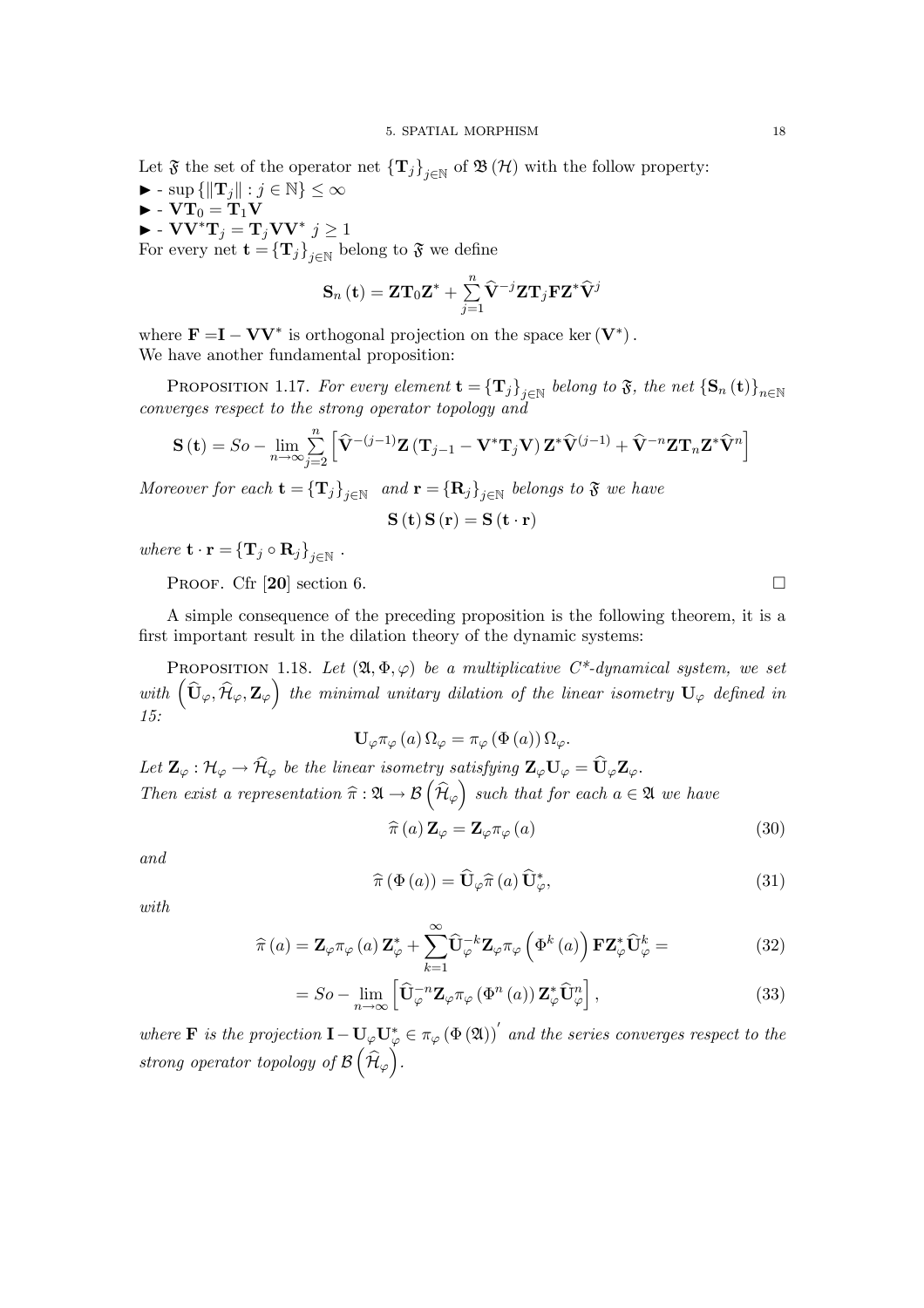Furthemore, the so-topology closure of the  $*$  subalgebra generate by the set:

$$
\mathfrak{B} = \bigcup_{k \in \mathbb{Z}} \widehat{\mathbf{U}}_{\varphi}^k \widehat{\pi} \left( \mathfrak{A} \right) \widehat{\mathbf{U}}_{\varphi}^{-k} = \bigcup_{k \in \mathbb{N}} \widehat{\mathbf{U}}_{\varphi}^{-k} \widehat{\pi} \left( \mathfrak{A} \right) \widehat{\mathbf{U}}_{\varphi}^k \tag{34}
$$

of  $\mathcal{B} \left( \right)$  $\mu_\varphi$  $\bigg(\bigg)$  is a von Neumann algebra  $\frak M$  and  $\widehat\Omega=\mathbf{Z}_\varphi\Omega_\varphi$  is a cyclic vector for  $\frak M$  satisfying  $\widehat{\mathbf{U}}_{\varphi} \widehat{\Omega} = \widehat{\Omega}$  and for each  $a \in \mathfrak{A}$  we have:

$$
\varphi\left(a\right) = \left\langle \widehat{\Omega}, \widehat{\pi}\left(a\right) \widehat{\Omega}\right\rangle.
$$

PROOF. See [20] proposition 6.1.  $\Box$ 

Next proposition certifies that for the *multiplicative*  $C^*$ -dynamical system the  $\varphi$ adjunction is a sufficient condition for the existence of a reversible dilation.

THEOREM 1.2. Let  $(\mathfrak{A}, \Phi, \varphi)$  be multiplicative C\*-dynamical system with  $\varphi$  faithful state. If  $\Phi$  admit a  $\varphi$ -adjoint  $\Phi^+$  then there exists a minimal reversible dilation  $\left( \widehat{\mathfrak{A}}, \widehat{\Phi}, \widehat{\varphi}, i, \mathcal{E} \right)$  where:

- The  $C^*$ -algebra  $\mathfrak A$  is the norm closed of the algebra  $\mathfrak B$  defined in 34;
- The cp map i is the representation  $\hat{\pi}$  defined in 30<sup>8</sup>;
- The automorphism  $\widehat{\Phi} : \widehat{\mathfrak{A}} \to \widehat{\mathfrak{A}} \quad \text{is thus defined:}$

$$
\widehat{\Phi}(X) = \widehat{\mathbf{U}}_{\varphi} X \widehat{\mathbf{U}}_{\varphi}^*; \qquad X \in \widehat{\mathfrak{A}}; \tag{35}
$$

• The conditional expectation  $\mathcal{E} : \widehat{\mathfrak{A}} \to \mathfrak{A}$  is defined through the expression:

$$
\mathcal{E}\left(\widehat{\mathbf{U}}_{\varphi}^{-k}\widehat{\pi}\left(a\right)\widehat{\mathbf{U}}_{\varphi}^{k}\right)=\pi_{\varphi}\left(\Phi^{+k}\left(a\right)\right), \qquad a\in\mathfrak{A}, k\in\mathbb{N},\tag{36}
$$

while for the state we have

$$
\widehat{\varphi}\left(X\right) = \varphi\left(\mathcal{E}\left(X\right)\right) \qquad X \in \widehat{\mathfrak{A}}.
$$

PROOF. We get the following inclusions for each  $n \geq 0$ :

$$
\pi_T(\mathfrak{A}) \subset \widehat{\mathbf{U}}_{\varphi}^* \pi_T(\mathfrak{A}) \widehat{\mathbf{U}}_{\varphi} \subset \widehat{\mathbf{U}}_{\varphi}^{-2} \pi_T(\mathfrak{A}) \widehat{\mathbf{U}}_{\varphi}^2 \subset \cdots \subset \widehat{\mathbf{U}}_{\varphi}^{-n} \pi_T(\mathfrak{A}) \widehat{\mathbf{U}}_{\varphi}^n \subset \cdots
$$

since we have

$$
\widehat{\mathbf{U}}_{\varphi}\widehat{\pi}\left(\mathfrak{A}\right)\widehat{\mathbf{U}}_{\varphi}^{*}=\widehat{\pi}\left(\Phi\left(\mathfrak{A}\right)\right)\subset\widehat{\pi}\left(\mathfrak{A}\right),
$$

then

$$
\widehat{\pi}\left(\mathfrak{A}\right)\subset\widehat{\mathbf{U}}_{\varphi}^{-1}\widehat{\pi}\left(\mathfrak{A}\right)\widehat{\mathbf{U}}_{\Phi}.
$$

We observe that every element  $X$  belong to algebra  $\mathfrak B$  defined in 34 has this writing:

$$
X=\widehat{\mathbf{U}}_{\varphi}^{-n}\pi_{T}\left(x\right)\widehat{\mathbf{U}}_{\varphi}^{n}
$$

for some  $x \in \mathfrak{A}$  and  $n \in \mathbb{N}$ .

We define the application  $\mathcal{E}: \mathfrak{B} \to \pi_{\varphi}(\mathfrak{A})$  in the following way:

$$
\mathcal{E}\left(\widehat{\mathbf{U}}_{\varphi}^{-k}\widehat{\pi}\left(a\right)\widehat{\mathbf{U}}_{\varphi}^{k}\right)=\pi_{\varphi}\left(\Phi^{+k}\left(a\right)\right), \quad a \in \mathfrak{A}.\tag{37}
$$

 ${}^{8}{\rm Then}$   $i$  is a unital homomorphism.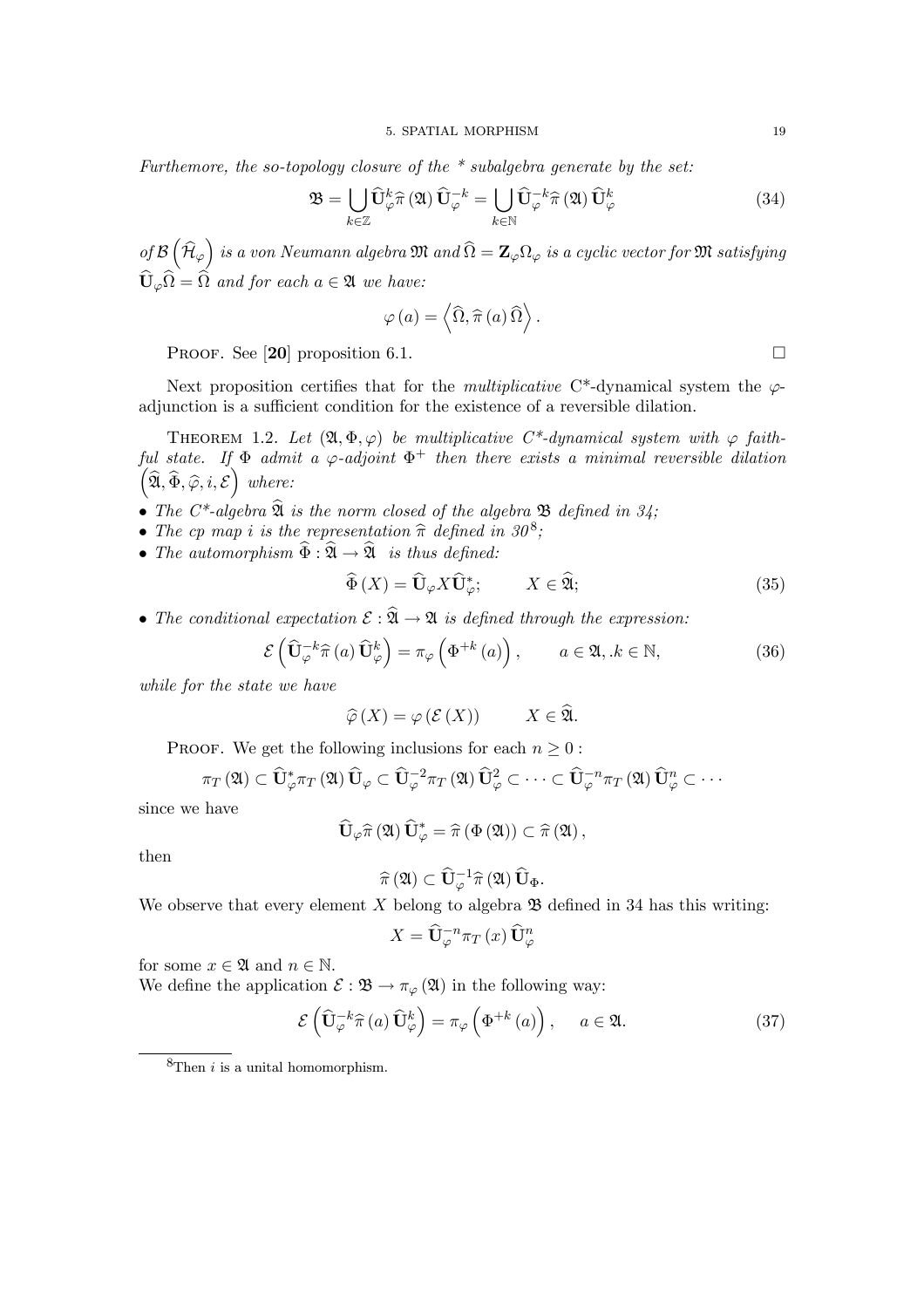We now verify that the application  $\mathcal E$  is well defined. Let

$$
\widehat{\mathbf{U}}_{\varphi}^{-k}\widehat{\pi}\left(a\right)\widehat{\mathbf{U}}_{\varphi}^{k}=\widehat{\mathbf{U}}_{\varphi}^{-h}\widehat{\pi}\left(b\right)\widehat{\mathbf{U}}_{\varphi}^{h},
$$

we obtain for each  $c \in \mathfrak{A}$  the following equalities:

$$
\left\langle \pi_{\varphi}(c) \,\Omega_{\varphi}, \pi_{\varphi} \left( \Phi^{+k}(a) \right) \Omega_{\varphi} \right\rangle = \varphi \left( c^* \Phi^{+k}(a) \right) = \varphi \left( \Phi^k(c^*) a \right) =
$$
\n
$$
= \left\langle \widehat{\pi} \left( \Phi^k(c) \right) \Omega_{\widehat{\varphi}}, \widehat{\pi}(a) \Omega_{\widehat{\varphi}} \right\rangle = \left\langle \widehat{\mathbf{U}}_{\varphi}^k \widehat{\pi}(c) \Omega_{\widehat{\varphi}}, \widehat{\pi}(a) \Omega_{\widehat{\varphi}} \right\rangle =
$$
\n
$$
= \left\langle \widehat{\pi}(c) \,\Omega_{\widehat{\varphi}}, \widehat{\mathbf{U}}_{\varphi}^{-k} \widehat{\pi}(a) \,\widehat{\mathbf{U}}_{\varphi}^k \Omega_{\widehat{\varphi}} \right\rangle = \left\langle \widehat{\pi}(c) \,\Omega_{\widehat{\varphi}}, \widehat{\mathbf{U}}_{\Phi}^{-h} \widehat{\pi}(b) \,\widehat{\mathbf{U}}_{\Phi}^h \Omega_{\widehat{\varphi}} \right\rangle =
$$
\n
$$
= \varphi \left( \Phi^h(c^*) b \right) = \varphi \left( \Phi^h(c^*) b \right) = \left\langle \pi_{\varphi}(c) \,\Omega_{\varphi}, \pi_{\varphi} \left( \Phi^{+h}(b) \right) \Omega_{\varphi} \right\rangle.
$$
\nThen\n
$$
\pi_{\varphi} \left( \Phi^{+k}(a) \right) \Omega_{\varphi} = \pi_{\varphi} \left( \Phi^{+h}(b) \right) \Omega_{\varphi}
$$

and since the vector  $\Omega_{\varphi}$  is separating, for  $\pi(\mathfrak{A})$  we have  $\pi_{\varphi}(\Phi^{+k}(a)) = \pi_{\varphi}(\Phi^{+k}(b))$ . The linear application  $\mathcal{E}: \mathfrak{B} \to \pi_{\varphi}(\mathfrak{A})$  is a positive continuous map, since for each  $a \in \mathfrak{A}$ we have

$$
\left\| \mathcal{E} \left( \widehat{\mathbf{U}}_{\varphi}^{-k} \widehat{\pi}(a) \widehat{\mathbf{U}}_{\varphi}^{k} \right) \right\| = \left\| \pi_{\varphi} \left( \Phi^{+k}(a) \right) \right\| \leq \|a\| = \left\| \widehat{\mathbf{U}}_{\varphi}^{-k} \widehat{\pi}(a) \widehat{\mathbf{U}}_{\varphi}^{k} \right\|,
$$

and

$$
\mathcal{E}\left(\left(\widehat{\mathbf{U}}_{\varphi}^{-k}\widehat{\pi}\left(a\right)\widehat{\mathbf{U}}_{\varphi}^{k}\right)^{*}\left(\widehat{\mathbf{U}}_{\varphi}^{-k}\widehat{\pi}\left(a\right)\widehat{\mathbf{U}}_{\varphi}^{k}\right)\right)=\pi_{\varphi}\left(\Phi^{+k}\left(a^{*}a\right)\right)\geq0,
$$

moreover for each  $a \in \mathfrak{A}$  and  $X \in \mathfrak{B}$  we have

$$
\mathcal{E}\left(\widehat{\pi}\left(a\right)X\right) = \pi_{\varphi}\left(a\right)\mathcal{E}\left(X\right). \tag{38}
$$

In fact, if  $X = \widehat{U}_{\varphi}^{-k} \widehat{\pi}(x) \widehat{U}_{\varphi}^{k}$  and  $\widehat{\pi}(a) = \widehat{U}_{\varphi}^{-k} \widehat{\pi}(y) \widehat{U}_{\varphi}^{k}$  with  $x, y \in \mathfrak{A}$ , we have for each  $b \in \mathfrak{A}$  that

$$
\langle \pi_{\varphi}(b) \,\Omega_{\varphi}, \pi_{\varphi}(a) \,\mathcal{E}(X) \,\Omega_{\varphi} \rangle = \langle \pi_{\varphi}(b) \,\Omega_{\varphi}, \pi_{\varphi}(a) \,\pi_{\varphi} \left( \Phi^{+k}(x) \right) \Omega_{\varphi} \rangle =
$$
\n
$$
= \varphi \left( b^* a \Phi^{+k}(x) \right) = \varphi \left( \Phi^k(b^* a) x \right) = \langle \widehat{\pi} \left( \Phi^k(a^* b) \right) \Omega_{\widehat{\varphi}}, \widehat{\pi}(x) \,\Omega_{\widehat{\varphi}} \rangle =
$$
\n
$$
= \langle \widehat{\pi}(b) \,\Omega_{\widehat{\varphi}}, \widehat{\pi}(a) \,\widehat{\mathbf{U}}_{\varphi}^{k*} \widehat{\pi}(x) \,\widehat{\mathbf{U}}_{\varphi}^k \Omega_{\widehat{\varphi}} \rangle = \langle \widehat{\pi}(b) \,\Omega_{\widehat{\varphi}}, \widehat{\mathbf{U}}_{\varphi}^{-k} \widehat{\pi}(yx) \,\widehat{\mathbf{U}}_{\varphi}^k \Omega_{\widehat{\varphi}} \rangle =
$$
\n
$$
= \varphi \left( \Phi^k(b^*) y x \right) = \varphi \left( b^* \Phi^{+k}(yx) \right) = \langle \pi_{\varphi}(b) \,\Omega_{\varphi}, \pi_{\varphi} \left( \Phi^{+k}(yx) \right) \Omega_{\varphi} \rangle.
$$
\nIt follows that

$$
\pi_{\varphi}\left(a\right)\mathcal{E}\left(X\right)\Omega_{\varphi}=\mathcal{E}\left(\widehat{\pi}\left(a\right)X\right)\Omega_{\varphi}=\pi_{\varphi}\left(\Phi^{+k}\left(yx\right)\right)\Omega_{\varphi},
$$

again, the vector  $\Omega_{\varphi}$  is separating for  $\pi(\mathfrak{A})$  then the relation 38 it's hold. Then for each  $a, b \in \mathfrak{A}$  and  $X \in \mathfrak{B}$  we have:

$$
\mathcal{E}(\widehat{\pi}(a) X \widehat{\pi}(b)) = \pi_{\varphi}(a) \mathcal{E}(X) \pi_{\varphi}(b),
$$

moreover for each  $a_i \in \mathfrak{A}$  and  $X_i \in \mathfrak{B}$ ,  $i = 1, 2, \ldots m$ , we obtain:

$$
\sum_{i,j} \pi_{\varphi}(a_i^*) \mathcal{E}(X_i^* X_j) \pi_{\varphi}(a_j) = \sum_{i,j} \mathcal{E}(\widehat{\pi}(a_i^*) X_i^* X_j \widehat{\pi}(a_j)) \ge 0,
$$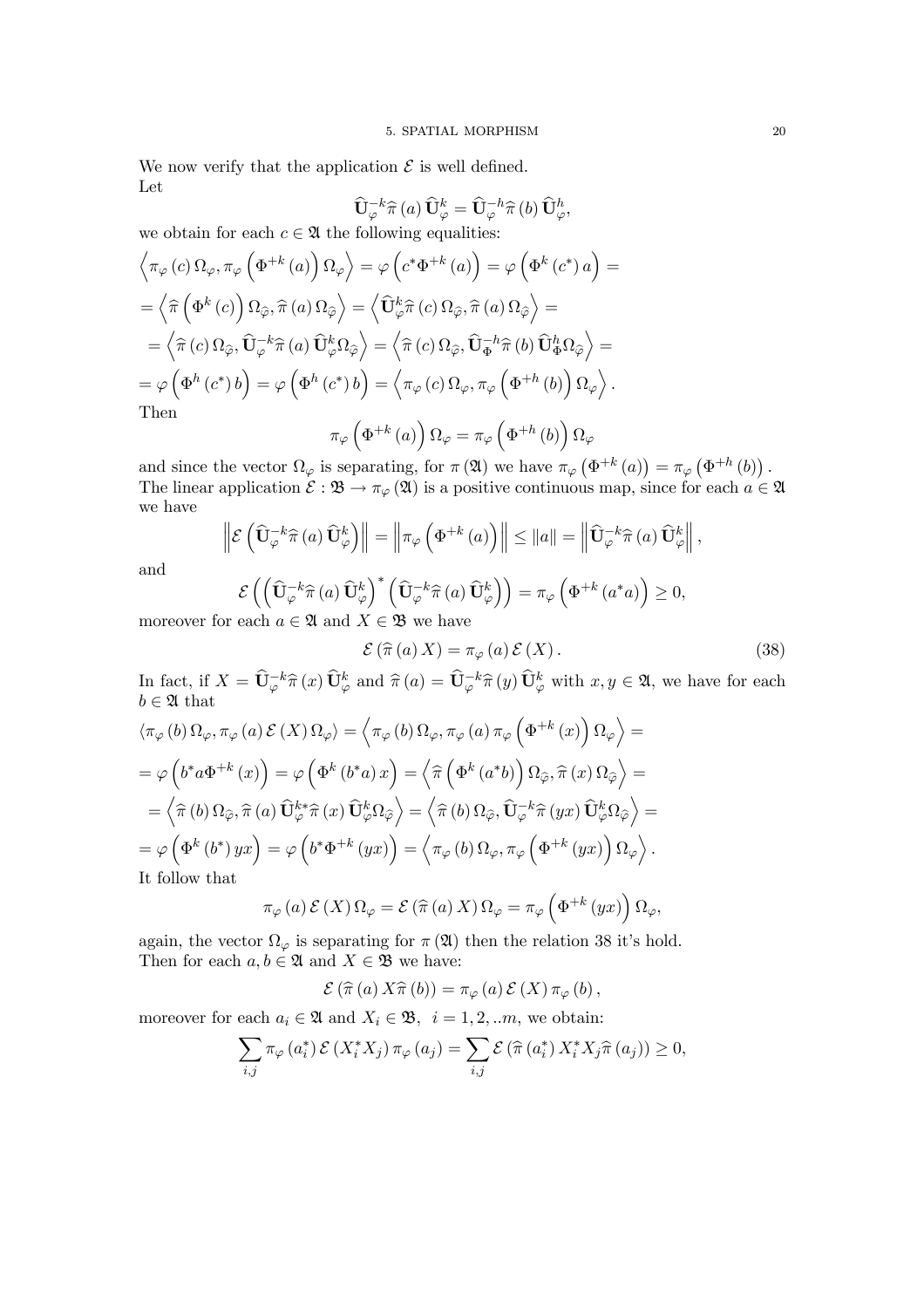it follow that the map  $\mathcal{E}: \mathfrak{B} \to \pi_{\varphi}(\mathfrak{A})$  is a cp-map and it is extended for continuity to all the C<sup>\*</sup>-algebra  $\widehat{\mathfrak{A}}$ .

We define the following state  $\widehat{\varphi}$  on the C<sup>\*</sup>-algebra  $\widehat{\mathfrak{A}}$ 

$$
\widehat{\varphi}\left(X\right) = \varphi\left(\mathcal{E}\left(x\right)\right).
$$

In conclusion, we have the following commutative diagram:

$$
\begin{array}{ccc}\n\widehat{\mathfrak{A}} & \stackrel{\widehat{\Phi}^n}{\longrightarrow} & \widehat{\mathfrak{A}} \\
\pi_{\varphi} \uparrow & & \downarrow \mathcal{E} \\
\mathfrak{A} & \stackrel{\Phi^n}{\longrightarrow} & \mathfrak{A} \\
\widehat{\mathfrak{A}}(\widehat{\Phi}(X)) = \widehat{\varphi}(X)\n\end{array}
$$

with

$$
\widehat{\varphi}\left(\widehat{\Phi}\left(X\right)\right)=\widehat{\varphi}\left(X\right),\,
$$

for each  $X \in \widehat{\mathfrak{A}}$ , since:

$$
\widehat{\varphi}\left(\widehat{\Phi}\left(X\right)\right) = \widehat{\varphi}\left(\widehat{\mathbf{U}}_{\varphi}^{-k+1}\widehat{\pi}\left(x\right)\widehat{\mathbf{U}}_{\varphi}^{k+1}\right) = \varphi\left(\Phi^{+(k+1)}\left(x\right)\right) = \varphi\left(\Phi^{+k}\left(x\right)\right) = \widehat{\varphi}\left(\mathcal{E}\left(X\right)\right).
$$

We analyze the ergodic properties of the dilation determined by the preceding theorem.

THEOREM 1.3. If the state  $\varphi$  of  $(\mathfrak{A}, \Phi, \varphi)$  is ergodic [weakly mixing] then the state  $\widehat{\varphi}$ of the dilation  $\left( \widehat{\mathfrak{A}}, \widehat{\Phi}, \widehat{\varphi}, i, \mathcal{E} \right)$  is ergodic [weakly mixing].

PROOF. Let  $X, Y \in \widehat{\mathfrak{A}}$  with  $X = \widehat{\mathbf{U}}_{\varphi}^{-n} \widehat{\pi}(x) \widehat{\mathbf{U}}_{\varphi}^{n}$  and  $Y = \widehat{\mathbf{U}}_{\varphi}^{-m} \widehat{\pi}(y) \widehat{\mathbf{U}}_{\varphi}^{m}$ . We determine the following limit:

$$
\lim_{N \to \infty} \frac{1}{N+1} \sum_{k=0}^{N} \left[ \widehat{\varphi} \left( X \widehat{\Phi}^{k} \left( Y \right) \right) - \widehat{\varphi} \left( X \right) \widehat{\varphi} \left( Y \right) \right].
$$

.For each  $k \geq m$  we have:

$$
\widehat{\varphi}\left(X\widehat{\Phi}^{k}\left(Y\right)\right) = \widehat{\varphi}\left(\widehat{\mathbf{U}}_{\varphi}^{-n}\widehat{\pi}\left(x\right)\widehat{\mathbf{U}}_{\varphi}^{n}\widehat{\mathbf{U}}_{\varphi}^{\left(-m+k\right)}\widehat{\pi}\left(y\right)\widehat{\mathbf{U}}_{\varphi}^{\left(m-k\right)}\right) =
$$
\n
$$
= \widehat{\varphi}\left(\widehat{\mathbf{U}}_{\varphi}^{-n}\widehat{\pi}\left(x\right)\widehat{\mathbf{U}}_{\varphi}^{n}\widehat{\pi}\left(\Phi^{(k-m)}\left(y\right)\right)\right) =
$$
\n
$$
= \varphi\left(\mathcal{E}\left(\widehat{\mathbf{U}}_{\varphi}^{-n}\widehat{\pi}\left(x\right)\widehat{\mathbf{U}}_{\varphi}^{n}\widehat{\pi}\left(\Phi^{(k-m)}\left(y\right)\right)\right)\right) =
$$
\n
$$
= \varphi\left(\Phi^{+n}\left(x\right)\left(\Phi^{k-m}\left(y\right)\right)\right) = \varphi\left(x\left(\Phi^{k-m+n}\left(y\right)\right)\right).
$$

Then

$$
\widehat{\varphi}\left(X\widehat{\Phi}^{k}\left(Y\right)\right)-\widehat{\varphi}\left(X\right)\widehat{\varphi}\left(Y\right)=\varphi\left(x\left(\Phi^{(k-m+n)}\left(y\right)\right)\right)-\varphi\left(\Phi^{+n}\left(x\right)\right)\varphi\left(\Phi^{+m}\left(y\right)\right)=\newline =\varphi\left(x\left(\Phi^{(k-m+n)}\left(y\right)\right)\right)-\varphi\left(x\right)\varphi\left(y\right)
$$

It follows that

$$
\lim_{N \to \infty} \frac{1}{N+1} \sum_{k=0}^{N} \left[ \widehat{\varphi} \left( X \widehat{\Phi}^{k} \left( Y \right) \right) - \widehat{\varphi} \left( X \right) \widehat{\varphi} \left( Y \right) \right] =
$$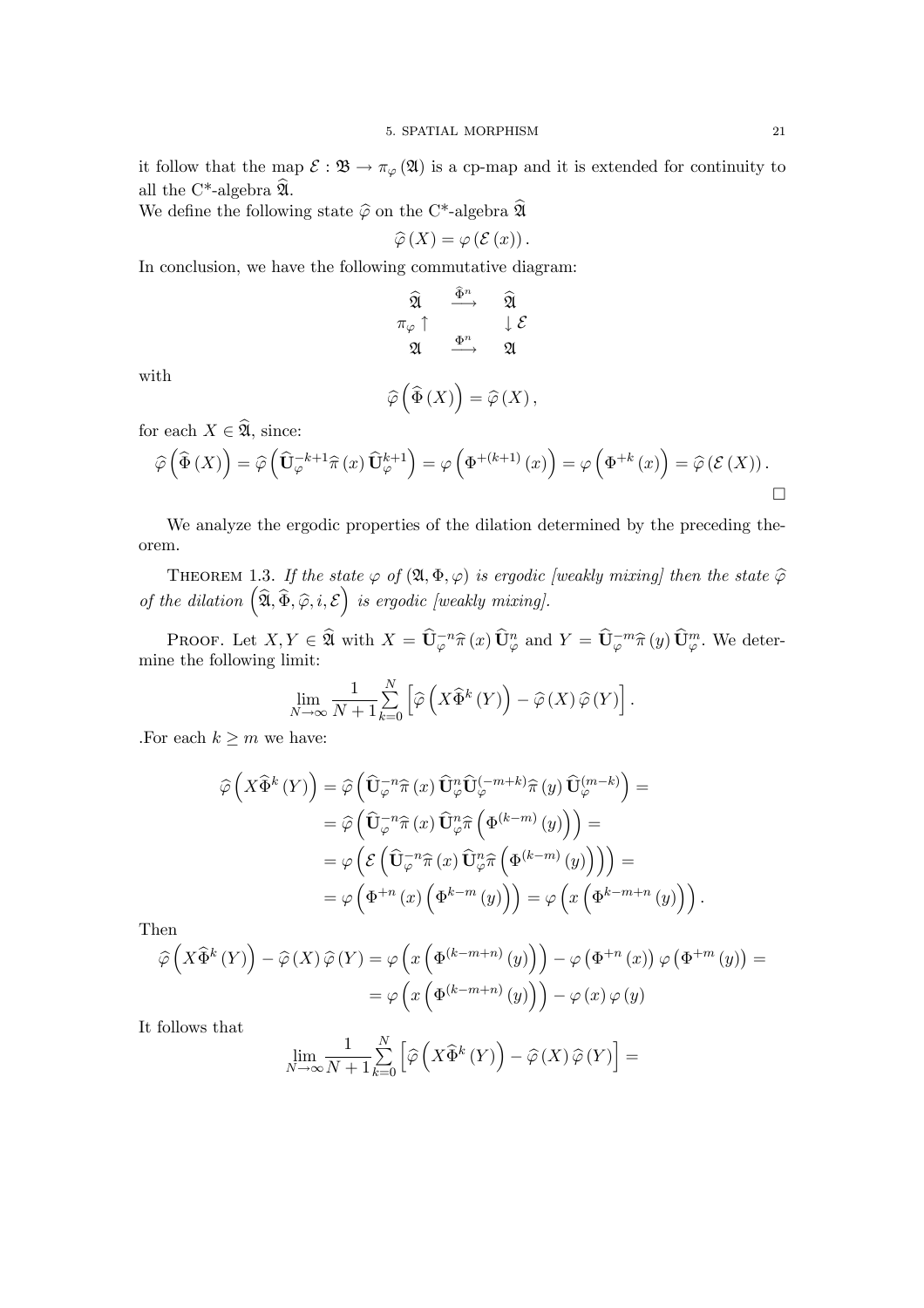$$
= \lim_{N \to \infty} \frac{1}{N+1} \sum_{k=m}^{N} \left[ \varphi \left( x \left( \Phi^{(k-m+n)} (y) \right) \right) - \varphi (x) \varphi (y) \right] =
$$
  

$$
= \lim_{N \to \infty} \frac{1}{N+1} \sum_{k=0}^{N} \left[ \varphi \left( x \left( \Phi^{k} (y) \right) \right) - \varphi (x) \varphi (y) \right] = 0.
$$

The proof of the weakly mixing is performed in the same way.  $\Box$ 

We conclude this section with the following remark

REMARK 1.10. Let  $(\mathfrak{A}, \Phi, \varphi)$  be C<sup>\*</sup>-dynamical system with faithful state  $\varphi$ . If the dynamic  $\Phi$  admit a multiplicative  $\varphi$ -adjoint  $\Phi^+$  the operator  $\mathbf{U}^*_{\varphi}$  is isometric. Then exchanging the roles, in the precedent theorem, of  $\Phi$  with  $\Phi^+$  and of  $U_{\varphi}$  with  $U_{\varphi}^*$ , it is easy to verify that also in this case the dynamic system  $(\mathfrak{A}, \Phi, \varphi)$  admits a revesible dilation with "good" ergodic properties.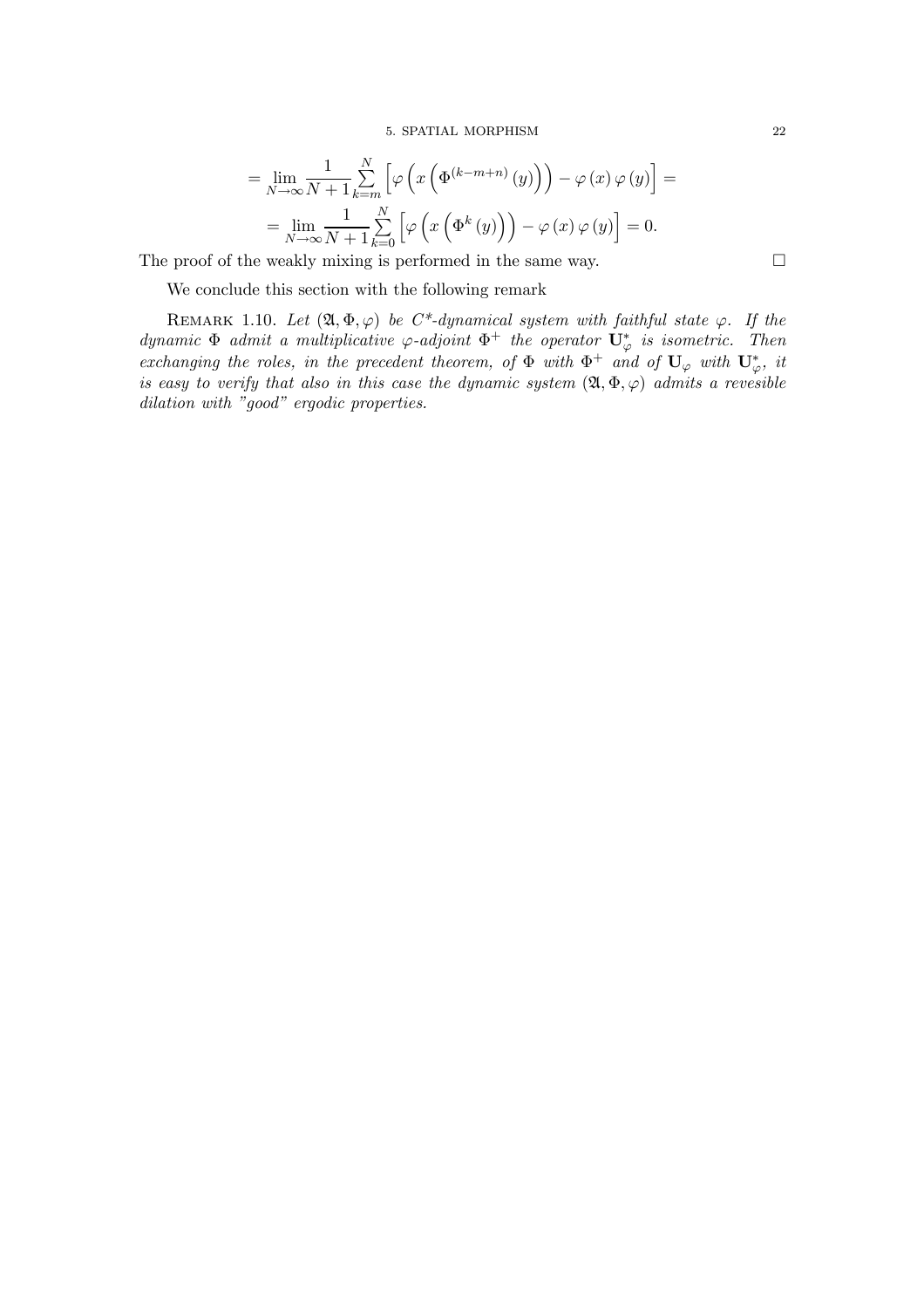## CHAPTER 2

# Towards the reversible dilations

We will use the generalization of the Stinespring theorem of the precedent chapter to establish the existence of a Markov multiplicative dilation for a generic  $C^*$ -dynamical system. The proof founds it on the property of particular operator system associated to our system. In this section we also recover a results on the existence of dilation for  $W^*$ -dynamical systems determined by Muhly and Solel in [16].

### 1. Multiplicative dilation

Let  $(\mathfrak{A}, \Phi, \varphi)$  be a C<sup>\*</sup>-dynamical system with  $\mathfrak{A}$  a C<sup>\*</sup>-subalgebra of  $\mathcal{B}(\mathcal{H})$  and  $(\pi_{\infty}, \mathcal{H}_{\infty}, \mathbf{V}_{\infty})$  its Stinespring representation of theorem 4. Let U be the Nagy Foiaş dilation of the the linear contraction  $V^*_{\infty}$ :

$$
\mathbf{U} = \begin{vmatrix} \mathbf{V}_{\infty}^{*} & \mathbf{0} \\ \mathbf{C}_{1}^{*} & \mathbf{W} \end{vmatrix},
$$
 (39)

it is the minimal isometric dilation of  $V^*_{\infty}$ .

The defectes operator  $\mathbf{D}_{\mathbf{V}^*} = \sqrt[2]{\mathbf{I} - \mathbf{V}_{\infty} \mathbf{V}_{\infty}^*}$  of  $\mathbf{V}_{\infty}^*$  coincides with the orthogonal projection  $\mathbf{F} = \mathbf{I} - \mathbf{V}_{\infty} \mathbf{V}_{\infty}^*$  on ker  $\mathbf{V}_{\infty}^*$ , therefore

$$
\mathcal{K} = \mathcal{H} \oplus l^2 \left( \ker \mathbf{V}^*_{\infty} \right)
$$

and for each  $h \in \mathcal{H}$  we have

$$
\mathbf{C}_1h = (\mathbf{F}h, 0, \ldots, 0 \ldots).
$$

Moreover for each  $(\xi_0, \xi_1, \xi_2, \dots) \in l^2 (\ker \mathbf{V}^*_{\infty})$  we get:

$$
(\mathbf{C}_1\mathbf{C}_1^* + \mathbf{W}\mathbf{W}^*)\left(\xi_0, \xi_1, \xi_2...0...\right) = (\xi_0, 0, ...0...) + (0, \xi_1, \xi_2...0...) = (\xi_0, \xi_1, \xi_2...0...)
$$

then  $C_1C_1^* = I - WW^*$  it follows that the operator U is an unitary.

REMARK 2.1. The operator  $\mathbf{U}^*$  is the minimal unitary dilation of the isometry  $\mathbf{V}_{\infty}$ .

We observe that for each  $n \in \mathbb{N}$  the operator  $\mathbf{U}^n$  is of the type

$$
\mathbf{U}^n = \begin{vmatrix} \mathbf{V}_{\infty}^* & \mathbf{0} \\ \mathbf{C}_n & \mathbf{W}^n \end{vmatrix},
$$
(40)

while for the operator  $\mathbf{C}_n : \mathcal{H}_{\infty} \to l^2 \text{ (ker } \mathbf{V}_{\infty}^*)$  we obtain

$$
\mathbf{C}_n = \sum_{j=0}^{n-1} \mathbf{W}^{(n-1)-j} \mathbf{C}_1 \mathbf{V}_{\infty}^{j^*}
$$
(41)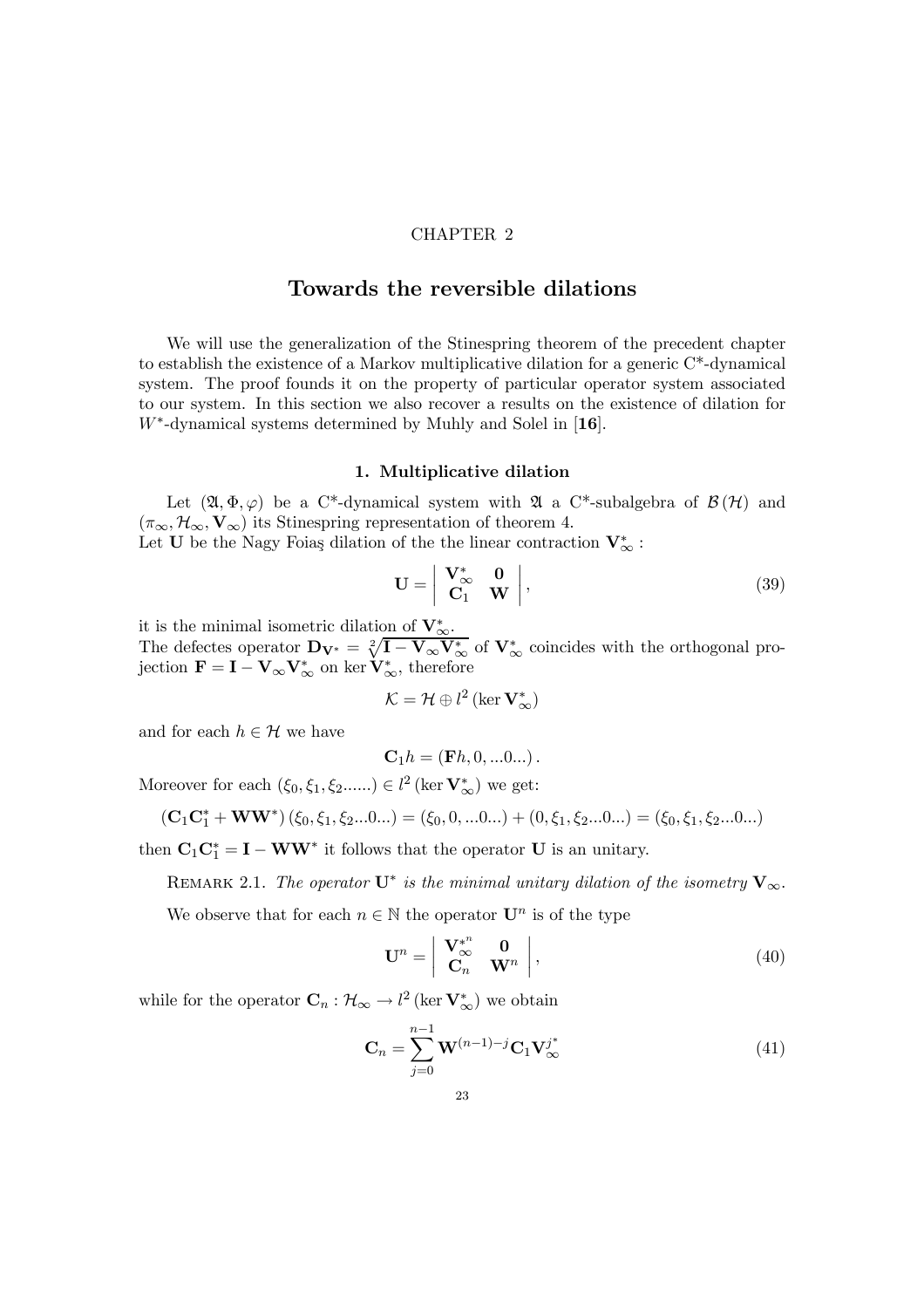with  $\mathbf{C}_0 = 0$ . In fact we give

$$
\mathbf{U}^n \mathbf{U} = \begin{vmatrix} \mathbf{V}^{(n+1)^*}_{\infty} & \mathbf{0} \\ \mathbf{C}_n \mathbf{V}^* + \mathbf{W}^n \mathbf{C}_1 & \mathbf{W}^{n+1} \end{vmatrix} = \begin{vmatrix} \mathbf{V}^{(n+1)^*}_{\infty} & \mathbf{0} \\ \mathbf{C}_{n+1} & \mathbf{W}^{n+1} \end{vmatrix} \mathbf{U}^{n+1}
$$

and for induction follow that  $\mathbf{C}_{n+1} = \mathbf{C}_n \mathbf{V}_\infty^* + \mathbf{W}^n \mathbf{C}_1 = \left( \sum_{j=0}^{n-1} \mathbf{W}^{(n-1)-j} \mathbf{C}_1 \mathbf{V}_\infty^{j^*} \right)$  $\Big)\,{\bf V}^*_\infty + {\bf W}^n {\bf C}_1 =$  $=\sum_{n=1}^{\infty}$  $j=0$  $\mathbf{W}^{(n-1)-j}\mathbf{C}_1\mathbf{V}_{\infty}^{j^*}.$ 

For each  $\Psi \in \mathcal{H}$  and  $n > 0$  we obtain:

$$
\mathbf{C}_n \Psi = \left( \mathbf{F} \mathbf{V}_{\infty}^{(n-1)^*} \Psi, \mathbf{F} \mathbf{V}_{\infty}^{(n-2)^*} h, \dots \stackrel{(n-1) \ step}{\mathbf{F} \Psi}, \mathbf{0}, \dots \mathbf{0} \right). \tag{42}
$$

while for each  $\bigoplus^{\infty}$  $\bigoplus_{j=0} \xi_j \in l^2 \left( \ker \mathbf{V}_{\infty}^* \right)$  we have:

C∗

$$
\mathbf{C}_{n}^{*} \bigoplus_{j=0}^{\infty} \xi_{j} = \sum_{j=1}^{n} \mathbf{V}_{\infty}^{(n-j)} \mathbf{F} \xi_{j-1}.
$$
\n(43)

In fact we have

$$
\mathbf{C}_{n}^{*} \bigoplus_{i=0}^{\infty} \xi_{i} = \sum_{j=0}^{n-1} \mathbf{V}^{j} \mathbf{C}_{1}^{*} \mathbf{W}^{(n-1)-j^{*}} \bigoplus_{i=0}^{\infty} \xi_{i} = \sum_{j=0}^{n-1} \mathbf{V}_{\infty}^{j} \mathbf{C}_{1}^{*} (\xi_{n-1-j}, \xi_{n-j}, \xi_{n+1-j}, \dots) =
$$
  
= 
$$
\sum_{j=0}^{n-1} \mathbf{V}_{\infty}^{j} \mathbf{F} \xi_{n-1-j} = \sum_{j=1}^{n} \mathbf{V}_{\infty}^{(n-j)} \mathbf{F} \xi_{j-1}.
$$

By the unitary property of the operator  $U$ , we have the following relations:

$$
\mathbf{C}_m^* \mathbf{C}_n = \left[ \mathbf{V}_{\infty}^{n^*}; \mathbf{V}_{\infty}^m \right] = \mathbf{V}_{\infty}^{n^*} \mathbf{V}_{\infty}^m - \mathbf{V}_{\infty}^m \mathbf{V}_{\infty}^{n^*}
$$
(44)

while

$$
\mathbf{C}_m \mathbf{C}_n^* = \left[ \mathbf{W}^{n^*}; \mathbf{W}^m \right] = \mathbf{W}^{n^*} \mathbf{W}^m - \mathbf{W}^m \mathbf{W}^{n^*}.
$$
 (45)

Furthermore

$$
\mathbf{C}_n \mathbf{V}_{\infty}^m = \left\{ \begin{array}{ccl} \mathbf{C}_{n-m} & n > m \\ \mathbf{0} & n \leq m \end{array} \right. ; \quad \text{and} \quad \mathbf{C}_m^* \mathbf{W}^n = \left\{ \begin{array}{ccl} \mathbf{0} & n \geq m \\ \mathbf{C}_{n-m}^* & n < m \end{array} \right. ;
$$

We observe that for  $n \in \mathbb{N}$  we have:  $\mathbf{C}_n \mathbf{V}^n = \mathbf{W}^{n^*} \mathbf{C}_n = 0$ . For unitary operator U we have the follow property:

PROPOSITION 2.1. The unitary operator  $U$  satisfies the relation

$$
\ker (I - \mathbf{U}) = \ker (I - \mathbf{U}^*) = 0.
$$

Furthermore for each  $\Psi \in \mathcal{K}$ , we have

$$
\lim_{n \to \infty} \frac{1}{n+1} \sum_{k=0}^{n} \mathbf{U}^{k} \Psi = \lim_{n \to \infty} \frac{1}{n+1} \sum_{k=0}^{n} \mathbf{U}^{k^*} \Psi = 0
$$

and

$$
\lim_{n \to \infty} \frac{1}{n+1} \sum_{k=0}^{n} \langle \xi, C_k \Psi \rangle = 0,
$$

for each  $\xi \in l^2$  (ker  $\mathbf{V}_{\infty}^*$ )  $\Upsilon \in \mathcal{H}_{\infty}$ .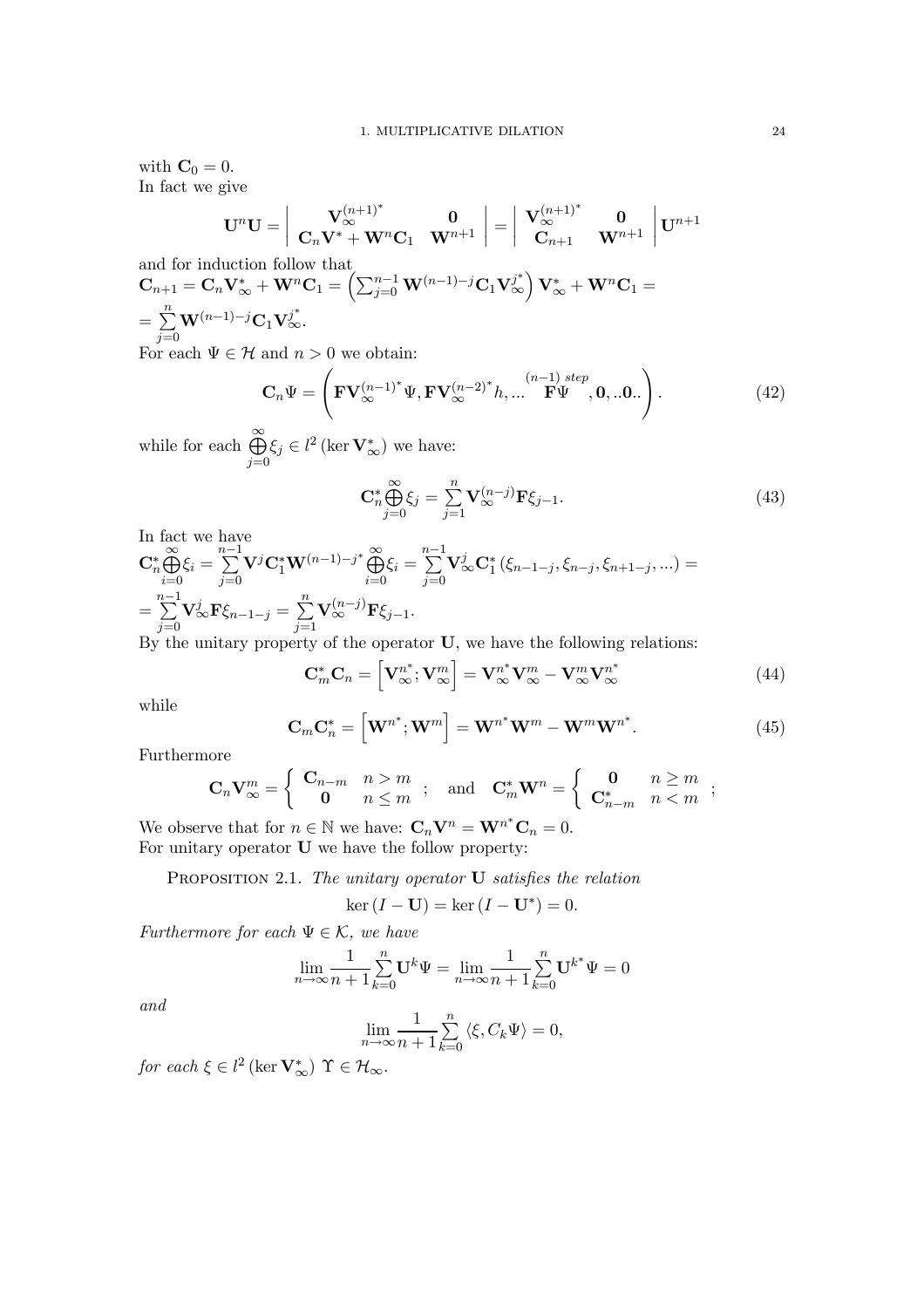PROOF. Let  $\Psi = \Upsilon \oplus \xi \in \mathcal{H}_{\infty} \oplus l^2 \left( \ker \mathbf{V}_{\infty}^* \right)$  with  $\mathbf{U}\Upsilon \oplus \xi = \Upsilon \oplus \xi$ . For definition  $\begin{array}{c} \hline \end{array}$ 

$$
\left\| \begin{array}{cc} \mathbf{V}^*_{\infty} & \mathbf{0} \\ \mathbf{C}_1 & \mathbf{W} \end{array} \right\| \left\| \begin{array}{c} \Upsilon \\ \xi \end{array} \right\| = \left\| \begin{array}{c} \mathbf{V}^*_{\infty} \Upsilon \\ \mathbf{C}_1 \Upsilon + \mathbf{W} \xi \end{array} \right\| = \left\| \begin{array}{c} \Upsilon \\ \xi \end{array} \right\|
$$

and ker  $(\mathbf{I} - \mathbf{V}_{\infty}^*) = \{0\}$  it follow that  $\Upsilon = 0$  and  $\mathbf{W}\xi = \xi$  then  $\xi = 0$  since  $(0, \xi_0, \xi_1, \xi_2, \xi_3, \xi_4, \xi_5, \xi_7, \xi_8, \xi_9, \xi_9)$ 

The relation  $\lim_{n\to\infty} \frac{1}{n+1}$  $\frac{1}{n+1}\sum_{n=1}^{n}$  $_{k=0}$  $\mathbf{U}^k \Psi = 0$  follow by the mean ergodic theory of von Neumann.

We observe that 
$$
D
$$
- $\lim_{M \to \infty} \langle \Psi, \mathbf{U}^k \Psi \rangle = 0^1$ .

For the second relation for each  $\Psi = \Upsilon \oplus \xi \in \mathcal{K}$  we get:

$$
\left\langle \Psi,\mathbf{U}^k\Psi\right\rangle = \left\langle \Upsilon,\mathbf{V}_\infty^{k^*}\Upsilon\right\rangle + \left\langle \xi,\mathbf{C}_k\Upsilon\right\rangle + \left\langle \xi,\mathbf{W}^k\xi\right\rangle,
$$

where lim  $k\rightarrow\infty$  $\left|\left\langle \xi, \mathbf{W}^k \xi \right\rangle\right|^2 = \lim_{k\to\infty}$  $k\rightarrow\infty$  $\sum_{i=1}^{k-1}$  $\sum_{j=0}^{k} ||\xi_j||^2 = 0$  and  $\lim_{k \to \infty}$  $\left\langle \Upsilon ,\mathbf{V}_{\infty}^{k^{\ast}}\Upsilon\right\rangle =0$  by the proposition 1.6.

Then D- lim  $k\rightarrow\infty$  $\langle \Psi, \mathbf{U}^k \Psi \rangle = D \text{-} \lim_{k \to \infty} \langle \xi, \mathbf{C}_k \Upsilon \rangle = 0$  it follow that

$$
\lim_{n \to \infty} \frac{1}{n+1} \sum_{k=0}^{n} \langle \xi, \mathbf{C}_k \Upsilon \rangle = 0.
$$

We have a simple proposition:

PROPOSITION 2.2. Let  $(\mathfrak{A}, \Phi, \varphi)$  be a  $C^*$ -dynamical system with  $\mathfrak{A} \subset \mathfrak{B}(\mathcal{H})$ . There exist an injective representation  $(K, \hat{\pi})$  of the C\*algebra  $\mathfrak{A}$  and a isometry  $J : \mathcal{H} \to \mathcal{K}$ such that for each  $a \in \mathfrak{A}$  and natural number  $n \geq 0$ , we have:

$$
\mathbf{J}^*\left(\mathbf{U}^n\pi\left(a\right)\mathbf{U}^{n*}\right)\mathbf{J}=\pi\left(\Phi^n\left(a\right)\right).
$$

Proof. From the corollary 1.1 there exists an isometric covariant representation  $(\pi, \mathcal{H}, \mathbf{V})$  of  $\Phi$  and an unital homomorphism  $\theta : \mathfrak{A} \to \mathfrak{B}$  (ker  $(\mathbf{V}^*)$ ). For each  $a \in \mathfrak{A}$  we define the representation

$$
\widehat{\pi}(a) = \begin{vmatrix} \pi(a) & \mathbf{0} \\ \mathbf{0} & \mathbf{\Theta}(a) \end{vmatrix},
$$
\n(46)

where for each  $\xi_j \in \ker \mathbf{V}^*$  with  $j \in \mathbb{N}$ :

$$
\Theta\left(a\right)\bigoplus_{j=0}^{\infty}\xi_{j}=\bigoplus_{j=0}^{\infty}\theta\left(a\right)\xi_{j},
$$

The representation  $\hat{\pi}$  is injective map and for each natural number  $n \geq 0$  we have:

$$
\mathbf{U}^{n}\widehat{\pi}\left(a\right)\mathbf{U}^{n*}=\left|\begin{array}{cc}\pi\left(\Phi^{n}\left(a\right)\right);\&\mathbf{V}^{n^{*}}\pi\left(a\right)\mathbf{C}_{n}^{*}\\ \mathbf{C}_{n}\pi\left(a\right)\mathbf{V}^{n};&\mathbf{C}_{n}\pi\left(a\right)\mathbf{C}_{n}^{*}+\mathbf{W}^{n}\mathbf{\Theta}\left(a\right)\mathbf{W}^{n*}\end{array}\right|\right..\tag{47}
$$

If **J** is defined by  $Jh = h \oplus 0$  for every  $h \in H$ , we have the thesis.

 $\Box$ 

<sup>&</sup>lt;sup>1</sup>Cfr. appendix.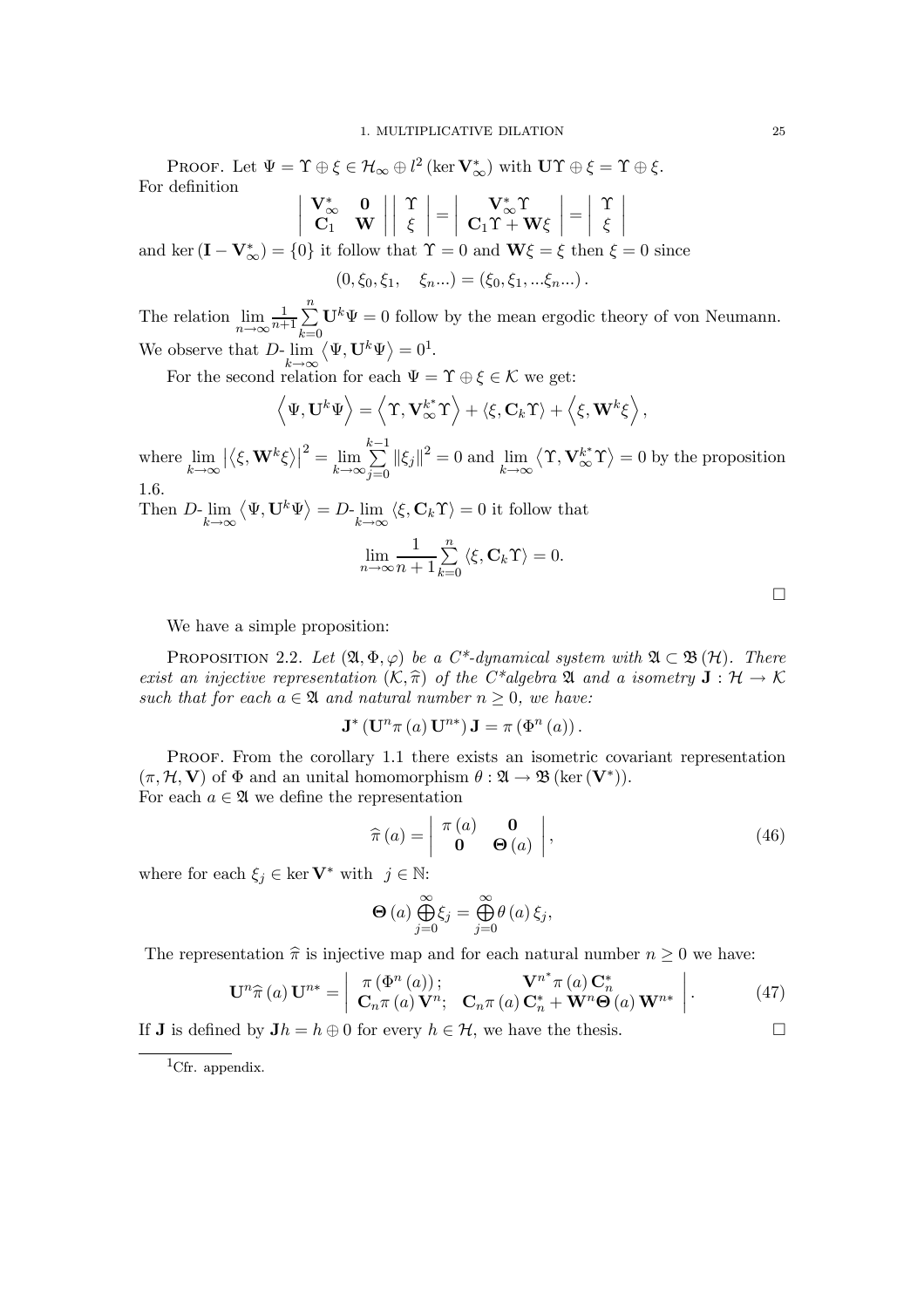For each  $X \in \mathcal{B}(\mathcal{K})$  we define

$$
\mathcal{E}_{1,1}\left(X\right) = \mathbf{J}^* X \mathbf{J}.\tag{48}
$$

The map  $\mathcal{E}_{1,1} : \mathcal{B}(\mathcal{K}) \to \mathcal{B}(\mathcal{H})$  is a normal cp-map and for each  $X \in \mathcal{B}(\mathcal{K})$ , and  $a, b \in \mathfrak{A}$ we obtain

$$
\mathcal{E}_{1,1}(\hat{\pi}(a) X \hat{\pi}(b)) = \pi(a) \mathcal{E}_{1,1} (X) \pi(b).
$$
  
Since if  $X = |X_{i,j}|_{i,j=1,2}$  we have:  

$$
\begin{vmatrix} \pi(a) & \mathbf{0} \\ \mathbf{0} & \mathbf{\Theta}(a) \end{vmatrix} \begin{vmatrix} X_{1,1} & X_{1,2} \\ X_{2,1} & X_{2,2} \end{vmatrix} = \begin{vmatrix} \pi(b) & \mathbf{0} \\ \mathbf{0} & \mathbf{\Theta}(b) \end{vmatrix} = \begin{vmatrix} \pi(a) X_{1,1} \pi(b) & * \\ * & * \end{vmatrix}.
$$

THEOREM 2.1. Let  $(\mathfrak{A}, \Phi, \varphi)$  be a C<sup>\*</sup>-dynamical system with  $\mathfrak{A} \subset \mathfrak{B}(\mathcal{H})$ . There is a  $C^*$ -dynamical system  $\left(\widehat{\mathfrak{A}}, \widehat{\Phi}, \widehat{\varphi}\right)$ , where  $\widehat{\mathfrak{A}}$  is the  $C^*$ -subalgebra of  $\mathfrak{B}(\mathcal{K})$  thus definied:

$$
\widehat{\mathfrak{A}} = C^* \left( \bigcup_{n \ge 0} \mathbf{U}^n \widehat{\pi} \left( \mathfrak{A} \right) \mathbf{U}^{n^*} \right); \tag{49}
$$

while the injective \*-homorphism  $\widehat{\Phi} : \widehat{\mathfrak{A}} \to \widehat{\mathfrak{A}}$  is defined by:

$$
\tilde{\Phi}(X) = \mathbf{U}X\mathbf{U}^*, \qquad X \in \tilde{\mathfrak{A}};
$$
\n(50)

and the state  $\widehat{\varphi}$  on  $\widehat{\mathfrak{A}}$  is

$$
\widehat{\varphi}\left(X\right) = \varphi_{\sharp}\left(\mathcal{E}X\right), \qquad X \in \widehat{\mathfrak{A}},
$$

where  $\varphi_{\sharp}$  is a state on  $\mathcal{B}(\mathcal{H})$  that extends  $\varphi$ ; such that for each  $n \in \mathbb{N}$ 

$$
\begin{array}{ccc}\widehat{\mathfrak{A}} & \stackrel{\widehat{\Phi}^n}{\longrightarrow} & \widehat{\mathfrak{A}}\\ \widehat{\pi}\uparrow & & \downarrow \mathcal{E}_{1,1}\\ \mathfrak{A} & \stackrel{\Phi^n}{\longrightarrow} & \mathcal{B}\left(\mathcal{H}\right)\end{array}
$$

is a commutative diagram:

$$
\mathcal{E}_{1,1}\left(\widehat{\Phi}^n\left(\widehat{\pi}\left(a\right)\right)\right)=\Phi^n\left(a\right),\qquad a\in\mathfrak{A};
$$

where the cp map  $\hat{\pi} : \mathfrak{A} \to \hat{\mathfrak{A}}$  is the representation defined in 46 while  $\mathcal{E} : \hat{\mathfrak{A}} \to \mathcal{B} (\mathcal{H})$  is the unital cp-map defined by the relation  $48$ ;

PROOF. We have for each  $a \in \mathfrak{A}$ :

$$
\mathcal{E}_{1,1}\left(\widehat{\Phi}^n\left(\widehat{\pi}\left(A\right)\right)\right) = \mathbf{J}^*\widehat{\Phi}^n\left(\widehat{\pi}\left(a\right)\right)\mathbf{J} = \mathbf{J}^*\left(\left|\begin{array}{cc} \mathbf{V}^{n^*}\pi\left(a\right)\mathbf{V}^n & * \\ * & * \end{array}\right|\right)\mathbf{J} = \Phi^n\left(a\right).
$$

Let  $\Phi_o : \mathcal{B}(\mathcal{H}) \to \mathcal{B}(\mathcal{H})$  the unital cp-map defined by

$$
\Phi_o\left(A\right) = \mathbf{V}^{n^*} A \mathbf{V}^n, \qquad A \in \mathcal{B}\left(\mathcal{H}\right)
$$

and  $\varphi_o$  Hahn-Banach extension of  $\varphi$  on  $\mathcal{B}(\mathcal{H})$ . We set

$$
\varphi_n = \frac{1}{n+1} \sum_{k \geq 0 \omega}^n \varphi_o \circ \Phi_o^k
$$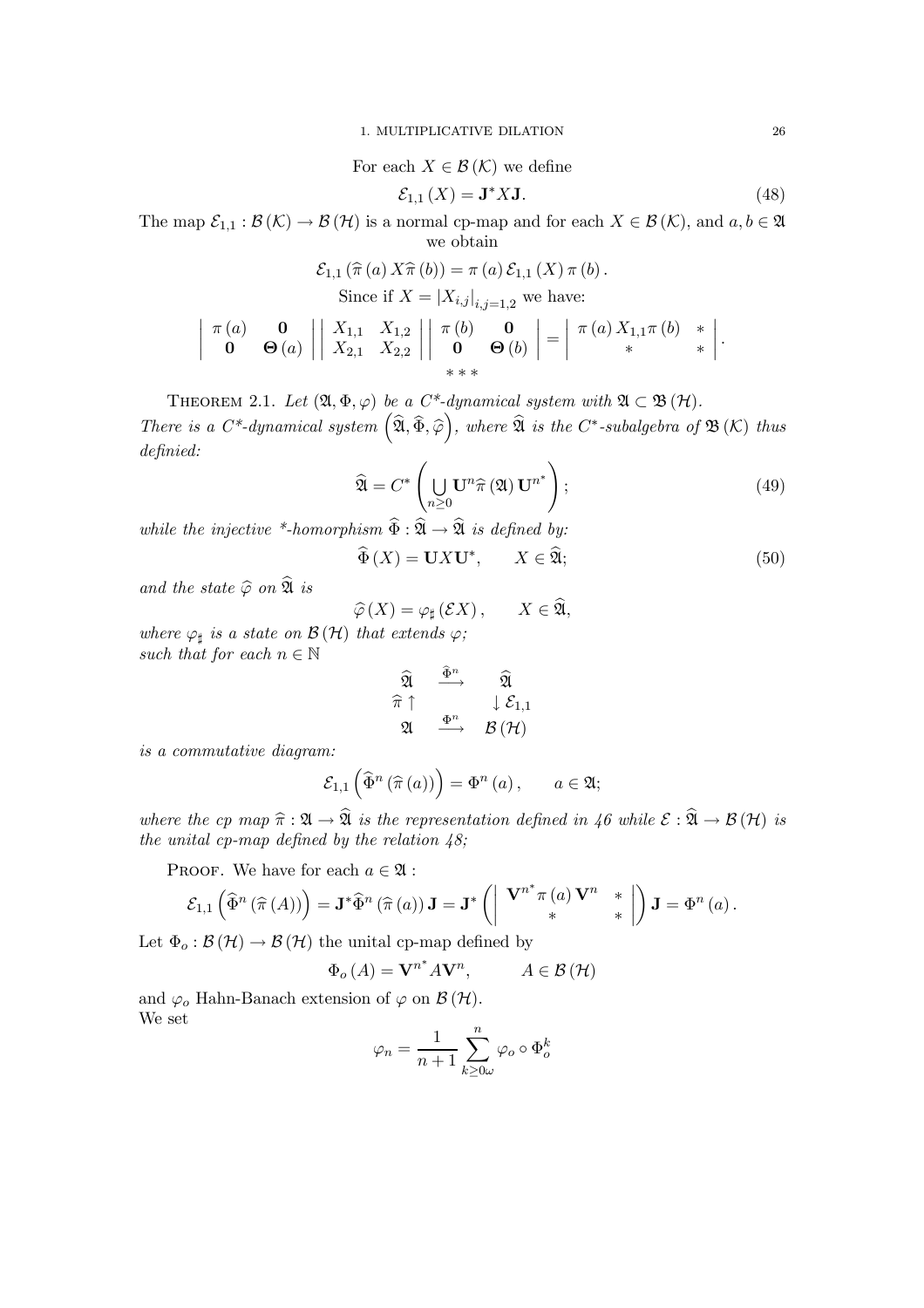the set  $\{\varphi_n\}_{n\in\mathbb{N}}$  is a net of the unital ball  $\mathcal{B}(\mathcal{H})_1^*$  of the fuctional on  $\mathcal{B}(\mathcal{H})$ . It is well known that the set  $\mathcal{B}(\mathcal{H})_1^*$  is w<sup>∗</sup>-compact. Then our net admits at least a point limit  $\varphi_{\sharp}$  that belong to  $\mathcal{B}(\mathcal{H})^*_{1}$ :

$$
\varphi_{\sharp} = w^* - \lim_{i} \varphi_{n_i} \tag{51}
$$

Moreover  $\varphi_{\sharp}$  is  $\Phi_o$ -invariant and for each  $a \in \mathfrak{A}$  we have that  $\varphi_{\sharp}(a) = \varphi(a)$ . Since for each  $N \in \mathbb{N}$  we obtain:

$$
\varphi_N(a) = \frac{1}{n+1} \sum_{k \ge 0}^n \varphi_o\left(\Phi_o^k(a)\right) \frac{1}{n+1} \sum_{k \ge 0}^n \varphi\left(\Phi^k(a)\right) = \varphi(a).
$$

The state  $\widehat{\varphi}$  is a  $\widehat{\Phi}$ -invariant since for definition, for each  $X \in \widehat{\mathfrak{A}}$ , we get

$$
\widehat{\varphi}\left(\widehat{\Phi}\left(X\right)\right) = \varphi_{\sharp}\left(\mathcal{E}\widehat{\Phi}\left(X\right)\right) = \varphi_{\sharp}\left(\mathbf{V}^*X_{1,1}\mathbf{V}\right) = \varphi_{\sharp}\left(X_{1,1}\right) = \widehat{\varphi}\left(X\right),
$$

in fact

$$
\widehat{\Phi}(X) = \mathbf{U} \begin{vmatrix} X_{1,1}; & X_{1,2} \\ X_{2,1}; & X_{2,2} \end{vmatrix} \mathbf{U}^* = \begin{vmatrix} \mathbf{V}^* \pi(a) \mathbf{V} & * \\ * & * \end{vmatrix}.
$$
 (52)

The preceding theorem leads to a result that it approaches of very to our definition of Markov dilation for a C\*-dynamic system. To get a dilation in our sense, we have to determine a good algebra  $\mathfrak{B}(\mathcal{K})$  with the following property:

$$
\widehat{\pi}(\mathfrak{A}) \subset \mathfrak{B}
$$
 with  $\mathcal{E}_{1,1}(\mathfrak{B}) \subset \mathfrak{A}$  and  $U\mathfrak{B}U^*\subset \mathfrak{B}$ .

In this way we get that the cp-map  $\mathcal{E}_{1,1}$ :  $\widehat{\mathfrak{A}} \to \mathcal{B}(\mathcal{H})$  is a conditional expectation between  $\widehat{\mathfrak{A}}$  and  $\widehat{\pi}(\mathfrak{A})$ .

This will be the purpose of the next paragraph.

1.1. The construction of multiplicative dilations. Let  $\Phi : \mathfrak{A} \to \mathfrak{A}$  be a cp map with  $\mathfrak{A} \subset \mathfrak{B}(\mathcal{H})$ , the triple  $(\pi_{\infty}, \mathcal{H}_{\infty}, \mathbf{V}_{\infty})$  is the isometric covariant representation 4 of  $\Phi$  and U be Nagy isometry dilation of  $V^*$  on the Hilbert space  $\mathcal{K} = \mathcal{H} \oplus l^2$  (ker  $V^*$ ). Let  $\Gamma: l^2(\ker \mathbf{V}^*) \to \mathcal{H}$  the linear operator so defined:

$$
\Gamma = \sum_{k\geq 0}^{n} \mathbf{V}^{(k+1)^*} \pi_{\infty}(a_k) \mathbf{C}_1^* \mathbf{W}^{k^*}, \qquad a_k \in \mathfrak{A}, \quad k = 1, 2...n.
$$
 (53)

The operator  $\Gamma$  is say be a  $(\mathbf{U}, \Phi)$ -associated operator. With a simple calculus for each  $\xi_i \in \text{ker } V^*$ , we obtain that

$$
\Gamma \bigoplus_{i=0}^{\infty} \xi_i = \sum_{k=0}^{n} \mathbf{V}^{(k+1)^*} \pi_{\infty}(a_k) \mathbf{F} \xi_k
$$
\n(54)

while for each  $h \in \mathcal{H}$ :

$$
\Gamma^* h = \left( \mathbf{F} \pi_\infty \left( a_0^* \right) \mathbf{V} h, \mathbf{F} \pi_\infty \left( a_1^* \right) \mathbf{V}^2 h, \dots \dots \mathbf{F} \pi_\infty \left( a_n^* \right) \mathbf{V}^{n+1} h, 0 \dots \right). \tag{55}
$$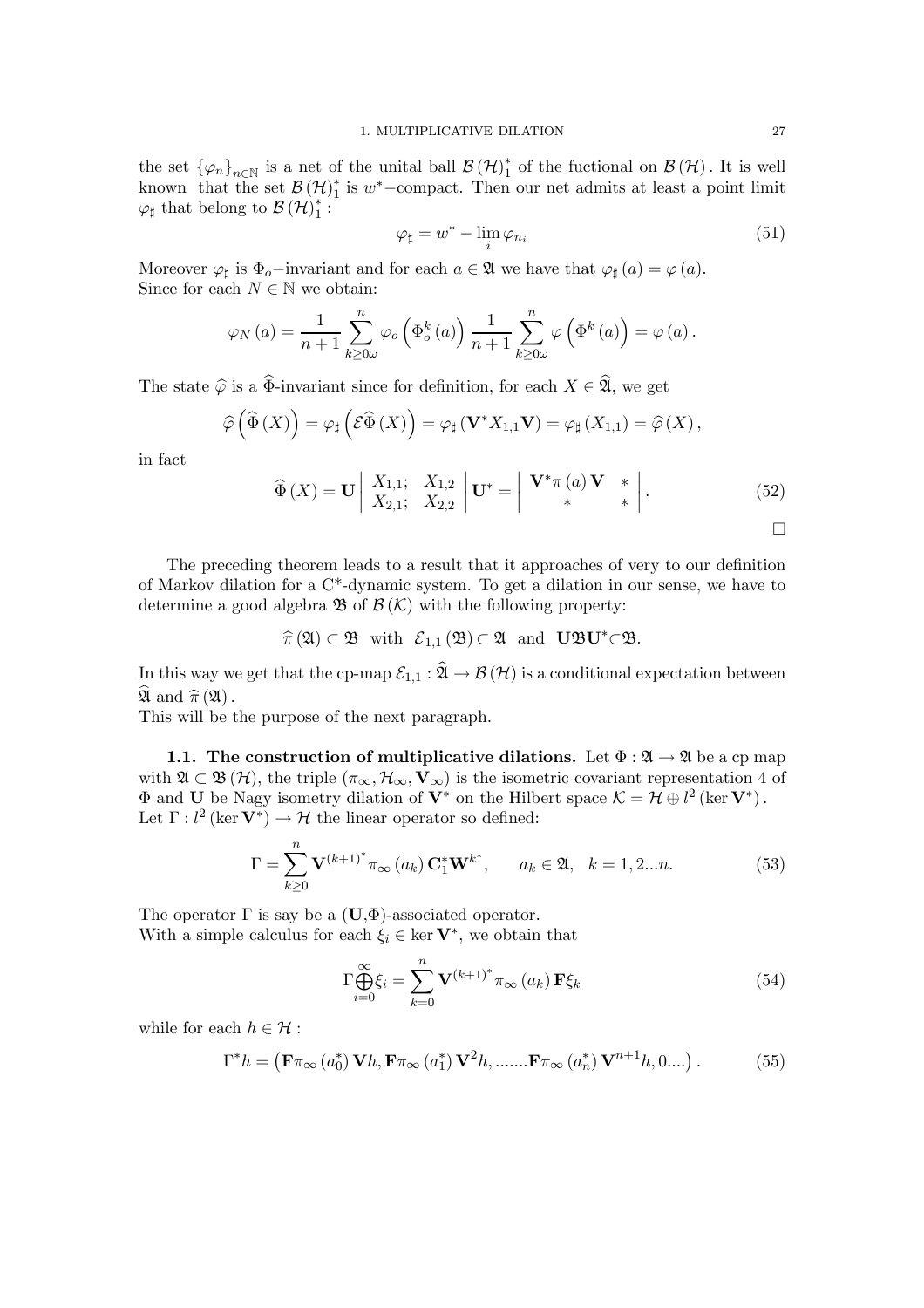REMARK 2.2. If the elements  $a_k$  belong to the multiplicative domains of  $\Phi$ , we get that

$$
\Gamma = \sum_{k\geq 0}^{n} \mathbf{V}^{(k+1)^*} \pi_{\infty}(a_k) \mathbf{C}_1^* \mathbf{W}^{k^*} = 0.
$$

In fact for each  $k = 1, 2..n$  we obtain:

$$
\pi_{\infty}(a_k) \mathbf{C}_1^* \bigoplus_{i=0}^{\infty} \xi_i = \pi_{\infty}(a_k) \mathbf{F} l_0 = \mathbf{F} \pi_{\infty}(a_k) \xi_0.
$$

Therefore in the multiplicative case the only  $(U,\Phi)$ -associated operator are the void operators.

We have a first fundamental proposition:

PROPOSITION 2.3. For every  $(U, \Phi)$ -associated operators  $\Gamma_1$  and  $\Gamma_2$ , we have the following result:

$$
\Gamma_1 \Gamma_2^* \in \pi_\infty \left( \mathfrak{A} \right)
$$

in particulary if  $\Gamma_i = \sum_{i=1}^{n_i}$  $k\geq 1$  ${\bf V}^{k^*}\pi_{\infty}\left(a_{i,k}\right){\bf C}_{1}^{*}{\bf W}^{(k-1)^*}$   $i=1, .2$  we have:

$$
\Gamma_1 \Gamma_2^* = \pi_{\infty} \left( \Phi^{k-1} \left( \sum_{k \geq 1}^n \left[ \Phi \left( a_{1,k} a_{2,k}^* \right) - \Phi \left( a_{1,k} \right) \Phi \left( a_{2,k}^* \right) \right] \right) \right).
$$

PROOF. We have:

$$
\Gamma_1 \Gamma_2^* = \sum_{k \geq 0}^n \mathbf{V}^{(k+1)^*} \pi_{\infty}(a_{1,k}) \mathbf{C}_1^* \mathbf{W}^{k^*} \cdot \sum_{j \geq 0}^n \mathbf{W}^j \mathbf{C}_1 \pi_{\infty}(a_{2,k}^*) \mathbf{V}^{j+1} =
$$
  
= 
$$
\sum_{k,j \geq 0}^n \mathbf{V}^{(k+1)^*} \pi_{\infty}(a_{1,k}) \mathbf{C}_1^* \mathbf{W}^{k^*} \mathbf{W}^j \mathbf{C}_1 \pi_{\infty}(a_{2,k}^*) \mathbf{V}^{j+1};
$$

and for the relations 45 we obtain:

$$
\mathbf{C}_1^* \mathbf{W}^{(k-1)^*} \mathbf{W}^{j-1} \mathbf{C}_1 = \mathbf{C}_1^* \mathbf{C}_1 \delta_{i,j} \quad \text{where} \quad \delta_{i,j} = \left\{ \begin{array}{ll} \mathbf{I} & k = j \\ 0 & k \neq j \end{array} \right.
$$

It follow that:

$$
\Gamma_1 \Gamma_2^* = \sum_{k\geq 1}^n \mathbf{V}^{k^*} \pi_{\infty} (a_{1,k}) \mathbf{C}_1^* \mathbf{C}_1 \pi_{\infty} (a_{2,k}^*) \mathbf{V}^k =
$$
\n
$$
= \sum_{k\geq 1}^n \mathbf{V}^{k^*} \pi_{\infty} (a_{1,k}) (\mathbf{I} - \mathbf{V} \mathbf{V}^*) \pi_{\infty} (a_{2,k}^*) \mathbf{V}^k =
$$
\n
$$
= \pi_{\infty} \left( \sum_{k\geq 1}^n \left[ \Phi^k \left( a_{1,k} a_{2,k}^* \right) - \Phi^{k-1} \left( \Phi(a_{1,k}) \Phi \left( a_{2,k}^* \right) \right) \right] \right).
$$

We have a new operator systems  $\mathcal{S}_o$  of  $\mathcal{B}$  ( $l^2$  (ker  $\mathbf{V}^*$ )) thus defined:

$$
\mathcal{S}_o = \left\{ \mathbf{T} \in \mathcal{B} \left( l^2 \left( \ker \mathbf{V}^* \right) \right) : \Gamma_1 \mathbf{T} \Gamma_2^* \in \pi_\infty \left( \mathfrak{A} \right) \text{ for every } (\mathbf{U}, \Phi) \text{-ass. op. } \Gamma_1, \Gamma_2 \right\}.
$$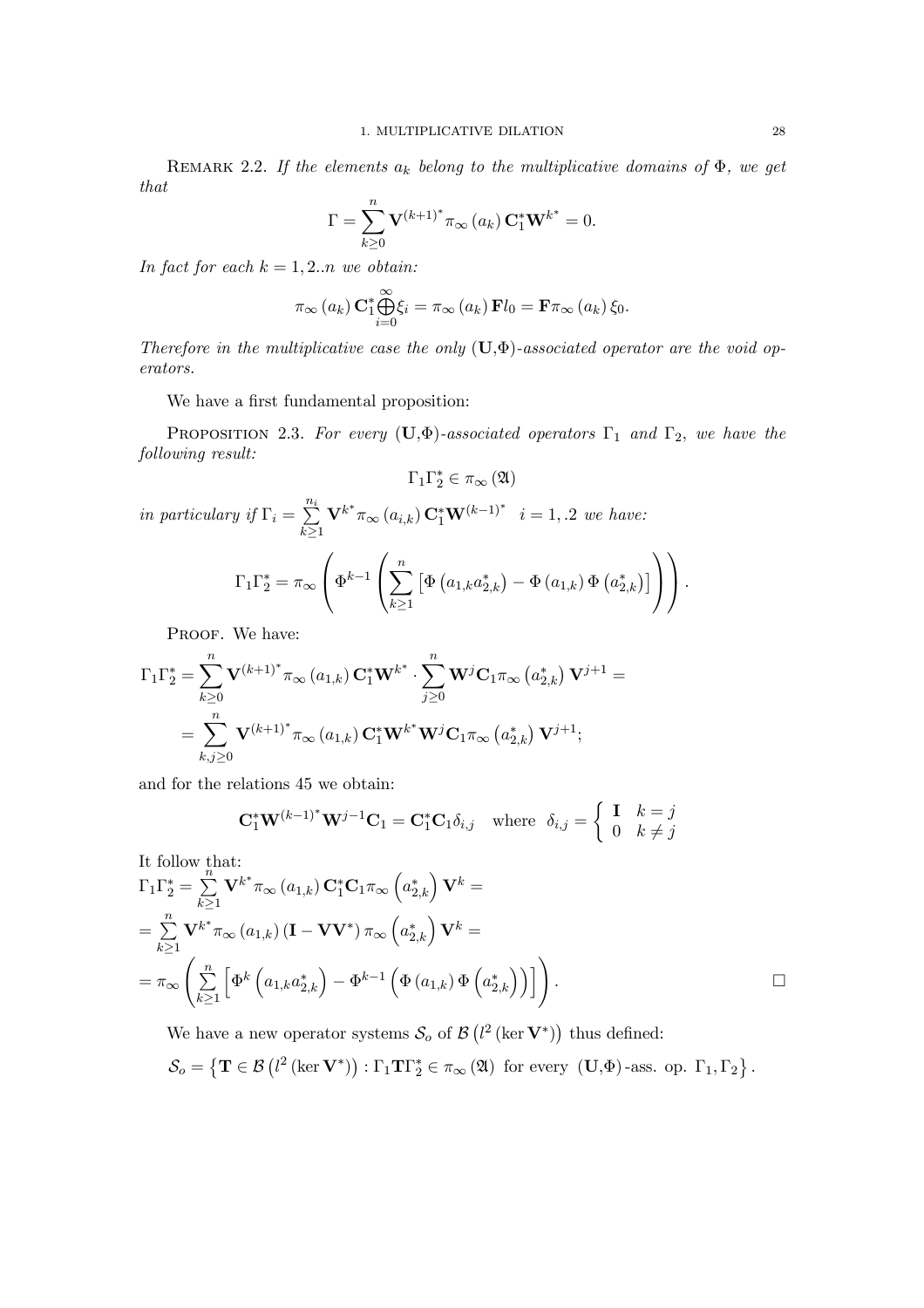By the preceding proposition, we have that  $I \in \mathcal{S}_o$ . If  $\Pi_k: l^2(\ker \mathbf{V}^*) \to \ker \mathbf{V}^*$  is the linear operator defined for each  $\bigoplus_{i=0}^{\infty} \xi_i \in l^2(\ker \mathbf{V}^*)$  by

$$
\Pi_j \bigoplus_{i=0}^{\infty} \xi_i = \xi_j, \quad j \in \mathbb{N},
$$

and we set for every  $\mathbf{T} \in \mathcal{B}\left(l^2\left(\ker \mathbf{V}^*\right)\right)$ 

$$
\mathbf{T} = \begin{bmatrix} T_{0,0} & T_{0,1} & \cdots & T_{0,n} & \cdot \\ T_{1,0} & T_{1,1} & \cdots & T_{1,n} & \cdot \\ \cdot & \cdot & \cdot & \cdot & \cdot \\ T_{m,0} & T_{m,1} & \cdots & T_{m,n} & \cdot \\ \cdot & \cdot & \cdot & \cdot & \cdot & \cdot \end{bmatrix},
$$

where  $T_{i,j} = \prod_i \mathbf{T} \prod_j^*$  for all  $i, j \in \mathbb{N}$ :

$$
T\bigoplus_{i=0}^{\infty} \xi_i = \bigoplus_{i=0}^{\infty} \sum_{j=0}^{\infty} T_{i,j} \xi_j.
$$

We study some simple property of the operator systems  $S_o$ .

PROPOSITION 2.4. If  $\mathbf{T} \in \mathcal{S}_o$  for each  $\Gamma_1$  and  $\Gamma_2$  (U, $\Phi$ )-associated operators we have:

$$
\Gamma_1\mathbf{T}\Gamma_2^*=\sum_{i=0}^{n_1}\sum_{j=0}^{n_2}\mathbf{V}^{*k+1}\pi_{\infty}\left(a_{1,i}\right)\mathbf{F}T_{i,j}\mathbf{F}\pi_{\infty}\left(a_{2,j}^*\right)\mathbf{V}^{j+1},
$$

whit

$$
\Gamma_i = \sum_{k\geq 1}^{n_i} \mathbf{V}^{k^*} \pi_{\infty}(a_{i,k}) \mathbf{C}_1^* \mathbf{W}^{(k-1)^*} \quad \text{for} \quad i = 1, 2.
$$

Then the linear operator  $T$  of  $\mathcal{B}$   $(l^2(\ker \mathbf{V}^*))$  belong to  $S_o$  if and only if for each  $a, b \in \mathfrak{A}$ and  $i, j \in N$ , we get

$$
\mathbf{V}^{(i+1)^{*}} \pi_{\infty}(a) \mathbf{F} T_{i,j} \mathbf{F} \pi_{\infty}(b) \mathbf{V}^{(j+1)} \in \pi_{\infty}(\mathfrak{A}).
$$

PROOF. From the relations 54 and 55, for each  $h \in \mathcal{H}$  we have:

$$
\Gamma_1 \mathbf{T} \Gamma_2^* h = \Gamma_1 T \bigoplus_{i \in \mathbb{N}} \mathbf{F} \pi_{\infty} \left( a_{2,i}^* \right) \mathbf{V}^{(i+1)} h = \Gamma_1 \bigoplus_{i \in \mathbb{N}} \sum_{j=0}^{n_2} T_{i,j} \mathbf{F} \pi_{\infty} \left( a_{2,i}^* \right) \mathbf{V}^{(j+1)} h =
$$
  
= 
$$
\sum_{i=0}^{n_1} \sum_{j=0}^{n_2} \mathbf{V}^{(i+1)^*} \pi_{\infty} \left( a_{1,i} \right) \mathbf{F} T_{i,j} \mathbf{F} \pi_{\infty} \left( a_{2,i}^* \right) \mathbf{V}^{(j+1)} h.
$$

We now analyze the existing relations between operator system  $S<sub>o</sub>$  and unitary operator **U** of  $\mathfrak{B}(\mathcal{H} \oplus l^2(\ker \mathbf{V}^*))$ .

LEMMA 2.1. For every  $a \in \mathfrak{A}$  and  $(\mathbf{U}, \Phi)$ -associated operator  $\Gamma$ , we have

$$
\mathbf{C}_1 \pi_\infty(a) \, \mathbf{C}_1^* \in \mathcal{S}_o, \qquad \mathbf{C}_1 \Gamma \mathbf{W}^* \in \mathcal{S}_o.
$$

 $\Box$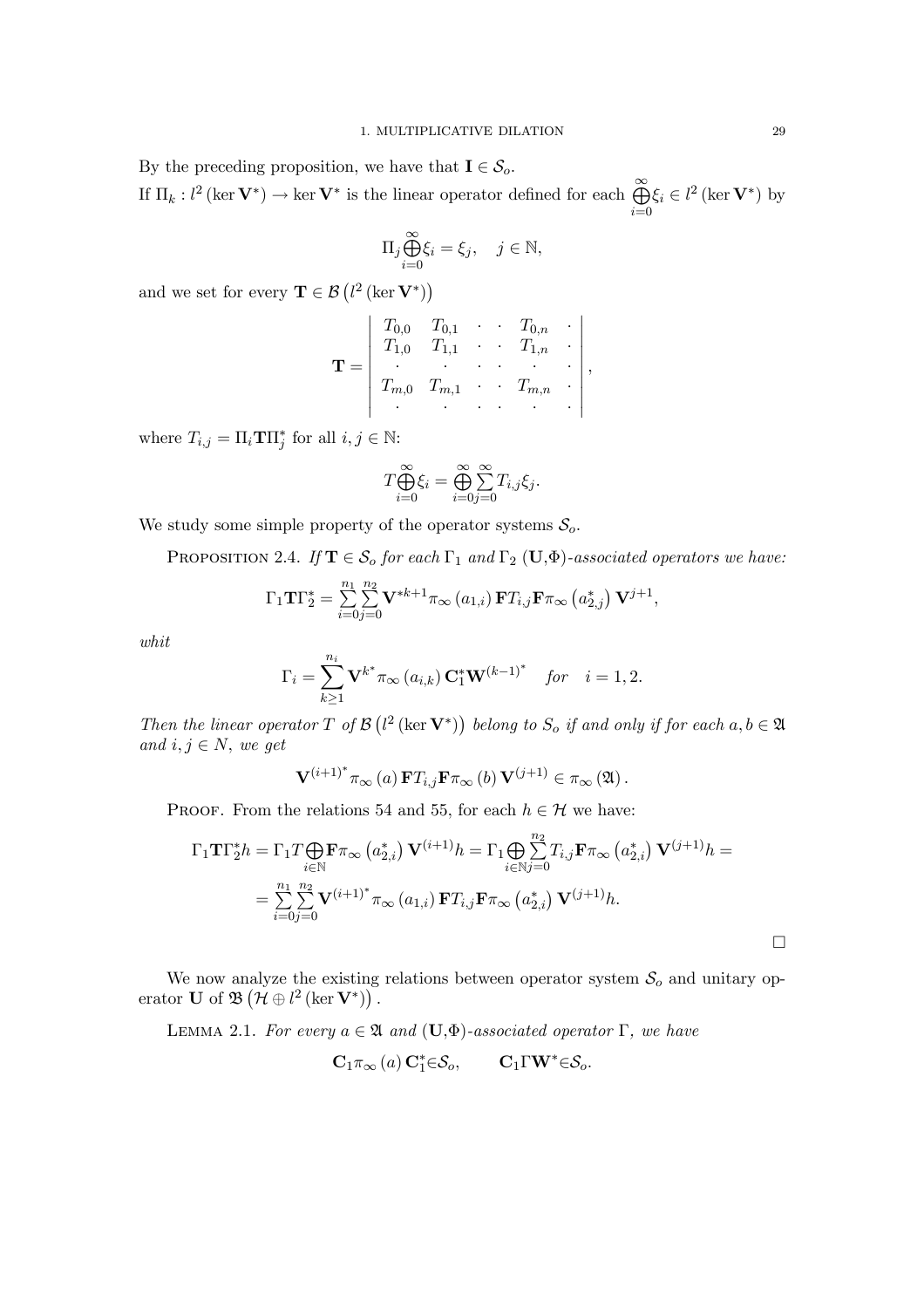Proof. Let  $\Gamma_i = \sum_{i=1}^{n_i}$  $k\geq 0$  $\mathbf{V}^{(k+1)^*} \pi_{\infty}(a_{i,k}) \mathbf{C}_1^* \mathbf{W}^{k^*}$   $i = 1, 2$ , the  $(\mathbf{U}, \Phi)$ -associated oper-

ators, since for each  $n > 0$  we have  $\mathbf{W}^{n^*} \mathbf{C}_1 = 0$  we obtain:

$$
\Gamma_1 \mathbf{C}_1 = \mathbf{V}^* \pi_\infty \left( a_{1,1} \right) \mathbf{C}_1^* \mathbf{C}_1
$$

then:

 $\Gamma_1 \mathbf{C}_1 \pi_\infty(a) \, \mathbf{C}_1^* \Gamma_2^* = \mathbf{V}^* \pi_\infty(a_{1,1}) \, \mathbf{C}_1^* \mathbf{C}_1^* \pi_\infty(a) \, \mathbf{C}_1^* \mathbf{C}_1 \pi_\infty(a_{2,1}^*) \, \mathbf{V} =$  $= \mathbf{V}^*\pi_{\infty}\left(a_{1,1}\right)\mathbf{F}\mathbf{F}_1\pi_{\infty}\left(a_{2,1}^*\right)\mathbf{V} =$  $=\pi_{\infty}\left(\Phi\left(a_{1,1}a_{2,1}\right)-\Phi\left(a_{1,1}a\right)\Phi\left(a_{2,1}\right)-\Phi\left(a_{1,1}\right)\Phi\left(a_{2,1}\right)-\Phi\left(a_{1,1}\right)\Phi\left(a\right)\Phi\left(a_{2,1}\right)\right)$ For the second relation we have:  $\Gamma_1 \mathbf{C}_1 \Gamma \mathbf{W}^* \Gamma_2^* = \mathbf{V}^* \pi_{\infty} (a_{1,1}) \, \mathbf{C}_1^* \mathbf{C}_1 \Gamma \mathbf{W}^* \Gamma_2^+$ <br>and if  $\Gamma = \sum_{i=1}^n \mathbf{V}^{*j+1} \pi_{\infty} (a_j) \, \mathbf{C}_1^* \mathbf{W}^{*j}$  we g  $j \geq 0$  $\mathbf{V}^{*j+1}\pi_{\infty}\left( a_{j}\right) \mathbf{C}_{1}^{*}\mathbf{W}^{*j}$  we get:  $\Gamma \mathbf{W}^* \Gamma^*_2 = \sum^n$  $k\geq 0$  ${{\bf V}^{(k+1)}}^{*}\pi_{\infty}\left(a_k\right){\bf C}_{1}^{*}{\bf C}_{1}\pi_{\infty}\left(a_{2,k+1}\right){\bf V}^{(k+2)}$ 

therefore

$$
\Gamma_1\left(\mathbf{C}_1\Gamma\mathbf{W}^*\right)\Gamma_2^* = \sum_{k\geq 0}^{n} \mathbf{V}^*\pi_{\infty}\left(a_{1,1}\right) \mathbf{C}_1^* \mathbf{C}_1 \mathbf{V}^{(k+1)^*}\pi_{\infty}\left(a_k\right) \mathbf{C}_1^* \mathbf{C}_1\pi_{\infty}\left(a_{2,k+1}\right) \mathbf{V}^{(k+2)},
$$

and with a simple algebric calculus we get:  ${\mathbf V}^*\pi_\infty\left(a_{1,1}\right) \mathbf C_1^*\mathbf C_1{\mathbf V}^{(k+1)^*} \pi_\infty\left(a_k\right) \mathbf C_1^*\mathbf C_1\pi_\infty\left(a_{2,k+1}\right) \mathbf V^{(k+2)}=$ 

$$
\begin{split}\n&= \mathbf{V}^* \pi_{\infty}(a_{1,1}) \left( \mathbf{I} - \mathbf{V} \mathbf{V}^* \right) \mathbf{V}^{(k+1)^*} \pi_{\infty}(a_k) \left( \mathbf{I} - \mathbf{V} \mathbf{V}^* \right) \pi_{\infty}(a_{2,k+1}) \mathbf{V}^{(k+2)} \\
&= \Phi\left( a_{1,1} \cdot \Phi^{(k+1)} \left( a a_{2,k+1} \right) \right) - \Phi\left( a_{1,1} \cdot \Phi^k \left( \Phi\left( a_k \right) \cdot \Phi\left( a_{2,k+1} \right) \right) \right) - \\
&- \Phi\left( a_{1,1} \right) \cdot \Phi^{(k+2)} \left( a_k a_{2,k+1} \right) + \Phi\left( a_{1,1} \right) \left( \Phi^k \left( a_k \right) \cdot \Phi\left( a_{2,k+1} \right) \right).\n\end{split}
$$

The set

$$
S = \left\{ \begin{array}{ccc} \pi_{\infty}(a) & \Gamma \\ \Gamma^* & T \end{array} \right| : a \in \mathfrak{A}, \Gamma \text{ is a } (\mathbf{U}, \Phi) \text{-ass. op. and } T \in \mathcal{S}_o \right\} \tag{56}
$$

is a operator systems of  $\mathcal{B}(\mathcal{K})$  with the following properties:

PROPOSITION 2.5. The operator system  $S$  is a U-invariant set:

 $USU^* \subset S$ .

PROOF. If  $S =$ ¯ ¯ ¯ ¯  $\pi_{\infty}(a)$  Γ  $\Gamma^*$  T  $\vert$  is an element of  $S$ , we obtain

$$
\mathbf{U}\mathbf{S}\mathbf{U}^* = \left|\begin{array}{cc} \mathbf{V}^*\pi_\infty\left(a\right)\mathbf{V}; & \mathbf{V}^*\pi_\infty\left(a\right)\mathbf{C}_1^* + \mathbf{V}^*\Gamma\mathbf{W}^*\\ \mathbf{C}_1\pi_\infty\left(a\right)\mathbf{V} + \mathbf{W}\Gamma^*\mathbf{V}; & \mathbf{C}_1\pi_\infty\left(a\right)\mathbf{C}_1^* + \mathbf{W}\Gamma^*\mathbf{C}_1^* + \mathbf{C}_1\Gamma\mathbf{W}^* + \mathbf{W}T\mathbf{W}^* \end{array}\right|,
$$

where  $V^* \Gamma W^*$  and  $V^* \pi_\infty(a) C_1^*$  are  $(U, \Phi)$ -associated operators. For the lemma 2.1 we have  $C_1 \pi_{\infty}(a) C_1^*$ ,  $W\Gamma^* C_1^* \in \mathcal{S}_o$ . Moreover  $\mathbf{W}^* \in S_o$  since we have

$$
\Gamma_i \mathbf{W} = \sum_{k \geq 0}^{n_i} \mathbf{V}^{(k+1)^*} \pi_{\infty}(a_{i,k}) \mathbf{C}_1^* \mathbf{W}^{k^*} \mathbf{W} = \mathbf{V}^* \sum_{k \geq 0}^{n_i - 1} \mathbf{V}^{(k+1)^*} \pi_{\infty}(a_{i,k}) \mathbf{C}_1^* \mathbf{W}^{k^*} = \mathbf{V}^* \widetilde{\Gamma}_i
$$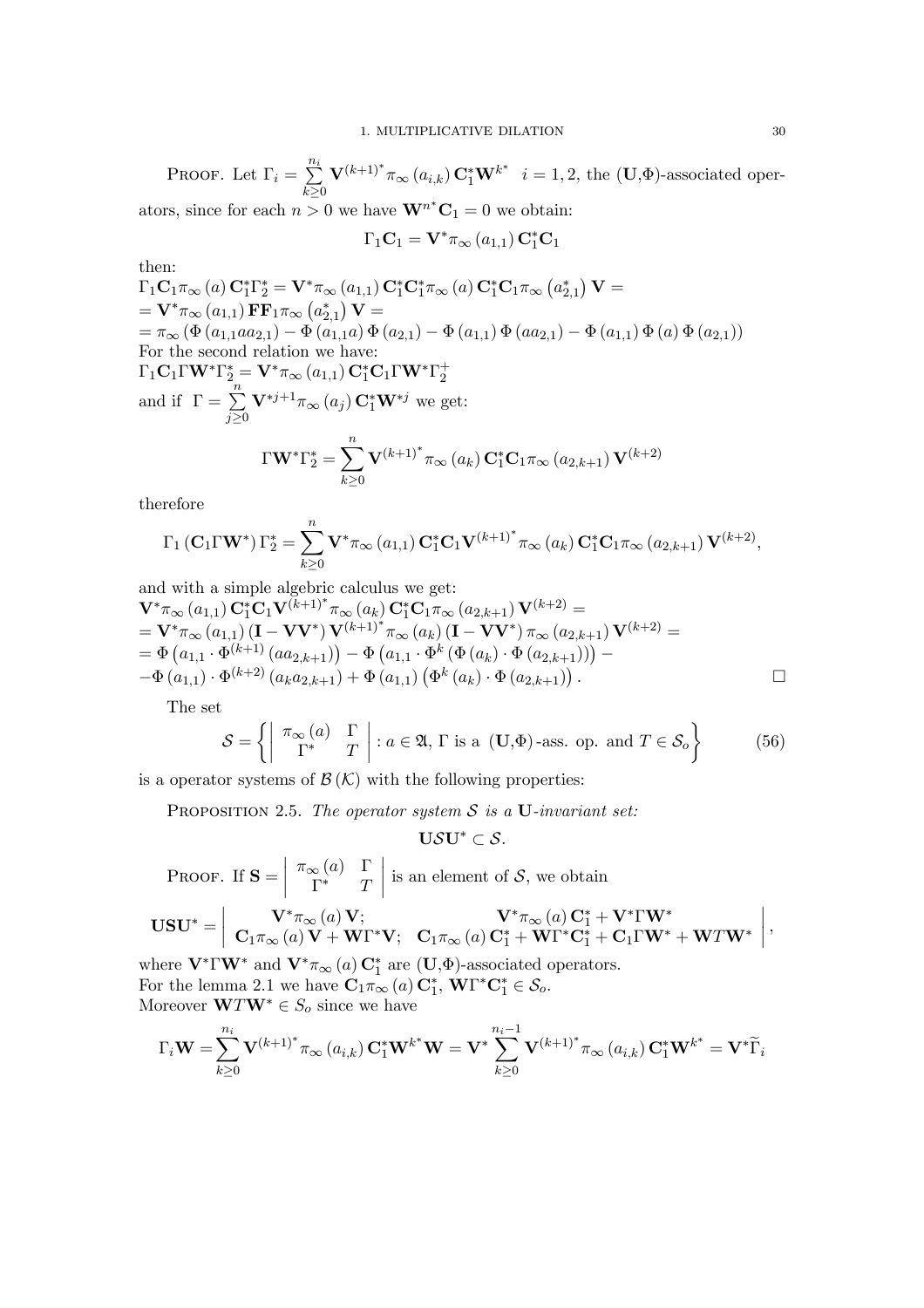where  $\mathbf{C}_{1}^{*}\mathbf{W} = 0$  and  $\Gamma$  is the  $(\mathbf{U}, \Phi)$ -associated operator

$$
\widetilde{\Gamma} = \sum_{k\geq 0}^{n_i-1} \mathbf{V}^{(k+1)^*} \pi_{\infty}(a_{i,k}) \mathbf{C}_1^* \mathbf{W}^{k^*}.
$$

It follow that

$$
\Gamma_1\left(\mathbf{W}\mathbf{T}\mathbf{W}^*\right)\Gamma_2^*=\mathbf{V}^*\left(\widetilde{\Gamma}_i\mathbf{T}\widetilde{\Gamma}_i^*\right)\mathbf{V},
$$

and for hyphothesis  $\Gamma_i \mathbf{T} \Gamma_i^* \in \pi_\infty(\mathfrak{A})$ .

The next proposition is fundamental to establish the existence of a conditional expectation between the C<sup>\*</sup>-subalgebra  $C^*(\mathcal{S})$  of  $\mathcal{B}(\mathcal{K})$  generated by the operator system S and C<sup>\*</sup>-algebra  $\hat{\pi}(\mathfrak{A})$ .

Let  $X =$  $\begin{array}{|c|c|} \hline \multicolumn{1}{|c|}{3} & \multicolumn{1}{|c|}{4} \multicolumn{1}{|c|}{5} \multicolumn{1}{|c|}{6} \multicolumn{1}{|c|}{6} \multicolumn{1}{|c|}{5} \multicolumn{1}{|c|}{6} \multicolumn{1}{|c|}{6} \multicolumn{1}{|c|}{6} \multicolumn{1}{|c|}{6} \multicolumn{1}{|c|}{6} \multicolumn{1}{|c|}{6} \multicolumn{1}{|c|}{6} \multicolumn{1}{|c|}{6} \multicolumn{1}{|c|}{6} \multicolumn{1}{|c|$  $X_{1,1}$   $X_{1,2}$  $X_{2,1}$   $X_{2,2}$  $\left\{\in \mathcal{B}\left(\mathcal{K}\right) \text{ we have the *-linear map } \mathcal{E}_{i,j} \text{ thus defined:}\right\}$ 

$$
\mathcal{E}_{i,j}\left(X\right) = X_{i,j}.\tag{57}
$$

We have a first result:

LEMMA 2.2. For each  $S_1, S_2, ... S_n \in \mathcal{S}$  we have:

$$
\mathcal{E}_{1,1}\left(\prod_{i=1}^n S_i\right) \in \mathfrak{A}
$$

PROOF. We have these simple properties:

$$
\mathcal{E}_{1,1}\left(\prod_{i=1}^n S_i\right) = \mathcal{E}_{1,1}\left(\prod_{i=1}^{n-1} S_i\right) \mathcal{E}_{1,1}\left(S_n\right) + \mathcal{E}_{1,2}\left(\prod_{i=1}^{n-1} S_i\right) \mathcal{E}_{2,1}\left(S_n\right);
$$
  

$$
\mathcal{E}_{1,2}\left(\prod_{i=1}^n S_i\right) = \mathcal{E}_{1,1}\left(\prod_{i=1}^{n-1} S_i\right) \mathcal{E}_{1,2}\left(S_n\right) + \mathcal{E}_{1,2}\left(\prod_{i=1}^{n-1} S_i\right) \mathcal{E}_{2,2}\left(S_n\right).
$$

and for induction on the length n of the elements  $\prod_{n=1}^n$  $i=1$  $S_i$  we have the thesis. In fact if  $\mathcal{S}_{oo}$  is the set of operator

 $\mathcal{S}_{oo} = \left\{\pi_\infty\left(a\right)\Gamma T: a \in \mathfrak{A},\, \Gamma \text{ is a }\left(\mathbf{U}, \Phi\right)\text{-associated operator and } T \in \mathcal{S}_o\right\},$ we have:

For  $n = 1$  we obtain that  $\mathcal{E}_{1,1}(S_1) \in \mathfrak{A}$  and  $\mathcal{E}_{1,2}(S_1) \in \mathcal{S}_{oo}$ ; For  $n-1$  we assumed that  $\mathcal{E}_{1,1}\left(\prod_{1}^{n-1}\right)$  $i=1$  $S_i$  $\setminus$  $\in \mathfrak{A}$  and  $\mathcal{E}_{1,2} \left( \prod_{n=1}^{n-1} \right)$  $i=1$  $S_i$  $\setminus$  $\in\mathcal{S}_{oo};$ from the relations written above, we get that the assertion is true for each  $n \in \mathbb{N}$ .  $\Box$ 

PROPOSITION 2.6. There exists a cp map  $\mathcal{E}: C^*(\mathcal{S}) \to \mathfrak{A}$  such that:

$$
\mathcal{E}(X) = \mathcal{E}_{1,1}(X), \qquad X \in C^*(\mathcal{S})
$$
\n
$$
\tag{58}
$$

and for each  $a_i \in \mathfrak{A}, T_i \in \mathcal{S}_o, i = 1, 2$  and  $X \in C^*(\mathcal{S})$ , we have:  $\mathcal{E}((\pi_{\infty}(a_1) \oplus T_1) X (\pi_{\infty}(a_2) \oplus T_2)) = \pi_{\infty}(a_1) \mathcal{E}(X) \pi_{\infty}(a_2)$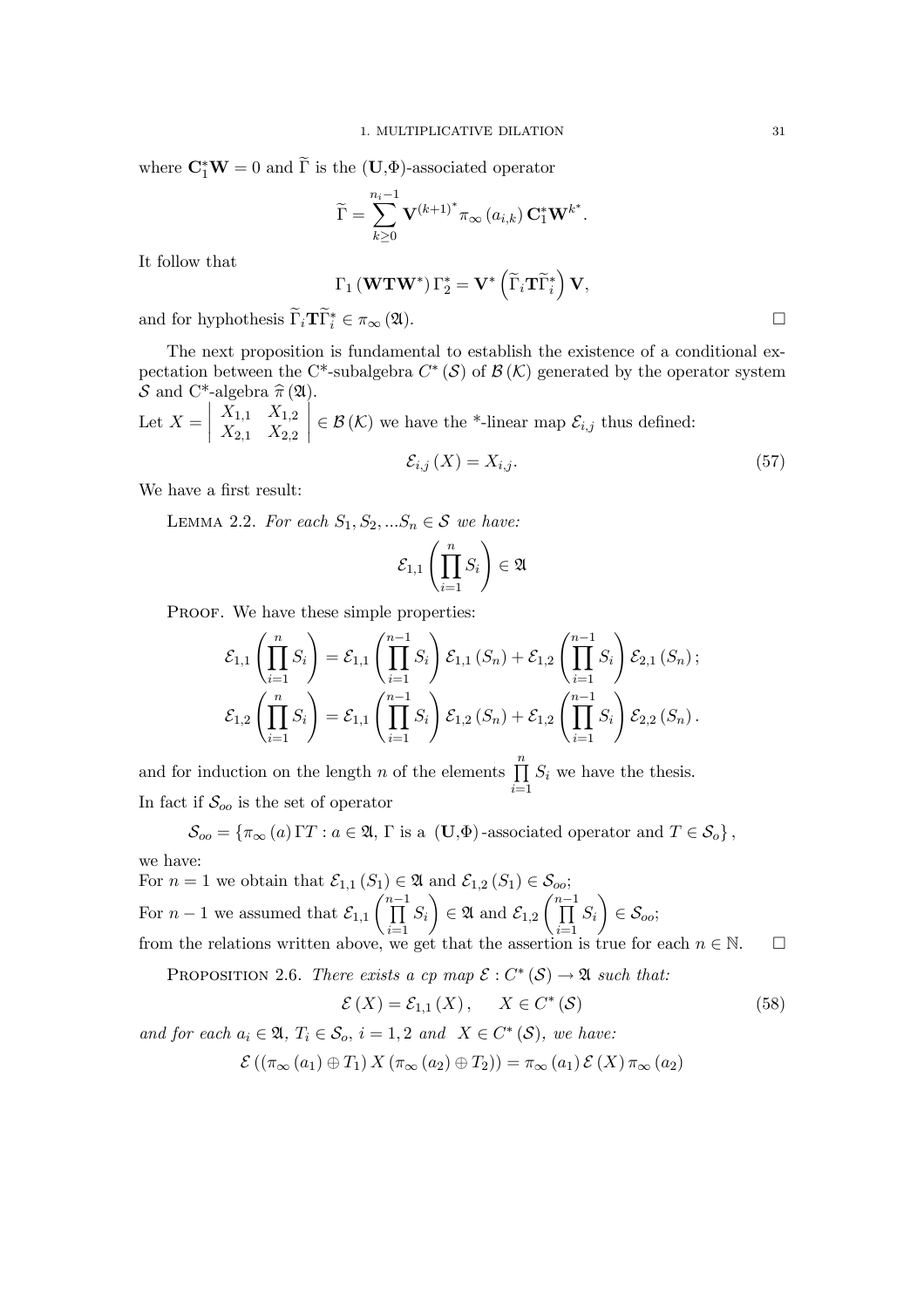PROOF. Let  $\mathcal{E}_{1,1} : \mathcal{B}(\mathcal{K}) \to \mathcal{B}(\mathcal{H})$  be the unital cp map 57, for each  $X \in C^*(\mathcal{S})$ we obtain  $\mathcal{E}_{1,1}(X) \in \mathfrak{A}$ , since the elements X of  $C^*(\mathcal{S})$  are sum of elements of the type  $\prod_{i=1}^{n}$  $\prod_{i=1} S_i$  with  $S_i \in \mathcal{S}$  for all  $i = 1, 2...n$ , from the preceding lemma the thesis follows. With a simple calculation, for each  $X \in C^*(\mathcal{S})$  and  $a_1, a_2 \in \mathfrak{A}, \mathbf{T}_1, \mathbf{T}_2 \in \mathcal{S}_o$ , we have

$$
\begin{vmatrix} \pi_{\infty}(a_1) & 0 \\ 0 & \mathbf{T}_1 \end{vmatrix} \begin{vmatrix} X_{1,1} & X_{1,2} \\ X_{2,1} & X_{2,2} \end{vmatrix} \begin{vmatrix} \pi_{\infty}(a_2) & 0 \\ 0 & \mathbf{T}_2 \end{vmatrix} = \begin{vmatrix} \pi_{\infty}(a_1) X_{1,1} \pi_{\infty}(a_2) & * \\ * & * \end{vmatrix}
$$

and

$$
\mathcal{E}\left(\left(\begin{array}{cc} \pi_{\infty}\left(a_{1}\right)X_{1,1}\pi_{\infty}\left(a_{2}\right) & * \\ * & * \end{array}\right)\right)=\pi_{\infty}\left(a_{1}\right)\mathcal{E}\left(X\right)\pi_{\infty}\left(a_{2}\right).
$$

The next proposition establishes the existence of multiplicative dilations for C\* dynamical systems.

THEOREM 2.2. Let  $(\mathfrak{A}, \Phi, \varphi)$  be a C<sup>\*</sup>-dynamical systems with  $\mathfrak{A} \subset \mathfrak{B}(\mathcal{H})$  and let  $(\pi_{\infty}, \mathcal{H}_{\infty}, \mathbf{V}_{\infty})$  be the isometric covariant representation defined in 4. If there exists a \*-multiplicative linear map

$$
\Theta: \mathfrak{A} \to \mathfrak{B}\left(l^2\left(\ker \mathbf{V}^*\right)\right) \tag{59}
$$

such that for each  $a \in \mathfrak{A}$  we get

$$
\pi_{\infty}(a) \oplus \Theta(a) \in C^*(\mathcal{S}).
$$

Then  $(\mathfrak{A}, \Phi, \varphi)$  admit a Markov multiplicative dilation  $\left( \widehat{\mathfrak{A}}, \widehat{\Phi}, \widehat{\varphi}, \mathcal{E}, \widehat{\pi} \right)$  where:

(1) The cp map  $\hat{\pi} : \mathfrak{A} \to C^*$  (S) is thus defined:

$$
\widehat{\pi}(a) = \pi_{\infty}(a) \oplus \Theta(a), \qquad a \in \mathfrak{A};\tag{60}
$$

(2)  $\widehat{\mathfrak{A}}$  is a subalgebra with unit of  $C^*(\mathcal{S})$ :

$$
\widehat{\mathfrak{A}} = C^* \left( \bigcup_{n \ge 0} \mathbf{U}^n \widehat{\pi} \left( \mathfrak{A} \right) \mathbf{U}^{n*}; \mathbf{I} \right); \tag{61}
$$

(3) The injective \*-homorphism  $\widehat{\Phi} : \widehat{\mathfrak{A}} \to \widehat{\mathfrak{A}}$  is defined by:

$$
\widehat{\Phi}(X) = \mathbf{U}X\mathbf{U}^*, \qquad X \in \widehat{\mathfrak{A}};
$$
\n(62)

(4) The conditional expectation  $\mathcal{E}: C^*(\mathcal{S}) \to \mathfrak{A}$  is defined by the relation 58 and the state  $\widehat{\varphi}$  on  $\widehat{\mathfrak{A}}$  is thus defined

$$
\widehat{\varphi}(X) = \varphi(\mathcal{E}X), \qquad X \in \widehat{\mathfrak{A}}.
$$

PROOF. Since  $\hat{\pi}(\mathfrak{A}) \subset \mathcal{S}$  and  $\mathbf{U} \mathcal{S} \mathbf{U}^* \subset \mathcal{S}$  it follows that

$$
\mathbf{U}\widehat{\pi}(\mathfrak{A})\,\mathbf{U}^*\subset\mathbf{U} C^*\left(\mathcal{S}\right)\mathbf{U}^*\subset C^*\left(\mathcal{S}\right).
$$

Then  $\widehat{\mathfrak{A}} \subset C^*(\mathcal{S})$  and the injective \*-homorphism 62 is well defined. For definition, the map  $\hat{\pi} : \mathfrak{A} \to \hat{\mathfrak{A}}$  is injective \*-multiplicative linear map:

$$
\widehat{\pi}(a) = \begin{vmatrix} \pi_{\infty}(a) & 0 \\ 0 & \Theta(a) \end{vmatrix}
$$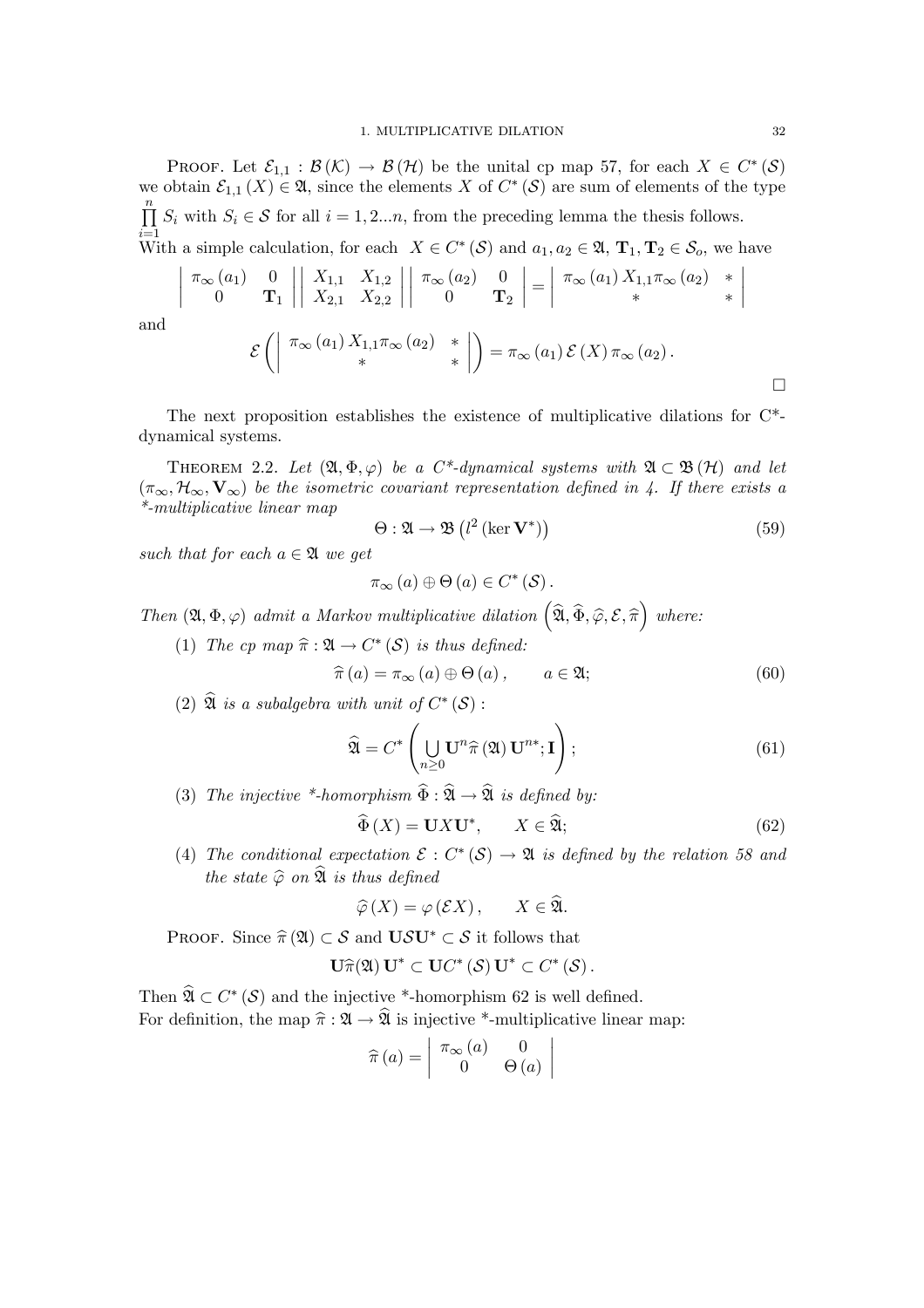and for each  $n \in \mathbb{N}$ 

$$
\widehat{\Phi}^n\left(\widehat{\pi}\left(a\right)\right) = \left| \begin{array}{cc} \mathbf{V}_{\infty}^{n^*} \pi_{\infty}\left(a\right) \mathbf{V}_{\infty}^n; & \mathbf{V}_{\infty}^{n^*} \pi_{\infty}\left(a\right) \mathbf{C}_n^* \\ \mathbf{C}_n \pi_{\infty}\left(a\right) \mathbf{V}_{\infty}^{n^*}; & \mathbf{C}_n A \mathbf{C}_n^* + \mathbf{W}^n \Theta\left(a\right) \mathbf{W}^{n*} \end{array} \right|.
$$

For each  $a, b \in \mathfrak{A}$  and  $X \in \widehat{\mathfrak{A}}$  we obtain

$$
\mathcal{E}(\widehat{\pi}(a) X \widehat{\pi}(b)) = \pi_{\infty}(a) \mathcal{E}(X) \pi_{\infty}(b),
$$

moreover

$$
\mathcal{E}\left(\widehat{\Phi}^n\left(\widehat{\pi}\left(A\right)\right)\right) = \mathcal{E}\left(\left|\begin{array}{cc} \mathbf{V}_{\infty}^{n^*}\pi_{\infty}\left(a\right)\mathbf{V}_{\infty}^n & * \\ * & * \end{array}\right|\right) = \Phi^n\left(a\right).
$$

For each  $X \in \widehat{X}$  we have <sup>2</sup>:

$$
\widehat{\varphi}\left(\widehat{\Phi}\left(X\right)\right) = \varphi\left(\mathcal{E}\left(\mathbf{U}^*X\mathbf{U}\right)\right) = \varphi\left(\mathbf{V}_{\infty}^*X_{1,1}\mathbf{V}_{\infty}\right) = \varphi\left(\Phi\left(\mathcal{E}X\right)\right) = \varphi\left(\mathcal{E}X\right) = \widehat{\varphi}\left(X\right).
$$

The theorem is easily adaptable to  $W^*$ -dynamical systems<sup>3</sup>:

THEOREM 2.3. Let  $(\mathfrak{M}, \Phi, \varphi)$  be a W<sup>\*</sup>-dynamical systems with  $\mathfrak{M} \subset \mathfrak{B}(\mathcal{H})$  and let  $(\pi_{\infty}, \mathcal{H}_{\infty}, \mathbf{V}_{\infty})$  be the normal isometric covariant representation defined in 4. If there exists a normal \*-multiplicative linear map

$$
\Theta: \mathfrak{A} \to \mathfrak{B}\left(l^2\left(\ker \mathbf{V}^*\right)\right) \tag{63}
$$

such that for each  $a \in \mathfrak{A}$  we get

$$
\pi_{\infty}(a) \oplus \Theta(a) \in \mathcal{S}''.
$$

Then  $(\mathfrak{M}, \Phi, \varphi)$  admit a Markov multiplicative dilation  $\left(\widehat{\mathfrak{M}}, \widehat{\Phi}, \widehat{\varphi}, \mathcal{E}, \widehat{\pi}\right)$  where:

(1) The cp map  $\hat{\pi} : \mathfrak{M} \to \mathcal{S}''$  is thus defined:

$$
\widehat{\pi}(a) = \pi_{\infty}(a) \oplus \Theta(a), \qquad a \in \mathfrak{M};\tag{64}
$$

 $(2)$   $\widehat{\mathfrak{M}}$  is a von Neumann algebra:

$$
\widehat{\mathfrak{M}} = \left( \bigcup_{n \geq 0} \mathbf{U}^n \widehat{\pi} \left( \mathfrak{A} \right) \mathbf{U}^{n*} \right)^{\prime\prime};\tag{65}
$$

(3) The injective \*-homorphism  $\widehat{\Phi} : \widehat{\mathfrak{M}} \to \widehat{\mathfrak{M}}$  is defined by:

$$
\widehat{\Phi}(X) = \mathbf{U}X\mathbf{U}^*, \qquad X \in \widehat{\mathfrak{M}};\tag{66}
$$

.

<sup>2</sup>In fact if  $X = |X_{i,j}|_{i,j} \in \widehat{\mathfrak{A}}$ , the explicit calculation is the following:

$$
\widehat{\Phi}^n(X) = \left| \begin{array}{cc} \mathbf{V}_{\infty}^{n^*} X_{1,1} \mathbf{V}_{\infty}^n; & \mathbf{V}_{\infty}^{n^*} X_{1,1} \mathbf{C}_n^* + \mathbf{V}_{\infty}^{n^*} X_{1,2} \mathbf{W}^{n*} \\ \mathbf{C}_n X_{1,1} \mathbf{V}_{\infty}^n + \mathbf{W}^n X_{2,1} \mathbf{V}_{\infty}^n; & (\mathbf{C}_n X_{1,1} + \mathbf{W}^n X_{2,1}) \mathbf{C}_n^* + \\ + (\mathbf{C}_n X_{1,2} + \mathbf{W}^n X_{2,2}) \mathbf{W}^{n*} \end{array} \right|
$$

 ${}^{3}$ Cfr. Theorem 2.24 of [16].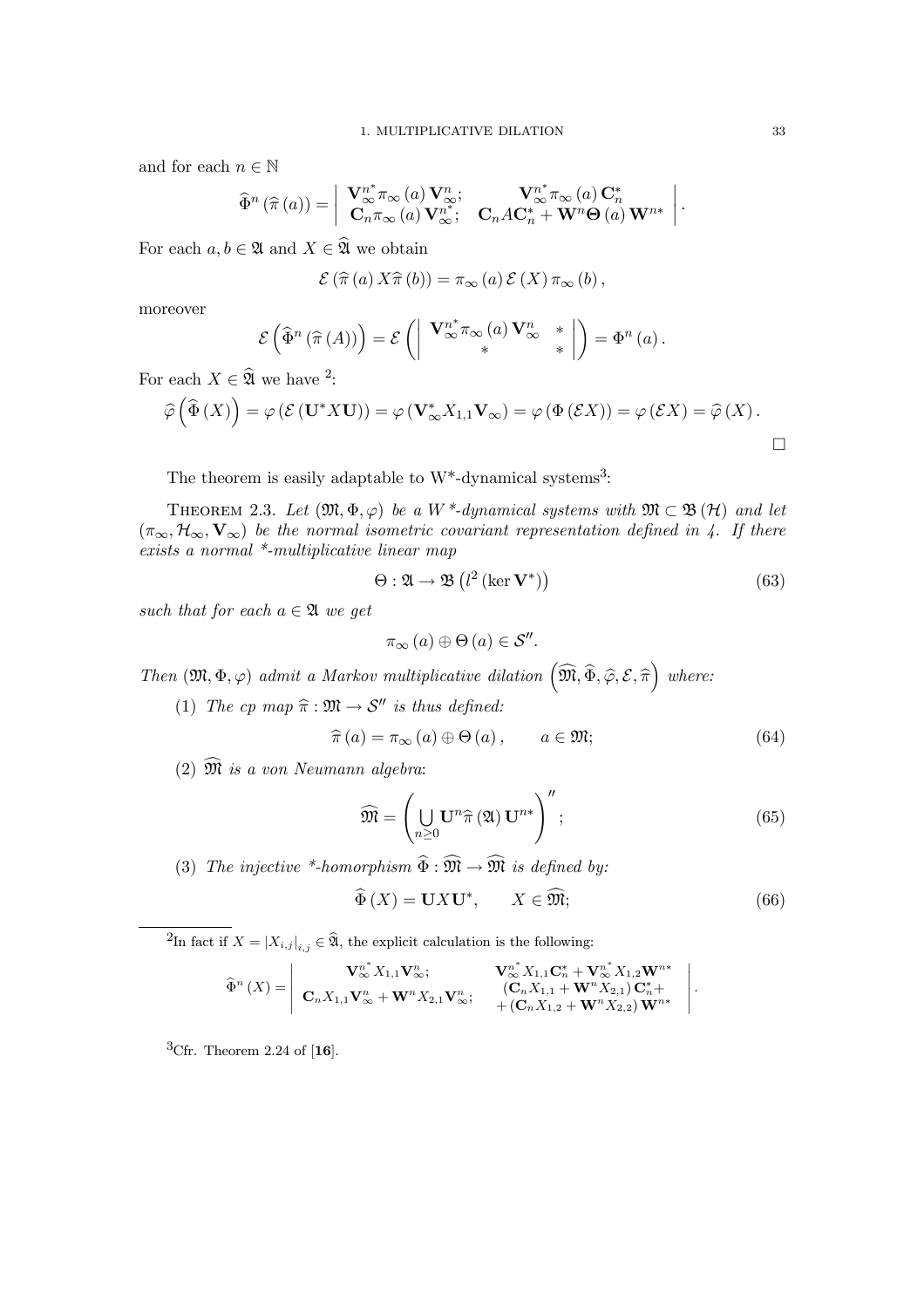(4) The normal conditional expectation  $\mathcal{E}: \mathcal{S}^{\prime\prime} \rightarrow \mathfrak{M}$  is defined by the relation 58 while normal state  $\widehat{\varphi}$  on  $\widehat{\mathfrak{M}}$  is defined by

$$
\widehat{\varphi}\left(X\right) = \varphi\left(\mathcal{E}X\right), \qquad X \in \widehat{\mathfrak{M}}.
$$

**PROOF.** It is a simple variation of the proof of the preceding theorem.  $\Box$ 

1.2. On the existence of the multiplicative dilations. Let  $(\mathfrak{A}, \Phi, \varphi)$  be a  $C^*$ dynamical systems with  $\mathfrak{A} \subset \mathfrak{B}(\mathcal{H})$ .

We study some property of the operator systems  $S_o$  of  $\mathcal{B} (l^2 (\ker V^*))$  associated to our dynamical systems.

PROPOSITION 2.7. Let  $\Gamma_1$  and  $\Gamma_2$  are  $(\mathbf{U}, \Phi)$ -associated operators, we have

 $\Gamma_1^+\pi_\infty(a)\Gamma_2\in\mathcal{S}_o$ 

for each  $a \in \mathfrak{A}$ . Moreover the linear space  $\mathfrak{A}_{\sharp}$  generated by the elements

$$
\bigoplus_{k\in\mathbb{N}}\mathbf{F}\pi_{\infty}\left(\mathfrak{A}\right)\mathbf{V}^{\left(k+1\right)}\pi_{\infty}\left(\mathfrak{A}\right)\mathbf{V}^{\left(k+1\right)^{*}}\pi_{\infty}\left(\mathfrak{A}\right)\mathbf{F}
$$

is a \*-subalgebra (without unit) of  $\mathcal{B}(\ker V^*)$  with  $\mathcal{S}_o \subset \mathfrak{A}_\sharp$ . If  $\mathfrak{A}_{\mathbf{V}}$  is the C\*-subalgebra of  $\mathcal{B}(\mathcal{H}_{\infty})$  generated by the elements

$$
\{ \mathbf{F} \pi_{\infty} (a) \mathbf{V} \pi_{\infty} (b) \mathbf{V}^* \pi_{\infty} (c) \mathbf{F} : a, b, c \in \mathfrak{A} \} \cup \{ \mathbf{F} \}
$$

we obtain

$$
\bigoplus_{k\in\mathbb{N}}\mathfrak{A}_{\mathbf{V}}\subset C^*\left(\mathcal{S}_o\right)
$$

where  $C^*(\mathcal{S}_o)$  is the  $C^*$ -algebra (with unit **I**) generated by the set  $\mathcal{S}_o$ :

 $C^{\ast}(\mathcal{S}_{o}) \subset \mathcal{B}\left(l^{2}\left(\ker \mathbf{V}^{\ast}\right)\right).$ 

**PROOF.** The operator  $\Gamma_1^+\pi_\infty(\mathfrak{A})\Gamma_2$  belong to  $\mathcal{S}_o$  since

$$
\Gamma_3 \left( \Gamma_1^+ \pi_\infty \left( \mathfrak{A} \right) \Gamma_2 \right) \Gamma_4^+ \in \mathcal{S}_o.
$$

For every  $(\mathbf{U}, \Phi)$ -associated operators  $\Gamma_3$  and  $\Gamma_4$ . Then for each  $a_{m,n}, b_{m,n}, c_{m,n} \in \mathfrak{A}$  with  $m, n \in \mathbb{N}$  we get

$$
T_{m,n} = \mathbf{F}\pi_{\infty}(a_{m,n})\mathbf{V}^{(m+1)}\pi_{\infty}(b_{m,n})\mathbf{V}^{(n+1)^{*}}\pi_{\infty}(c_{m,n})\mathbf{F} \in \mathcal{B}(\ker \mathbf{V}^{*})
$$

and let T be operator of  $\mathcal{B}(l^2(\ker \mathbf{V}^*))$  thus defined  $T = |T_{m,n}|_{m,n \in \mathbb{N}}$ , we have that  $T \in \mathcal{S}_o$ , in particular we get:

$$
\bigoplus_{k\in\mathbb{N}}\mathbf{F}\pi_{\infty}\left(\mathfrak{A}\right)\mathbf{V}^{\left(k+1\right)}\pi_{\infty}\left(\mathfrak{A}\right)\mathbf{V}^{\left(k+1\right)^{*}}\pi_{\infty}\left(\mathfrak{A}\right)\mathbf{F}\subset\mathcal{S}_{o}.
$$

For each  $a_i, b_i, c_i \in \mathfrak{A}$  with  $i = 1, 2$  we obtain:

$$
\mathbf{F}\pi_{\infty}(a_1) \mathbf{V}^{(k+1)}\pi_{\infty}(b_1) \mathbf{V}^{(k+1)^*}\pi_{\infty}(c_1) \mathbf{F} \cdot \mathbf{F}\pi_{\infty}(a_2) \mathbf{V}^{(k+1)}\pi_{\infty}(b_2) \mathbf{V}^{(k+1)^*}\pi_{\infty}(c_2) \mathbf{F} =
$$
\n
$$
= \mathbf{F}\pi_{\infty}(a_1) \mathbf{V}^{(k+1)}\pi_{\infty}\left(b_1 \Phi^k \left[\Phi(c_1 a_2) - \Phi(c_1) \Phi(a_2)\right] b_2\right) \mathbf{V}^{(k+1)^*}\pi_{\infty}(c_2) \mathbf{F} \in \mathfrak{A}_{\sharp}.
$$

The last affirmation is of easy proof now.  $\Box$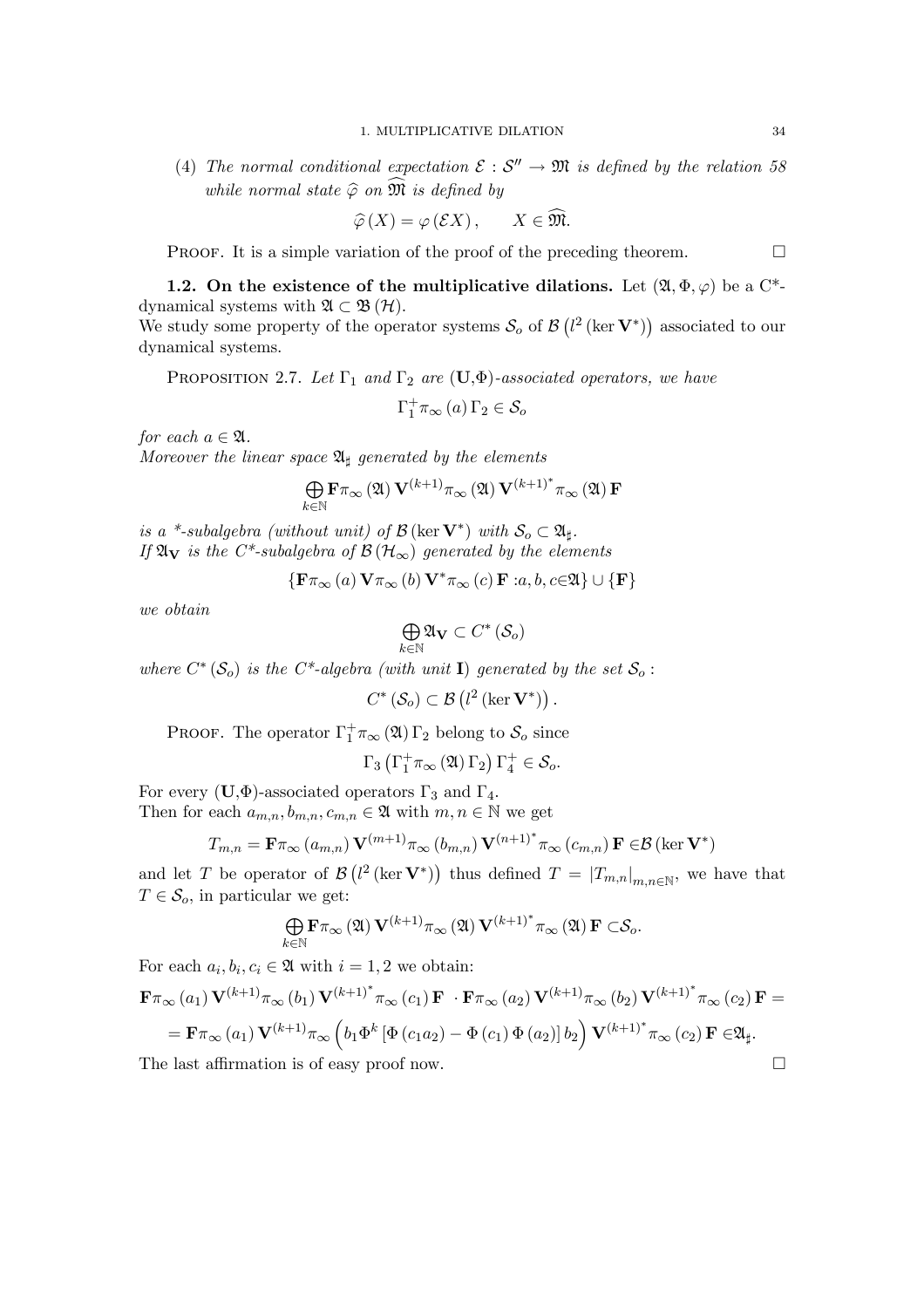REMARK 2.3. We observe that if exists  $(U, \Phi)$ -associated operators  $\Gamma_1$  and  $\Gamma_2$  such that

$$
\Gamma_1 \Gamma_2^* = \mathbf{1}
$$

the operator system  $\mathcal{S}_o$  is a \*-subalgebra with unit of  $\mathfrak{B}\left(l^2\left(\ker \mathbf{V}^*\right)\right)$ .

We study the relation between the C<sup>\*</sup>-algebra generated of the elements  $\mathbf{F}\pi_{\infty}(\mathfrak{A})\mathbf{F}$ of  $\mathcal{B}$  (ker  $\mathbf{V}^*$ ) and the C<sup>\*</sup>-algebra generated of the operator system  $\mathcal{S}_o$  of  $\mathcal{B}$  ( $l^2$  (ker  $\mathbf{V}^*$ )). For each n-pla  $\underline{A} = (a_1, a_2, a_n)$  of operator  $A_k$  of  $\mathfrak{A}$ , we define the follow operator of  $\mathcal{B}\left(l^2\left(\ker \bar{\mathbf{V}^*}\right)\right):$ 

$$
\mathbf{T}_{\underline{A}} = \bigoplus_{k \in \mathbb{N}} \mathbf{F} \pi_{\infty} (a_k) \mathbf{F}.
$$
 (67)

PROPOSITION 2.8. We have that  $T_A \in S_o$  for each n-pla  $\underline{A} = (a_1, a_2, a_n)$  of elements of A. It follow that:

$$
\bigoplus_{i\in\mathbb{N}} C^*\left(\mathbf{F}\pi_{\infty}\left(\mathfrak{A}\right)\mathbf{F}\right)\subset C^*\left(\mathcal{S}_o\right).
$$

PROOF. For each  $b_1, b_2 \in \mathfrak{A}$  and  $k \in \mathbb{N}$ , we have

 ${\mathbf V}^{(k+1)^*} \pi_\infty(b_1) \mathbf{F} \pi_\infty(a_k) \mathbf{F} \pi_\infty(b_2) \mathbf{V}^{(k+1)} \in \mathfrak{A},$ 

since

$$
\mathbf{V}^{(k+1)^*} \pi_{\infty}(b_1) \mathbf{F} \pi_{\infty}(a_k) \mathbf{F} \pi_{\infty}(b_2) \mathbf{V}^{(k+1)} =
$$
\n
$$
= \mathbf{V}^{(k+1)^*} \pi_{\infty}(b_1) (\mathbf{I} - \mathbf{V}\mathbf{V}^*) \pi_{\infty}(a_k) (\mathbf{I} - \mathbf{V}\mathbf{V}^*) \pi_{\infty}(b_2) \mathbf{V}^{(k+1)} =
$$
\n
$$
= \mathbf{V}^{(k+1)^*} \pi_{\infty}(b_1) \pi_{\infty}(a_k) \pi_{\infty}(b_2) \mathbf{V}^{(k+1)} - \mathbf{V}^{(k+1)^*} \pi_{\infty}(b_1) \pi_{\infty}(a_k) \mathbf{V}\mathbf{V}^* \pi_{\infty}(b_2) \mathbf{V}^{(k+1)} -
$$
\n
$$
- \mathbf{V}^{(k+1)^*} \pi_{\infty}(b_1) \mathbf{V}\mathbf{V}^* \pi_{\infty}(a_k) \pi_{\infty}(b_2) \mathbf{V}^{(k+1)} +
$$
\n
$$
+ \mathbf{V}^{(k+1)^*} \pi_{\infty}(b_1) \mathbf{V}\mathbf{V}^* \pi_{\infty}(a_k) \mathbf{V}\mathbf{V}^* \pi_{\infty}(b_2) \mathbf{V}^{(k+1)} =
$$
\n
$$
= \pi_{\infty} (\Phi^{k+1}(b_1 a_k b_2)) - \pi_{\infty} (\Phi^k (\Phi(b_1 a_k) \Phi(b_2))) - \pi_{\infty} (\Phi^k (\Phi(b_1) \Phi(a_k b_2))) +
$$
\n
$$
+ \pi_{\infty} (\Phi^k (\Phi(b_1) \Phi(a_k) \Phi(b_2))) \in \pi_{\infty} (\mathfrak{A}).
$$

We have another claim:

$$
\pi_{\infty}(\mathfrak{A})\oplus C^{\ast}\left(\mathcal{S}_{o}\right)\in C^{\ast}\left(\mathcal{S}\right).
$$

Indeed, if  $a \in \mathfrak{A}$  and  $S_k \in \mathcal{S}_o$  we get

$$
\begin{array}{c}\n\pi_{\infty}(a) & 0 \\
0 & \prod_{k=1}^{n} S_k\n\end{array}\n=\n\begin{array}{c}\n\pi_{\infty}(a) & 0 \\
0 & S_1\n\end{array}\n\begin{array}{c}\n\end{array}\n\begin{array}{c}\nI & 0 \\
0 & S_2\n\end{array}\n\begin{array}{c}\n\ldots \\
0 & S_n\n\end{array}\n\end{array},
$$

and for each  $k = 2, 3...n$ 

 $\begin{array}{c} \hline \end{array}$  $\overline{\phantom{a}}$  $\mathsf{I}$  $\overline{\phantom{a}}$  $\mathsf{I}$  $\mathsf{l}$ 

$$
\left|\begin{array}{cc} \pi_{\infty}(a) & 0 \\ 0 & S_1 \end{array}\right|, \left|\begin{array}{cc} I & 0 \\ 0 & S_k \end{array}\right| \in \mathcal{S},
$$

then

$$
\left|\begin{array}{cc} \pi_{\infty}(a) & 0 \\ 0 & S_1 \end{array}\right| \left|\begin{array}{cc} I & 0 \\ 0 & S_2 \end{array}\right| \cdot \cdots \left|\begin{array}{cc} I & 0 \\ 0 & S_n \end{array}\right| \in C^*(\mathcal{S}).
$$

From theorem 2.2, the existence of a dilations for the dynamical system is conditioned to the existence of \*-linear multiplicatve maps  $\Theta : \mathfrak{A} \to C^* (\mathcal{S}_o)$ . We denote with  $H(\mathfrak{A}, \mathcal{S}_o)$ this set of applications.

Then for every  $\theta \in H(\mathfrak{A}, \mathcal{S}_o)$  we get a multiplicative dilation for  $(\mathfrak{A}, \Phi, \varphi)$ .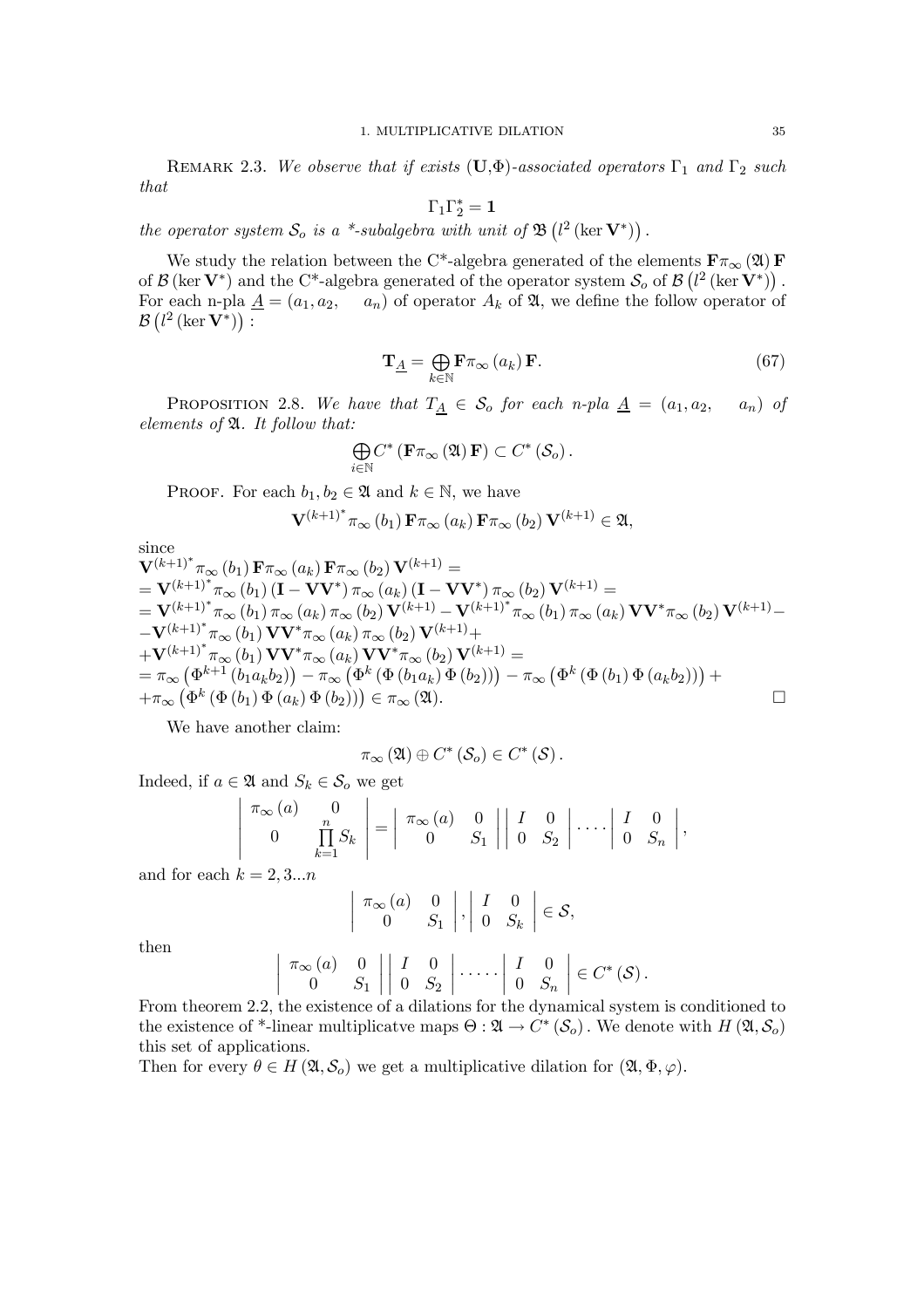For zero  $\theta = 0$  we get the *basic* dilation of the our to dynamical system, in this case the representation  $\hat{\pi} : \mathfrak{A} \to \hat{\mathfrak{A}}$  is given from:

$$
\widehat{\pi}(a) = \begin{vmatrix} \pi_{\infty}(a) & 0 \\ 0 & 0 \end{vmatrix}, \quad a \in \mathfrak{A}.
$$

An example of \*-multiplicative map that belong to  $H(\mathfrak{A}, \mathcal{S}_o)$  is thus defined:

$$
\theta(a) (h_0, h_1...h_n...) = (ah_0, 0, ...0...)
$$

for each  $a \in \mathfrak{A}$  and  $(h_0, h_1...h_n...) \in \mathcal{H}_{\infty}$ .

We observe that for each  $a, b, c \in \mathfrak{A}$  we have  $\Theta(b) \in \mathcal{S}_o$  since by the proposition 2.3 we have

$$
\mathbf{V}^{m^*} \pi_{\infty}(a) \mathbf{F} \vartheta(b) \mathbf{F} \pi_{\infty}(c) \mathbf{V}^m = 0,
$$

for all  $m > 0$ .

Furthermore, if Θ is unital map we obtain an unital multiplicative dilation. For abelian dymanical systems this last case is always possible:

REMARK 2.4. If the characters space  $\Omega(\mathfrak{A})$  of the algebra  $\mathfrak A$  is not void (as in the abelian case), we can take as representation  $\theta : \mathfrak{A} \rightarrow \mathcal{B}$  (ker  $V^*$ ) the map

$$
\theta\left(a\right) = \phi\left(a\right)\mathbf{I}, \qquad a \in \mathfrak{A},
$$

where  $\phi$  is an any element of  $\Omega(\mathfrak{A})$ .

A trivial consequence of the preceding propositions is the follow remark:

REMARK 2.5. If there is a \*-homomorphism  $\theta : \mathfrak{A} \to C^*(\mathbf{F} \pi_\infty(\mathfrak{A}) \mathbf{F})$  the  $C^*$ dynamical-system  $(\mathfrak{A}, \Phi, \varphi)$  admits a unital multiplicative dilation.

We give a method to determine the elements of  $H(\mathfrak{A}, \mathcal{S}_o)$ .

PROPOSITION 2.9. Let  $x_o \in \mathfrak{A}$  and  $\mathbf{L} : \pi_{\infty}(\mathfrak{A}) \to \pi_{\infty}(\mathfrak{A})$  be a cp-map such that for each  $a, b \in \mathfrak{A}$  we have:

$$
\mathbf{L}(a,b) = \mathbf{L}(a) \pi_{\infty} (\Phi(x_o^* x_o) - \Phi(x_o^*) \Phi(x_o)) \mathbf{L}(b).
$$

Then the application

$$
\Theta\left(a\right) = \bigoplus_{n \in \mathbb{N}} \theta\left(a\right),\,
$$

where

$$
\theta\left(a\right) = \mathbf{F}\pi_{\infty}\left(x_o\right) \mathbf{V} \mathbf{L}\left(a\right) \mathbf{V}^* \pi_{\infty}\left(x_o^*\right) \mathbf{F},
$$

is an elemen that belong to  $H(\mathfrak{A}, \mathcal{S}_o)$ .

PROOF. The map  $\Theta$  belong to  $H(\mathfrak{A}, \mathcal{S}_o)$  since

$$
\mathbf{F}\pi_{\infty}\left(x_{o}\right)\mathbf{V}\mathbf{L}\left(a\right)\mathbf{V}^{*}\pi_{\infty}\left(x_{o}^{*}\right)\mathbf{F}\in\mathfrak{A}_{\mathbf{V}}
$$

where  $\mathfrak{A}_{\mathbf{V}}$  is a C<sup>\*</sup>-algebra defined in the preceding proposition. The map  $\theta$  is \*-linear and for every  $a, b \in \mathfrak{A}$  we have:

$$
\theta(a)\theta(b) = \mathbf{F}\pi_{\infty}(x_o)\mathbf{V}\mathbf{L}(a)\mathbf{V}^*\pi_{\infty}(x_o^*)\mathbf{F}\pi_{\infty}(x_o)\mathbf{V}\mathbf{L}(b)\mathbf{V}^*\pi_{\infty}(x_o^*)\mathbf{F} = =\mathbf{F}\pi_{\infty}(x_o)\mathbf{V}\mathbf{L}(ab)\mathbf{V}^*\pi_{\infty}(x_o^*)\mathbf{F} = \theta(ab),
$$

since

$$
\mathbf{V}^*\pi_\infty(x_o^*)\mathbf{F}\pi_\infty(x_o)\mathbf{V} = \pi_\infty(\Phi(x_o^*x_o) - \Phi(x_o^*)\Phi(x_o)).
$$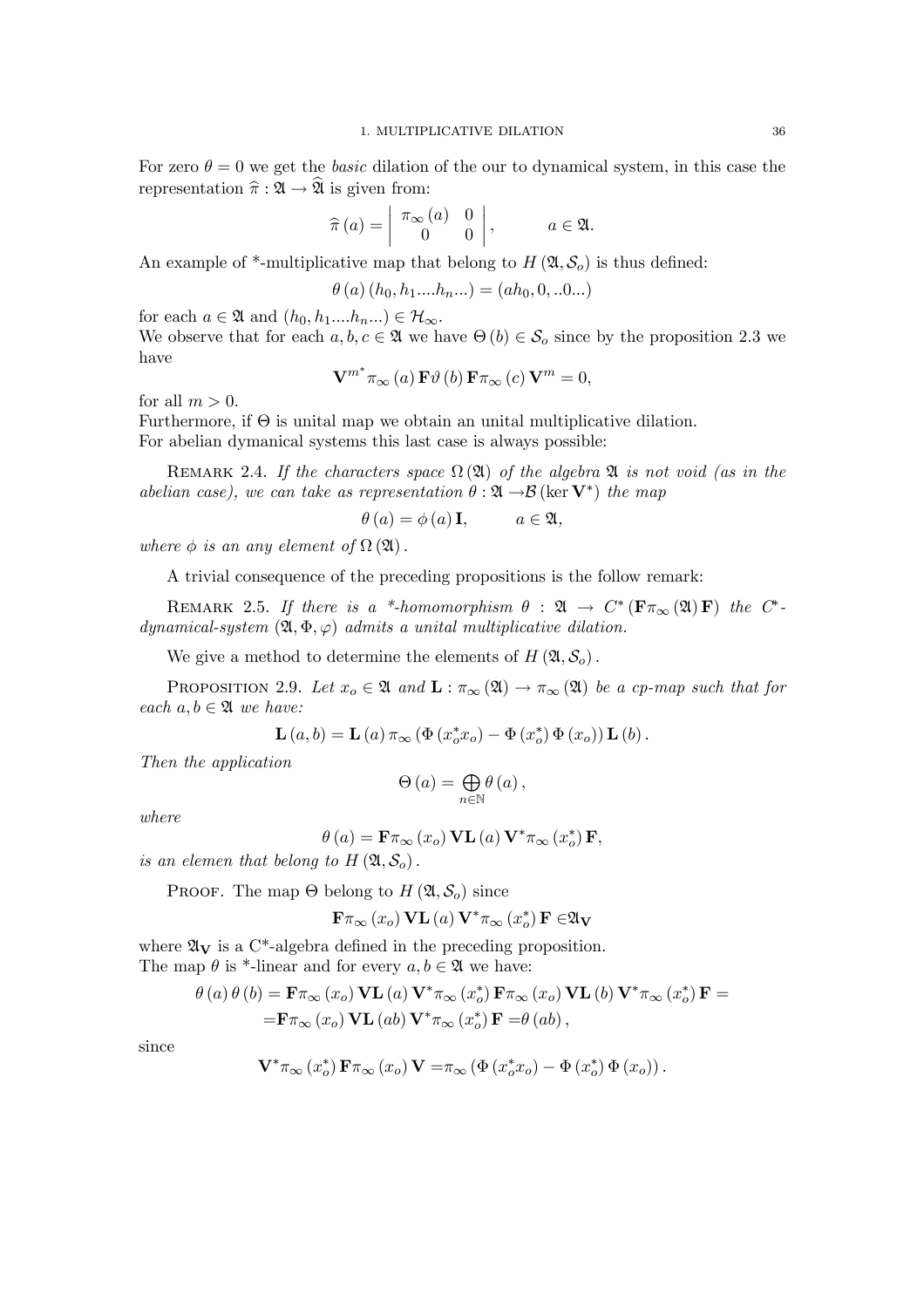$\Box$ 

A method to determine the applications described in the precedent proposition is the following:

Let  $x_o, y_o$  are elements belongs to  $\mathfrak A$  such that

$$
y_o^* \left[ \Phi \left( x_o^* x_o \right) - \Phi \left( x_o^* \right) \Phi \left( x_o \right) \right] y_o = I,
$$

the \*-linear map  $L_{y_o}: \mathfrak{A} \to \mathfrak{A}$ 

$$
L_{y_o}(a) = y_o a y_o^*, \qquad a \in \mathfrak{A}
$$

satisfies the relation:

$$
L_{y_o}(a) [\Phi(x_o^* x_o) - \Phi(x_o^*) \Phi(x_o)] L_{y_o}(b) = y_o a y_o^* [\Phi(x_o^* x_o) - \Phi(x_o^*) \Phi(x_o)] y_o b y_o^* =
$$
  
=  $y_o a b y_o^* = L_{y_o}(a b).$ 

for each  $a, b \in \mathfrak{A}$ .

EXAMPLE 3. We consider the matrix algebra  $\mathbf{M}_2(\mathbb{C})$  and unital cp map  $\Phi : \mathbf{M}_2(\mathbb{C}) \to$  $\mathbf{M}_2$  (C) thus definied:

$$
\Phi(\mathbf{A}) = \frac{1}{2} \sum_{i,j=1}^{2} \mathbf{E}_{i,j}^{*} \mathbf{A} \mathbf{E}_{i,j},
$$

where  $\mathbf{E}_{i,j}$  are the matrixs:

$$
\mathbf{E}_{1,1} = \left| \begin{array}{cc} 1 & 0 \\ 0 & 0 \end{array} \right|; \ \ \mathbf{E}_{1,2} = \left| \begin{array}{cc} 0 & 1 \\ 0 & 0 \end{array} \right|; \ \ \mathbf{E}_{2,1} = \left| \begin{array}{cc} 0 & 0 \\ 1 & 0 \end{array} \right|; \ \ \mathbf{E}_{2,2} = \left| \begin{array}{cc} 0 & 0 \\ 0 & 1 \end{array} \right|.
$$

Then for each  $\mathbf{A} \in M_2(\mathbb{C})$  we have:

$$
\Phi\left(\mathbf{A}\right) = \frac{1}{2} \left| \begin{array}{cc} a_{1,1} + a_{2,2} & \mathbf{0} \\ \mathbf{0} & a_{1,1} + a_{2,2} \end{array} \right|.
$$

Let

$$
\mathbf{X}_{\pm} = \begin{vmatrix} \mathbf{r} & \mathbf{0} \\ \mathbf{0} & \mathbf{r} \pm \mathbf{2} \end{vmatrix} \in \mathbf{M}_2(\mathbb{C}), \quad \mathbf{r} \in \mathbb{R}.
$$

we get

$$
\Phi\left(\mathbf{X}_{\pm}^{2}\right)-\Phi\left(\mathbf{X}_{\pm}\right)^{2}=\mathbf{I},
$$

since

$$
\Phi\left(\mathbf{X}_{\pm}\right)=\left|\begin{array}{cc} r\pm1 & 0 \\ 0 & r\pm1 \end{array}\right|,\quad \Phi\left(\mathbf{X}_{\pm}^{2}\right)=\left|\begin{array}{cc} r^{2}+2\pm2r & 0 \\ 0 & r^{2}+2\pm2r \end{array}\right|.
$$

It follow that the map

$$
\theta\left(\mathbf{A}\right) = \mathbf{F}\pi_{\infty}\left(X\right)\mathbf{V}\pi_{\infty}\left(\mathbf{A}\right)\mathbf{V}^*\pi_{\infty}\left(X^*\right)\mathbf{F}
$$

is a \*-linear multiplicative map (non unital) such that  $\bigoplus$ n∈N  $\theta: \mathbf{M}_2\left(\mathbb{C}\right) \rightarrow C^*\left(\mathcal{S}_o\right).$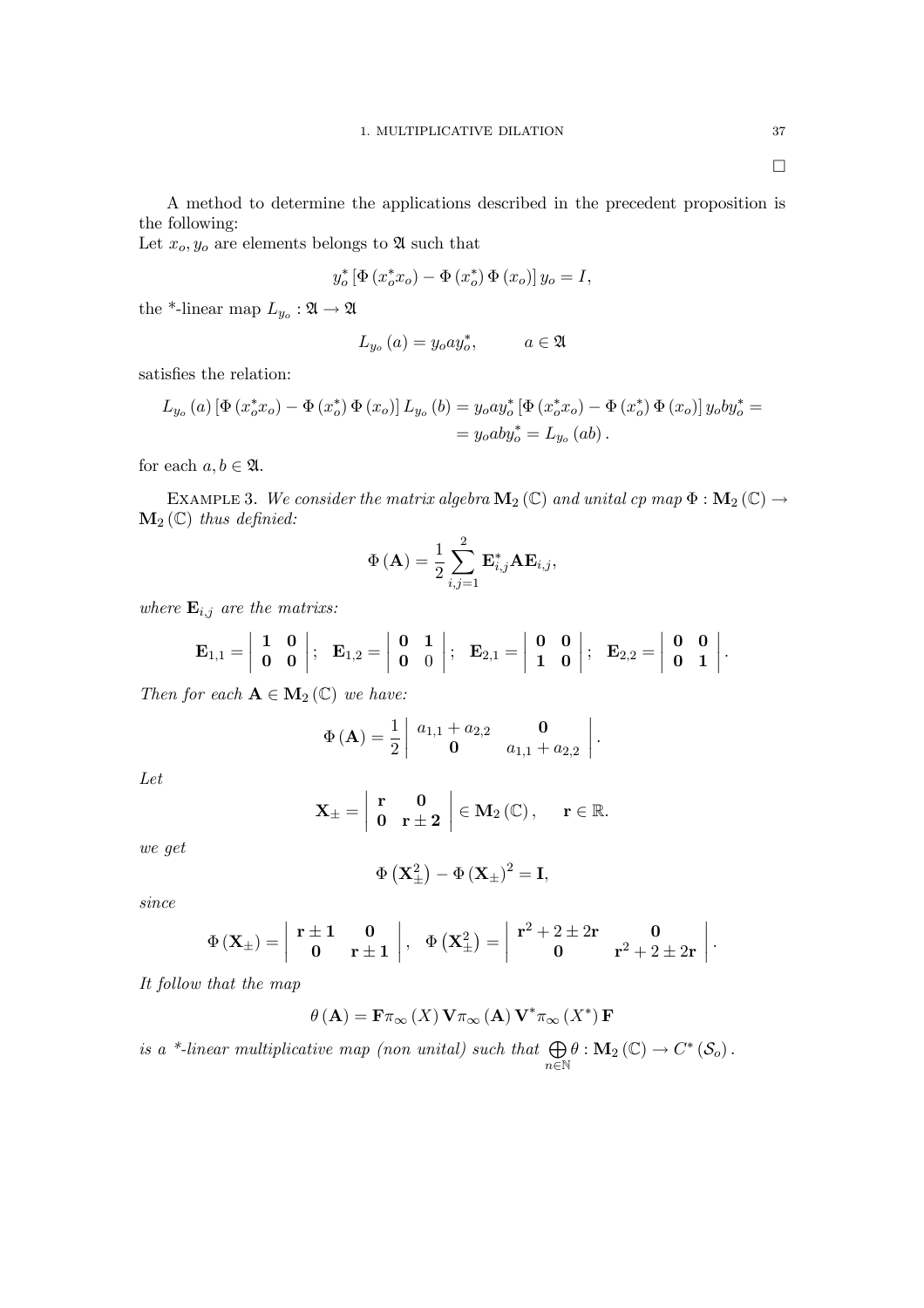1.3. Faithful dilation. Let  $(\mathfrak{A}, \Phi, \varphi)$  be C<sup>\*</sup>-dynamical system with dilation  $\left( \widehat{\mathfrak{A}}, \widehat{\Phi}, \widehat{\varphi}, \mathcal{E}, \widehat{\pi} \right)$  of the theorem 2.2. We define a new C\*-algebra with unit

$$
\widehat{\mathfrak{A}}_{2,2} = \left\{ X \in \widehat{\mathfrak{A}} : X = \left| \begin{array}{cc} \mathbf{0} & \mathbf{0} \\ \mathbf{0} & X_{2,2} \end{array} \right| \right\},
$$

that results to be U-invariant:

$$
\mathbf{U}\widehat{\mathfrak{A}}_{2,2}\mathbf{U}^*\subset\widehat{\mathfrak{A}}_{2,2}
$$

DEFINITION 2.1. The dilation  $\left( \widehat{\mathfrak{A}}, \widehat{\Phi}, \widehat{\varphi}, \mathcal{E}, \widehat{\pi} \right)$  is faithful if  $\widehat{\mathfrak{A}}_{2,2} = \{ \mathbf{0} \}.$ 

We observe that if  $\hat{\varphi}$  is faithful state<sup>4</sup> the dilation  $(\widehat{\mathfrak{A}}, \widehat{\Phi}, \widehat{\varphi}, \mathcal{E}, \widehat{\pi})$  is faithful.

In fact let  $X \in \widehat{\mathfrak{A}}_{2,2}$ , for definition we get

$$
\widehat{\varphi}(X^*X)) = \varphi(\mathcal{E}_{1,1}(X^*X)) = 0.
$$

It follow that  $X = 0$ .

If we examine the basic dilation<sup>5</sup> the C<sup>\*</sup>-algebra  $\widehat{\mathfrak{A}}_{2.2}$  is not zero since

$$
\mathbf{I}-\widehat{\pi}\left( \mathbf{1}\right) \in\mathfrak{\hat{A}}_{2,2}.
$$

Then the basic dilation is never faithful.

REMARK 2.6. If  $\varphi$  is faithful state with the property

$$
\varphi(a^*a) = \varphi(aa^*), \qquad a \in \mathfrak{A},
$$

and the dilation  $\left( \widehat{\mathfrak{A}},\widehat{\Phi},\widehat{\varphi},\mathcal{E},\widehat{\pi}\right)$  is faithful the  $\widehat{\varphi}$  state is faithful.

# 2. Ergodic property of the dilation

We study now the ergodic properties of the multiplicative dilation  $(\widehat{\mathfrak{A}}, \widehat{\Phi}, \widehat{\varphi}, i, \mathcal{E})$  of theorem 2.2 of the C<sup>\*</sup>-dynamical system  $(\mathfrak{A}, \Phi, \varphi)$ .

Let  $(\mathcal{H}_{\varphi}, \pi_{\varphi}, \Omega_{\varphi})$  the GNS of  $\varphi$  and  $\mathbf{U}_{\varphi}$  the linear contraction 15 associated with C<sup>\*</sup>dynamical systems.

We defined the set of the Φ−invariant element of A:

$$
\mathfrak{A}^{\Phi} = \{ a \in \mathfrak{A} : \Phi(a) = a \},
$$

since for each  $a \in \mathfrak{A}$  we have  $\Phi(a^*) \Phi(a) \leq \Phi(a^*a) \leq a^*a$ , the set  $\mathfrak{A}^{\Phi}$  is included in the multiplicative domains  $\mathcal{D}(\Phi)$  of  $\Phi$  and it is a C<sup>\*</sup>-subalgebra with unit of  $\mathfrak{A}$ . We have the following implication:

$$
X \in \widehat{\mathfrak{A}}^{\widetilde{\Phi}} \quad \Longrightarrow \quad \mathcal{E}_{1,1} \left( X \right) \in \mathfrak{A}^{\Phi},
$$

and if  $\varphi$  is a *faithful* state we obtain

$$
\mathfrak{A}^{\Phi} = \mathbb{C} \mathbf{I} \iff \dim \ker \left( \mathbf{I} - \mathbf{U}_{\varphi} \right) = 1.
$$

<sup>4</sup>Then  $\varphi$  is faithful state since

$$
\widehat{\varphi}\left(\widehat{\pi}\left(a^*\right)\widehat{\pi}\left(a\right)\right)\right) = \varphi\left(a^*a\right)
$$

for all  $a \in \mathfrak{A}$ .<br><sup>5</sup>That is when  $\theta = 0$ .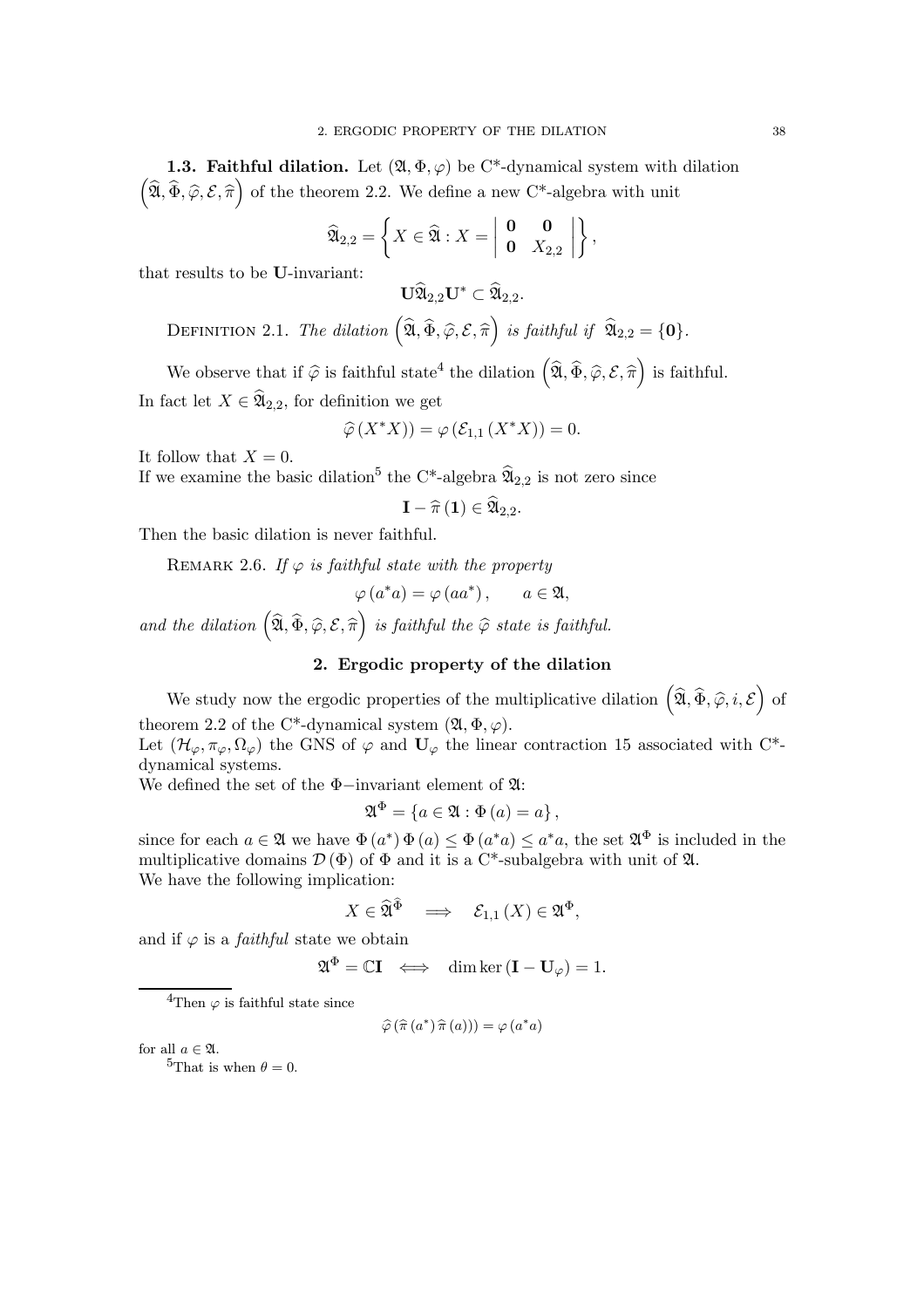We have a fundamental lemma for the study of the ergodic property of the dilation.

Lemma 2.3. We have the following implication:

$$
\mathfrak{A}^{\Phi}=\mathbb{C}\mathbf{I}\implies \widehat{\mathfrak{A}}^{\widehat{\Phi}}=\mathbb{C}\mathbf{I}.
$$

PROOF. We set  $\mathcal{E}_{1,1}(X) = \lambda \mathbf{I}$  with  $\lambda$  complex number:

$$
X = \left| \begin{array}{cc} \lambda \mathbf{I} & X_{1,2} \\ X_{2,1} & X_{2,2} \end{array} \right|
$$

For hypothesis, for each  $n \in \mathbb{N}$  we have  $\widehat{\Phi}^n(X) = X$  then<sup>6</sup>:

 $\sqrt{ }$  $\mathbf{J}$  $\mathbf{I}$  $X_{1,2} = \mathbf{V}^{n^*}_{\infty} X_{1,2} \mathbf{W}^{n^*};$  $X_{2,1} = \mathbf{W}^n X_{2,1} \mathbf{V}^n_{\infty};$  $X_{2,2} = (\lambda \mathbf{C}_n + \mathbf{W}^n X_{2,1}) \, \mathbf{C}_n^* + (\mathbf{C}_n X_{1,2} + \mathbf{W}^n X_{2,2}) \, \mathbf{W}^{n^*};$ Let  $\xi = (\xi_0, \xi_1, ..., \xi_n, ...) \in l^2 (\ker \mathbf{V}^*_{\infty})$  we have

$$
X_{1,2}\xi = \sum_{j=0}^{\infty} L_j \xi_j
$$

with  $L_j$ : ker  $\mathbf{V}_{\infty}^* \to \mathcal{H}_{\infty}$  linear operators, from the first relation we have:

$$
\sum_{j=0}^{\infty} L_j \xi_j = \sum_{j=0}^{\infty} \mathbf{V}^{n^*}_{\infty} L_j \xi_{j+n}.
$$

Then if  $\xi = (0, 0, \ldots, \xi_p, 0 \ldots)$  with  $p < n$ , we have  $L_p \xi_p = 0$ , it follow that  $X_{1,2} = 0$ . In the same way it verify that the operator  $X_{2,1} = 0$ . the third relation becomes now:

$$
X_{2,2} = \lambda \mathbf{C}_n \mathbf{C}_n^* + \mathbf{W}^n X_{2,2} \mathbf{W}^{n^*} = \lambda \left( \mathbf{I} - \mathbf{W}^n \mathbf{W}^{n^*} \right) + \mathbf{W}^n X_{2,2} \mathbf{W}^{n^*}.
$$

Let  $X_{2,2} = |\mathbf{T}_{i,j}|_{i,j\in\mathbb{N}}$  where  $\mathbf{T}_{i,j} : \ker \mathbf{V}_{\infty}^* \to \ker \mathbf{V}_{\infty}^*$  are linear operators, we have:

$$
\left(\lambda \xi_0, \ldots \lambda \xi_{n-1}, \sum_{j=0}^{\infty} \mathbf{T}_{0,j} \xi_{j+n}, \sum_{j=0}^{\infty} \mathbf{T}_{1,j} \xi_{j+n}, \ldots\right) = \left(\sum_{j=0}^{\infty} \mathbf{T}_{0,j} \xi_j, \sum_{j=0}^{\infty} \mathbf{T}_{1,j} \xi_j, \ldots\right)
$$

and if  $\xi = (0, 0, \ldots, \xi_{n-1}, 0, \ldots)$  we get:

$$
(0, ..., \lambda \mathbf{F} \xi_{n-1}, 0, ...0, ...) = (\mathbf{T}_{0,n-1} \xi_{n-1}, ... \mathbf{T}_{n-1,n-1} \xi_{n-1}, ...).
$$

Then

$$
\mathbf{T}_{i,n-1} = \left\{ \begin{array}{ll} 0 & i \neq n-1 \\ \lambda \mathbf{F} & i = n-1 \end{array} \right.,
$$

follow that  $X_{2,2} = \lambda I$ .

We have verified that if  $\mathcal{E}_{1,1}(X) \in \mathbb{C}$ I we obtain  $X = \lambda$ I.  $\Box$ 

PROPOSITION 2.10. If  $\varphi$  is a ergodic faithful state we have

$$
\widehat{\mathfrak{A}}^{\widehat{\Phi}}=\mathbb{C}\mathbf{I}.
$$

**PROOF.** It's trivial.  $\Box$ 

 ${}^{6}$  We have

$$
\mathbf{V}_{\infty}^{n^*} X_{1,1} \mathbf{C}_n^* = \lambda \mathbf{V}_{\infty}^{n^*} \mathbf{C}_n^* = 0.
$$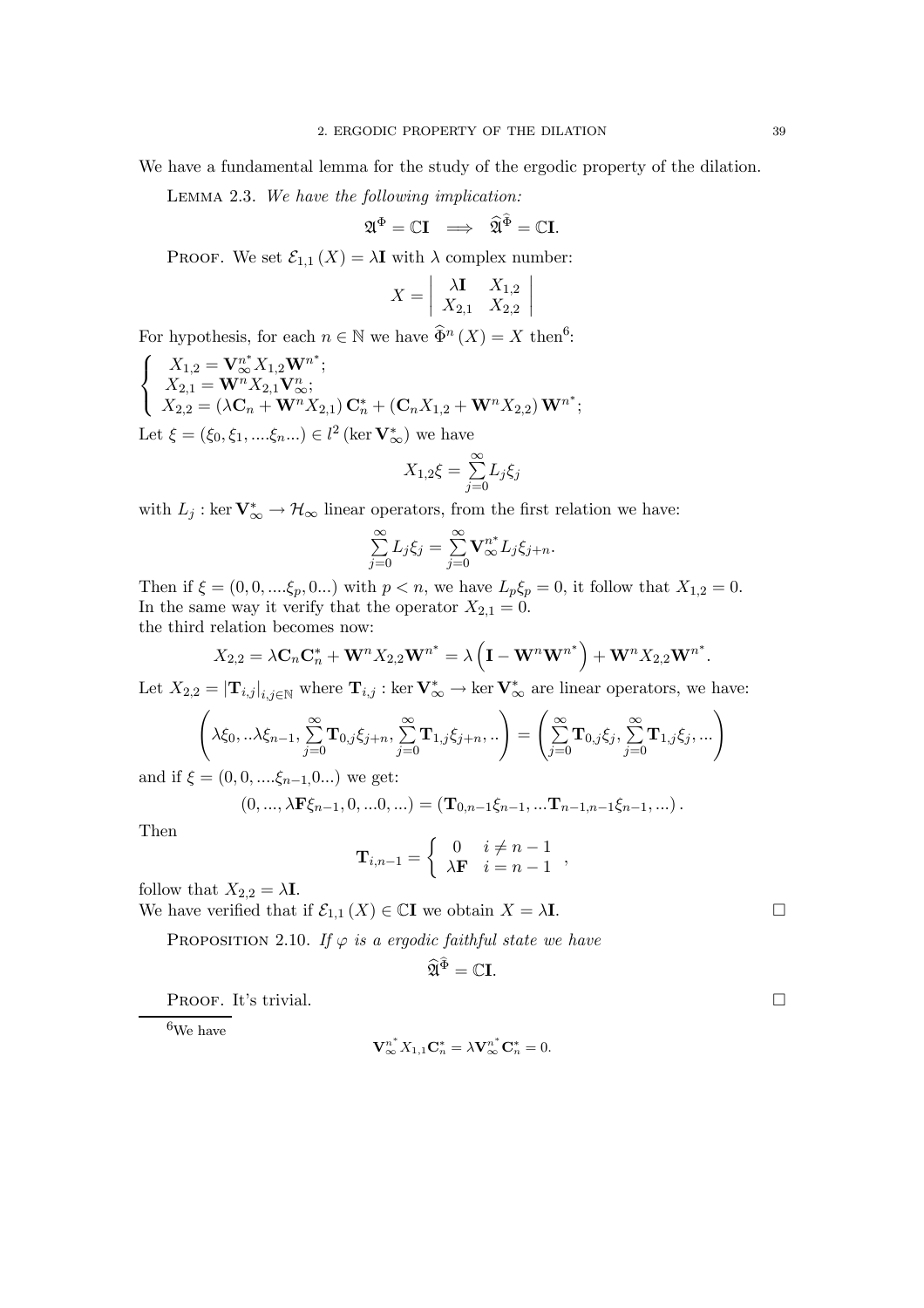2.1. The  $\mathcal{Z}_{k,p}$  Operators and ergodic properties. For the study of the ergodic property of the dilations of dynamical systems we have to determine the value of the followings limits:

$$
\lim_{N \to \infty} \frac{1}{N+1} \sum_{k=0}^{N} \left[ \widehat{\varphi} \left( X \widehat{\Phi}^k \left( Y \right) \right) - \widehat{\varphi} \left( X \right) \widehat{\varphi} \left( Y \right) \right]
$$

and

$$
\lim_{N \to \infty} \frac{1}{N+1} \sum_{k=0}^{N} \left| \widehat{\varphi} \left( X \widehat{\Phi}^k \left( Y \right) \right) - \widehat{\varphi} \left( X \right) \widehat{\varphi} \left( Y \right) \right|
$$

for all  $X, Y \in \widehat{\mathfrak{A}}$ .

We recall that for definition that

$$
\widehat{\varphi}\left(X^{\widehat{\Phi}^k}\left(Y\right)\right) = \varphi\left(\mathcal{E}_{1,1}\left(X^{\widehat{\Phi}^k}\left(Y\right)\right)\right).
$$

and

$$
\mathcal{E}_{1,1}\left(X\widehat{\Phi}^{k}\left(Y\right)\right) = \mathcal{E}_{1,1}\left(X\right)\mathcal{E}_{1,1}\left(\widehat{\Phi}^{k}\left(Y\right)\right) + \mathcal{E}_{1,2}\left(X\right)\mathcal{E}_{2,1}\left(\widehat{\Phi}^{k}\left(Y\right)\right).
$$

For the study of the ergodic property of the our dilations, we can consider only to the elements of the  $\widehat{\mathfrak{A}}$  of the type  $\prod_{i=1}^{p}$  $\prod_{j=1}^{\infty} \widehat{\Phi}^{n_j}(\widehat{\pi}(a_j))$  with  $a_j \in \mathfrak{A}$ .

For definition of  $\widehat{\mathfrak{A}}$ , let  $X \in \widehat{\mathfrak{A}}$  for each  $\varepsilon > 0$  there is  $P_{\varepsilon} = \sum_{i=1}^{n}$  $\prod^{p_i}$  $\prod_{j=1}^{n} \widehat{\Phi}^{n_{i,j}} (\widehat{\pi}(a_{i,j})) \in \widehat{\mathfrak{A}}$  such that

$$
||X - P_{\varepsilon}|| < \varepsilon.
$$

We have  
\n
$$
\left| \frac{1}{N+1} \sum_{k=0}^{N} \left[ \widehat{\varphi} \left( X \widehat{\Phi}^{k} \left( Y \right) \right) - \widehat{\varphi} \left( P_{\varepsilon} \widehat{\Phi}^{k} \left( Y \right) \right) \right] \right| \leq \frac{1}{N+1} \sum_{k=0}^{N} \left| \widehat{\varphi} \left( \left[ X - P_{\varepsilon} \right] \widehat{\Phi}^{k} \left( Y \right) \right) \right| \leq \varepsilon \left\| Y \right\|
$$
\nfor all  $Y \in \widehat{\mathfrak{A}}$ .

Moreover for the von Neumann algebras we have, from the bicommutant theorem, that let  $X \in \widehat{\mathfrak{M}}$ , for each  $\varepsilon > 0$  there is  $P_{\varepsilon} = \sum_{i=1}^{\infty}$  $\prod^{p_i}$  $\prod_{j=1}^{n} \widehat{\Phi}^{n_{i,j}}(\widehat{\pi}(a_{i,j})) \in \widehat{\mathfrak{A}}$  such that  $\widehat{\varphi}\left((X-P_{\varepsilon})^{*}(X-P_{\varepsilon})\right)<\varepsilon.$ 

Then

$$
\left| \frac{1}{N+1} \sum_{k=0}^{N} \left[ \widehat{\varphi} \left( X \widehat{\Phi}^k \left( Y \right) \right) - \widehat{\varphi} \left( P_{\varepsilon} \widehat{\Phi}^k \left( Y \right) \right) \right] \right| \leq \frac{1}{N+1} \sum_{k=0}^{N} \left| \widehat{\varphi} \left( \left[ X - P_{\varepsilon} \right] \widehat{\Phi}^k \left( Y \right) \right) \right| \leq
$$
  

$$
\leq \frac{1}{N+1} \sum_{k=0}^{N} \left| \widehat{\varphi} \left( X - P_{\varepsilon} \right) \right|^2 \left| \widehat{\varphi} \left( \widehat{\Phi}^k \left( Y \right) \right) \right|^2 \leq \varepsilon \left\| Y \right\|.
$$

It follow that

$$
\lim_{N \to \infty} \frac{1}{N+1} \sum_{k=0}^{N} \widehat{\varphi} \left( X \widehat{\Phi}^k \left( Y \right) \right) = \lim_{N \to \infty} \frac{1}{N+1} \sum_{k=0}^{N} \widehat{\varphi} \left( P_{\varepsilon} \widehat{\Phi}^k \left( Y \right) \right).
$$
\n
$$
***
$$

We have a fundamental lemma for the ergodic property for our dilation.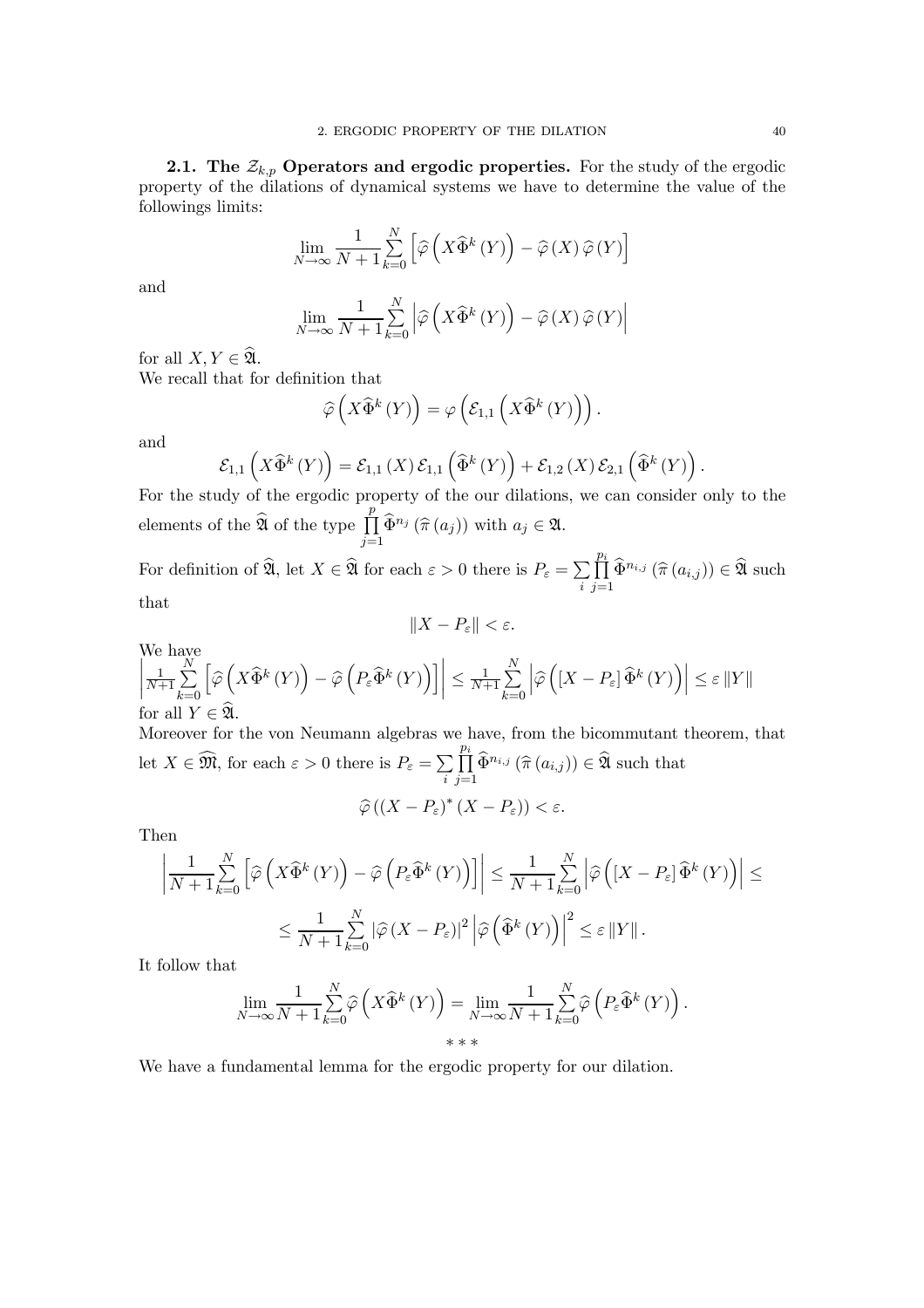LEMMA 2.4. If the multiplicative map  $\Theta$  of the theorem 2.2 is of the shape

$$
\Theta=\bigoplus_{n\in\mathbb{N}}\vartheta,
$$

for each  $Y \in \widehat{\mathfrak{A}}$  and  $a \in \mathfrak{A}$  there exists  $n_o \in \mathbb{N}$  such that for each  $k>n_o$  we obtain:

$$
\mathcal{E}_{1,2}\left(X\right)\mathbf{W}^k\Theta\left(a\right)Y_{2,1}\mathbf{V}^k=0.
$$

**PROOF.** If  $X_1 = \widehat{\Phi}^n(\widehat{\pi}(x))$  with  $x \in \mathfrak{A}$ , we have

$$
\mathcal{E}_{1,2}\left(\widehat{\Phi}^n\left(\widehat{\pi}\left(x\right)\right)\right)\mathbf{W}^k\Theta\left(a\right)Y_{2,1}\mathbf{V}^k=\mathbf{V}^{n^*}\pi_{\infty}\left(x\right)\mathbf{C}_n^*\mathbf{W}^k\Theta\left(a\right)Y_{2,1}\mathbf{V}^k
$$

and for  $k > n$  we obtain that the operator  $\mathbf{W}^{k^*} \mathbf{C}_n = 0$ . For induction on the length  $p$  of the string of  $X$ :

$$
X_p = \prod_{k=1}^p \widehat{\Phi}^{n_k}(\widehat{\pi}(x_k)), \qquad x_1, x_2, ... x_p \in \mathfrak{A},
$$

we assume true the relation for  $p-1$  step, then there is a  $n_o$  such that for each  $k>n_o$ we have:

$$
\mathcal{E}_{1,2}\left(\prod_{k=1}^{p-1} \widehat{\Phi}^{n_k}\left(\widehat{\pi}\left(x_k\right)\right)\right) \mathbf{W}^k \Theta\left(a\right) Y_{2,1} \mathbf{V}^k = 0.
$$

For  $p$  step we have

$$
\mathcal{E}_{1,2}\left(\prod_{k=1}^p \widehat{\Phi}^{n_k}\left(\widehat{\pi}\left(x_k\right)\right)\right) = \mathcal{E}_{1,1}\left(\prod_{k=1}^{p-1} \widehat{\Phi}^{n_k}\left(\widehat{\pi}\left(x_k\right)\right)\right) \mathcal{E}_{1,2}\left(\widehat{\Phi}^{n_p}\left(\widehat{\pi}\left(x_p\right)\right)\right) + + \mathcal{E}_{1,2}\left(\prod_{k=1}^{p-1} \widehat{\Phi}^{n_k}\left(\widehat{\pi}\left(x_k\right)\right)\right) \mathcal{E}_{2,2}\left(\widehat{\Phi}^{n_p}\left(\widehat{\pi}\left(x_p\right)\right)\right),
$$

it follow that

$$
\mathcal{E}_{1,2}\left(X_{p}\right)\mathbf{W}^{k}\Theta\left(a\right)Y_{2,1}\mathbf{V}^{k}=\mathcal{E}_{1,1}\left(X_{p-1}\right)\mathcal{E}_{1,2}\left(\widehat{\Phi}^{n_{p}}\left(\widehat{\pi}\left(x_{p}\right)\right)\right)\mathbf{W}^{k}\Theta\left(a\right)Y_{2,1}\mathbf{V}^{k}+\n+ \mathcal{E}_{1,2}\left(X_{p-1}\right)\mathcal{E}_{2,2}\left(\widehat{\Phi}^{n_{p}}\left(\widehat{\pi}\left(x_{p}\right)\right)\right)\mathbf{W}^{k}\Theta\left(a\right)Y_{2,1}\mathbf{V}^{k}
$$

where for  $k>m_1$ 

$$
\mathcal{E}_{1,2}\left(\widehat{\Phi}^{n_p}\left(\widehat{\pi}\left(x_p\right)\right)\right)\mathbf{W}^k\Theta\left(a\right)Y_{2,1}\mathbf{V}^k=0.
$$

then

$$
\mathcal{E}_{1,2}\left(X_{p}\right)\mathbf{W}^{k}\Theta\left(a\right)Y_{2,1}\mathbf{V}^{k}=\mathcal{E}_{1,2}\left(X_{p-1}\right)\mathcal{E}_{2,2}\left(\widehat{\Phi}^{n_{p}}\left(\widehat{\pi}\left(x_{p}\right)\right)\right)\mathbf{W}^{k}\Theta\left(a\right)Y_{2,1}\mathbf{V}^{k}
$$

and

$$
\mathcal{E}_{2,2}\left(\widehat{\Phi}^{n_p}\left(\widehat{\pi}\left(x_p\right)\right)\right)=\mathbf{C}_{n_p}\pi_{\infty}\left(x_p\right)\mathbf{C}_{n_p}^*+\mathbf{W}^{n_p}\Theta\left(x_p\right)\mathbf{W}^{n_p^*}.
$$

For  $k > n_p$  we have  $\mathbf{C}_{n_p}^* \mathbf{W}^k = 0$  and we obtain that

$$
\mathcal{E}_{2,2}\left(\widehat{\Phi}^{n_p}\left(\widehat{\pi}\left(x_p\right)\right)\right)\mathbf{W}^k\Theta\left(a\right)Y_{2,1}\mathbf{V}^k\Psi=\mathbf{W}^{n_p}\Theta\left(x_p\right)\mathbf{W}^{k-n_p}\Theta\left(a\right)Y_{2,1}\mathbf{V}^k.
$$

Since  $\Theta(a)$  commute  $\mathbf{W}^k$  it follow:

$$
\mathcal{E}_{2,2}\left(\widehat{\Phi}^{n_p}\left(\widehat{\pi}\left(x_p\right)\right)\right)\mathbf{W}^k\Theta\left(a\right)Y_{2,1}\mathbf{V}^k\Psi=\mathbf{W}^k\Theta\left(x_p\right)\Theta\left(a\right)Y_{2,1}\mathbf{V}^k
$$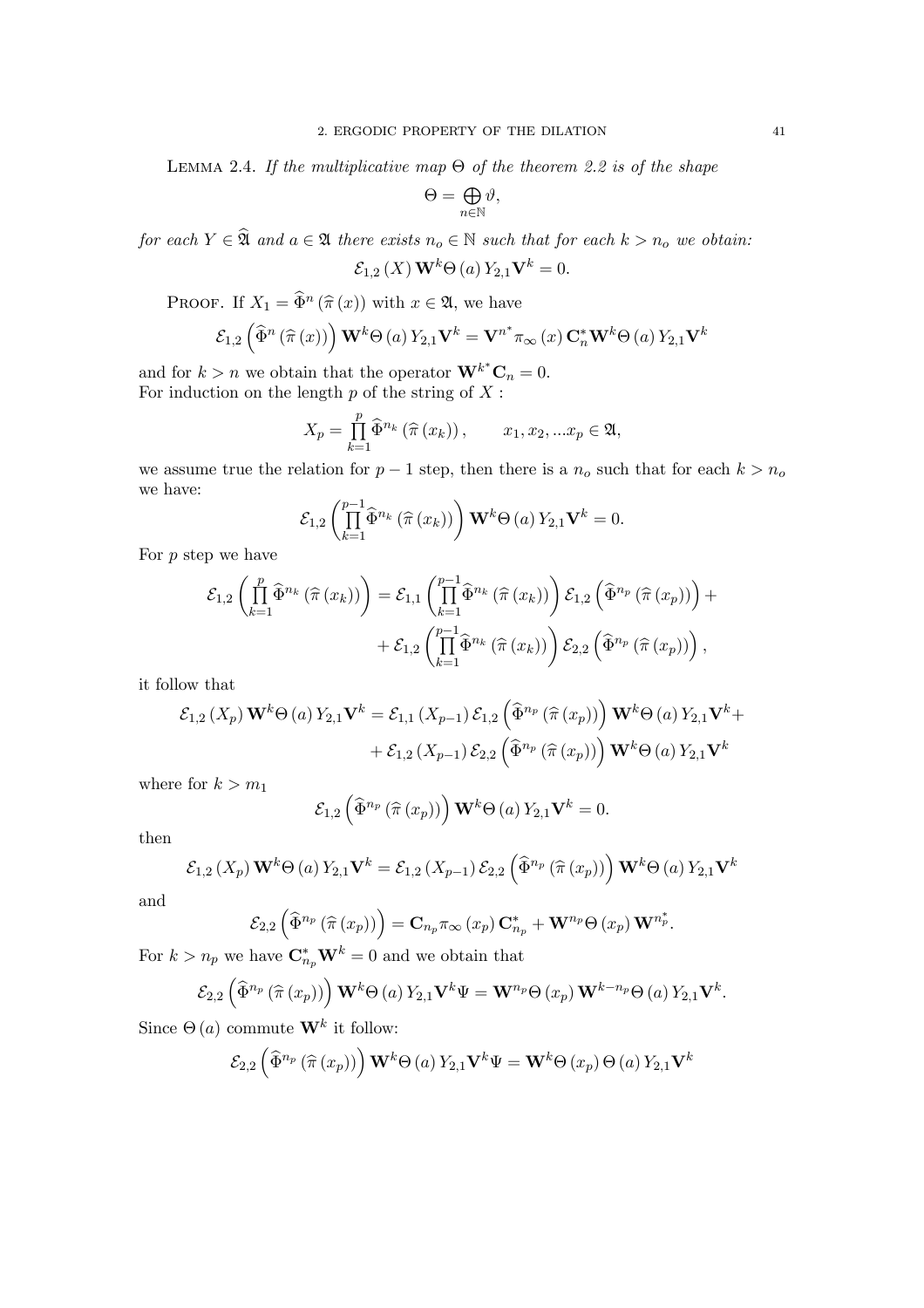then

$$
\mathcal{E}_{1,2}\left(X_p\right)\mathbf{W}^k\Theta\left(a\right)Y_{2,1}\mathbf{V}^k = \mathcal{E}_{1,2}\left(X_{p-1}\right)\mathbf{W}^k\Theta\left(x_pa\right)Y_{2,1}\mathbf{V}^k
$$

and for inductive hypothesis there exists a natural number  $n_o$  such that for each  $k>n_o$ we get:

$$
\mathcal{E}_{1,2}\left(\prod_{k=1}^{p-1} \widehat{\Phi}^{n_k}\left(\widehat{\pi}\left(x_k\right)\right)\right) \mathbf{W}^k \Theta\left(x_p a\right) Y_{2,1} \mathbf{V}^k = 0.
$$

Let  $X \in \widehat{\mathfrak{A}}$  for each  $\varepsilon > 0$  there is  $P_{\varepsilon} = \sum_{i=1}^{\infty}$  $\prod^{p_i}$  $\prod_{j=1}^{n} \widehat{\Phi}^{n_{i,j}}(\widehat{\pi}(a_{i,j})) \in \widehat{\mathfrak{A}}$  such that

 $\|X - P_{\varepsilon}\| < \varepsilon.$ 

For the continuity of the application  $\mathcal{E}_{1,2}$  we have

$$
\left\| \mathcal{E}_{1,2} \left( X \right) \mathbf{W}^k \Theta \left( a \right) Y_{2,1} \mathbf{V}^k \right\| \le \varepsilon + \left\| \mathcal{E}_{1,2} \left( P_\varepsilon \right) \mathbf{W}^k \Theta \left( a \right) Y_{2,1} \mathbf{V}^k \right\|
$$

with

$$
\mathcal{E}_{1,2}\left(P_{\varepsilon}\right)\mathbf{W}^{k}\Theta\left(a\right)Y_{2,1}\mathbf{V}^{k}=0
$$

for  $k>m_2$ .

REMARK 2.7. In the case that the multiplicative linear map  $\Theta : \mathfrak{A} \to \mathcal{B}$  (ker  $V^*$ ) is not unital, we can easily verify, through the preceding lemma, that for each  $X \in \hat{X}$ , there exists a natural number  $n_o$  such that for each  $k>n_o$  we have:

$$
\mathcal{E}_{1,2}\left(X\right)\mathbf{W}^{k}Y_{2,1}\mathbf{V}^{k}=0.
$$
  
 
$$
***
$$

To simplify our calculations we introduce new symbol. If  $X = \prod^p$  $\prod_{j=1}^{n} \widehat{\Phi}^{n_j}(\widehat{\pi}(a_j))$  with  $a_1, a_2..a_p \in \mathfrak{A}$ , we set  $\mathcal{Z}_{k,p}\left(\prod\limits_1^p\right]$  $\prod_{j=1}^p \widehat{\Phi}^{n_j} \left( \widehat{\pi} \left( a_j \right) \right) \Biggr) = \mathcal{E}_{1,2} \left( \prod_{j=1}^p \right)$  $\prod\limits_{j=1}^p\widehat{\Phi}^{n_j}\left(\widehat{\pi}\left(a_j\right)\right)\Bigg)\mathcal{E}_{2,1}$  $\left( \widehat{\Phi}^{k} \left( Y \right) \right) \in \pi_{\infty} \left( \mathfrak{A} \right)$ 

and

$$
\mathcal{R}_{k,p}\left(\prod_{j=1}^p\widehat{\Phi}^{n_j}\left(\widehat{\pi}\left(a_j\right)\right)\right)=\mathcal{E}_{2,2}\left(\prod_{j=1}^p\widehat{\Phi}^{n_j}\left(\widehat{\pi}\left(a_j\right)\right)\right)\mathcal{E}_{2,1}\left(\widehat{\Phi}^k\left(Y\right)\right)
$$

Then

$$
\mathcal{E}_{1,1}\left(\prod_{j=1}^p \widehat{\Phi}^{n_j}\left(\widehat{\pi}(a_j)\right)\widehat{\Phi}^k(Y)\right) = \mathcal{E}_{1,1}\left(\prod_{j=1}^p \widehat{\Phi}^{n_j}\left(\widehat{\pi}(a_j)\right)\right)\pi_{\infty}\left(\Phi^k(Y_{1,1})\right) + + \mathcal{Z}_{k,p}\left(\prod_{j=1}^p \widehat{\Phi}^{n_j}\left(\widehat{\pi}(a_j)\right)\right).
$$

It follow that

$$
\lim_{N \to \infty} \frac{1}{N+1} \sum_{k=0}^{N} \varphi \left( \mathcal{Z}_{k,p} \left( X \right) \right) = \lim_{N \to \infty} \frac{1}{N+1} \sum_{k=0}^{N} \left[ \widehat{\varphi} \left( X \widehat{\Phi}^{k} \left( Y \right) \right) - \varphi \left( X_{1,1} \widehat{\Phi}^{k} \left( Y_{1,1} \right) \right) \right].
$$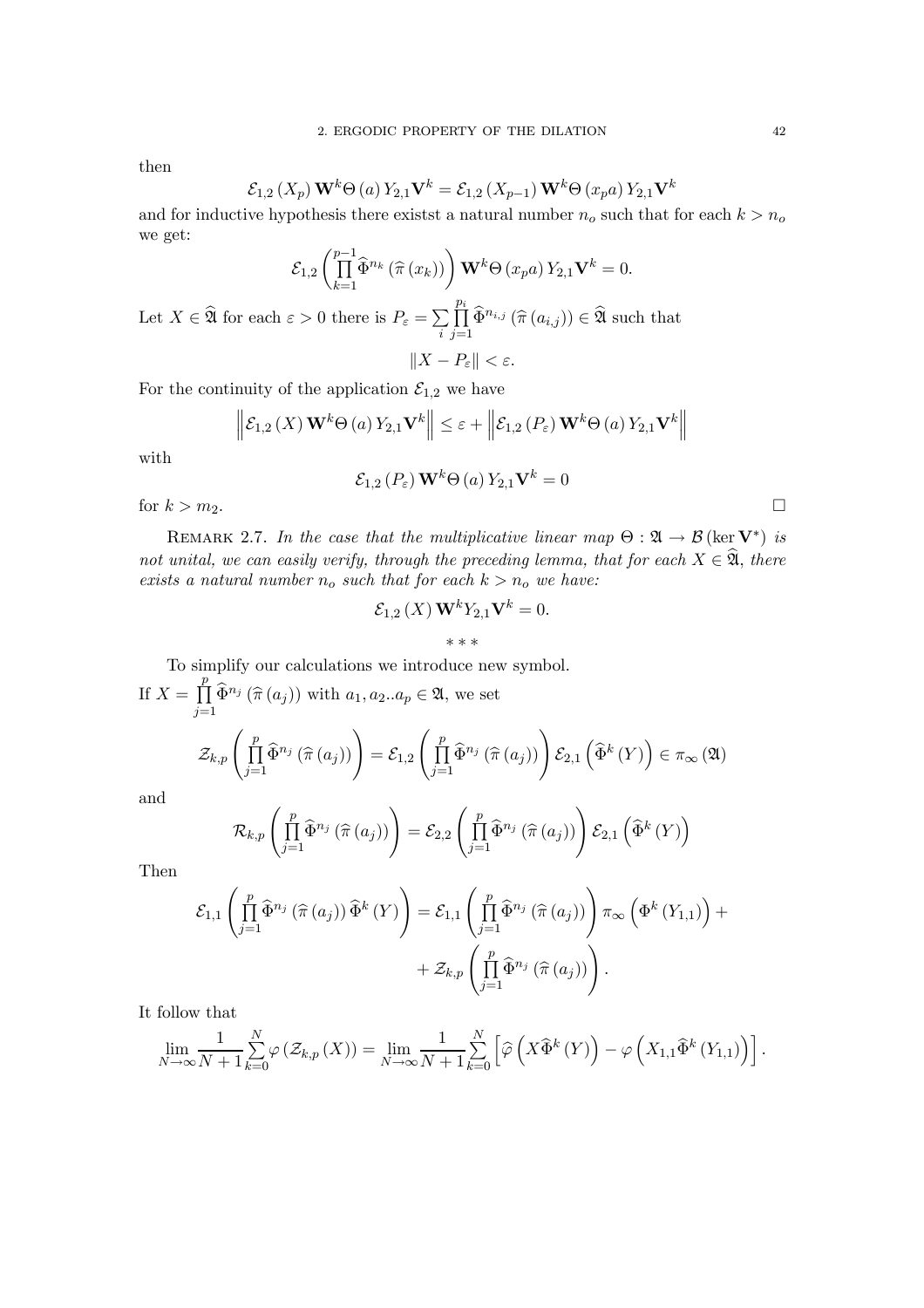REMARK 2.8. The  $\widehat{\varphi}$  is ergodic state if and only if

$$
\lim_{N \to \infty} \frac{1}{N+1} \sum_{k=0}^{N} \varphi \left( \mathcal{Z}_{k,p} \left( X \right) \right) = 0.
$$

While  $\widehat{\varphi}$  is weakly mixing state if and only if

$$
\lim_{N \to \infty} \frac{1}{N+1} \sum_{k=0}^{N} |\varphi(\mathcal{Z}_{k,p}(X))| = 0.
$$

We have the following relation for the  $\mathcal{Z}_{p,k}$  operators <sup>7</sup>:

$$
\mathcal{Z}_{k,p}\left(\prod_{j=1}^p \widehat{\Phi}^{n_j}\left(\widehat{\pi}(a_j)\right)\right) = \mathcal{E}_{1,2}\left(\prod_{j=1}^p \widehat{\Phi}^{n_j}\left(\widehat{\pi}(a_j)\right)\right) \mathbf{C}_k Y_{1,1} \mathbf{V}^k
$$

and

$$
\mathcal{Z}_{k,p}\left(\prod_{j=1}^p\widehat{\Phi}^{n_j}\left(\widehat{\pi}\left(a_j\right)\right)\right)=\pi_{\infty}\left(a_1\right)\mathcal{Z}_{k,p-1}\left(\prod_{j=2}^p\widehat{\Phi}^{n_j}\left(\widehat{\pi}\left(a_j\right)\right)\right)++\mathcal{E}_{1,2}\left(\widehat{\Phi}^{n_1}\left(\widehat{\pi}\left(a_1\right)\right)\right)\mathcal{R}_{k,p-1}\left(\prod_{j=2}^p\widehat{\Phi}^{n_j}\left(\widehat{\pi}\left(a_j\right)\right)\right).
$$

PROPOSITION 2.11. Let  $X = \prod^p$  $\prod_{j=1}^{n} \widehat{\Phi}^{n_j}(\widehat{\pi}(a_j))$  with  $a_1, a_2..a_p \in \mathfrak{A}$ , and  $n_q = \min \{ n_j : j = 1, 2..p \} \ge 0.$ 

If  $\varphi$  is a ergodic state we have:

$$
\lim_{N \to \infty} \frac{1}{N+1} \sum_{k=0}^{N} \varphi \left( \mathcal{Z}_{k,p} \left( \prod_{j=1}^{p} \widehat{\Phi}^{n_j} \left( \widehat{\pi}(a_j) \right) \right) = \lim_{N \to \infty} \frac{1}{N+1} \sum_{k=0}^{N} \mathcal{Z}_{k,p} \left( \prod_{j=1}^{p} \widehat{\Phi}^{(n_j - n_q)} \left( \widehat{\pi}(a_j) \right) \right) \right).
$$
  
Moreover let  $\varphi$  be a weakly measuring state, if

$$
\lim_{N \to \infty} \frac{1}{N+1} \sum_{k=0}^{N} \left| \varphi \left( \mathcal{Z}_{k,p} \left( \prod_{j=1}^{p} \widehat{\Phi}^{(n_j - n_q)} \left( \widehat{\pi} \left( a_j \right) \right) \right) \right) \right| = 0
$$

we have that  $\widehat{\varphi}$  is weakly meaxing.

PROOF. We set 
$$
\widetilde{X} = \prod_{j=1}^{p} \widehat{\Phi}^{(n_j - n_q)} (\widehat{\pi}(a_j))
$$
, we have:  
\n
$$
\lim_{N \to \infty} \frac{1}{N+1} \sum_{k=0}^{N} \varphi(\mathcal{Z}_{k,p}(X)) = \lim_{N \to \infty} \frac{1}{N+1} \sum_{k=0}^{N} \left[ \widehat{\varphi}\left(X \widehat{\Phi}^k(Y)\right) - \varphi\left(X_{1,1} \widehat{\Phi}^k(Y_{1,1})\right) \right] =
$$
\n
$$
= \lim_{N \to \infty} \frac{1}{N+1} \sum_{k=0}^{N} \left[ \widehat{\varphi}\left(\widehat{\Phi}^{n_q}\left(\widetilde{X} \widehat{\Phi}^{k-n_q}(Y)\right)\right) - \varphi(X_{1,1}) \varphi(Y_{1,1}) \right] =
$$
\n
$$
= \lim_{N \to \infty} \frac{1}{N+1} \sum_{k=0}^{N} \left[ \widehat{\varphi}\left(\widetilde{X} \widehat{\Phi}^{k-n_q}(Y)\right) - \varphi(X_{1,1}) \varphi(Y_{1,1}) \right] =
$$

<sup>7</sup>We recal that by the lemma 2.4, for all  $X \in \hat{\mathfrak{A}}$  we have

$$
X_{1,2}\mathcal{E}_{2,1}\left(\widehat{\Phi}^k\left(Y\right)\right)=X_{1,2}\mathbf{C}_kY_{1,1}\mathbf{V}^k.
$$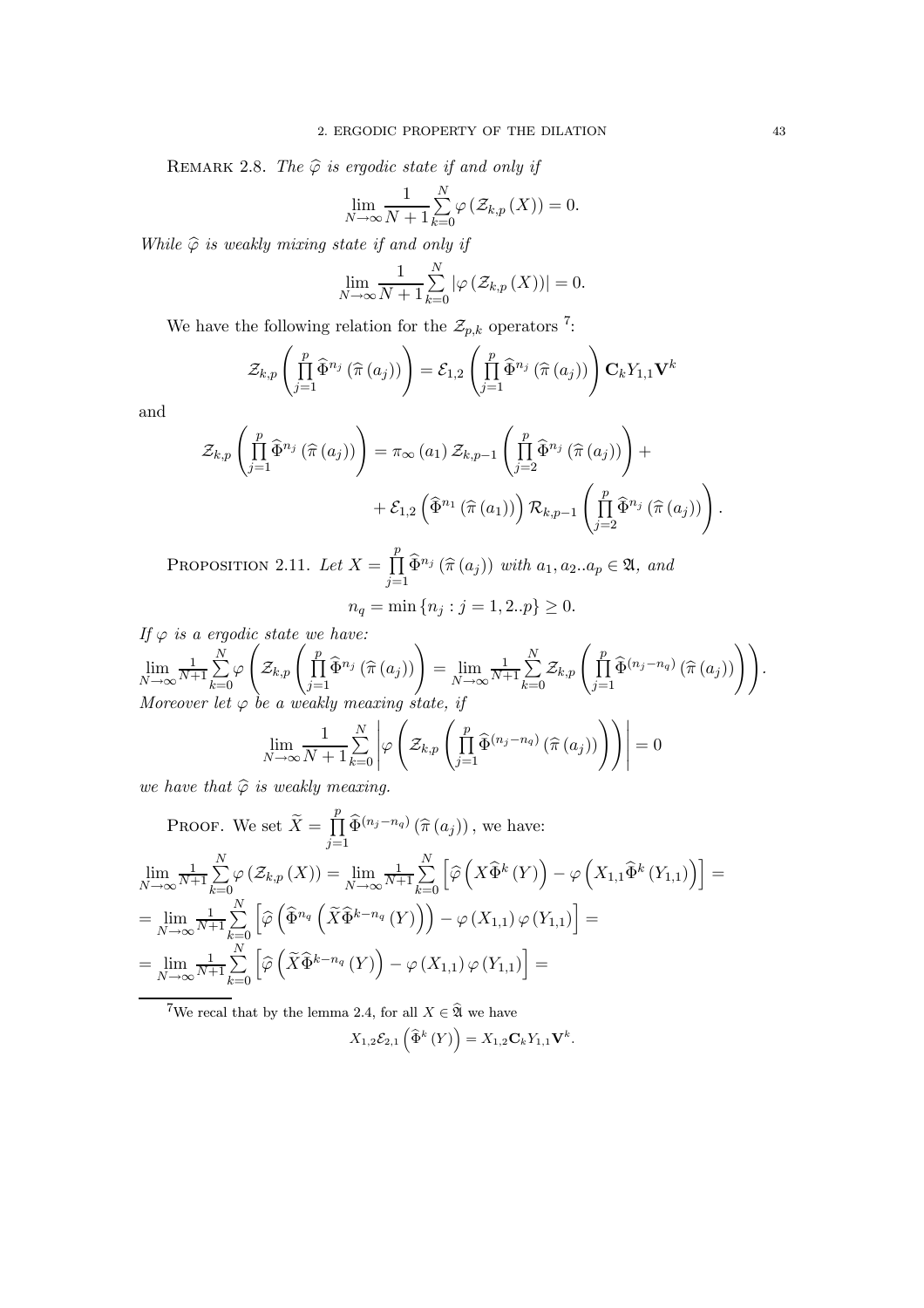$$
= \lim_{N \to \infty} \frac{1}{N+1} \sum_{k=0}^{N} \left[ \hat{\varphi} \left( \tilde{X} \hat{\Phi}^{k-n_q}(Y) \right) - \varphi \left( \tilde{X}_{1,1} \right) \varphi(Y_{1,1}) \right] =
$$
\n
$$
= \lim_{N \to \infty} \frac{1}{N+1} \sum_{k=0}^{N} \left[ \hat{\varphi} \left( \tilde{X} \hat{\Phi}^{k}(Y) \right) - \varphi \left( \tilde{X}_{1,1} \hat{\Phi}^{k}(Y_{1,1}) \right) \right] = \lim_{N \to \infty} \frac{1}{N+1} \sum_{k=0}^{N} \varphi \left( \mathcal{Z}_{k,p} \left( \tilde{X} \right) \right).
$$
\nFor the second assertion we get:\n
$$
\lim_{N \to \infty} \frac{1}{N+1} \sum_{k=0}^{N} \left| \hat{\varphi} \left( \prod_{j=1}^{p} \hat{\Phi}^{n_j} \left( \hat{\pi}(a_j) \right) \hat{\Phi}^{k}(Y) \right) - \varphi(X_{1,1}) \varphi(Y_{1,1}) \right| =
$$
\n
$$
= \lim_{N \to \infty} \frac{1}{N+1} \sum_{k=0}^{N} \left| \hat{\varphi} \left( \prod_{j=1}^{p} \hat{\Phi}^{(n_j - n_q)} \left( \hat{\pi}(a_j) \right) \hat{\Phi}^{k}(Y) \right) - \varphi \left( \tilde{X}_{1,1} \right) \varphi(Y_{1,1}) \right| \le
$$
\n
$$
\leq \lim_{N \to \infty} \frac{1}{N+1} \sum_{k=0}^{N} \left| \varphi \left( \tilde{X}_{1,1} \hat{\Phi}^{k}(Y_{1,1}) \right) - \varphi \left( \tilde{X}_{1,1} \right) \varphi(Y_{1,1}) + \varphi \left( \mathcal{Z}_{k,p} \left( \tilde{X} \right) \right) \right| \le
$$
\n
$$
\leq \lim_{N \to \infty} \frac{1}{N+1} \sum_{k=0}^{N} \left| \varphi \left( \tilde{Z}_{k,p} \left( \tilde{X} \right) \right) \right| + \lim_{N \to \infty} \frac{
$$

REMARK 2.9. We have:  
\n
$$
\mathcal{Z}_{k,p}(\widetilde{X}) = \mathcal{E}_{1,1}\left(\prod_{j=1}^{q-1} \widehat{\Phi}^{(n_j - n_q)}(\widehat{\pi}(a_j))\right) \mathcal{Z}_{k,p-q}\left(\prod_{j=q}^{p} \widehat{\Phi}^{(n_j - n_q)}(\widehat{\pi}(a_j))\right) + \n+ \mathcal{E}_{1,2}\left(\prod_{j=1}^{q-1} \widehat{\Phi}^{(n_j - n_q)}(\widehat{\pi}(a_j))\right) \Theta(a_q) \mathcal{R}_{k,p-q-1}\left(\prod_{j=q+1}^{p} \widehat{\Phi}^{(n_j - n_q)}(\widehat{\pi}(a_j))\right).
$$

We see that form they take the  $\mathcal{Z}_{k,p}$  operators for  $p=1$ . We observe that when  $k>m$  we obtain:

$$
\mathcal{Z}_{k,1}\left(\widehat{\Phi}^m\left(\widehat{\pi}\left(a\right)\right)\right)=\pi_{\infty}\left(\Phi^m\left(a\right)\Phi^{k-m}\left(Y_{1,1}\right)\right)-\pi_{\infty}\left(\Phi^m\left(a\right)\Phi^k\left(Y_{1,1}\right)\right),\,
$$

since

$$
\mathcal{Z}_{k,1}\left(\widehat{\Phi}^m\left(\widehat{\pi}\left(a\right)\right)\right) = \mathcal{E}_{1,2}\left(\widehat{\Phi}^m\left(\widehat{\pi}\left(a\right)\right)\right)\mathbf{C}_k Y_{1,1} \mathbf{V}^k = \mathbf{V}^{m^*} \pi_{\infty}\left(a\right) \mathbf{C}_m^* \mathbf{C}_k Y_{1,1} \mathbf{V}^k.
$$

We have a simple lemma:

LEMMA 2.5. If  $\varphi$  is ergodic state for each  $a, d \in \mathfrak{A}, Y \in \widehat{\mathfrak{A}}$  and  $m \in \mathbb{N}$  we have:

$$
\lim_{N \to \infty} \frac{1}{N+1} \sum_{k=0}^{N} \varphi \left( \pi_{\infty} \left( d \right) \mathcal{Z}_{k,1} \left( \widehat{\Phi}^m \left( \widehat{\pi} \left( a \right) \right) \right) \right) = 0,
$$

while if  $\varphi$  is weakly mixing state we obtain:

$$
\lim_{N \to \infty} \frac{1}{N+1} \sum_{k=0}^{N} \left| \varphi \left( \pi_{\infty} \left( d \right) \mathcal{Z}_{k,1} \left( \widehat{\Phi}^{m} \left( \widehat{\pi} \left( a \right) \right) \right) \right) \right| = 0.
$$

PROOF. We have  $\pi_{\infty}(d) \mathcal{Z}_{k,1}(\widehat{\Phi}^m(\widehat{\pi}(a))\widehat{\Phi}^k(Y)) = \pi_{\infty}(d\Phi^m(a)\Phi^{k-m}(Y_{1,1})) - \pi_{\infty}(d\Phi^m(a)\Phi^k(Y_{1,1})).$ Moreover lim  $N\rightarrow\infty$ 1  $\frac{1}{N+1}\sum_{n=1}^{N}$  $k=0$  $\left[\varphi\left(d\Phi^{m}\left(a\right)\Phi^{k-m}\left(Y_{1,1}\right)\right)-\varphi\left(d\Phi^{m}\left(a\right)\Phi^{k}\left(Y_{1,1}\right)\right)\right]=$ =  $\varphi(d\Phi^{m}(a)\varphi(Y_{1,1})) - \varphi(d\Phi^{m}(a)\varphi(Y_{1,1})) = 0,$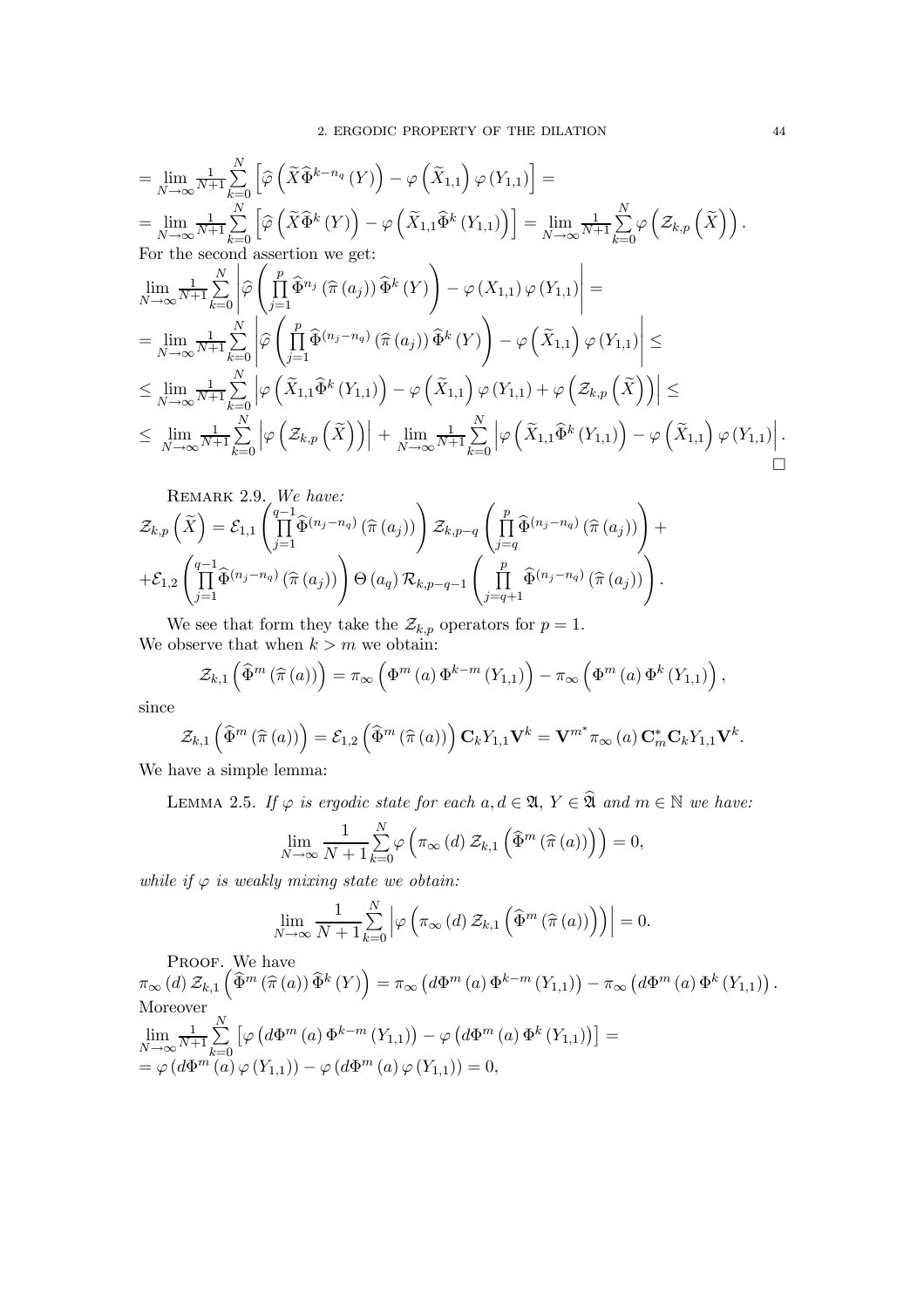while in the weakly mixing case we get:

$$
\frac{1}{N+1} \sum_{k=0}^{N} \left| \varphi \left( \pi_{\infty} \left( d \right) \mathcal{Z}_{k,1} \left( \widehat{\Phi}^{m} \left( \widehat{\pi} \left( a \right) \right) \right) \right) \right| =
$$
\n
$$
= \frac{1}{N+1} \sum_{k=0}^{N} \left| \varphi \left( d\Phi^{m} \left( a \right) \Phi^{k-m} \left( Y_{1,1} \right) \right) - \varphi \left( d\Phi^{m} \left( a \right) \Phi^{k} \left( Y_{1,1} \right) \right) \pm \varphi \left( d\Phi^{m} \left( a \right) \varphi \left( Y_{1,1} \right) \right) \right| \le
$$
\n
$$
\leq \frac{1}{N+1} \sum_{k=0}^{N} \left| \varphi \left( d\Phi^{m} \left( a \right) \Phi^{k-m} \left( Y_{1,1} \right) \right) - \varphi \left( d\Phi^{m} \left( a \right) \varphi \left( Y_{1,1} \right) \right) \right| +
$$
\n
$$
+ \frac{1}{N+1} \sum_{k=0}^{N} \left| \varphi \left( d\Phi^{m} \left( a \right) \Phi^{k} \left( Y_{1,1} \right) \right) - \varphi \left( d\Phi^{m} \left( a \right) \varphi \left( Y_{1,1} \right) \right) \right|.
$$

2.2. Ergodic properties for the basic dilation. We study now the ergodic properties of the multiplicative dilation  $(\widehat{\mathfrak{A}}, \widehat{\Phi}, \widehat{\varphi}, i, \mathcal{E})$  of theorem 2.2 in the case that the multplicative linear map  $\Theta$  is zero.

THEOREM 2.4. Let  $\varphi$  be ergodic state, if the cp map  $\Phi$  admit a  $\varphi$ -adjoin for each  $X = \prod^p$  $\prod_{j=1}^{n} \widehat{\Phi}^{n_j}(\widehat{\pi}(a_j)) \in \widehat{\mathfrak{A}}$ , and  $b \in \mathfrak{A}$ ,  $Y \in \widehat{\mathfrak{A}}$  we have:

$$
\lim_{N \to \infty} \frac{1}{N+1} \sum_{k=0}^{N} \varphi \left( \pi_{\infty} (b) \mathcal{Z}_{k,p} \left( \prod_{j=1}^{p} \widehat{\Phi}^{n_{j}} \left( \widehat{\pi} (a_{j}) \right) \right) \right) = 0.
$$

Then  $\widehat{\varphi}$  is an ergodic state.

If  $\varphi$  is weakly mixing state we obtain

$$
\lim_{N \to \infty} \frac{1}{N+1} \sum_{k=0}^{N} \left| \varphi \left( \mathcal{Z}_{k,p} \left( \prod_{j=1}^{p} \widehat{\Phi}^{n_{j}} \left( \widehat{\pi} \left( a_{j} \right) \right) \right) \right) \right| = 0.
$$

Then  $\widehat{\varphi}$  is weakly mixing state.

**PROOF.** We show the affirmation for induction on the  $p$  lengt of the product. ► For  $p = 1$  the affirmation it's true for lemma 2.5.

Let 
$$
X = \prod_{j=1}^{r} \widehat{\Phi}^{n_j}(\widehat{\pi}(a_j))
$$
, with  $a_j \in \mathfrak{A}$ , and  $n_q = \min\{n_j : j = 1, 2..p\} \geq 0$ . We have:\n $\mathcal{Z}_{k,p}(\pi_{\infty}(b) X) = b\mathcal{E}_{1,2}(\widehat{\Phi}^{n_q}(\widetilde{X})) \mathcal{E}_{2,1}(\widehat{\Phi}^k(Y)),$ \nwhere\n $\widetilde{X} = \prod_{j=1}^{p} \widehat{\Phi}^{n_j - n_q}(\widehat{\pi}(a_q)).$ \nTherefore\n $\mathcal{E}_{1,2}(\widehat{\Phi}^{n_q}(\widetilde{X})) \mathcal{E}_{2,1}(\widehat{\Phi}^k(Y)) = \left[\mathbf{V}^{n_q^*} \widetilde{X}_{1,1} \mathbf{C}_{n_q}^* + \mathbf{V}^{n_q^*} \widetilde{X}_{1,2} \mathbf{W}^{n_q^*}\right] \mathbf{C}_k Y_{1,1} \mathbf{V}^k =$ \n $= \mathbf{V}^{n_q^*} \widetilde{X}_{1,1} \mathbf{C}_{n_q}^* \mathbf{C}_k Y_{1,1} \mathbf{V}^k + \mathbf{V}^{n_q^*} \widetilde{X}_{1,2} \mathbf{C}_{k-n_q}^* Y_{1,1} \mathbf{V}^{(k-n_q)} \mathbf{V}^{n_q},$ \nsince  $\mathbf{C}_k^* \mathbf{W}^{n_q} = \mathbf{C}_{k-n_q}$ :\nit follow that:\n $\mathcal{E}_{1,2}(\widehat{\Phi}^{n_q}(\widetilde{X})) \mathcal{E}_{2,1}(\widehat{\Phi}^k(Y)) = \mathbf{V}^{n_q^*} \widetilde{X}_{1,1} \mathbf{C}_{n_q}^* \mathbf{C}_k Y_{1,1} \mathbf{V}^k + \widehat{\Phi}^{n_q}(\widetilde{X}_{1,2} \mathcal{E}_{2,1}(\widehat{\Phi}^{(k-n_q)}(Y)),$ \nsince  $\widetilde{X}_{1,2} \mathcal{E}_{2,1}(\widehat{\Phi}^{(k-n_q)}(Y)) \in \pi$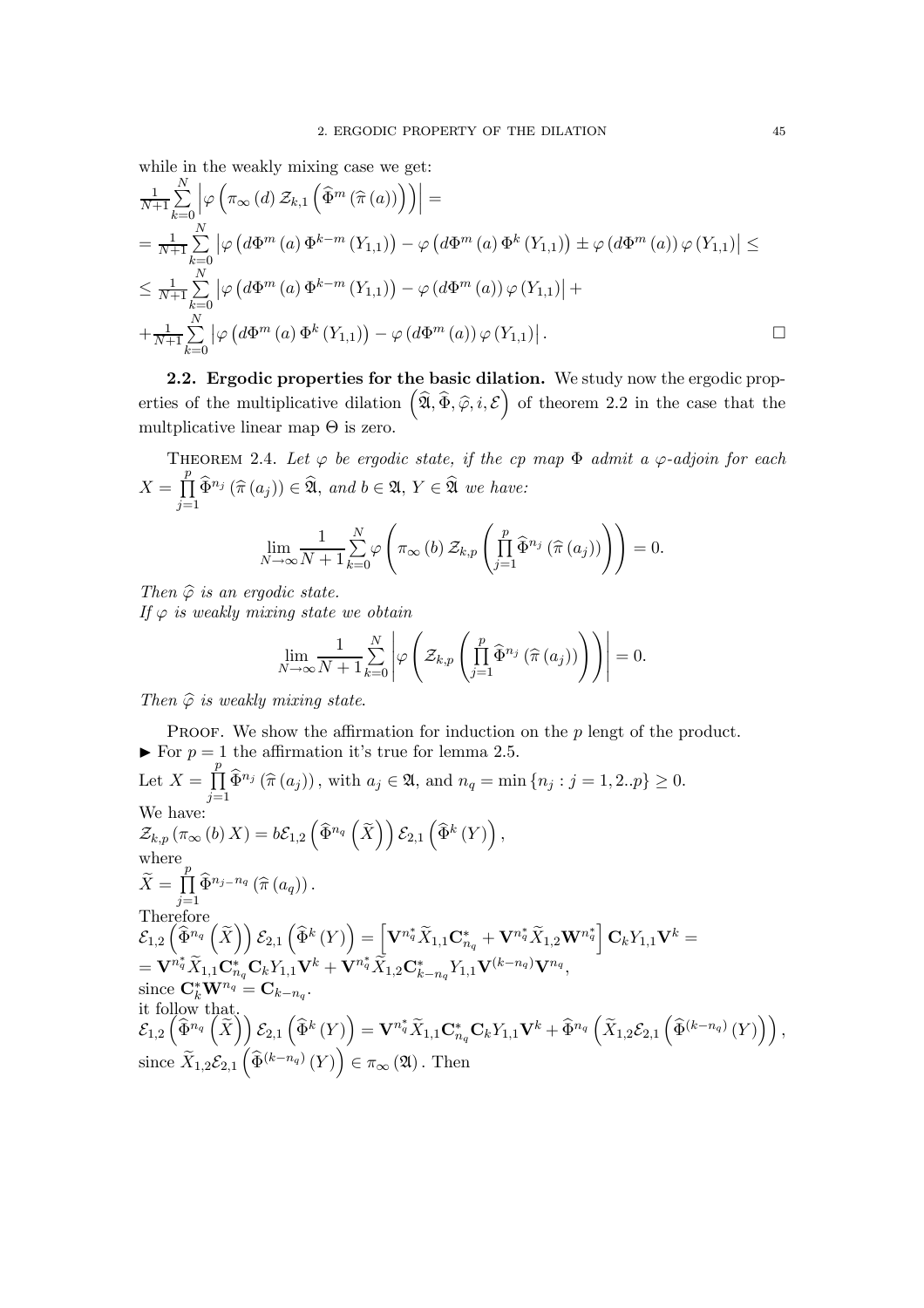$$
\varphi(Z_{k,p}(\pi_{\infty}(b) X)) =
$$
\n
$$
= \varphi \left( bV^{n_{\circ}^{+}} \tilde{X}_{1,1} \mathbf{C}_{n_{q}}^{*} \mathbf{C}_{k} Y_{1,1} \mathbf{V}^{k} \right) + \varphi \left( \tilde{\Phi}^{n_{\circ}^{+}} (b) \tilde{X}_{1,2} \mathcal{E}_{2,1} \left( \tilde{\Phi}^{(k-n_{q})} (Y) \right) \right).
$$
\nNow we get\n
$$
\mathbf{V}^{n_{\circ}} \tilde{X}_{1,1} \mathbf{C}_{n_{q}}^{*} = \mathcal{E}_{1,2} \left( \tilde{\Phi}^{n_{q}} \left( \tilde{\pi} \left( \tilde{X}_{1,1} \right) \right) \right)
$$
\n
$$
\tilde{X}_{1,2} = \mathcal{E}_{1,1} \left( \prod_{j=1}^{q} \tilde{\Phi}^{n_{j-1}n_{q}} \left( \tilde{\pi} \left( \tilde{\alpha}_{q} \right) \right) \right) \mathcal{E}_{1,2} \left( \prod_{j=q+1}^{p} \tilde{\Phi}^{n_{j-1}n_{q}} \left( \tilde{\pi} \left( \alpha_{q} \right) \right) \right).
$$
\nIt follows that\n
$$
\varphi(\pi_{\infty}(b) Z_{k,p}(X)) =
$$
\n
$$
\varphi \left( bZ_{1} \left( \tilde{\Phi}^{n_{q}} \left( \tilde{\pi} \left( \tilde{X}_{1,1} \right) \right) \right) \right) + \varphi \left( dZ_{k-n_{q},p-q} \left( \prod_{j=q+1}^{p} \tilde{\Phi}^{n_{j-1}n_{q}} \left( \tilde{\pi} \left( \alpha_{q} \right) \right) \right) \right),
$$
\nwhere we set:\n
$$
\pi_{\infty}(d) = \tilde{\Phi}^{n_{\circ}^{+}}_{q} \left( b \right) \mathcal{E}_{1,1} \left( \prod_{j=1}^{q} \tilde{\Phi}^{n_{j}} \left( \tilde{\pi} \left( \alpha_{j} \right) \right) \right) \right) =
$$
\n
$$
\frac{1}{N+1} \sum_{k=0}^{N} \varphi \left( \pi_{\infty}(b)
$$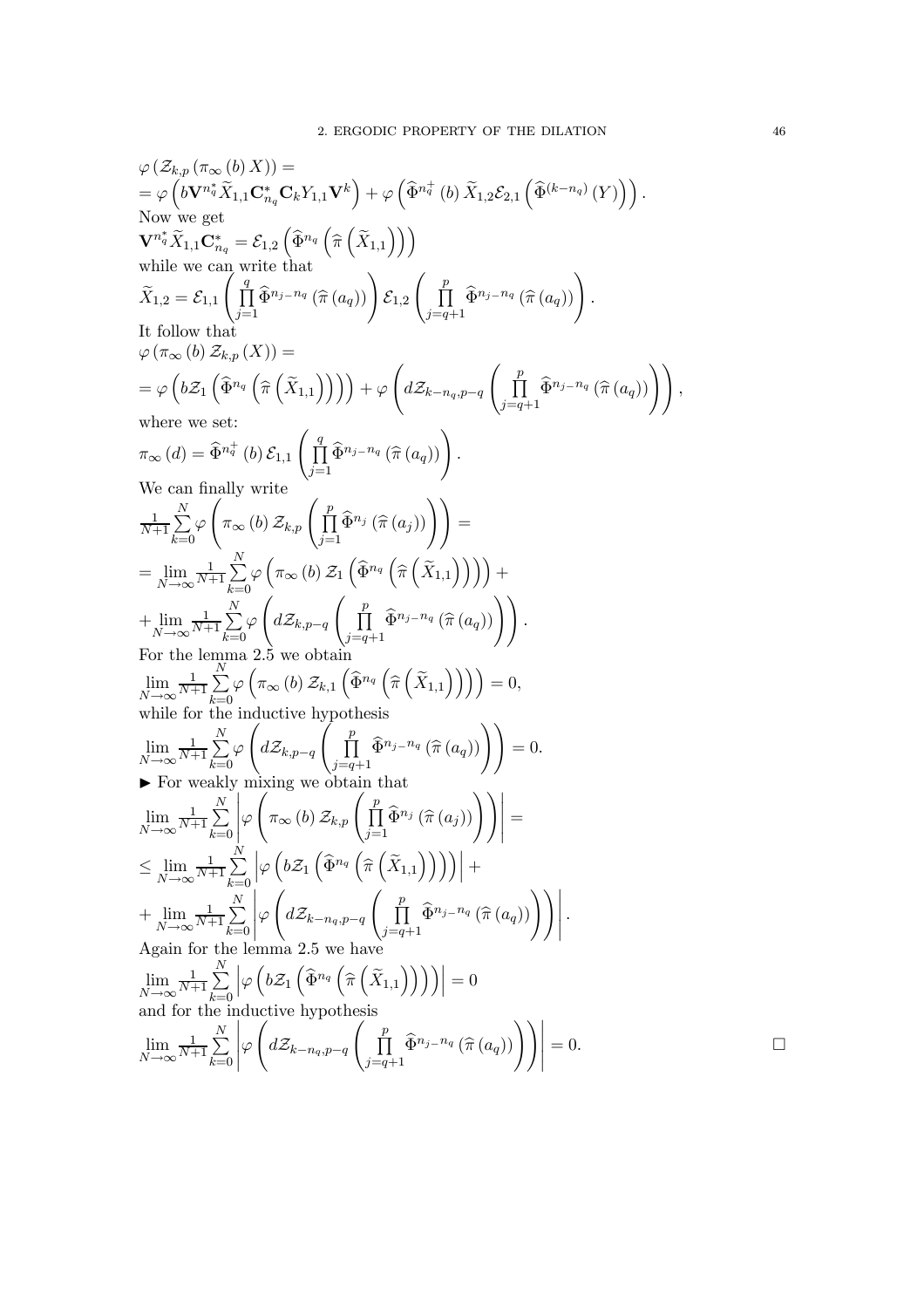# CHAPTER 3

# C\*-Hilbert module and dilations

In this section we apply Hilbert module methods to show the existence of a particular dilations that include in its multiplicative domains, the C\*-algebra of the observables of the original dynamical system. The ergodic properties and the weakly mixing property they have remained.

### 1. Definitions and notations

We shortly introduce some results on the C<sup>\*</sup>-Hilbert module. For further details on the subject, the reader can see the references [21] and [32].

DEFINITION 3.1. Let  $\mathfrak A$  be a  $C^*$ -algebra. A pre-Hilbert  $\mathfrak A$ -module is a complex vector space  $\mathcal X$  which is also a right  $\mathfrak A$  -module, compatible with the complex algebra structure, equipped with an A-valued inner product

$$
\langle \cdot; \cdot \rangle : \mathcal{X} \times \mathcal{X} \to \mathfrak{A}
$$

such that for each  $X, Y, Z \in \mathcal{X}, \alpha, \beta \in \mathbb{C}$  and  $a \in \mathfrak{A}$  satisfies the following relations:  $\langle X; \alpha Y + \beta Z \rangle = \alpha \langle X; Y \rangle + \beta \langle X; Z \rangle;$  $\langle X; Y \cdot a \rangle = \langle Y; X \rangle \cdot a;$  $\langle X;Y\rangle^* = \langle Y;X\rangle;$  $\langle X; X \rangle \geq 0;$  if  $\langle X; X \rangle = 0$  then  $X = 0$ . We say that  $X$  is a Hilbert  $\mathfrak A$ -module if  $X$  is complete with respect to the topology deter-

$$
||X|| = \sqrt{||\langle X;X\rangle||}.
$$

If  $X$  is a Hilbert  $\mathfrak{A}\text{-module}$ , we make the following notations: Let  $\mathcal{B}(\mathcal{X})$  be the Banach space of all bounded linear operators  $\mathbf{T}:\mathcal{X}\to\mathcal{X}$ , while  $\mathfrak{L}(\mathcal{X})$ is the set of all maps  $\mathbf{T} \in \mathcal{B}(\mathcal{X})$  for which there is a map  $\mathbf{T}^* \in \mathcal{B}(\mathcal{X})$  such that

$$
\langle \mathbf{T} X; Y \rangle = \langle X; \mathbf{T}^* Y \rangle
$$

for each  $X, Y \in \mathcal{X}$ .

Let  $\mathcal{B}_{\mathfrak{A}}(\mathcal{X})$  be the Banach space of all bounded module homomorphisms  $\mathbf{T} : \mathcal{X} \to \mathcal{X}$  that is:

$$
\mathbf{T}(X \cdot a) = \mathbf{T}(X) \cdot a
$$

for each  $X \in \mathcal{X}$  and  $a \in \mathfrak{A}$ .

mined by the norm  $\|\cdot\|$  given by

Moreover we have the following inclusion:

$$
\mathfrak{L}\left(\mathcal{X}\right)\subset\mathcal{B}_{\mathfrak{A}}\left(\mathcal{X}\right)
$$

and the set  $\mathfrak{L}(\mathcal{X})$  is also a C<sup>\*</sup>-algebra with unit. In general,  $\mathcal{B}_{\mathfrak{A}}(\mathcal{X})$  is different by  $\mathfrak{L}(\mathcal{X})$  and so the theory of Hilbert C<sup>\*</sup>-modules and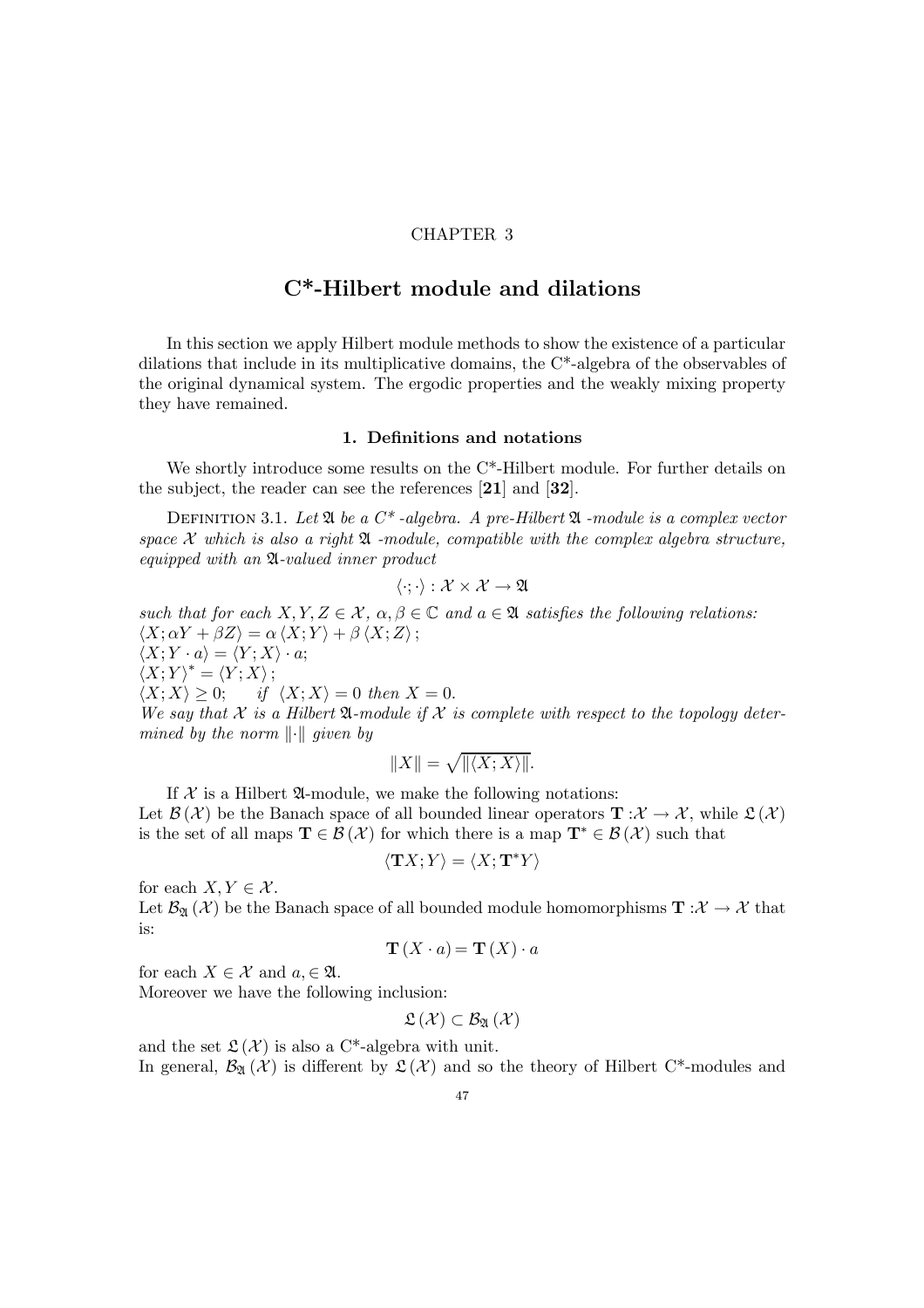the theory of Hilbert spaces are different.

The set  $\mathcal{X}^{\#}$  is the Banach space of all bounded module homomorphisms from  $\mathcal{X}$  to  $\mathfrak{A}$ which becomes a right  $\mathfrak{A}\text{-module}$ , where the action of  $\mathfrak{A}$  on  $\mathcal{X}^{\#}$  is defined by

$$
(a \cdot \mathbf{\Psi}))(X) = a^* \mathbf{\Psi}(X),
$$

for each  $a \in \mathfrak{A}, \ \Psi \in \mathcal{X}^{\#}.$ 

We say that X is self-dual if  $\mathcal{X} = \mathcal{X}^{\#}$  as right  $\mathfrak{A}\text{-module}$ . Then if  $\Psi : \mathcal{X} \to \mathfrak{A}$  is an element of  $\mathcal{X}^{\#}$  there exisist a unique vector  $X_o \in \mathcal{X}^{\#}$  such that

$$
\mathbf{\Psi}\left(X\right)=\left\langle X;X_{o}\right\rangle
$$

for  $X\in\mathcal{X}$ .

PROPOSITION 3.1. If  $X$  is self-dual, then

$$
\mathcal{B}_{\mathfrak{A}}\left(\mathcal{X}\right)=\mathfrak{L}\left(\mathcal{X}\right).
$$

PROOF. See [21] Proposition 3.4].

We have another fundamental proposition:

PROPOSITION 3.2. If  $\mathfrak A$  is a W<sup>\*</sup>-algebra,  $\mathcal X^{\#}$  becomes a self-dual Hilbert  $\mathfrak A$ -module.

PROOF. See [21] Proposition 3.2].

A \*-representation of a C\*-algebra  $\mathfrak{B}$  on the Hilbert  $\mathfrak{A}\text{-modul}$  X is a \*-homorphism  $\pi : \mathfrak{B} \to \mathfrak{L}(\mathcal{X})$ .

The representation  $\pi$  is *non-degenerate* if is  $\pi(\mathfrak{B})\mathcal{X}$  dense in  $\mathcal{X}$ .

We recall that one rank operator  $|X\rangle\langle Y|$  on the Hilbert  $\mathfrak{A}$ -module X are thus definied:

$$
\ket{X}\bra{Y}Z=X\cdot\langle Y,Z\rangle_{\mathcal{X}}
$$

for each  $X, Y, Z \in \mathcal{X}$ .

The set of compact adjointable operators on X is the closed subspace of  $\mathfrak{L}(\mathcal{X})$  generated by the maps  $|\cdot\rangle \langle \cdot|$ :

$$
\mathcal{K}(\mathcal{X}) = \overline{span\left\{ |X\rangle\langle Y| : X, Y \in \mathcal{X} \right\}}.
$$
  
\*\*\*

We see the existing relations between Cp-map between  $C^*$ -algebras and Hilbert modules over  $C^*$ -algebras<sup>1</sup>.

Let  $\Phi : \mathfrak{A} \to \mathfrak{B}$  unital cp map between C\*-algebras with unit  $\mathfrak{A}$  and  $\mathfrak{B}$ . The set  $\mathfrak{X}_{\Phi} = \mathfrak{A} \overline{\otimes}_{\Phi} \mathfrak{B}$  with the **B**-valued inner product:

$$
\langle A_1 \otimes_{\Phi} B_1; A_2 \otimes_{\Phi} B_2 \rangle = B_1^* \Phi \left( A_1^* A_2 \right) B_2,
$$

where  $A_1, A_2 \in \mathfrak{A}$  and  $B_1, B_2 \in \mathfrak{B}$ , is a Hilbert  $\mathfrak{A} - \mathfrak{B}$ -module that is:

$$
A_2 \cdot (A_1 \otimes_{\Phi} B_1) \cdot B_2 = (A_2 A_1) \otimes_{\Phi} (B_1 B_2).
$$

We have the representation  $\pi_{\Phi}: \mathfrak{A} \to \mathfrak{L}(\mathfrak{X}_{\Phi})$  in the following way:

$$
\pi_{\Phi}(C) A \otimes_{\Phi} B = CA \otimes_{\Phi} B,
$$

<sup>&</sup>lt;sup>1</sup>For furthermore information cfr. [21] section 5].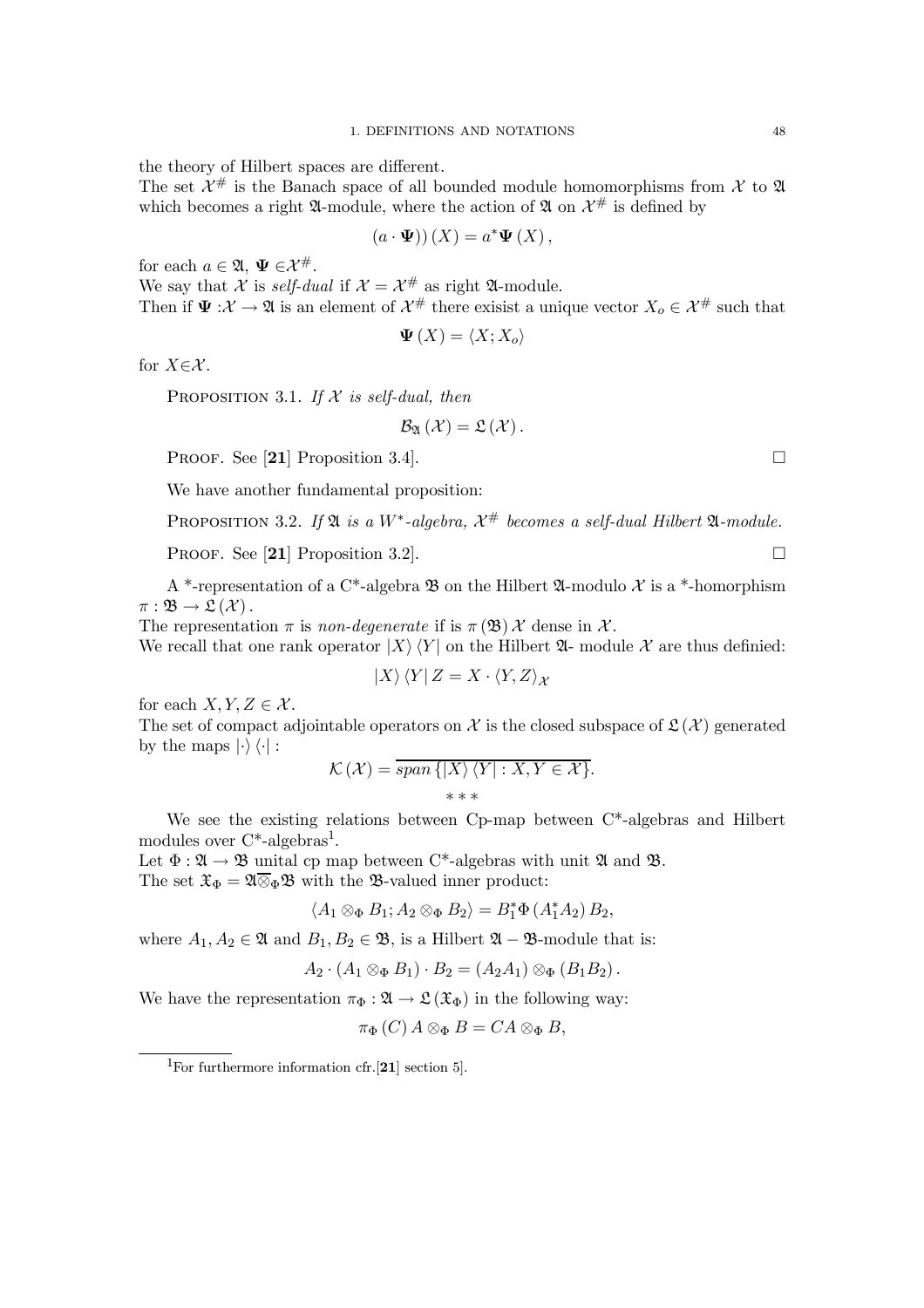for each  $A, C \in \mathfrak{A}$   $B \in \mathfrak{B}$ . If  $\Omega_{\Phi}$  is the vector  $\Omega_{\Phi} = 1 \otimes_{\Phi} 1$  for each  $A \in \mathfrak{M}$  we obtain

$$
\Phi(A) = \langle \Omega_{\Phi}; \pi_{\Phi}(A) \,\Omega_{\Phi} \rangle \,.
$$

The triple  $(\mathfrak{L}(\mathfrak{X}_{\Phi}); \pi_{\Phi}; \Omega_{\Phi})$  is say to be the GNS of a cp-map  $\Phi : \mathfrak{A} \to \mathfrak{B}$ .

REMARK 3.1. We observe that if  $\Phi : \mathfrak{M} \to \mathfrak{M}$  is a cp-map between von Neumann algebra the set  $\mathfrak{X}_{\Phi} = \mathfrak{M} \overline{\otimes}_{\Phi} \mathfrak{M}$  is a Hilbert  $\mathfrak{M}$ -module and for the precedent proposition it is self dual.

PROPOSITION 3.3. Let  $\mathfrak{M}$  be a von Neumann algebra and  $\Phi : \mathfrak{M} \to \mathfrak{M}$  be a cp-map. If for each  $A_1, A_2 \in \mathfrak{M}$ 

$$
\Phi\left(A_1AA_2\right)=0,
$$

we have

$$
\pi_{\Phi}\left(A\right)=0.
$$

PROOF. For each  $A_1 \otimes_{\Phi} B_1$ ,  $A_2 \otimes_{\Phi} B_2 \in \mathfrak{X}_{\Phi}$  we have  $\langle A_1\otimes_\Phi B_1;\pi_\Phi\left(A\right)A_2\otimes_\Phi B_2\rangle=B_1^*\cdot\langle A_1\otimes_\Phi \mathbf{1}; AA_2\otimes_\Phi \mathbf{1}\rangle\cdot B_2=$  $= B_1^* \Phi \left( A_1^* A A_2^* \right) B_2 = 0,$ then  $\langle A_1 \otimes_{\Phi} B_1; \pi_{\Phi} (A) A_2 \otimes_{\Phi} B_2 \rangle = 0.$ since  $\mathfrak{X}_{\Phi}$  is self-dual we obtain  $\pi_{\Phi}(A)=0$ .

### 2. Dilations constructed by using Hilbert modules

Let  $\Phi : \mathfrak{A} \to \mathfrak{B}$  be an unital cp-map between C<sup>\*</sup>-algebra  $\mathfrak{A}$  and  $\mathfrak{B}$ , We have the follow applications:

**►** The Stinespring representation  $\pi_{\Phi}: \mathfrak{A} \to \mathfrak{L}(\mathfrak{X}_{\Phi})$ , where  $\mathfrak{X}_{\Phi}$  is Hilbert  $\mathfrak{A}\text{-}\mathfrak{B}$  module  $\mathfrak{X}_{\Phi} = \mathfrak{A} \overline{\otimes}_{\Phi} \mathfrak{B};$ 

► The application  $\mathcal{E}_{\Phi}: \mathfrak{L}(\mathfrak{X}_{\Phi}) \to \mathfrak{A}$  thus defined:

$$
\mathcal{E}_{\Phi}(\mathbf{T}) = \langle \Omega_{\Phi}; \mathbf{T} \Omega_{\Phi} \rangle_{\mathfrak{X}_{\Phi}}, \qquad \mathbf{T} \in \mathfrak{L}(\mathfrak{X}_{\Phi})
$$

► The application  $\mathcal{T}_{\Phi}: \mathfrak{B} \to \mathfrak{L}(\mathfrak{X}_{\Phi})$  defined by<sup>2</sup>:

$$
\mathcal{T}_{\Phi}\left(b\right)x\otimes_{\Phi}y=\mathbf{1}\otimes_{\Phi}b\Phi\left(x\right)y,
$$

for each  $x \otimes_{\Phi} y \in \mathfrak{X}_{\Phi}$  and  $b \in \mathfrak{B}$ .

$$
\mathcal{T}_{\Phi}\left(b^{*}\right)x\otimes_{\Phi}y=\mathbf{1}\otimes_{\Phi}b^{*}\Phi\left(x\right)y.
$$

We have a first proposition:

PROPOSITION 3.4. The application  $\mathcal{T}_{\Phi}: \mathfrak{B} \to \mathfrak{L}(\mathfrak{X}_{\Phi})$  is an injective \*-homomorphism.

<sup>2</sup>The operator  $\mathcal{T}_{\Phi}$  (b) is one rank operator:

$$
\ket{\mathbf{1}\otimes_{\Phi} b}\bra{\Omega_{\Phi}},
$$

and

$$
\mathcal{T}_{\Phi}\left(\mathbf{1}\right)=\left|\Omega_{\Phi}\right\rangle \left\langle \Omega_{\Phi}\right|.
$$

Furthermore we have

$$
\mathcal{T}_{\Phi}\left(\mathbf{1}\right)=\mathbf{1}\quad\Longleftrightarrow\quad\Phi\text{ is a multiplicative.}
$$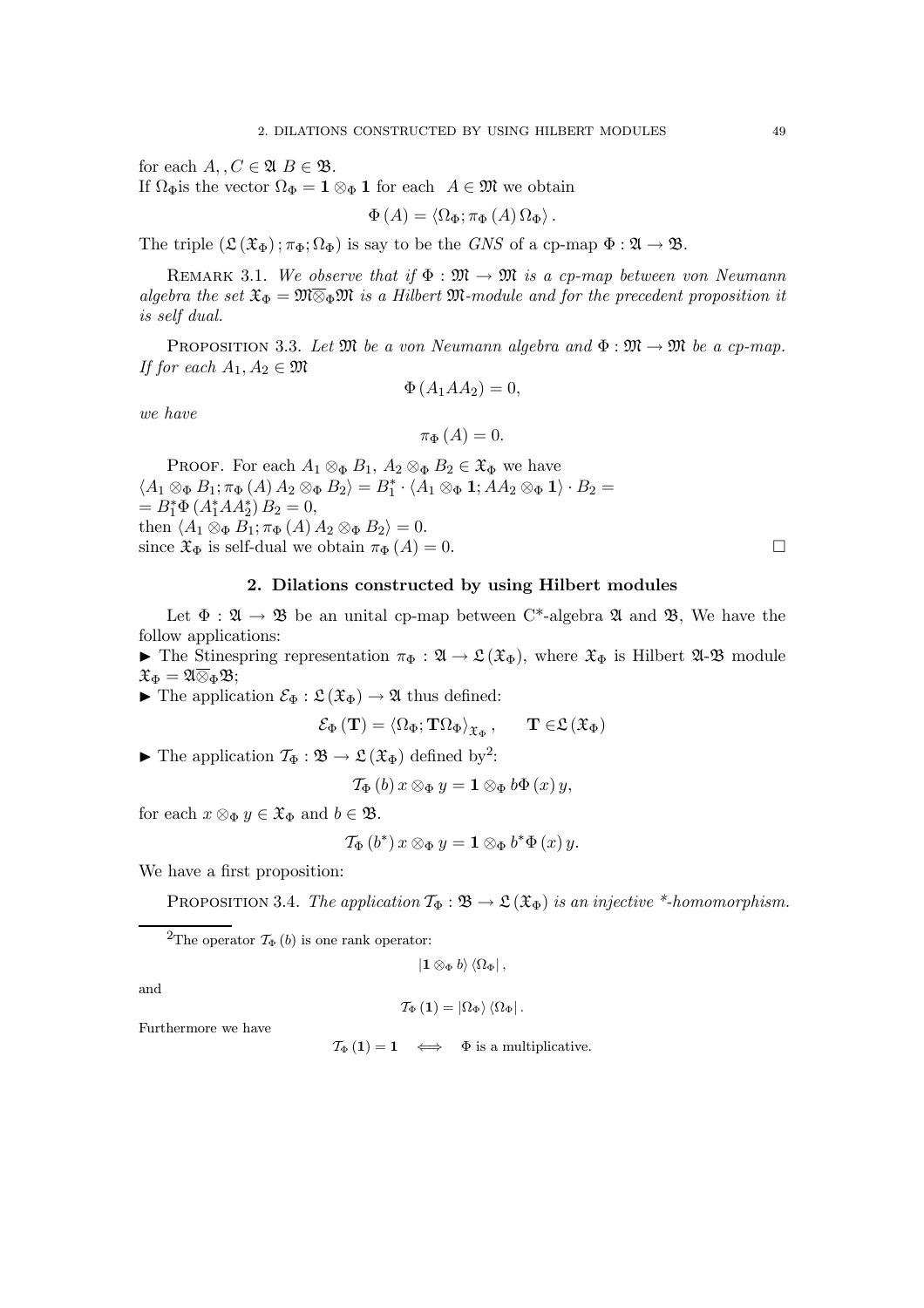PROOF. For each  $x_1 \otimes_{\Phi} y_1, x_2 \otimes_{\Phi} y_2 \in \mathfrak{X}_{\Phi}$  and  $b \in \mathfrak{B}$  we have:  $\langle \mathcal{T}_{\Phi}\left( b\right) x_{1}\otimes_{\Phi}y_{1};x_{2}\otimes_{\Phi}y_{2}\rangle_{\mathfrak{X}_{\Phi}}=\langle 1\otimes_{\Phi}b\Phi\left( x_{1}\right) y_{1};x_{2}\otimes_{\Phi}y_{2}\rangle_{\mathfrak{X}_{\Phi}}=\left( b\Phi\left( x_{1}\right) y_{1}\right) ^{\ast}\Phi\left( x_{2}\right) y_{2}=0$  $= y_1^* \Phi\left(x_1^*\right) b^* \Phi\left(x_2\right) y_2 = \langle x_1 \otimes_\Phi y_1; \mathcal{T}_\Phi\left(b^*\right) x_2 \otimes_\Phi y_2 \rangle_{\mathfrak{X}_\Phi}.$ While  $\mathcal{T}_{\Phi}\left(b_{1}\right) \mathcal{T}_{\Phi}\left(b_{2}\right) x \otimes_{\Phi} y = \mathcal{T}_{\Phi}\left(b_{1}\right) \mathbf{1} \otimes_{\Phi} b_{2} \Phi\left(x\right) y = \mathbf{1} \otimes_{\Phi} b_{1} b_{2} \Phi\left(x\right) y = \mathcal{T}_{\Phi}\left(b_{1} b_{2}\right) x \otimes_{\Phi} y. \quad \Box$ 

We have the property of conditional expectation for the map 
$$
\mathcal{E}_{\Phi}
$$
:

PROPOSITION 3.5. The application  $\mathcal{E}_{\Phi}: \mathfrak{L}(\mathfrak{X}_{\Phi}) \to \mathfrak{A}$  is unital cp map such that

$$
\mathcal{E}_{\Phi}\left(\mathcal{T}_{\Phi}\left(b_{1}\right)\mathbf{T}\mathcal{T}_{\Phi}\left(b_{2}\right)\right)=b_{1}\mathcal{E}_{\Phi}\left(\mathbf{T}\right)b_{2}
$$

for each  $b_1, b_2 \in \mathfrak{B}$  and  $\mathbf{T} \in \mathfrak{L}(\mathfrak{X}_{\Phi})$ .

**PROOF.** For each  $b_j \in \mathfrak{B}$  and  $\mathbf{T}_j \in \mathfrak{L}(\mathfrak{X}_{\Phi})$  with  $j = 1, 2...n$  we have

$$
\sum_{i,j=1}^n b_j^* \mathcal{E}_{\Phi} \left( \mathbf{T}_j^* \mathbf{T}_i \right) b_i = \sum_{i,j=1}^n b_j^* \cdot \left\langle \Omega_{\Phi}; \mathbf{T}_j^* \mathbf{T}_i \Omega_{\Phi} \right\rangle_{\mathfrak{X}_{\Phi}} \cdot b_i =
$$
\n
$$
= \sum_{i,j=1}^n \left\langle \mathbf{1} \otimes_{\Phi} b_j; \mathbf{T}_j^* \mathbf{T}_i \mathbf{1} \otimes_{\Phi} b_i \right\rangle_{\mathfrak{X}_{\Phi}} = \sum_{i,j=1}^n \left\langle \sum_{j=1}^n \mathbf{T}_j \mathbf{1} \otimes_{\Phi} b_j; \sum_{i=1}^n \mathbf{T}_i \mathbf{1} \otimes_{\Phi} b_i \right\rangle_{\mathfrak{X}_{\Phi}} \ge 0.
$$

while

$$
\mathcal{E}_{\Phi} (\mathcal{T}_{\Phi} (b_1) \mathbf{T} \mathcal{T}_{\Phi} (b_2)) = \langle \Omega_{\Phi}; \mathcal{T}_{\Phi} (b_1) \mathbf{T} \mathcal{T}_{\Phi} (b_2) \Omega_{\Phi} \rangle_{\mathfrak{X}_{\Phi}} = = \langle \mathbf{1} \otimes_{\Phi} b_1^*; \mathbf{T} \mathbf{1} \otimes_{\Phi} b_2 \rangle_{\mathfrak{X}_{\Phi}} = b_1 \cdot \langle \Omega_{\Phi}; \mathbf{T} \Omega_{\Phi} \rangle_{\mathfrak{X}_{\Phi}} \cdot b_2 = b_1 \mathcal{E}_{\Phi} (\mathbf{T}) b_2.
$$

We observe that

$$
\Phi = \mathcal{E}_{\Phi} \circ \pi_{\Phi}
$$
 and  $id = \mathcal{E}_{\Phi} \circ \mathcal{T}_{\Phi}$ .

In fact for each  $b \in \mathfrak{B}$  we have

$$
b = \langle \Omega_{\Phi}; \mathcal{T}_{\Phi} (b) \,\Omega_{\Phi} \rangle_{\mathfrak{X}_{\Phi}}.
$$

Let  $\Phi : \mathfrak{A} \to \mathfrak{A}$  be unital cp-map, we can define an unital cp-map  $\widetilde{\Phi} : \mathfrak{L}(\mathfrak{X}_{\Phi}) \to \mathfrak{L}(\mathfrak{X}_{\Phi})$ by

$$
\Phi = \pi_{\Phi} \circ \mathcal{E}_{\Phi},
$$

such that for each  $x, y \in \mathfrak{A}$  we obtain

$$
\widetilde{\Phi}\left(\mathcal{T}_{\Phi}\left(x\right)\mathcal{T}_{\Phi}\left(y\right)\right)=\widetilde{\Phi}\left(\mathcal{T}_{\Phi}\left(x\right)\right)\widetilde{\Phi}\left(\mathcal{T}_{\Phi}\left(y\right)\right).
$$

Indeed for each  $a \in \mathfrak{A}$  we have

$$
\widetilde{\Phi}\left(\mathcal{T}_{\Phi}\left(a\right)\right)=\pi_{\Phi}\left(a\right).
$$

Moreover

$$
\begin{array}{ccc}\n\mathfrak{L}\left(\mathfrak{X}_{\Phi}\right) & \xrightarrow{\tilde{\Phi}^n} & \mathfrak{L}\left(\mathfrak{X}_{\Phi}\right) \\
\mathcal{T}_{\Phi} \uparrow & & \downarrow \mathcal{E}_{\Phi} \\
\mathfrak{A} & \xrightarrow{\Phi^n} & \mathfrak{A}\n\end{array}
$$

is a commutative diagram:

$$
\mathcal{E}_{\Phi}\left(\widetilde{\Phi}^{n}\left(\mathcal{T}_{\Phi}\left(a\right)\right)\right)=\Phi^{n}\left(a\right)
$$

 $\Box$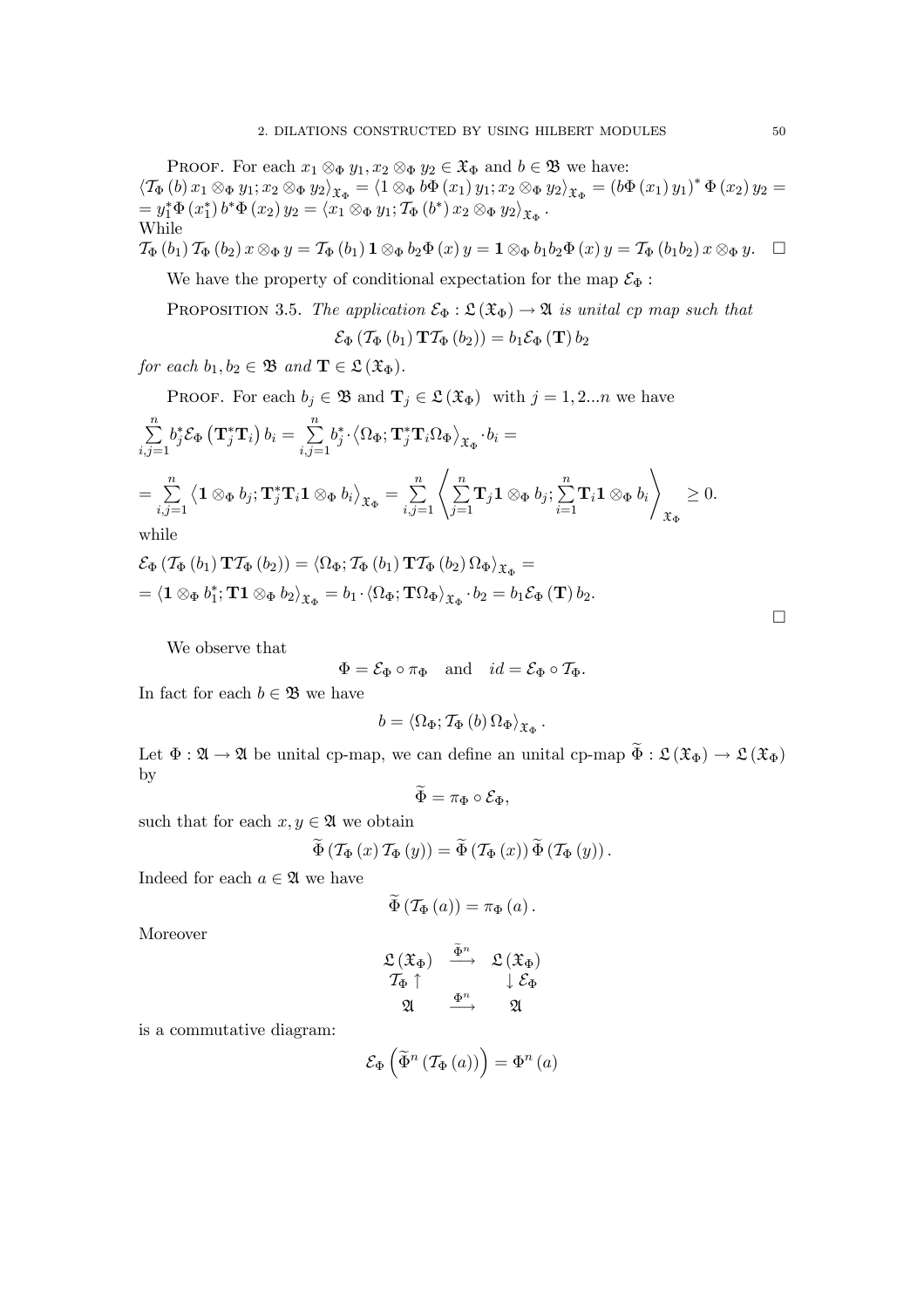for each  $n \in \mathbb{N}$  and  $a \in \mathfrak{A}$ .

We defined the  $\widetilde{\varphi}$  state on  $\mathfrak{L}(\mathfrak{X}_{\Phi})$  by:

$$
\widetilde{\varphi}(T)=\varphi\left((\mathcal{E}_{\Phi}T)\right)
$$

for each  $T \in \mathfrak{L}(\mathfrak{X}_{\Phi})$ .

W have verified the following theorem of existence

THEOREM 3.1. The C\*-dynamical system  $(\mathfrak{L}(\mathfrak{X}_{\Phi}), \widetilde{\Phi}, \widetilde{\varphi},)$  is a non unital dilation of  $(\mathfrak{A}, \Phi, \varphi)$  such that

$$
\mathfrak{A}\subset\mathfrak{D}\left(\widetilde{\Phi}\right)
$$

where  $\mathfrak{D}\left(\widetilde{\Phi}\right)$  is multiplicative domains of the cp-map  $\widetilde{\Phi}$ .

# 3. Ergodic property

For the study of the ergodic property of the dilations of dynamical systems we have to determine the value of the followings limits:

$$
\lim_{N \to \infty} \frac{1}{N+1} \sum_{k=0}^{N} \left[ \widetilde{\varphi} \left( \mathbf{X} \widetilde{\Phi}^{k} \left( \mathbf{Y} \right) \right) - \widehat{\varphi} \left( X \right) \widehat{\varphi} \left( Y \right) \right];
$$
\n
$$
\lim_{N \to \infty} \frac{1}{N+1} \sum_{k=0}^{N} \left| \widehat{\varphi} \left( X \widehat{\Phi}^{k} \left( Y \right) \right) - \widehat{\varphi} \left( X \right) \widehat{\varphi} \left( Y \right) \right|
$$

for all  $\mathbf{X}, \mathbf{Y} \in \mathcal{L}(\mathfrak{X}_{\Phi})$ .

We observe that for each  $k \geq 1$  we get

$$
\widetilde{\Phi}^{k}\left(\mathbf{Y}\right)=\pi_{\Phi}\left(\Phi^{k-1}\left(\mathcal{E}_{\Phi}\left(\mathbf{Y}\right)\right)\right)
$$

since for each  $k\geq 1$  we obtain:

$$
\widetilde{\Phi}^{k}\left(\mathbf{Y}\right)=\pi_{\Phi}\left(\Phi\left(\mathcal{E}_{\Phi}\left(\widetilde{\Phi}^{k-2}\left(\mathbf{Y}\right)\right)\right)\right).
$$

Consequently we have

$$
\lim_{N\to\infty}\frac{1}{N+1}\sum_{k=0}^{N}\widetilde{\varphi}\left(\mathbf{X}\widetilde{\Phi}^{k}\left(\mathbf{Y}\right)\right)=\lim_{N\to\infty}\frac{1}{N+1}\sum_{k=0}^{N}\widetilde{\varphi}\left(\mathbf{X}\pi_{\Phi}\left(\Phi^{k}\left(\mathcal{E}_{\Phi}\left(\mathbf{Y}\right)\right)\right)\right).
$$

Also in this circumstance the property of  $\varphi$ -adjoin it is fundamental for ergodicity:

THEOREM 3.2. Let  $\varphi$  be ergodic state if  $\Phi$  admit a  $\varphi$ -adjoin  $\widetilde{\varphi}$  is an ergodic state. While if  $\varphi$  is a weakly mixing state,  $\widetilde{\varphi}$  is a weakly mixing state.

PROOF. We have

$$
\widetilde{\varphi}\left(\mathbf{X}\pi_{\Phi}\left(\Phi^{k}\left(\mathcal{E}_{\Phi}\left(\mathbf{Y}\right)\right)\right)\right)=\varphi\left(\mathcal{E}_{\Phi}\left(\mathbf{X}\pi_{\Phi}\left(\Phi^{k}\left(\mathcal{E}_{\Phi}\left(\mathbf{Y}\right)\right)\right)\right)\right)
$$

and

 $\mathcal{E}_{\Phi}\left(\mathbf{X}\pi_{\Phi}\left(\Phi^{k}\left(\mathcal{E}_{\Phi}\left(\mathbf{Y}\right)\right)\right)\right)=\left\langle \mathbf{X}^{*}\Omega_{\Phi};\pi_{\Phi}\left(\Phi^{k}\left(\mathcal{E}_{\Phi}\left(\mathbf{Y}\right)\right)\right)\Omega_{\Phi}\right\rangle _{\mathfrak{X}_{\Phi}}=$  $=\left\langle \mathbf{X}^{\ast}\Omega_{\Phi};\Phi^{k}\left(\mathcal{E}_{\Phi}\left(\mathbf{Y}\right)\right)\otimes_{\Phi}\mathbf{1}\right\rangle _{\mathfrak{X}_{\Phi}}.$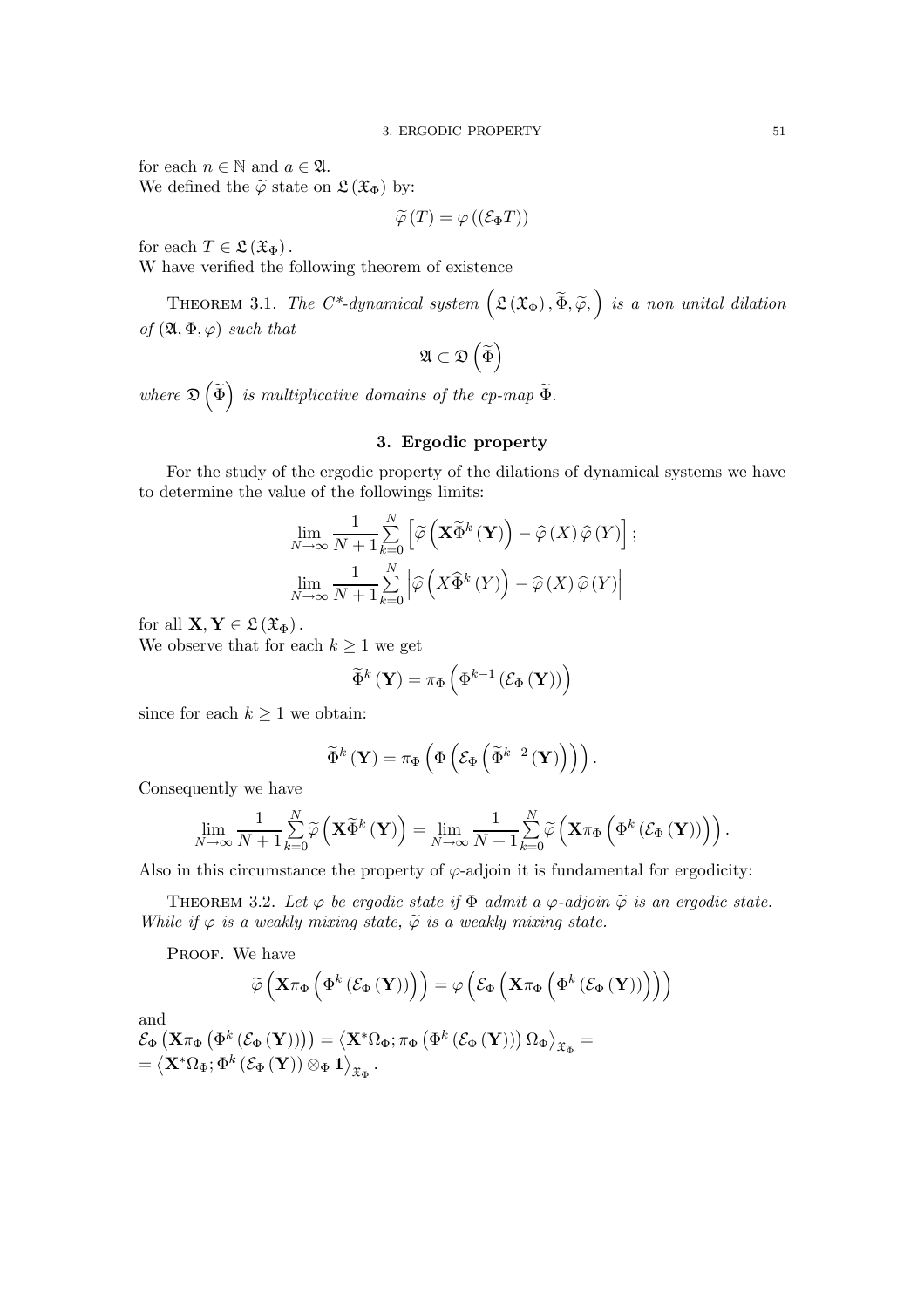For definition of the Hilbert module  $\mathfrak{X}_{\Phi}$ , for each  $\varepsilon > 0$  there is an element polynomial  $p_{\varepsilon} = \sum$  $\sum_{i,j} a_i \otimes_{\Phi} b_j$  such that

$$
\|\mathbf{X}^*\Omega_{\Phi} - p_{\varepsilon}\|_{\mathfrak{X}_{\Phi}} < \varepsilon
$$

therefore

Therefore  
\n
$$
\langle p_{\varepsilon}; \Phi^{k}(\mathcal{E}_{\Phi}(\mathbf{Y})) \otimes_{\Phi} \mathbf{1} \rangle_{\mathfrak{X}_{\Phi}} = \left\langle \sum_{i,j} a_{i} \otimes_{\Phi} b_{j}; \Phi^{k}(\mathcal{E}_{\Phi}(\mathbf{Y})) \otimes_{\Phi} \mathbf{1} \right\rangle_{\mathfrak{X}_{\Phi}} =
$$
\n
$$
= \sum_{i,j} b_{j} \Phi \left( a_{i}^{*} \Phi^{k}(\mathcal{E}_{\Phi}(\mathbf{Y}))),
$$
\nand  
\n
$$
\lim_{N \to \infty} \frac{1}{N+1} \sum_{k=0}^{N} \varphi \left( \langle p_{\varepsilon}; \pi_{\Phi} \left( \Phi^{k}(\mathcal{E}_{\Phi}(\mathbf{Y})) \right) \Omega_{\Phi} \rangle_{\mathfrak{X}_{\Phi}} \right) =
$$
\n
$$
= \lim_{N \to \infty} \frac{1}{N+1} \sum_{k=0}^{N} \varphi \left( \sum_{i,j} b_{j} \Phi \left( a_{i}^{*} \Phi^{k}(\mathcal{E}_{\Phi}(\mathbf{Y})) \right) \right) = \sum_{i,j} \lim_{N \to \infty} \frac{1}{N+1} \sum_{k=0}^{N} \varphi \left( b_{j} \Phi \left( a_{i}^{*} \Phi^{k}(\mathcal{E}_{\Phi}(\mathbf{Y})) \right) \right),
$$
\nand for both exists.

and for hypothesis

 $k=0$ 

$$
\lim_{N \to \infty} \frac{1}{N+1} \sum_{k=0}^{N} \varphi \left( \Phi^{+} \left( b_{j} \right) a_{i}^{*} \Phi^{k} \left( \mathcal{E}_{\Phi} \left( \mathbf{Y} \right) \right) \right) = \varphi \left( \Phi^{+} \left( b_{j} \right) a_{i}^{*} \right) \varphi \left( \mathcal{E}_{\Phi} \left( \mathbf{Y} \right) \right),
$$
\nthen\n
$$
\lim_{N \to \infty} \frac{1}{N} \left( \sum_{k=0}^{N} \mathbf{E} \left( \mathbf{X}_{k}^{*} \mathbf{E} \left( \mathcal{E}_{\Phi} \left( \mathbf{Y} \right) \right) \right) \right) \left( \sum_{k=0}^{N} \mathbf{E} \left( \mathbf{X}_{k}^{*} \right) \right) \sim \mathbf{F} \left( \mathbf{X}_{k}^{*} \right).
$$

$$
\lim_{N \to \infty} \frac{1}{N+1} \sum_{k=0}^{\infty} \varphi \left( \sum_{i,j} b_j \Phi \left( a_i^* \Phi^k \left( \mathcal{E}_{\Phi} (\mathbf{Y}) \right) \right) \right) = \varphi \left( \sum_{i,j} b_j \Phi \left( a_i^* \right) \right) \widetilde{\varphi} (\mathbf{Y}) .
$$
\nWe observe  
\n
$$
\varphi \left( \sum_{i,j} b_j \Phi \left( a_i^* \right) \right) \widetilde{\varphi} (\mathbf{Y}) = \varphi \left( \langle p_{\varepsilon}; \Omega_{\Phi} \rangle_{\mathfrak{X}_{\Phi}} \right) \widetilde{\varphi} (\mathbf{Y}) ,
$$
\nsince  
\n
$$
\sum_{i,j} b_j \Phi \left( a_i^* \right) = \langle p_{\varepsilon}; \Omega_{\Phi} \rangle_{\mathfrak{X}_{\Phi}} .
$$
\nTherefore  
\n
$$
\lim_{N \to \infty} \frac{1}{N+1} \sum_{k=0}^N \widetilde{\varphi} \left( \mathbf{X} \widetilde{\Phi}^k (\mathbf{Y}) \right) = \lim_{N \to \infty} \frac{1}{N+1} \sum_{k=0}^N \varphi \left( \langle \mathbf{X}^* \Omega_{\Phi}; \Phi^k \left( \mathcal{E}_{\Phi} (\mathbf{Y}) \right) \otimes_{\Phi} \mathbf{1} \right) \right) =
$$
\n
$$
= \varphi \left( \langle p_{\varepsilon}; \Omega_{\Phi} \rangle_{\mathfrak{X}_{\Phi}} \right) \widetilde{\varphi} (\mathbf{Y}) ,
$$
\nFurthermore we have:  
\n
$$
\lim_{N \to \infty} \frac{1}{N+1} \sum_{k=0}^N \left[ \widetilde{\varphi} \left( \mathbf{X} \widetilde{\Phi}^k (\mathbf{Y}) \right) - \widetilde{\varphi} (\mathbf{X}) \widetilde{\varphi} (\mathbf{Y}) \right] =
$$
\n
$$
= \lim_{N \to \infty} \frac{1}{N+1} \sum_{k=0}^N \left[ \widetilde{\varphi} \left( \mathbf{X} \widetilde{\Phi}^k (\mathbf{Y}) \right) - \varphi \left( \langle p_{\varepsilon}; \Omega_{\Phi} \rangle_{\mathfrak{
$$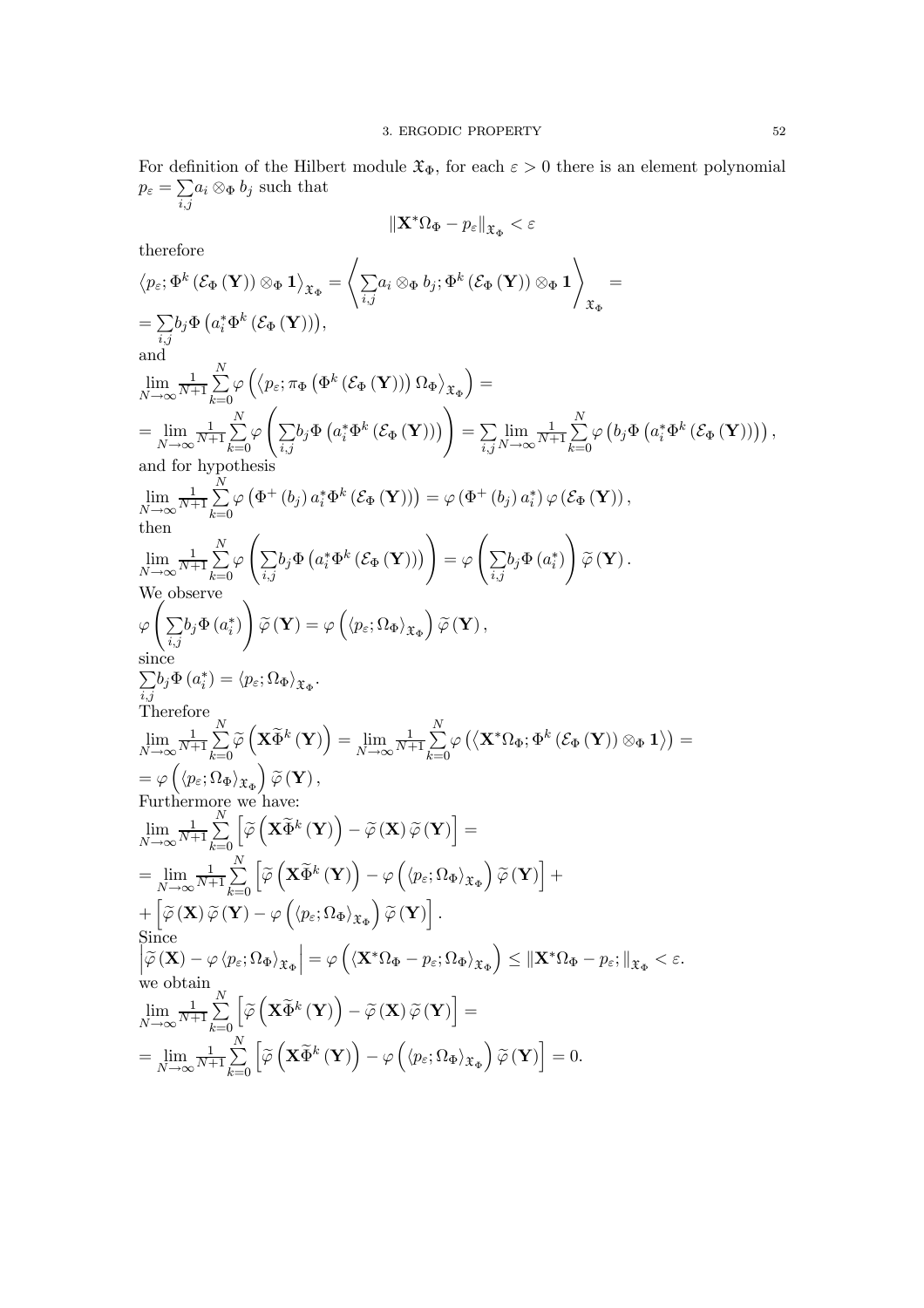For the weakly mixing property we can write

$$
\frac{1}{N+1}\sum_{k=0}^{N} \left| \tilde{\varphi}\left(\mathbf{X}\Phi^{k}\left(\mathcal{E}_{\Phi}\left(\mathbf{Y}\right)\right)\right)-\tilde{\varphi}\left(\mathbf{X}\right)\tilde{\varphi}\left(\mathbf{Y}\right)\right| =\n= \frac{1}{N+1}\sum_{k=0}^{N} \left| \tilde{\varphi}\left(\mathbf{X}\pi_{\Phi}\left(\Phi^{k}\left(\mathcal{E}_{\Phi}\left(\mathbf{Y}\right)\right)\right)\right)-\tilde{\varphi}\left(\mathbf{X}\right)\tilde{\varphi}\left(\mathbf{Y}\right)\right|.
$$
\nTherefore we have  
\n
$$
\frac{N}{N+1}\sum_{k=0}^{N} \left| \tilde{\varphi}\left(\mathbf{X}\Phi^{k}\left(\mathcal{E}_{\Phi}\left(\mathbf{Y}\right)\right)\right)-\tilde{\varphi}\left(\mathbf{X}\right)\tilde{\varphi}\left(\mathbf{Y}\right)\right| \leq
$$
\n
$$
\leq \frac{1}{N+1}\sum_{k=0}^{N} \left| \varphi\left(\left\langle p_{\varepsilon};\pi_{\Phi}\left(\Phi^{k}\left(\mathcal{E}_{\Phi}\left(\mathbf{Y}\right)\right)\right)\Omega_{\Phi}\right\rangle_{\mathcal{X}_{\Phi}}\right)-\varphi\left(\left\langle p_{\varepsilon};\Omega_{\Phi}\right\rangle_{\tilde{\mathcal{X}}}\tilde{\varphi}\left(\mathbf{Y}\right)\right| +\n+ \frac{1}{N+1}\sum_{k=0}^{N} \left| \tilde{\varphi}\left(\mathbf{X}\pi_{\Phi}\left(\Phi^{k}\left(\mathcal{E}_{\Phi}\left(\mathbf{Y}\right)\right)\right)\right)-\varphi\left(\left\langle p_{\varepsilon};\pi_{\Phi}\left(\Phi^{k}\left(\mathcal{E}_{\Phi}\left(\mathbf{Y}\right)\right)\right)\Omega_{\Phi}\right\rangle_{\mathcal{X}_{\Phi}}\right)\right| =\nMoreover\nMoreover\n
$$
\left| \tilde{\varphi}\left(\mathbf{X}\pi_{\Phi}\left(\Phi^{k}\left(\mathcal{E}_{\Phi}\left(\mathbf{Y}\right)\right)\right)\right)-\varphi\left(\left\langle p_{\varepsilon};\pi_{\Phi}\left(\Phi^{k}\left(\mathcal{E}_{\Phi}\left(\mathbf{Y}\right)\right)\right)\Omega_{\Phi}\right\rangle_{\math
$$
$$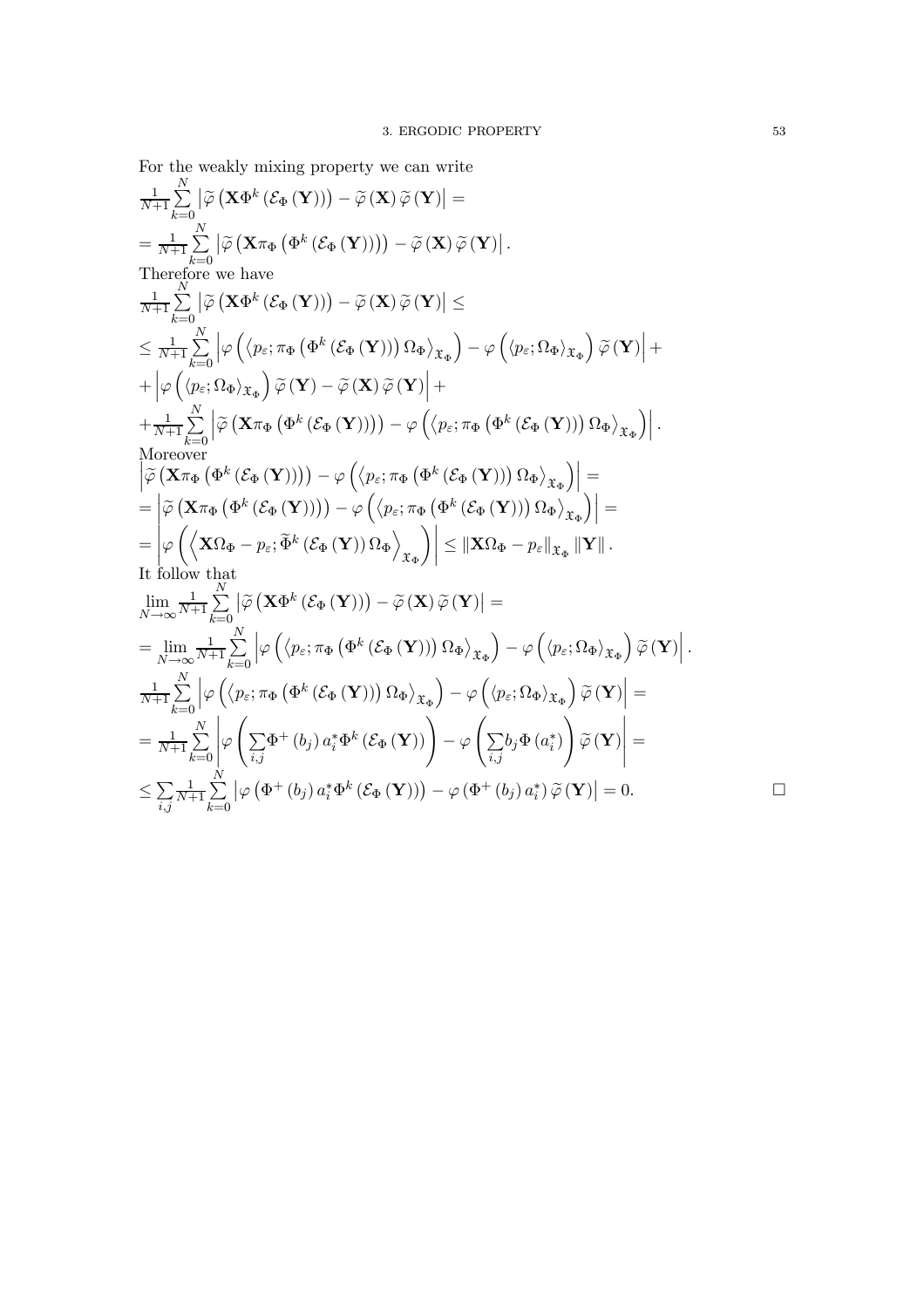## APPENDIX A

# Algebraic formalism in ergodic theory

In this appendix we shortly give some fundamental definitions of the non-commutative ergodic theory. For further details on the subject, the reader can see the traditional works [4] and [10] of Doplicher and Kastler and books cited in bibliography.

∗∗∗

The classical dynamic system is constituted by a space of probability  $(X, \Sigma, \mu)$  and measure-preserving transormation  $T : X \to X$  of the probability space  $(X, \Sigma, \mu)$ , i.e.

$$
\mu\left(T^{-1}\left(\Delta\right)\right) = \mu\left(\Delta\right)
$$

for each  $\Delta \in \Sigma$  (cfr. [11] section 1.1).

We recall the following definitions (cfr. [24] section 2.5):

The transformation T (or, more properly, the system  $(X, \Sigma, \mu, T)$ ) is called *ergodic* if and only if

- $\blacktriangleright$   $\lim$  $N\rightarrow\infty$ 1  $\frac{1}{N+1} \sum_{k=0}^{N} \mu(T^{-k} \Delta \cap \Delta_o) = \mu(\Delta) \mu(\Delta_o)$  for each  $\Delta, \Delta_o \in \Sigma$ ;
- $\blacktriangleright$  We say that T is weakly mixing if lim  $N\rightarrow\infty$ 1  $\frac{1}{N+1} \sum_{k=0}^{N} \left| \mu\left(T^{-k} \Delta \cap \Delta_o\right) - \mu\left(\Delta\right) \mu\left(\Delta_o\right) \right|$  for each  $\Delta, \Delta_o \in \Sigma$ .

In algebraic formalism the dynamic system  $(X, \Sigma, \mu, T)$  is corresponds to the W<sup>\*</sup>dynamical sistem  $(L^{\infty}(X), \Phi, \varphi)$  where  $L^{\infty}(X)$  is space of the bounded measurable function on  $(X, \Sigma, \mu)$ , the state  $\varphi$  is defined

$$
\varphi\left(f\right) = \int_{X} f \, d\mu, \qquad f \in L^{\infty}\left(X\right)
$$

while the dynamic  $\Phi: L^{\infty}(X) \to L^{\infty}(X)$  is

$$
\Phi\left(f\right)=f\circ T,\qquad f\in L^{\infty}\left(X\right).
$$

Then in the operator framework of quantum mechanics this definition picks up the following form:

Let  $(\mathfrak{A}, \Phi)$  be a  $C^*$ -dynamical systems, a  $\Phi$ -invariant state  $\varphi$  on  $\mathfrak{A}$  is ergodic if and only if

- $\blacktriangleright$   $\lim$  $N\rightarrow\infty$ 1  $\frac{1}{N+1} \sum_{k=0}^{N} \varphi(b\Phi^k(a)) = \varphi(b)\varphi(a)$  for each  $a, b \in \mathfrak{A};$
- $\blacktriangleright$  We say that  $\Phi$  is *weakly mixing* if lim  $N\rightarrow\infty$ 1  $\frac{1}{N+1} \sum_{k=0}^{N} |\varphi(b\Phi^k(a)) - \varphi(b)\varphi(a)| = 0$  for each  $a, b \in \mathfrak{A}$ .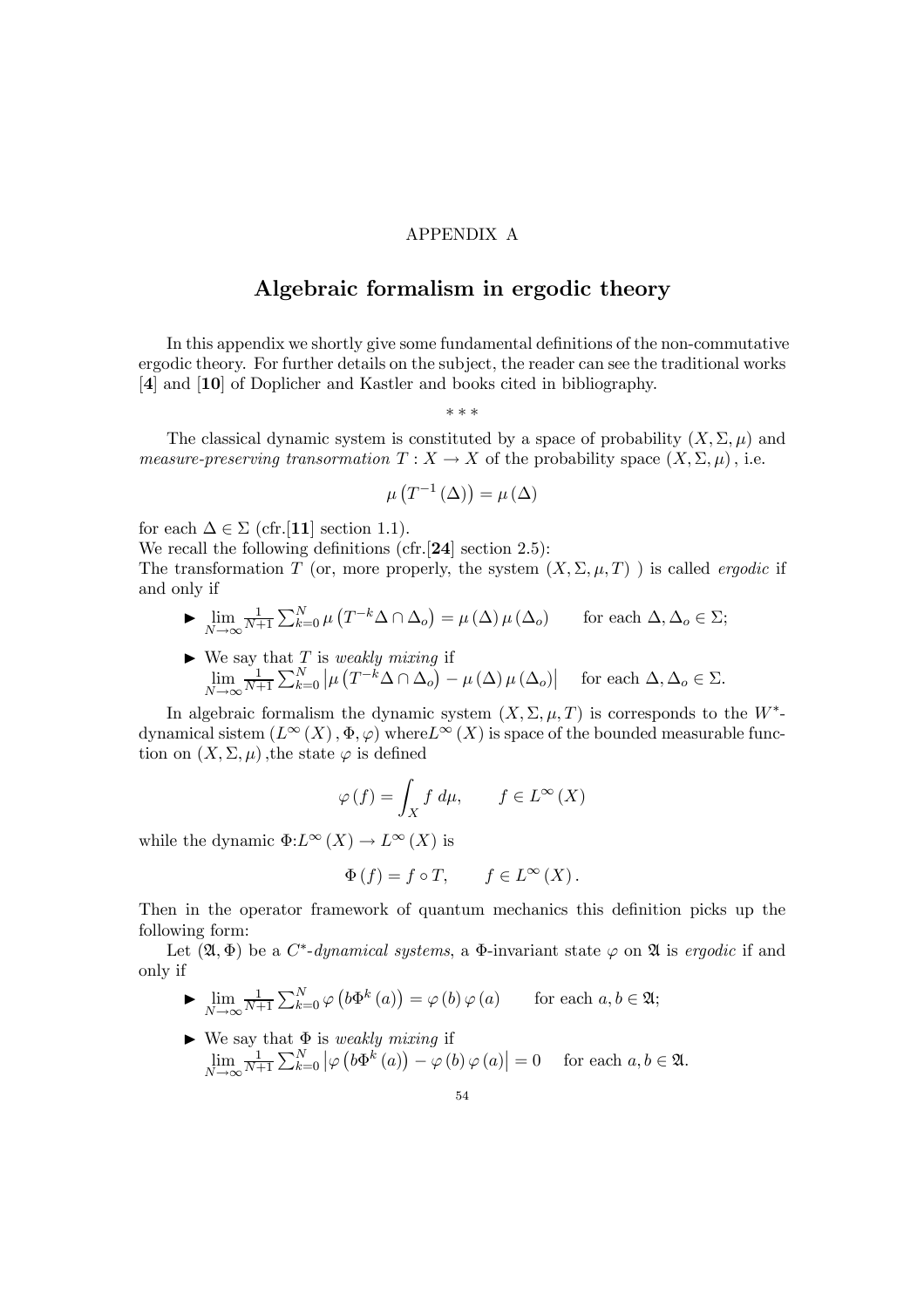Let  $(\mathfrak{A}, \Phi, \varphi)$  be a C<sup>\*</sup>-dynamical systems with invariant state  $\varphi$  and  $(\mathcal{H}_{\varphi}, \pi_{\varphi}, \Omega_{\varphi})$  its GNS. We can define for each  $a \in \mathfrak{A}$ , the following operator of  $\mathcal{B}(\mathcal{H}_{\varphi})$ :

$$
\mathbf{U}_{\varphi}\pi_{\varphi}\left(a\right)\Omega_{\varphi}=\pi_{\varphi}\left(\Phi\left(a\right)\right)\Omega_{\varphi},
$$

Then  $\mathbf{U}_{\varphi} : \mathcal{H}_{\varphi} \to \mathcal{H}_{\varphi}$  is linear contraction of Hilbert spaces. A fundamental result for the linear contraction of Hilbert space is the Mean Ergodic Theory of von Neumann:

THEOREM A.1. Let  $V : H \to H$  is a linear contraction of the Hilbert space H we have that

$$
\frac{1}{n+1}\sum_{k=0}^{n} \mathbf{V}^{k} \longrightarrow \mathbf{P} \quad in \; so\text{-topology},
$$

where **P** is a orthogonal projection on the linear space ker  $(I - V) = \text{ker} (I - V^*)$ .

PROOF. See [24] theorem 2.1.1.  $\square$ 

We have the following result for the ergodic theory:

PROPOSITION A.1. Let  $(\mathfrak{A}, \Phi, \varphi)$  be  $C^*$ -dynamical systems with invariant state,  $\varphi$ is ergodic state if and only if

$$
\dim\left(\ker\left(\mathbf{I}-\mathbf{U}_{\varphi}\right)\right)=\mathbf{1}
$$

PROOF. See [20] lemma 5.2.  $\Box$ 

Another important definition in ergodic theory is that of set of zero density (cfr. [20] ):

A subset  $\Delta$  of N is say to have zero density if

$$
\lim_{n \to \infty} \frac{1}{n+1} \sum_{k=0}^{n} 1_{\Delta}(k) = \lim_{n \to \infty} \frac{\operatorname{card} \{ [0, n] \cap \Delta \}}{n+1} = 0.
$$

An sequence  ${x_n}_{n\in\mathbb{N}}$  in a topological space X is said to convergence in density to an element  $x \in X$  if there exists a subset  $\Delta \subset \mathbb{N}$  of density zero such that

$$
\lim_{n \to \infty} x'_n = x
$$

where  $x'_n = x_n$  for each  $n \notin \Delta$ . We will also write

$$
D - \lim_{n \to \infty} x_n = x.
$$

We recall the fundamental lemma of Koopman-von Neumann:

LEMMA A.1. If  $\{x_n\}_{n\in\mathbb{N}}$  is a sequence of positive real numbers, we have

$$
\lim_{n \to \infty} \frac{1}{n+1} \sum_{k=0}^{n} x_k = 0 \qquad \Longleftrightarrow \qquad D - \lim_{n \to \infty} x_n = 0.
$$

PROOF. See [24] lemma 6.2 pag 65.  $\Box$ 

For the property of the  $D - limit$ , we postpone the reader to the reference [34]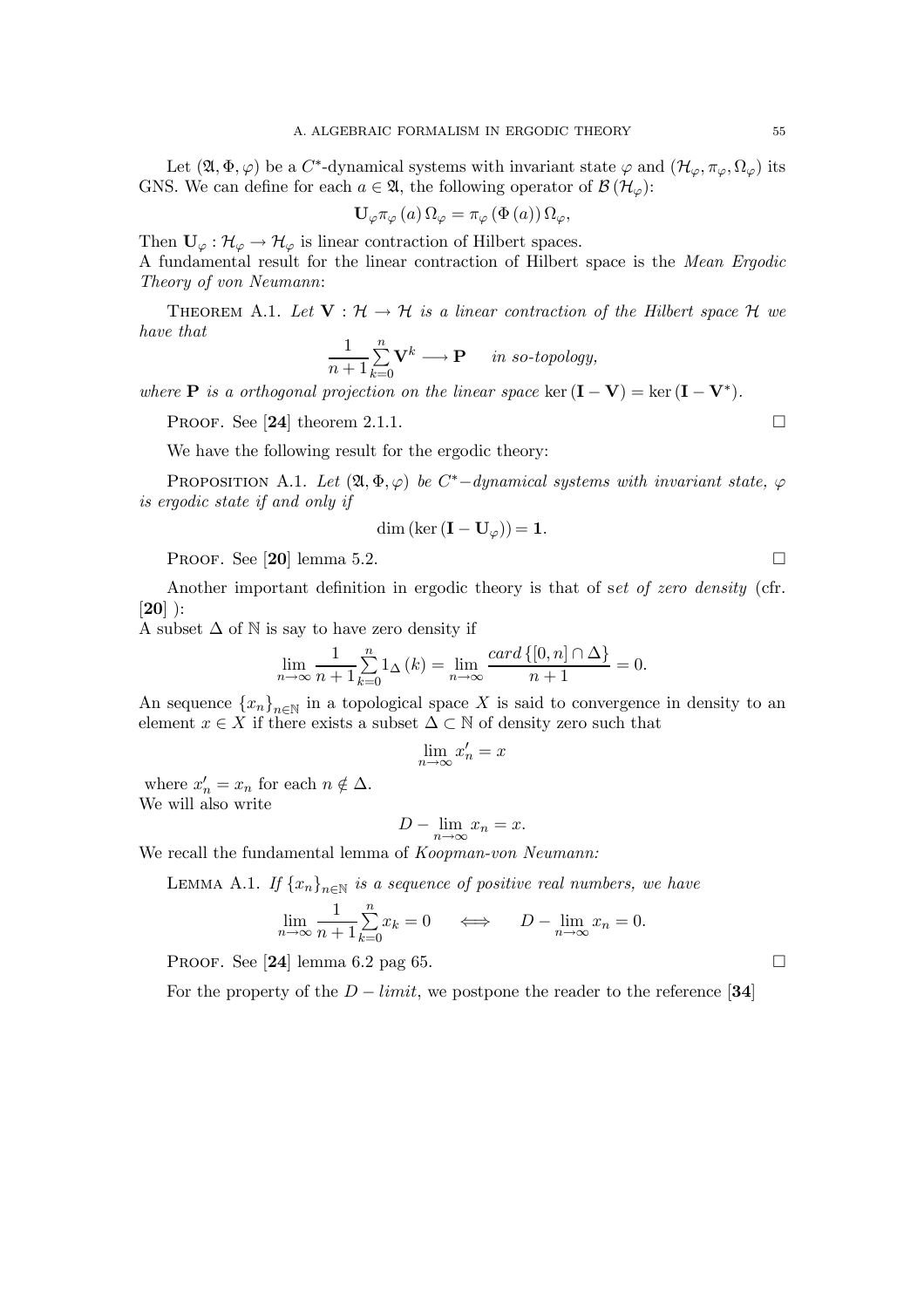# **Ringraziamenti**

*Questo lavoro è stato effettuato in collaborazione con il Prof. László Zsidó dell'Università degli Studi di Roma "Tor Vergata" che ringrazio pubblicamente per le sue precise e puntuali osservazioni sul mio operato.*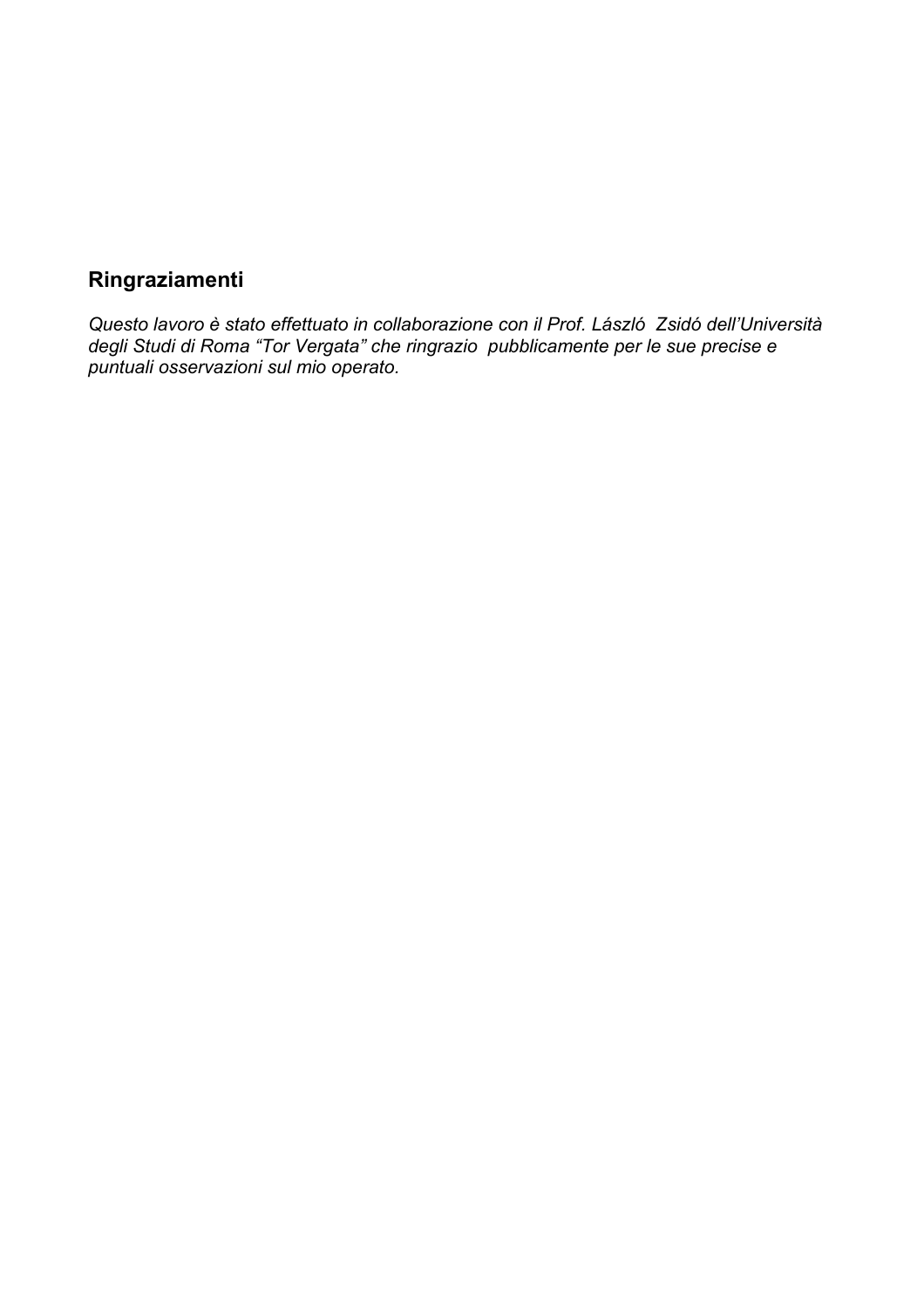# Bibliography

- [1] Arveson W.B.: Subalgebras of  $C^*$ -algebras Acta Math 123 (1969) 142-224.
- [2] Blackadar B.: Operator algebras Springer-Verlag, 2006.
- [3] Davies E.B.: Irreversible dynamics of infinite fermion systems Comm. Math. Phys. 55 (1977) 231-258.
- [4] Doplicher S. Kastler D.: Ergodic states in a non commutative ergodic theory Comm. Math. Phys. 7 (1968) 1-20.
- [5] Emch G.G. : Algebraic methods in statistical mechanics and quantum field theory Wiley & Sons, 1972
- [6] Emch G.G. Varilly J.C.: Some remarks on dilating semigroups of completely positive mappings -Rep. Math. Phys. 18 (1980) 97-102.
- [7] Evans D. E.: Dilation of Dynamical semi-groups Comm. Math. Phys. 50 (1976) 219-227.
- [8] Evans D. E and Lewis J.T.: Positive linear maps an operator algebra Comm. Math. Phys. 48 (1976) 15-22.
- [9] Frigerio A.: Covariant Markov dilation of quantum dynamical semigroup Publ. RIMS, Kyoto Univ. 21 (1985) 657-675.
- [10] Kastler D.: Equilibrium of matter and operator algebras Proceeding of the march 1975 Rome conference "Algebre C\* e loro applicazioni in fisica teorica. Symp. Math 20 (1976) 49-107
- [11] Krengel U.: Ergodic theorems Walter de Gruyter & co- Berlin 1985.
- [12] Kümmerer B.: Markov dilations on  $W^*$ -algebras. J. Funct. Anal. 63 (1985) 139-177.
- [13] Kümmerer B. Maassen H.: The essentially commutative dilations of dynamical semigroups on  $M_n$ . Comm. Math. Phys. 109 (1987) 1-22.
- [14] Kossakowski A. Frigerio A. Gorini V. Verri M.: Quantum detailed balance and KMS condition Comm. Math. Phys. 57 (1977) 97-110.
- [15] Muhly P.S. Solel B.: Tensor Algebras over  $C^*$ -correpondeces: Representation dilation, and  $C^*$ envelopes - J.Funct. Anal. Vol 158, (1998 ) 389-457.
- [16] Muhly P.S. Solel B.: Quantum Markov processes (Correpondences and dilations) International Journal of Mathematics Vol 13, No. 8 (2002 ) 863-906.
- [17] Muhly P.S. Solel B.: Extensions and Dilations for C\*-dynamical systems eprint arXiv:math/0509506.
- [18] Nagy B. Sz: Unitary dilations of Hilbert spaces operators North-Holland, 1970.
- [19] Nagy B. Sz. Foiaş C.: Harmonic analysis of operators on Hilbert space Regional Conference Series in Mathematics, n.19 (1971).
- [20] Niculescu C. Ströh A. Zsidó L.: Non commutative extensions of classical and multiple recurrence theorems - J. Operator Theory  $50$  (2002) 3-52.
- [21] Paschke W. : Inner product modules over  $B^*$ -algebras Trans. of the American Math. Society 182 (1973) 443-468.
- [22] Paulsen V. I.: Completely bounded maps and dilations Pitman Research Notes in Mathematics 146, Longman Scientific & Technical, 1986.
- [23] Paulsen V. I.: Completely bounded maps and operator algebras Cambridge University Press, Vol. 78 of Cambridge Studies in Advanced Mathematics 2002.
- [24] Petersen K.: Ergodic Theory Cambridge University Press 1983.
- [25] Sakai S.: C<sup>\*</sup>-algebras and W<sup>\*</sup>-algebras Springer-Verlag, 1971.